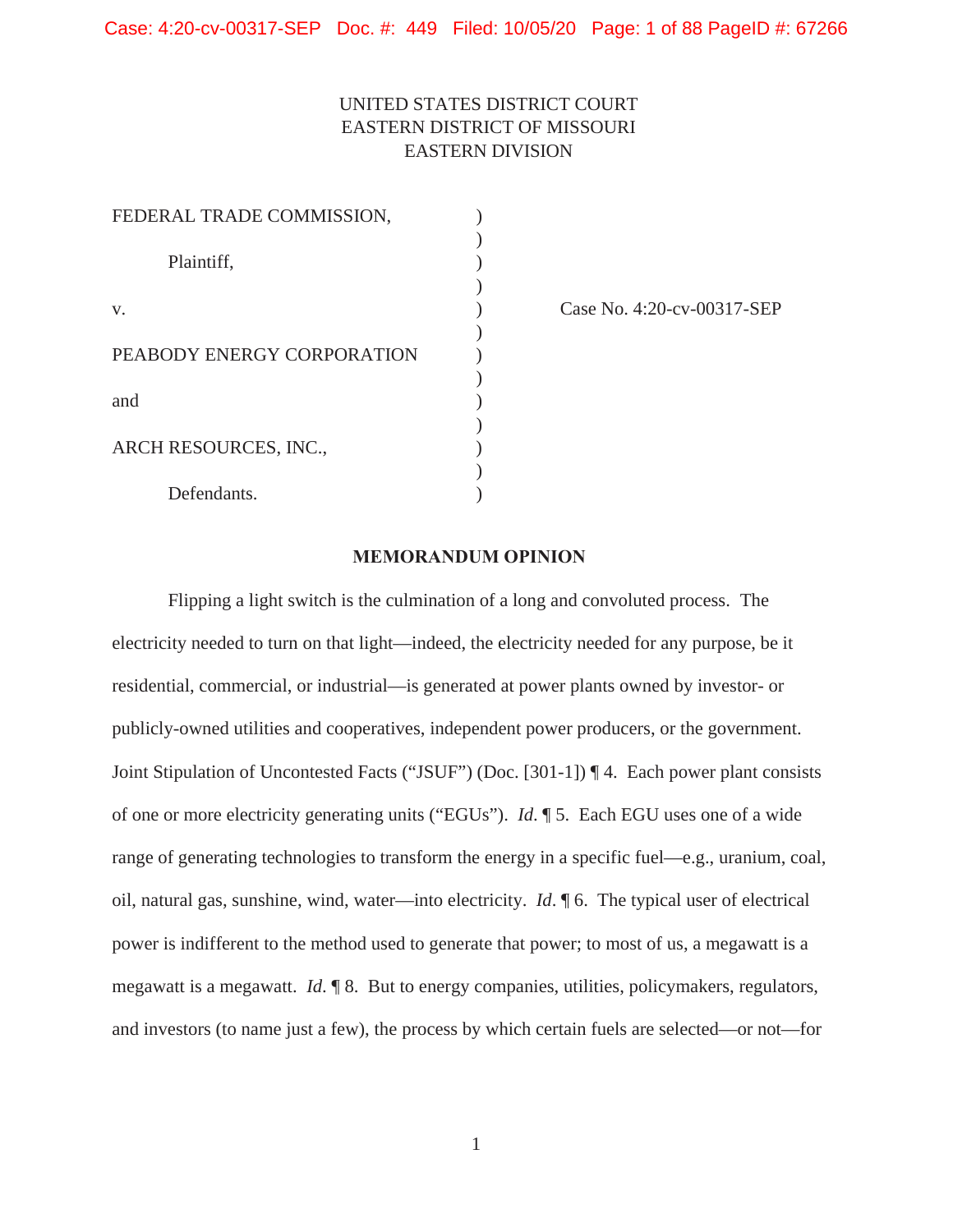use in electricity generation is a matter of momentous consequence. This case is about that process.

One of the most important fuels for electricity generation is thermal coal. Though it has steadily ceded ground to natural gas and renewables over the past twenty years, coal still provides 20 percent of our nation's electricity, and it is projected to remain an important fuel source for decades to come. Defendants Peabody Energy Company ("Peabody") and Arch Resources, Inc., ("Arch") are the two largest coal producers in the United States. Peabody Energy Corp.'s Answer & Affirmative Defenses (Doc. [54]) ("Peabody Answer") ¶¶ 15-16. Peabody and Arch propose to mitigate the effects of the coal industry's overall decline on their employees and investors by combining some of their thermal coal operations in a joint venture (the "JV"). JSUF ¶ 30. Defendants announced their intention to form the JV on June 19, 2019. *Id*.

Eight months later, three days before the JV was to be consummated, the Federal Trade Commission ("FTC") filed suit in this Court seeking an immediate injunction under Section 13(b) of the Federal Trade Commission Act to prevent the proposed JV from moving forward until the FTC could conduct an administrative hearing to determine whether it would violate Section 7 of the Clayton Act. Defendants stipulated to a temporary restraining order pending this Court's hearing on the FTC's Motion for Preliminary Injunction (Doc. [137]). After two COVID-19-related delays, that hearing took place in mid-July 2020, less than 5 months after the FTC's initial filing. In the interim, the parties worked furiously to exchange written discovery, take dozens of depositions, and prepare hundreds of pages of briefing and thousands of exhibits—all within the extraordinary constraints imposed by a global pandemic.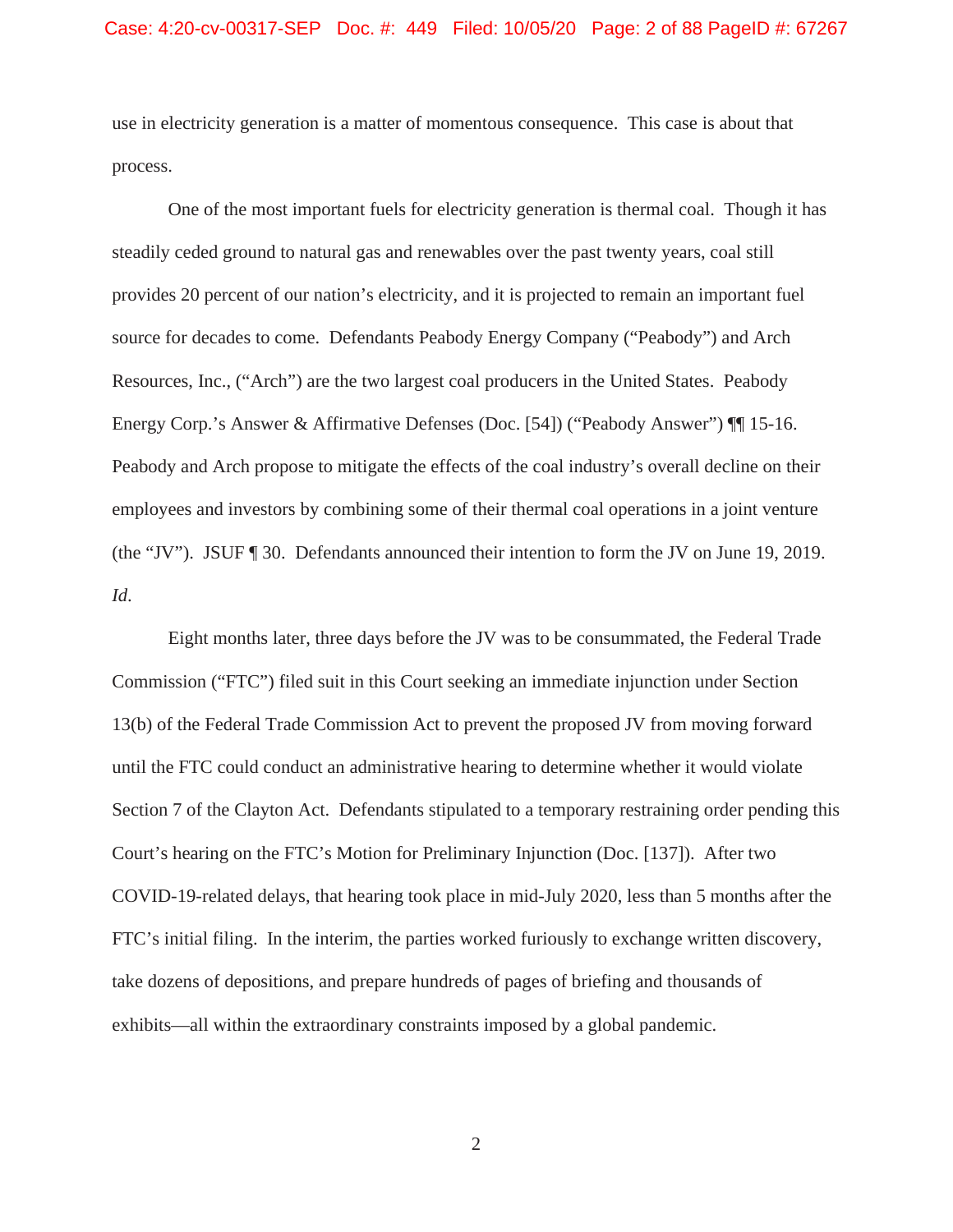In considering the Motion, the Court has been the beneficiary of those herculean efforts, as both sides ably distilled their complex arguments into coherent, comprehensible presentations over the course of a nine-day evidentiary hearing, followed by proposed findings of fact and conclusions of law and closing arguments. Having carefully considered all of those submissions, the Court finds that the FTC has met its burden under Section 13(b) of the Federal Trade Commission Act for a preliminary injunction; accordingly, its Motion for Preliminary Injunction (Doc. [137]) is granted.

#### **BACKGROUND**

#### **I. Factual Background**

# **A. SPRB coal mining and transportation**

The case is principally concerned with one of the several fuels that can be used for energy production: thermal coal. JSUF ¶¶ 13-14. It is even more narrowly focused, in fact, on thermal coal that is mined in one specific geographical region, the Southern Powder River Basin ("SPRB"), located in northeastern Wyoming, near the town of Gillette. *Id*. ¶¶ 16-17.

Unlike some mines in other parts of the country, SPRB mines are surface mines, meaning they are not underground. Tr. Vol. 2A (Jones) 5:20-21. Mining SPRB coal therefore requires removing "overburden," the material covering the coal. *Id*. at 5:22-23. The number of cubic yards of dirt that must be removed to access one ton of coal is the "strip ratio." Tr. Vol. 5A (Lang) 110:13-17. As an example, if a mine has a strip ratio of 4, that means that, on average, 4 cubic yards of dirt must be removed to access one ton of coal. *Id*. at 110:17-18. An SPRB coal mine's cost structure is primarily a function of the how difficult it is to access the coal, which is most succinctly captured by a mine's strip ratio. Tr. Vol. 5A (Kellow) at 64:22-65:2.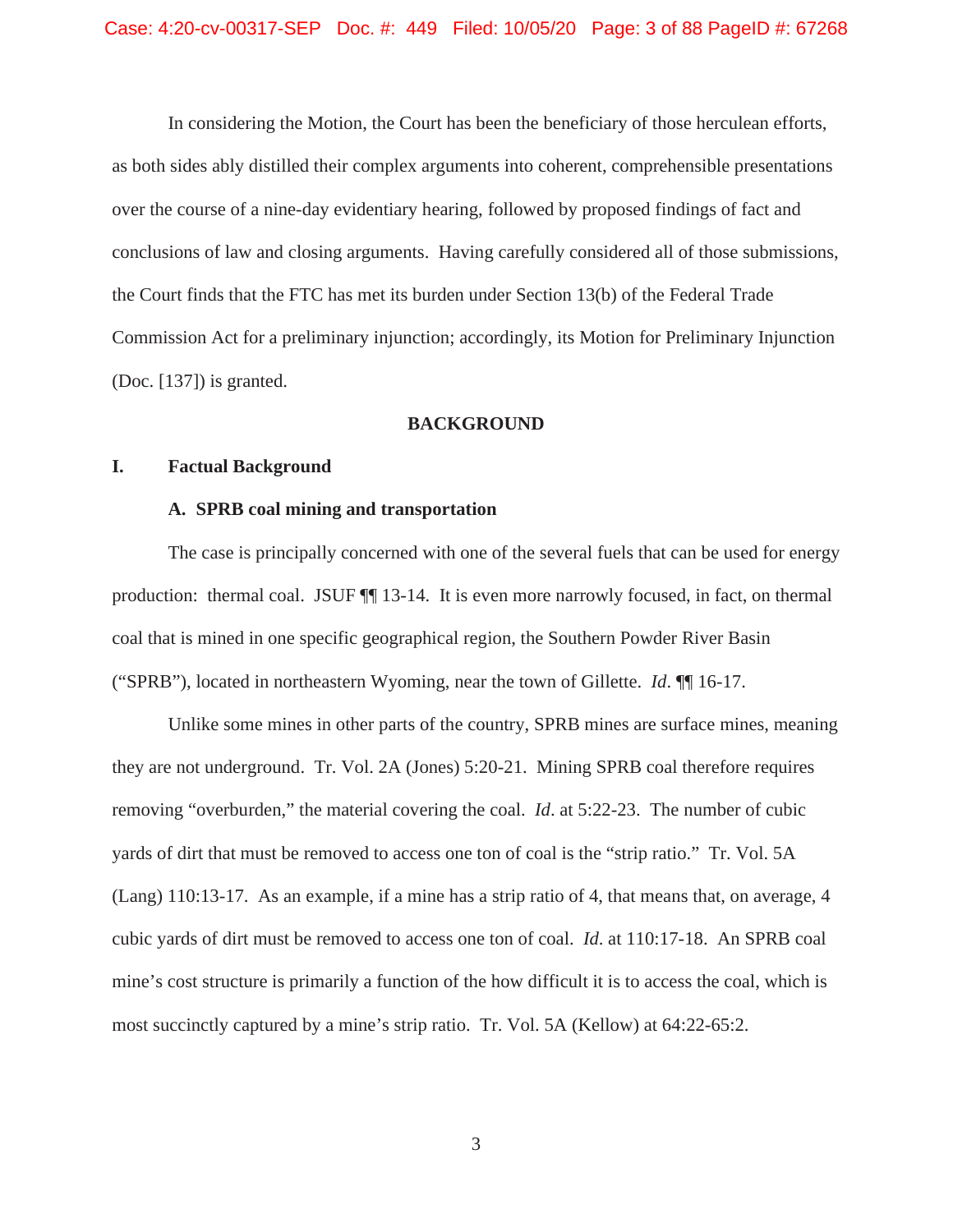#### Case: 4:20-cv-00317-SEP Doc. #: 449 Filed: 10/05/20 Page: 4 of 88 PageID #: 67269

Coal companies design mines to minimize the cost of extracting coal, which involves optimizing the use of equipment used to remove overburden. There are three ways to move overburden. Tr. Vol. 5A (Lang) at 109:1-3. The most cost-effective method is explosives, whereby mining companies blast the overburden over the top of the pit and land it in another pit, revealing the material below what was blasted. *Id*. at 109:3-9. These can be massive explosions. Paul Lang, Arch's CEO and himself an experienced coal miner, stated that he has detonated as much as approximately 8.5 million pounds of explosives at a time. *Id*.

The second cheapest way to move large volumes of material is a dragline. *Id*. at 109:9- 11. A dragline is an order of magnitude more expensive than explosives, but it is still very efficient. *Id*. Draglines are some of the largest earth-moving equipment in the world, with buckets that can scoop as much as 165 cubic yards at a time. *Id*. at 108:18-21. However, because of their size and the way they function, there are limitations on what they can do and where they can do it. *Id*. at 109:13-18.

The third way to move material is truck shovels, which are two to three times more expensive than a dragline. *Id*. at 109:19-22. When a company designs a coal mine, it optimizes the mine plan for the less expensive technologies, explosives and draglines. *Id*. at 109:23-25. As coal is extracted from a mine, the cost of extracting the marginal ton of coal increases as explosives and draglines become less feasible, and expensive shovel trucks are eventually needed for an increasing share of overburden removal. *Id*. at 110:24-111:17.

Once accessed, the coal is trucked out of the pit in six-foot chunks and run through a crusher, which breaks it up into two-inch-long pieces that customers can put into their boilers. Tr. Vol. 5B (Lang) 11:24-12:7. The crushed coal is loaded onto conveyor belts, which transport it to loadouts, where it is loaded onto train cars. *Id*. at 11:12-24.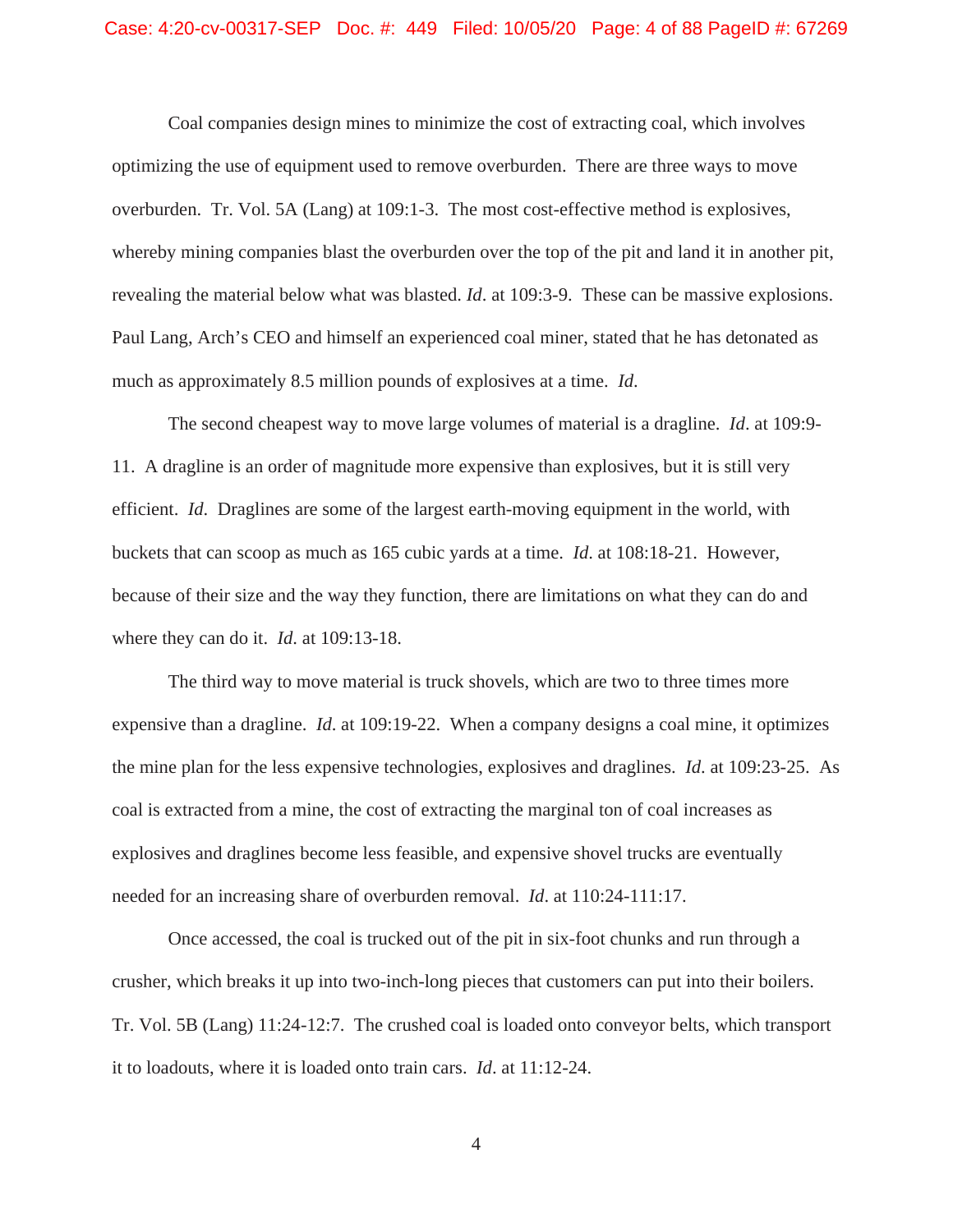Coal customers buy and take possession of the coal when it is loaded onto railcars in the SPRB. Tr. Vol. 1B (Meyer) 22:24-25. Hence, the price paid for the coal is sometimes called the "mine-mouth" price. That commodity price is only a fraction of the coal's total delivered cost because customers also pay to transport the coal from the SPRB to wherever it will be used. *Id*. at 23:1-12. The transportation costs are substantial, sometimes up to more than half of the total delivered cost of the SPRB coal. *See, e.g.*, *id*.

All SPRB mines are along a rail line. The portion of the rail line south of the town of Gillette, Wyoming, is referred to as the "joint line" because it is owned by both the Burlington Northern Santa Fe ("BNSF") and Union Pacific railroads.

The joint line is quadruple track through the SPRB coal mines, making it an efficient means of transporting coal out of the SPRB. *Id*. Mines north of Gillette are generally on a BNSF line only, which affects available prices and destinations for coal from that area. *Id*.; Tr. Vol. 3B (Sandlin) 81:19-82:1 (mines not along the joint line are "a bit more limited" in what power plants they can serve). The Buckskin, Rawhide, Eagle Butte, Dry Fork, and Wyodak mines are all north of Gillette and are served only by the BNSF line, while the Caballo, Belle Ayr, Cordero Rojo, Coal Creek, Black Thunder, NARM, and Antelope mines are all south of Gillette and served by the joint line. PX8001 (Hill Report) Fig.  $2<sup>1</sup>$ . The lack of rail competition for mines north of the joint line has led to higher prices for transportation for coal from these mines, making such coal somewhat less attractive relative to mines served by the joint line. *See, e.g.,* 

does not solicit SPRB coal suppliers with only mines

north of the joint line because they are "not competitive from a transportation standpoint");

<sup>&</sup>lt;sup>1</sup> Citations to exhibits are in the format "exhibit number—page number." For example, "PX9010-002" refers to page 2 of Plaintiff's Exhibit 9010. Expert reports are cited by paragraph number, where available.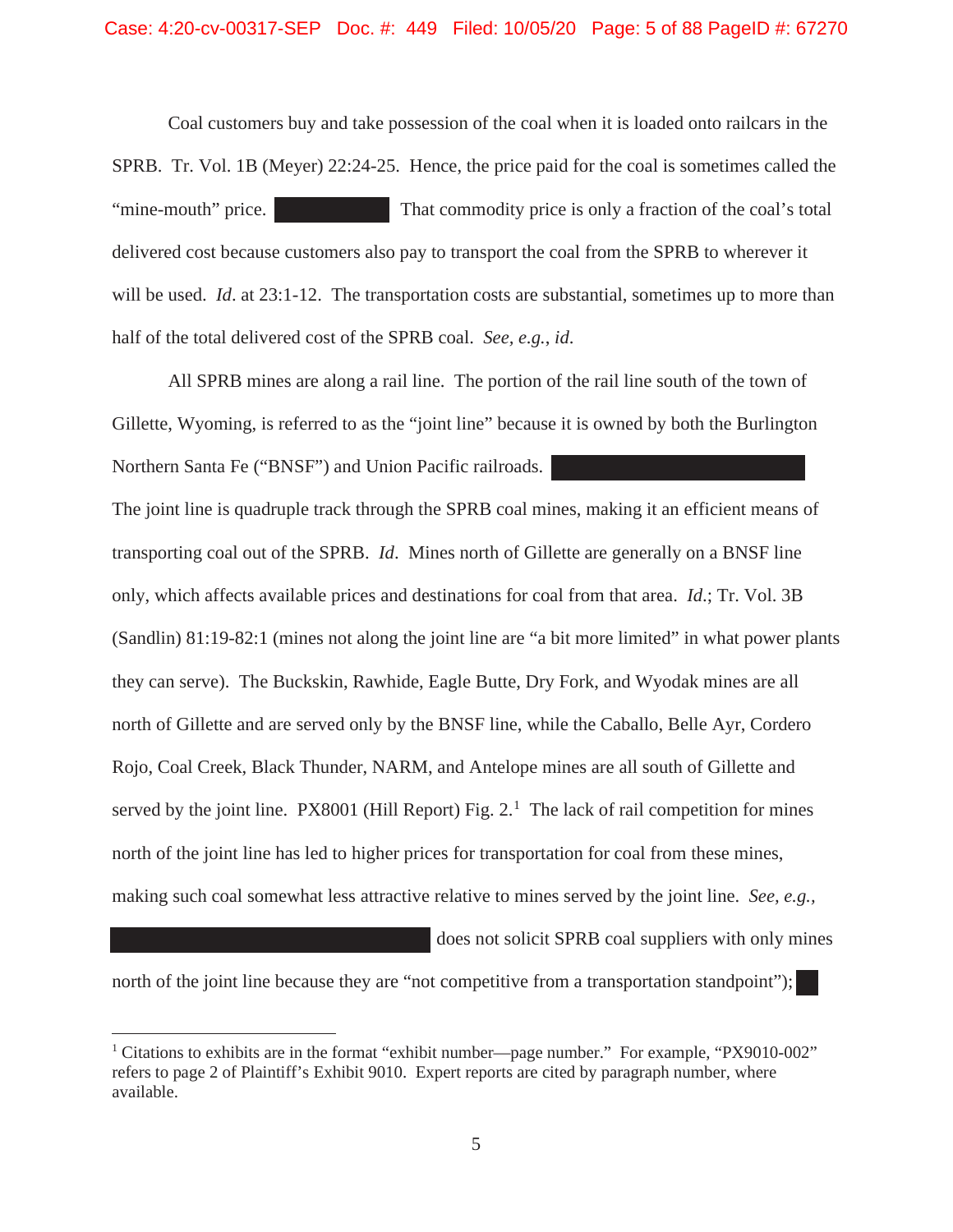Case: 4:20-cv-00317-SEP Doc. #: 449 Filed: 10/05/20 Page: 6 of 88 PageID #: 67271

 only solicits SPRB coal suppliers with mines on the joint line); Tr. Vol. 5B (Stuchal) 93:9-12 (NPPD purchases SPRB coal from all producers on the joint line and none on the BNSF-only line).

# **B. ISOs and RTOs**

When coal arrives at a power plant, it is not yet determined how frequently the plant will burn the coal or how much it will burn. Many utilities do not make these decisions themselves. Rather, the majority of all U.S.-generated electricity is managed through seven regional electricity markets known as Independent System Operators ("ISOs") or Regional Transmission Organizations ("RTOs").<sup>2</sup> JSUF ¶ 9; PX8001 (Hill Report) ¶ 62. The Southwest Power Pool ("SPP"), the Midcontinent Independent System Operator ("MISO"), the Energy Reliability Council of Texas ("ERCOT"), and the Pennsylvania, Jersey, Maryland Power Pool ("PJM") together account for nearly 75% of all SPRB coal consumed in the United States. DX4005 (Carey Report) ¶ 19, Fig. 6. These organizations conduct daily auctions to match regional electricity demand as projected by providers, such as utility companies, with electricity supply offers from generators to maintain reliable and cost-effective electricity service in their geographic areas. DX4005 (Carey Report) ¶¶ 13, 27-32. These auctions are conducted on both day-ahead and real-time bases. *Id*. ¶ 27.

ISOs, and not the electricity generators, ultimately determine which EGUs "dispatch" i.e., generate electricity and provide it to the grid—at every moment of every day. Tr. Vol. 6A (Carey) 24:13-16. The ISOs determine which EGUs dispatch on a "least-cost basis," meaning that those EGUs that can supply the anticipated electricity demand at the lowest cost will be

<sup>&</sup>lt;sup>2</sup> Functionally, ISOs and RTOs serve similar purposes in the electricity industry, and this opinion uses those terms interchangeably.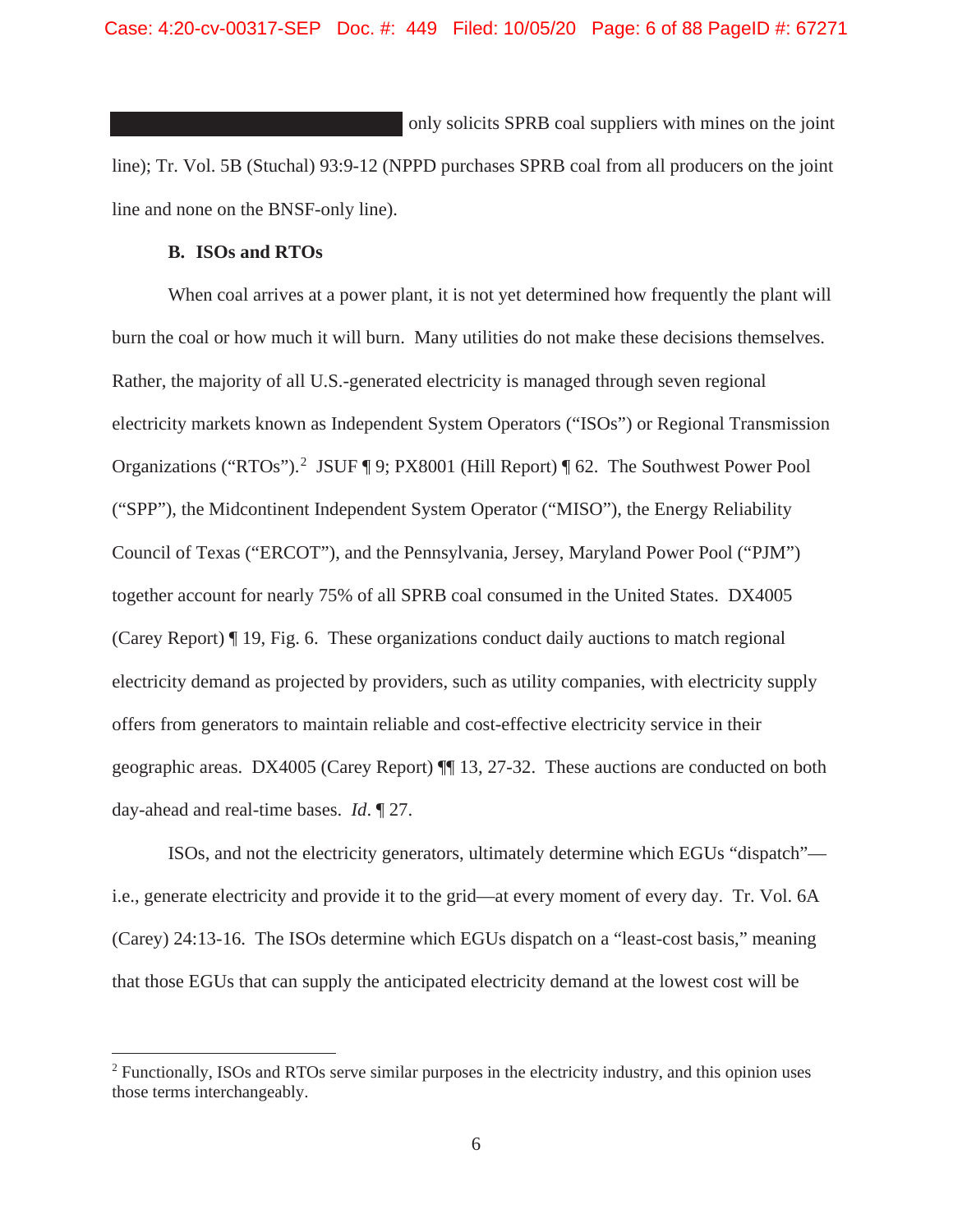instructed to run by the ISO. DX4005 (Carey Report) ¶ 28. EGUs in an ISO must make a confidential bid, based on the variable cost to supply a unit of production. *Id*. ¶¶ 30, 32. Based on the anticipated amount of energy (for the day-ahead market) or the actual amount of energy being demanded (for the real-time market), each ISO sets a market-clearing price—that is, the price at which the bid of the marginal unit of supply meets demand. *Id*. ¶ 31. If an EGU's bid is less than the market-clearing price, the ISO will instruct that EGU to generate, and the EGU's operator will be paid the market-clearing price for its power—even if its bid was less than the market-clearing price. *Id*.; DX4001 (Bailey Report) ¶ 13; Tr. Vol. 6A (Carey) 30:5-19. When this happens, the EGU is described as "in the money." DX4005 (Carey Report) ¶ 31. If, by contrast, an EGU's bid is greater than the market-clearing price, the ISO will not instruct that EGU to generate, and the EGU's operator will not be paid for that unit, putting the EGU "out of the money." *Id*.

This process—referred to as "merit-order dispatch" or "least-cost dispatch"—results in the lowest cost electricity dispatching (i.e., on a "least-cost basis"), regardless of the method by which the electricity is generated. *Id*.  $\mathbb{I}$  28. In the dispatch process, then, EGUs within an ISO compete against all EGUs of all fuel types within that same ISO to generate electricity. DX4001 (Bailey Report) ¶ 13; Tr. Vol. 3B (Trushenski) 40:2-19. While certain areas of the country are not covered by an ISO, vertically integrated electrical utilities in those areas, such as the Tennessee Valley Authority ("TVA") and Southern Company, rely on merit-order dispatch to ensure cost-effectiveness. *See, e.g.,* Tr. Vol. 7B (Fuller) 9:10-10:10.<sup>3</sup>

<sup>&</sup>lt;sup>3</sup> In lieu of, or in addition to, generating electricity, utilities can also purchase electricity from the ISO. *See, e.g.,* **elected to buy electricity from MISO rather than** purchase Black Thunder coal and run its own units). A utility may elect to purchase electricity from an ISO if it is able to purchase it below the utility's cost to generate. Tr. Vol. 6B (Clark) 76:22-25. Therefore, in at least some circumstances, if an SPRB price increase makes it more economical for a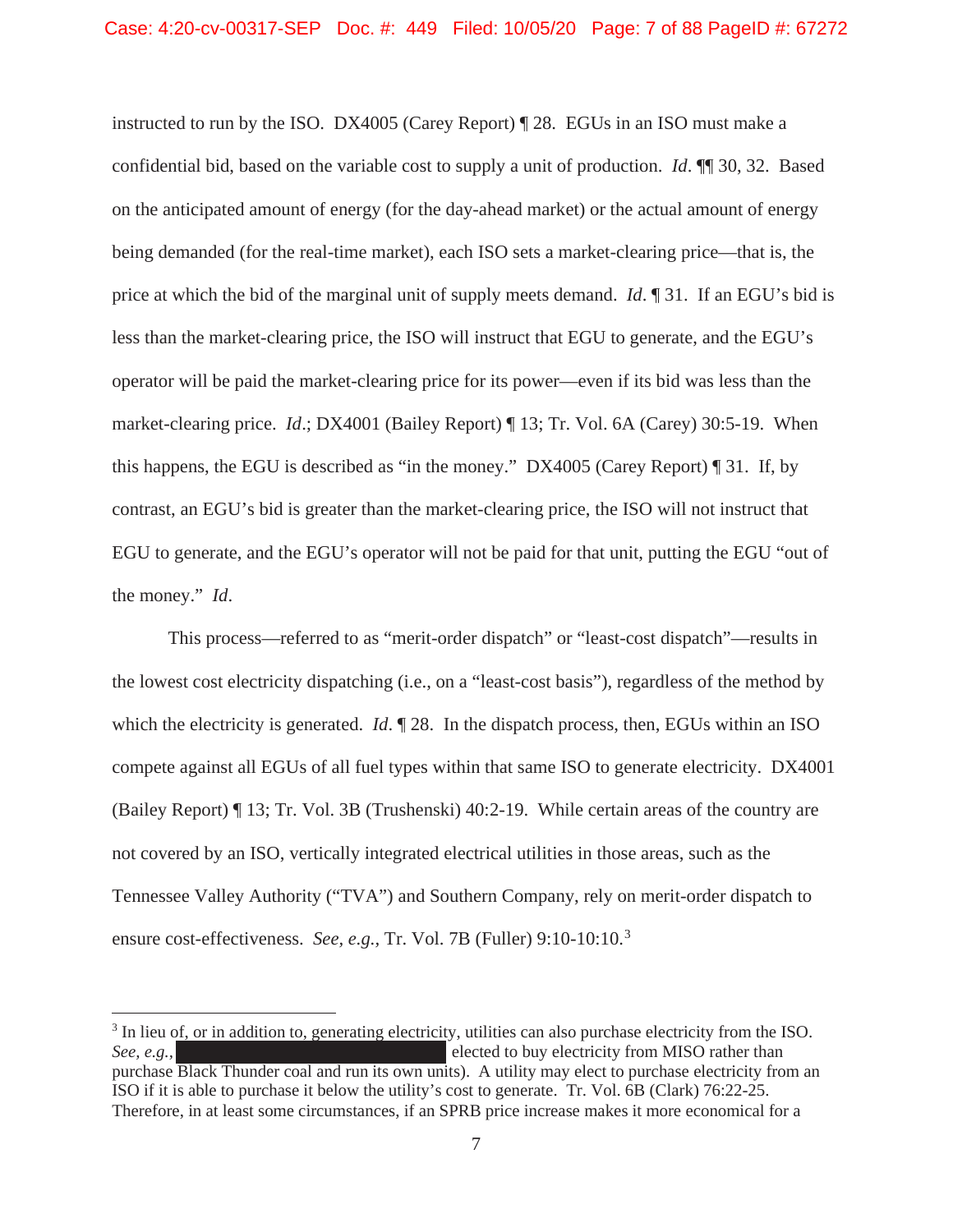Case: 4:20-cv-00317-SEP Doc. #: 449 Filed: 10/05/20 Page: 8 of 88 PageID #: 67273

# **C. Electricity dispatch curves**

The mechanism by which merit-order dispatch occurs is the electricity dispatch curve, sometimes referred to as a dispatch "stack." DX4001 (Bailey Report)  $\P$  13-14.



Figure 18: EIA Hypothetical Dispatch Curve for Summer 2011 (\$/ MWh)<sup>245</sup>

DX4005 (Carey Report) Fig. 18. Generally speaking, different EGU types occupy different parts of the dispatch curve. Some units—typically renewables such as wind, solar, and hydroelectric—generate power at close to no marginal cost because they have no fuel costs. Such EGUs are therefore bid into the market at low cost and typically are the first to run when available and needed to fulfill anticipated energy demand. DX4005 (Carey Report) ¶ 84. Nuclear-powered EGUs are typically next on the dispatch curve, as these units also have low marginal costs and are dispatchable.  $4$  Tr. Vol. 1B (Meyer) 11:19-22. EGUs that generate electricity from fossil fuels—e.g., coal, natural gas, and oil—have higher variable costs,

utility to buy electricity from the ISO than to burn SPRB coal, the utility may decide to purchase that power at a price lower than its cost to generate. *Id*. at 77:23-78:3.

<sup>4</sup> A resource is "dispatchable" if a utility can control when they generate power. Tr. Vol. 7B (Fuller) 18:22-19:8. If a unit's production is determined by forces outside of a utility's control—like the blowing of the wind or the shining of the sun—then that resource is "non-dispatchable." *Id*.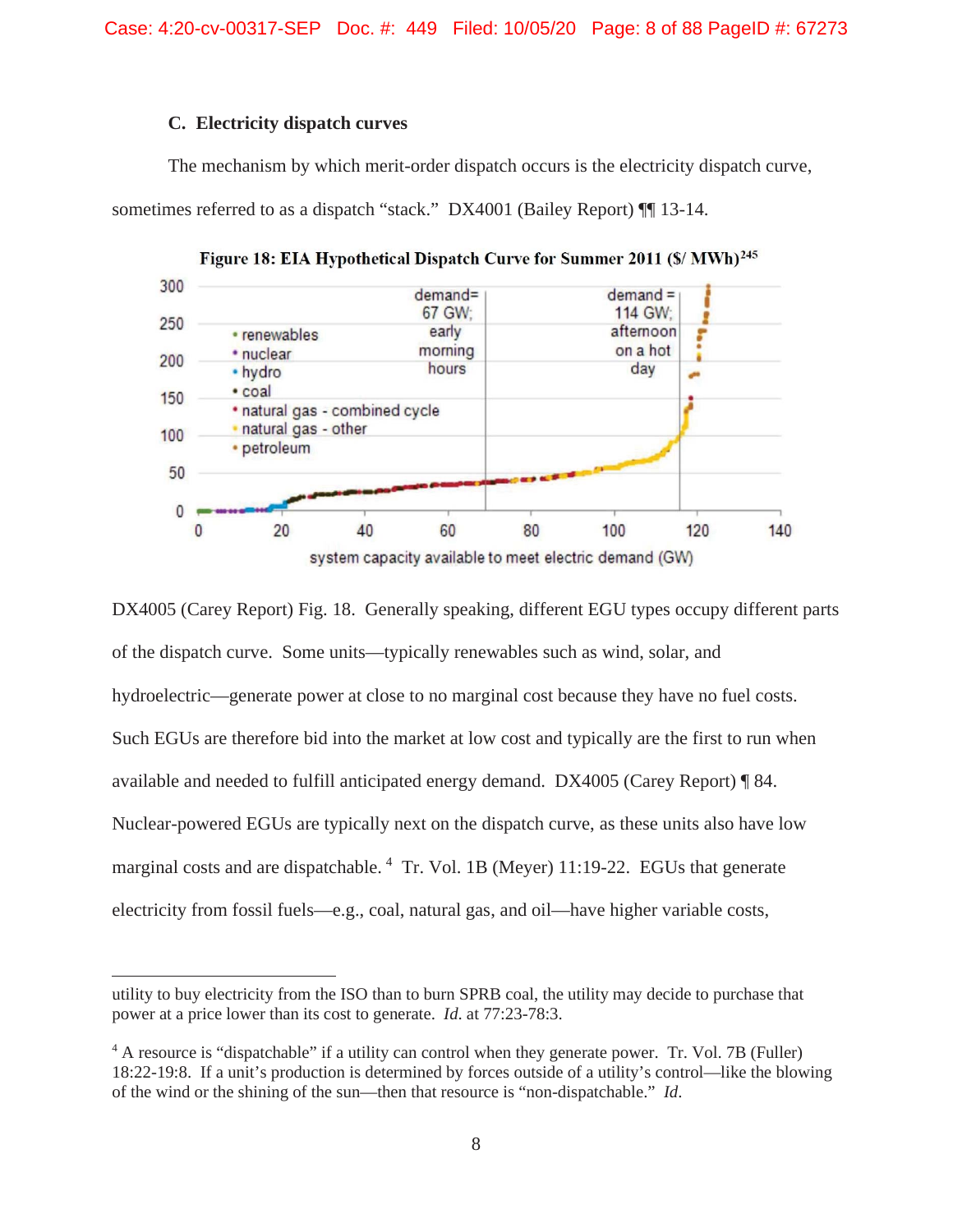primarily because of their fuel costs. Tr. Vol. 7B (Fuller) 10:2-5. These EGUs are typically bid in at their variable costs, appearing further up and to the right of the dispatch curve. DX4005 (Carey Report) ¶ 99; Tr. Vol. 5B (Stuchal) 99:11-17 (NPPD submits its nuclear plant as a mustrun generating facility, followed by wind generation, then other renewables including hydro, and finally coal and natural gas).

As described above, an EGU is typically dispatched only when its bid is at or below the market-clearing price. The more low-cost bids are submitted by renewable- and nuclearpowered EGUs, the further fossil fuels, including coal, are pushed to the right on the dispatch curve, because the marginal cost of generating an additional megawatt from renewables or nuclear is virtually always lower than the marginal cost of generating that megawatt from coal. DX4005 (Carey Report) ¶ 99. Whatever the market-clearing price, then, increasing renewable generation likely means that fewer fossil fuel-powered EGUs will be called to run. Tr. Vol. 6A (Carey) 46:14-19.

Whether because of market-order dispatch, planned or unplanned maintenance, or other reasons, an EGU does not run at its maximum capacity at every moment of every day of every year. Tr. Vol. 1B (Meyer) 10:2-16. An EGU's "capacity factor," or "utilization rate," measures how often a unit runs as a fraction of its total capability. Tr. Vol. 2A (Peterson) 39:25-40:1. A lower capacity factor means that a unit runs less often; a higher capacity factor means that it runs more often. The higher a unit's capacity factor, the more economical it is to operate. Vol. 1B (Meyer) 10:3-12.

### **D. Recent trends in energy generation**

The most recent major antitrust proceeding in the coal industry took place in 2004. *F.T.C. v. Arch Coal, Inc.*, 329 F. Supp. 2d 109 (D.D.C. 2004). The commercial circumstances of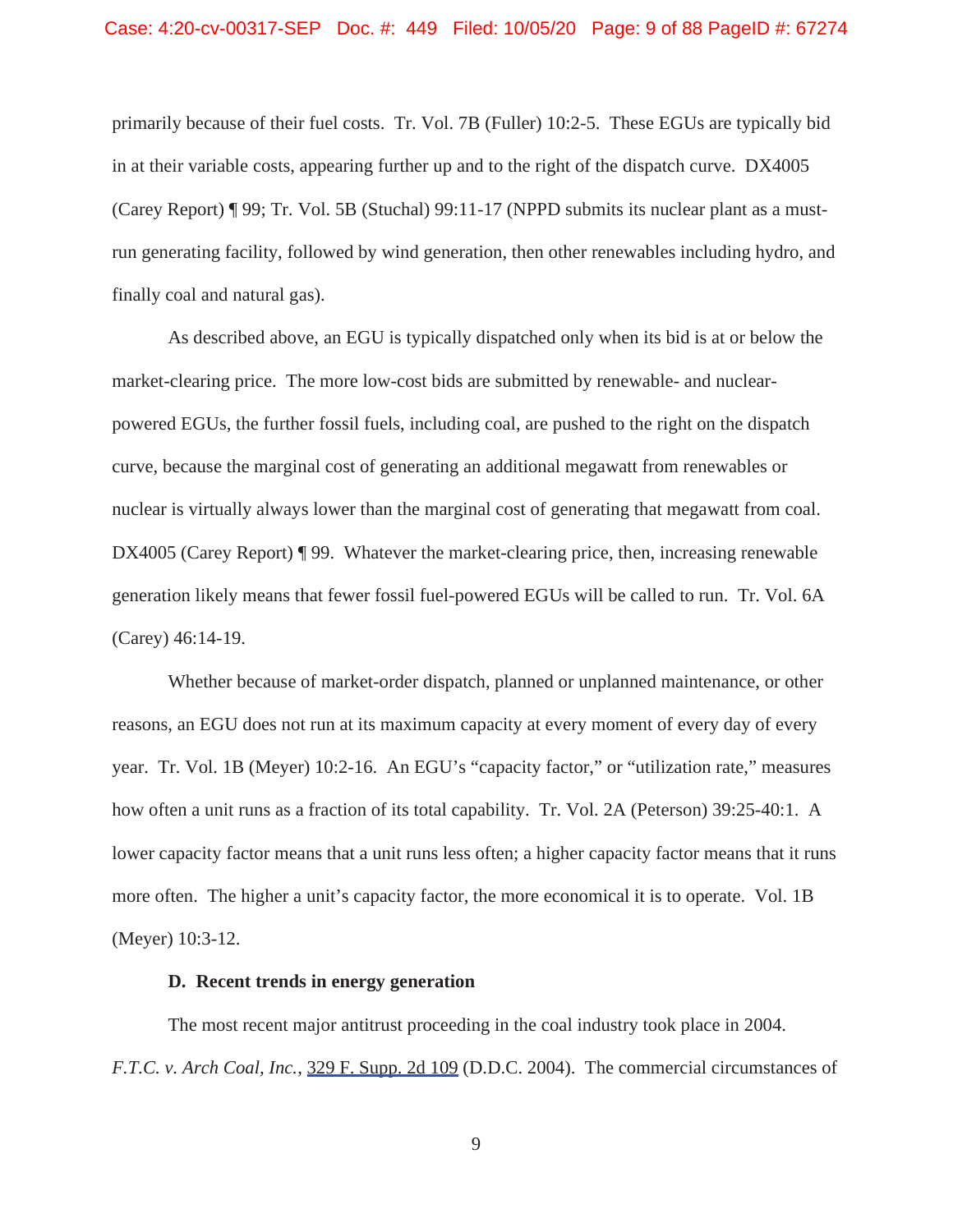coal companies have changed significantly in the intervening sixteen years. The three most important changes for this case's purposes are the significantly lower price of natural gas; the substantial increase in renewable generation; and the steep decline in coal generation. The confluence of those trends has led to a significant decrease in coal consumption since 2004.

# **1. Declining natural gas prices**

Technological advancements such as hydraulic fracturing, sometimes referred to as "fracking," as well as the discovery of vast reserves of natural gas in shale rock formations throughout the United States, have precipitated a remarkable decline in the cost of producing natural gas. DX4001 (Bailey Report) ¶ 17. Since 2008, the price of natural gas has fallen by more than 75%, from over \$8/mmBTU to under \$2/mmBTU. *Id*. These developments have made the United States the world's largest natural gas producer. DX4003 (Israel Report) ¶ 50. At the same time, new and highly efficient combined cycle gas turbines ("CCGTs") have made natural gas EGUs much more efficient at converting the energy stored within natural gas into electricity. DX4001 (Bailey Report) ¶ 17;

The combination of cheap natural gas and efficient CCGTs has made electricity generation from natural gas more cost-effective than in the past, causing many utilities to construct natural gas-powered EGUs that compete with coal-powered EGUs to dispatch. DX4005 (Carey Report)  $\P$  75-77. As a result, average capacity factors within MISO, SPP, and ERCOT for natural gas-powered EGUs have risen from approximately 30-40% to 50-60% from 2010 to 2019, while average capacity factors for coal-powered EGUs have fallen from approximately 70% to 40% over that same time period. *Id*. ¶¶ 93-94 & Figs. 13-14.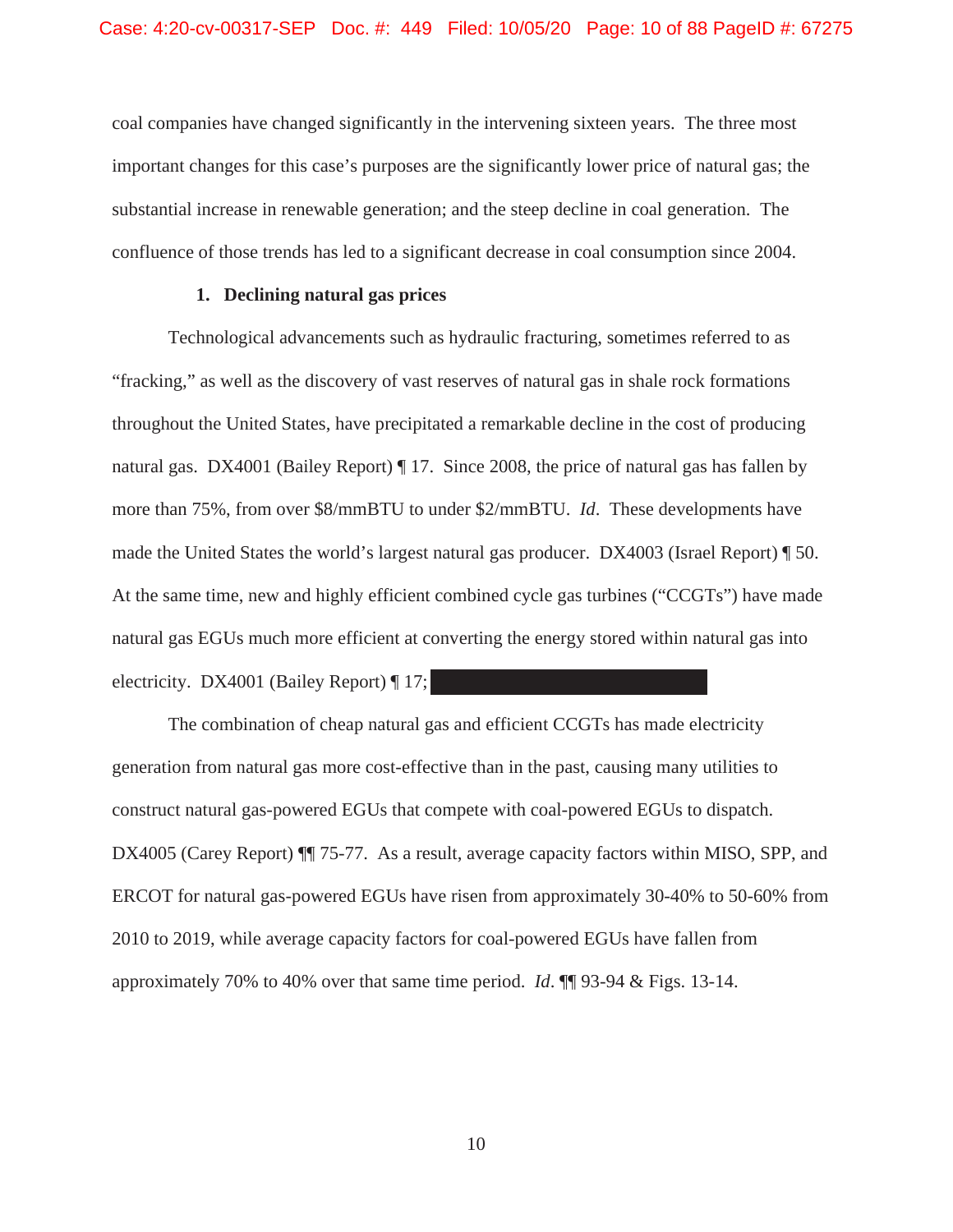# **2. Increasing renewable generation**

Over the last several decades, governmental authorities have introduced subsidies and other policies designed to encourage investment in renewable energy generation, and electricity generators have directed their capital investments accordingly. Tr. Vol. 1B (Meyer) 16:13-15 ("We are adding renewables right now . . . to meet compliance with Missouri's renewable energy standard."). Accordingly, electricity generation from wind and solar has doubled since 2010. Tr. Vol. 6A (Carey) 45:3-45:8.

Solar and wind power are intermittent and "non-dispatchable" energy sources, meaning they only generate energy when the wind is blowing or the sun is shining, which is out of the utility company's control. Tr. Vol. 6A (Galli) 113:5-8; Tr. Vol. 7B (Fuller) 18:22-19:8. That constraint makes renewable fuels imperfect replacements for fossil fuels like coal. When they do run, however, renewables are the lowest-cost generation options on the dispatch curve, shifting SPRB coal generation to the right, and decreasing the likelihood that an SPRB coal-fired unit will be dispatched. *See* Section I.C, *supra*. As such, increased use of renewables has contributed to an erosion in demand for coal.

# **3. Declining coal generation**

In addition to plummeting natural gas prices and pro-renewable policies, some witnesses pointed to environmental regulations as a factor increasing the cost of operating coal-fired EGUs in recent years. **plans** to retire certain coal-fired EGUs because "there would be significant capital investments that would be required in those units to extend the life and to operate and meet environmental standards"); *see also* 

Whatever the causes, the operational costs of coal-fired generation have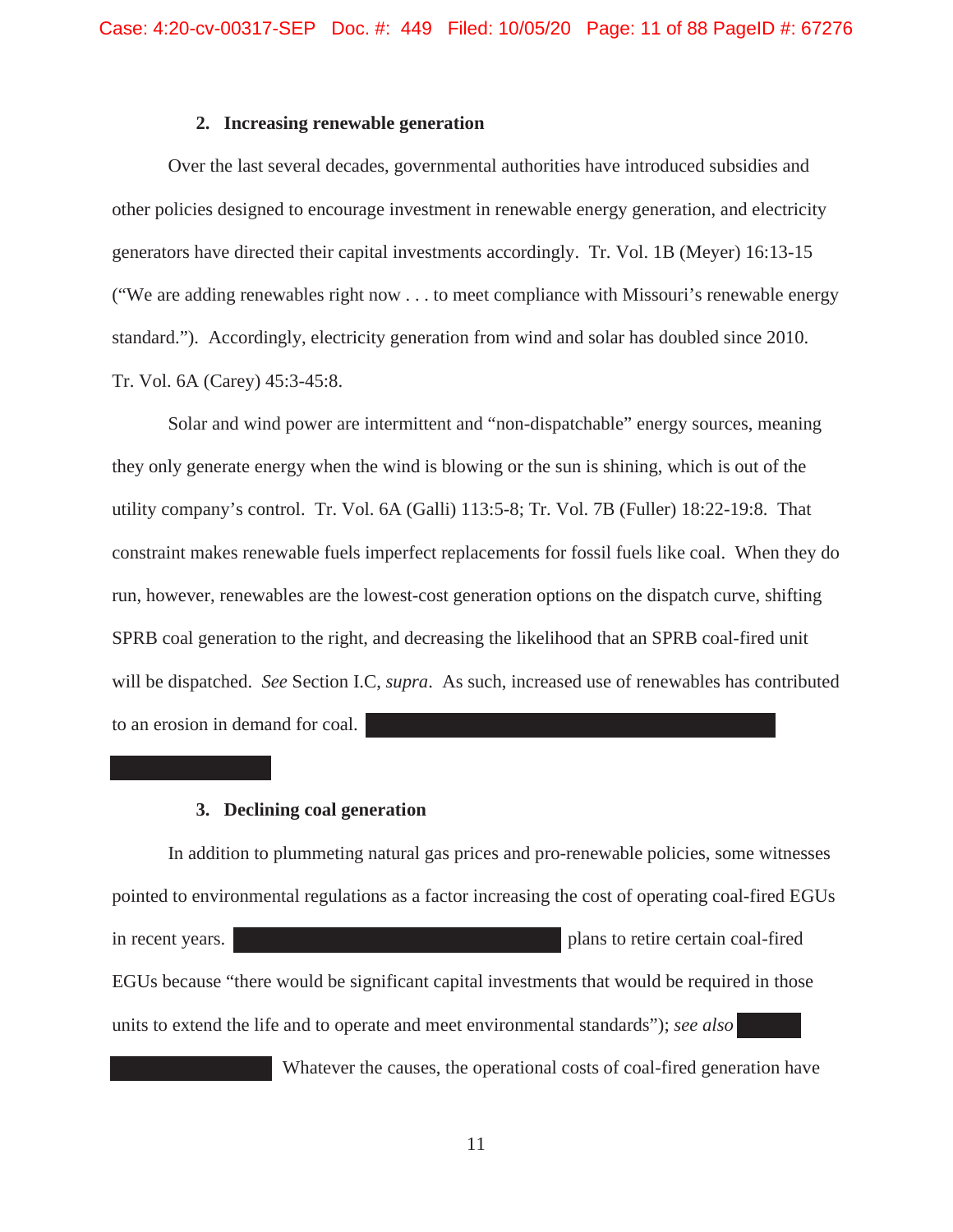increased over the past 16 years, relative to other fuel sources. DX4001 (Bailey Report)  $\P\P$  18-20. In response to these increasing costs, electricity generators have shifted away from coal by investing in new renewable and natural gas-powered EGUs and idling or permanently retiring their coal EGUs. *Id*.

Between 2010 and the first quarter of 2019, U.S. power companies announced the retirement of at least 546 coal-powered EGUs totaling about 102 gigawatts (GW) of generating capacity. DX8009-001. Plant owners intend to retire another 17 GW of coal-fired capacity by 2025. *Id*. Strikingly, not a single megawatt of coal generating capacity is currently being built or planned in the entire United States. Tr. Vol. 6A (Carey) 46:20-21.

In addition, some plants that are not being retired are being relegated to seasonal operations. For instance, has retired, idled, or converted to natural gas coal-fired EGUs, and it is considering retiring its remaining coal-fired EGUs or shifting to seasonal operations.

#### **4. Cumulative impact on the coal industry**

As a result of these developments, coal is no longer uniformly regarded as the "baseload" generation source that it was when *Arch Coal* was decided. DX4001 (Bailey Report) ¶ 31 (collecting statements from various utilities). Coal-fired EGUs are increasingly "loadfollowing," meaning that they may or may not dispatch depending on day-to-day changes in the ISO dispatch market. *Id*.

In 2004, coal, including but not limited to SPRB coal, comprised almost 50% of net electricity generation in the United States, while nuclear provided about 20%, natural gas provided about 18%, hydro provided about 7%, and other renewables, including wind and solar, provided about 2%. *Id*. at Ex. 8. In 2019, as a result of the three trends described above, coal's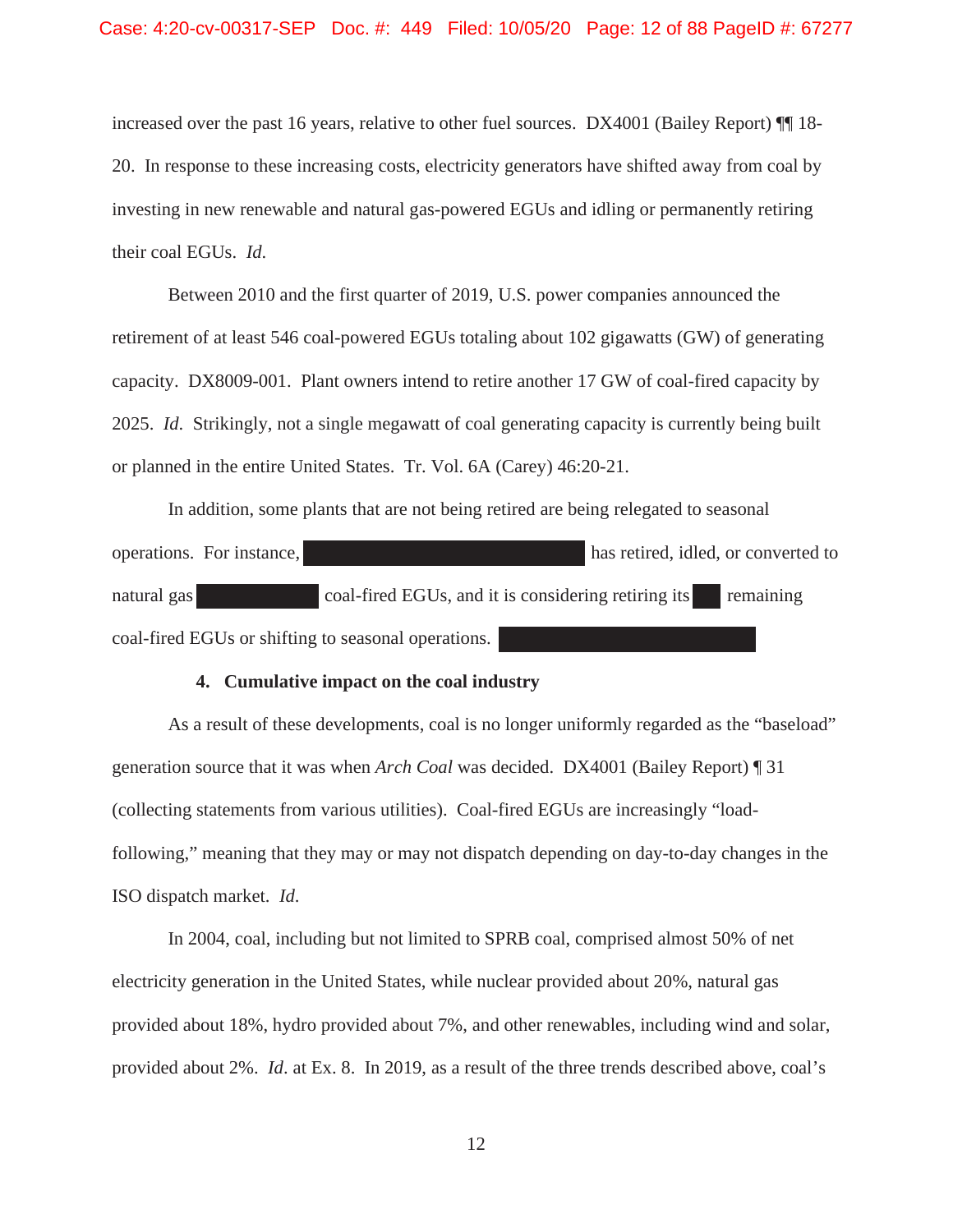share of net electricity generation in the United States had fallen to about 23%, while natural gas generation had leapt to about 38% of net generation and other renewables had climbed from 2% to about 10%. *Id*. Meanwhile, the country's annual net electricity consumption has stayed relatively flat, increasing by less than 15% over that same time period. *Id*. at Ex. 9. These trends represent a clear structural shift away from coal to other fuels, and no party has suggested that coal will ever again be the primary fuel used to generate electricity in the United States.

The overall decline in electricity generation from coal is reflected in SPRB coal production. From a peak of 452 million tons of SPRB coal mined in 2008, aggregate SPRB coal production decreased by over 40% to 267 million tons in 2019. *Id*. ¶ 21. Between 2011 and 2019, Peabody's production at its three SPRB mines (NARM, Caballo, and Rawhide) declined by nearly 30%, from 148 million tons to 108 million tons. *Id*. Likewise, Arch's production at its two SPRB mines (Black Thunder and Coal Creek) declined by 41%, from 128 million tons to 75 million tons. *Id*. These declines can also be seen in customers' SPRB coal deliveries. *Id*. ¶ 22.

As the costs of production have increased and demand has decreased, the price of SPRB coal has declined from \$20 per ton in 2006 to approximately \$12 per ton in 2020. Tr. Vol. 3B (Sandlin) 101:24-102:3. Higher costs of production combined with lower prices have caused profit margins to fall. Arch's profit margin for Black Thunder coal fell from in 2004 to in 2019. DX4001 (Bailey Report) ¶ 23. Arch's SPRB margins were negative in each of the first two quarters of 2020. Tr. Vol. 5A (Lang) 77:15-24, 81:20-83:18. Peabody's profits margin for NARM coal declined from in 2007 to in 2019. DX4001 (Bailey Report)  $\sqrt{\ }$  23. Peabody's overall SPRB margins in the first quarter of 2020 were 10%. Tr. Vol. 5A (Kellow) 32:21-24.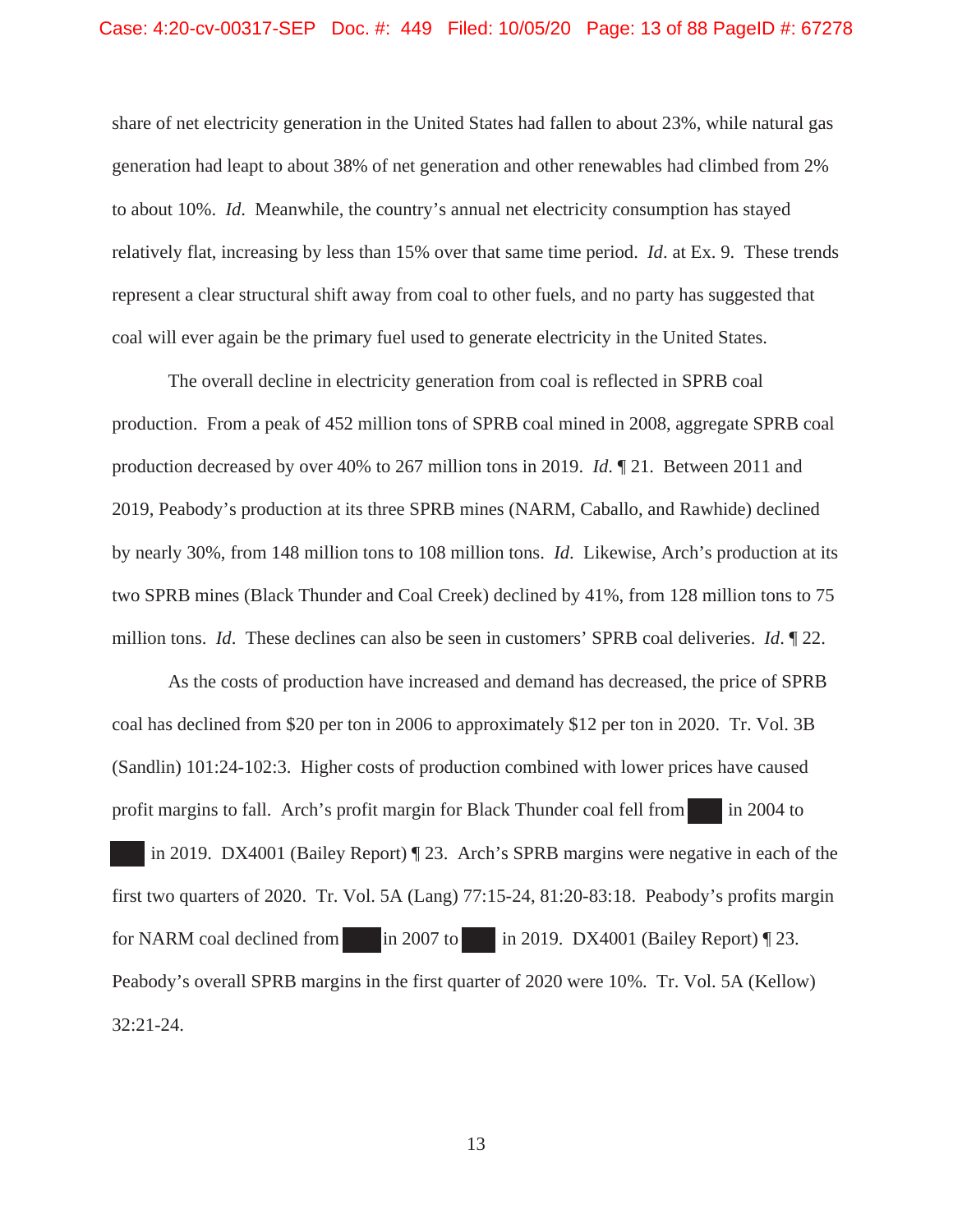The combination of low natural gas prices, increasing use of renewables, structural decline in SPRB coal production, and falling margins has caused numerous SPRB coal producers to declare bankruptcy over the last ten years. JSUF ¶¶ 27-29. In order to cut costs, mining companies have laid off significant fractions of workforces at all SPRB mines in recent years, including in the last several months. DX8698-001; Tr. Vol. 5A (Kellow) 13:14-14:10 (describing recent Peabody layoffs); Tr. Vol. 5A (Lang) 69:8-12 (Arch has gone from 39 coal mines and over 8,000 employees in 2011 to 8 coal mines and 3,400 employees today). One of the witnesses at the hearing had himself retired early as part of Peabody's ongoing force reduction efforts. Tr. Vol. 6A (Galli) 105:16-24.

Given the pace of retirements of coal-powered units and the lack of any plans for new coal-powered units, coal companies perceive any retirement of a coal-powered EGU to be a permanent loss in demand. Tr. Vol. 5A (Kellow) 6:19-7:6 (once a customer decides to retire a coal plant, the associated demand is "lost to coal forever" because "we are not seeing new generation of coal units coming online"). Coal companies therefore have an incentive to work with customers to try to prevent such retirements. Tr. Vol. 6B (Galli) 42:19-45:3 (regarding

); DX4003 (Israel Report) ¶ 123 (collecting examples of Defendants adjusting pricing to forestall coal EGU retirements).

# **II. The Proposed Joint Venture**

Peabody is a publicly traded mining company headquartered in St. Louis, Missouri. JSUF ¶ 2. Peabody describes itself as "the leading global pure-play coal company, serving power and steel customers in more than 25 countries on six continents." PX9010-002. It is the largest producer and supplier of coal from the SPRB. Peabody Answer ¶ 16; PX8001 (Hill Report) ¶ 30. Peabody operates three mines in the SPRB: North Antelope Rochelle ("NARM"),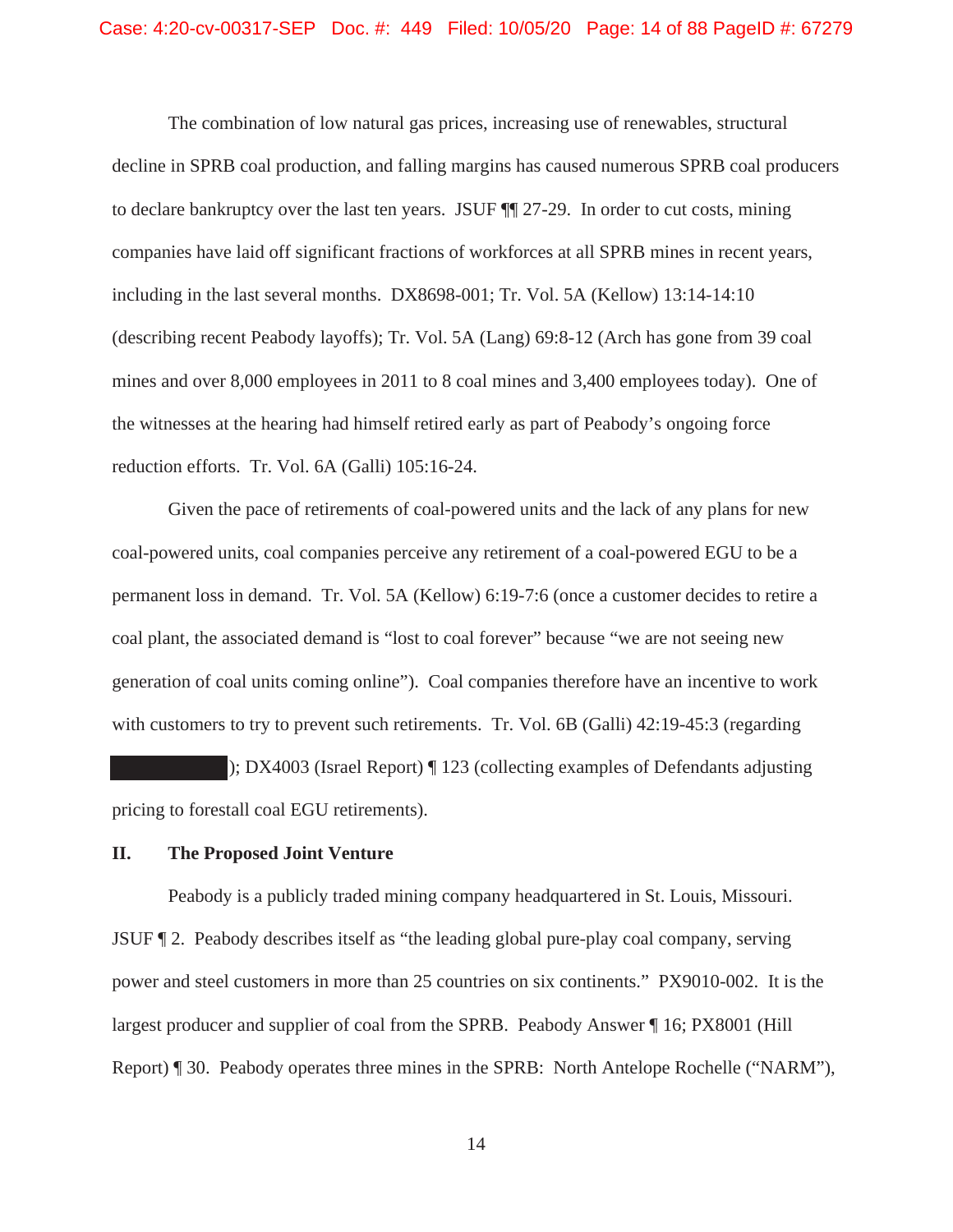Rawhide, and Caballo. JSUF ¶ 20. NARM is the largest coal mine in the world, powering approximately 4.5% of total U.S. electricity generation. PX9010-002. In 2019, Peabody sold approximately 108 million tons of SPRB coal: 85.3 million tons from NARM, 12.6 million tons from Caballo, and 10.1 million tons from Rawhide. PX9063-061.

Arch is also a publicly traded mining company headquartered in St. Louis, Missouri. JSUF ¶ 3. Arch also operates two thermal coal mines in the SPRB: Black Thunder and Coal Creek. JSUF ¶ 19. In 2019, Arch sold 72 million tons of SPRB coal from Black Thunder and 2.6 million tons from Coal Creek. PX9055-015. According to the U.S. Energy Information Administration ("EIA"), which defines itself as the "premier source for energy information" in the United States, JSUF ¶ 11, and whose data and reports on power generation both parties cite extensively, Black Thunder is the second most productive mine in the United States, after Peabody's NARM. PX9041-034.

In addition to Peabody and Arch, five other companies produce coal in the SPRB from seven mines. JSUF ¶ 21. Navajo Transitional Energy Co. ("NTEC") operates the Antelope and Cordero Rojo mines. *Id.*  $\P$  22.<sup>5</sup> Eagle Specialty Minerals ("Eagle"), an affiliate of FM Coal, operates the Eagle Butte and Belle Ayr mines. *Id*. ¶ 23.<sup>6</sup> Peter Kiewit Sons, Inc., ("Kiewit") operates the Buckskin mine. *Id*. ¶ 24. Black Hills Corporation operates the Wyodak mine. *Id*. ¶ 25. The Western Fuels Assocation ("WFA") operates the Dry Fork mine. *Id*. ¶ 26.

<sup>&</sup>lt;sup>5</sup> Cloud Peak Energy, Inc., ("Cloud Peak") previously operated the Antelope and Cordero Rojo mines prior to filing for bankruptcy protection in May 2019. *Id*. ¶ 27. NTEC acquired those mines during Cloud Peak's bankruptcy proceedings.

<sup>6</sup> Blackjewel, LLC ("Blackjewel") previously operated the Eagle Butte and Belle Ayr mines. *Id*. ¶ 28. Blackjewel filed for bankruptcy protection in July 2019, resulting in a temporary shutdown of its two mines. *Id*. ¶ 29.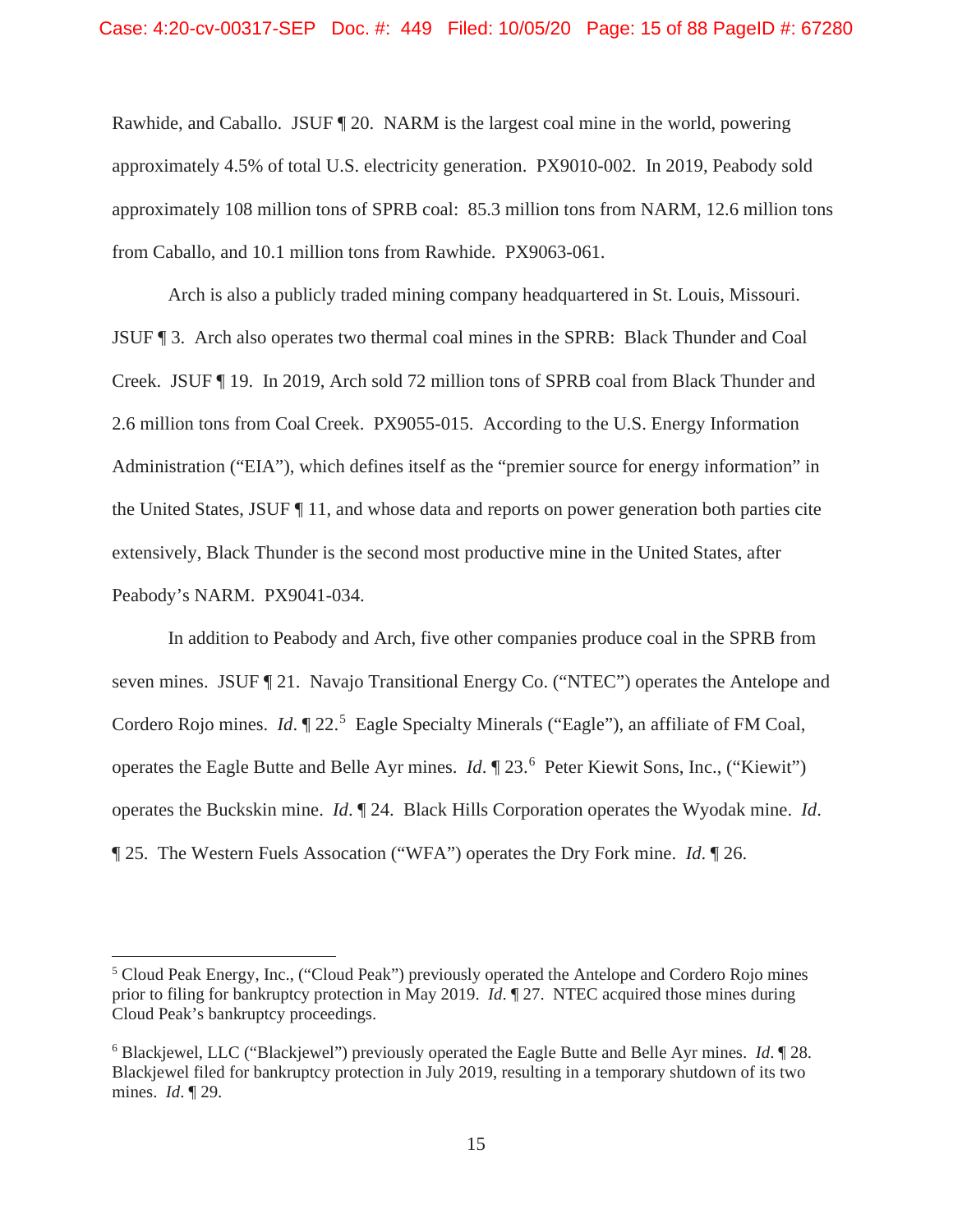Defendants announced the proposed joint venture on June 19, 2019. *Id*. ¶ 30. If consummated, the JV would combine Peabody and Arch's PRB and Colorado mining assets. *Id*. The JV would be 66.5% owned by Peabody and 33.5% owned by Arch, *id*. ¶ 31, and Peabody would serve as the JV operator and handle coal marketing for the JV. PX1564-004. The JV would control approximately 65-70% of all SPRB coal produced, PX8001 Fig. 22, and would operate five of the top ten most productive mines in the United States. PX1564-005.

Defendants contend that the JV will combine their Colorado and SPRB mining assets in a "highly synergistic joint venture aimed at strengthening coal's competitiveness against natural gas and renewables, while creating substantial value for customers and shareholders." Defendants' Proposed Findings of Fact and Conclusions of Law ("DPFFCL") (Doc. [404]) ¶ 50; DX8696-001. The JV would join Peabody's NARM mine with Arch's Black Thunder mine into a single mining complex. DPFFCL ¶ 50; DX8696-002. Currently, the two mines neighbor one another but are separated by a seven-mile property line. *Id*.

# **III. The FTC's Challenge and Procedural History**

On February 25, 2020, the FTC initiated an administrative proceeding challenging the JV under Section 7 of the Clayton Act and Section 5 of the FTC Act. JSUF ¶ 32. The following day, the FTC initiated this litigation, filing a complaint seeking a temporary restraining order ("TRO") and preliminary injunction blocking the JV pursuant to Section 13(b) of the FTC Act. *Id*. ¶ 33. On February 28th, the FTC and Defendants stipulated to, and this Court ordered, a TRO blocking Defendants from consummating the JV pending this Court's adjudication of the FTC's motion for a preliminary injunction. *Id*. ¶ 34.

The parties originally intended to conduct a preliminary injunction hearing in June 2020. Because of delays caused by the ongoing COVID-19 pandemic, that schedule was amended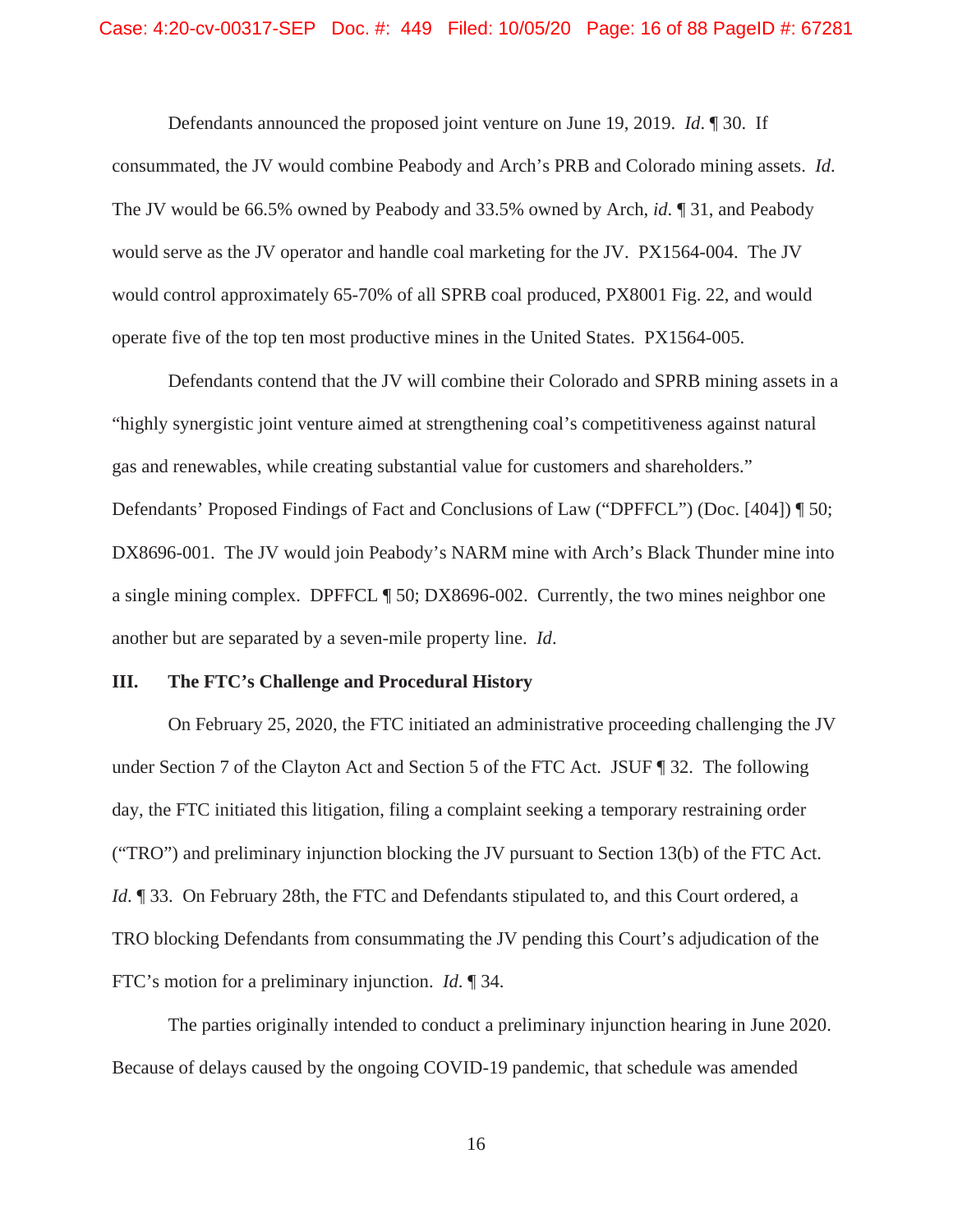twice, giving the parties more time to adjust to rapidly evolving health guidelines and public safety risks and to conduct heroic amounts of written discovery and scores of depositions.

Even with those delays, this case was litigated at breakneck speed. Less than five months after the FTC's initial filing in this Court in late February, the parties conducted a nine-day preliminary injunction hearing from July 14th through the 24th, during which the parties admitted hundreds of exhibits and presented testimony from dozens of witnesses.<sup>7</sup> On August 3rd, the parties filed proposed findings of fact and conclusions of law, and on August 10th, the parties presented their closing arguments to the Court.

# **LEGAL STANDARD**

Section 7 of the Clayton Act prohibits mergers or acquisitions "the effect of [which] may be substantially to lessen competition, or to tend to create a monopoly" in "any line of commerce or in any activity affecting commerce in any section of the country." 15 U.S.C. § 18. When the FTC has "reason to believe that a corporation is violating, or is about to violate, Section 7 of the Clayton Act," it may seek a preliminary injunction under Section 13(b) of the FTC Act to "prevent a merger pending the Commission's administrative adjudication of the merger's legality." *F.T.C. v. Staples, Inc.*, 970 F. Supp. 1066, 1070 (D.D.C. 1997) ("*Staples I*") (citing 15 <u>U.S.C. § 53(b))</u>.<sup>8</sup>

 $<sup>7</sup>$  Due to late-breaking coronavirus-related developments, the preliminary injunction hearing—which</sup> involved dozens of attorneys, 24 live witnesses, plus security, Clerk's Office, and chambers staff over nine court days—nearly had to be held entirely via video conferencing technology. At the eleventh hour, the Eastern District of Missouri Clerk's Office devised a way to hold it safely with a dozen attorneys and most witnesses appearing in person (scrupulously socially-distanced and masked); several examining attorneys and witnesses appearing by video conference; many more attorneys connected via a secure audio line; and the general public listening in by telephone. It was a staggering logistical and technological challenge, and the Court commends all involved—including attorneys, paralegals, support staff, and courthouse personnel—for their flexibility, resourcefulness, and professionalism.

<sup>&</sup>lt;sup>8</sup> A hearing before an administrative law judge is scheduled to begin on December 1, 2020. Counsel for Defendants has represented to the Court that the administrative hearing will never happen, and that Peabody and Arch will abandon the JV if the Court grants a preliminary injunction. The Court has no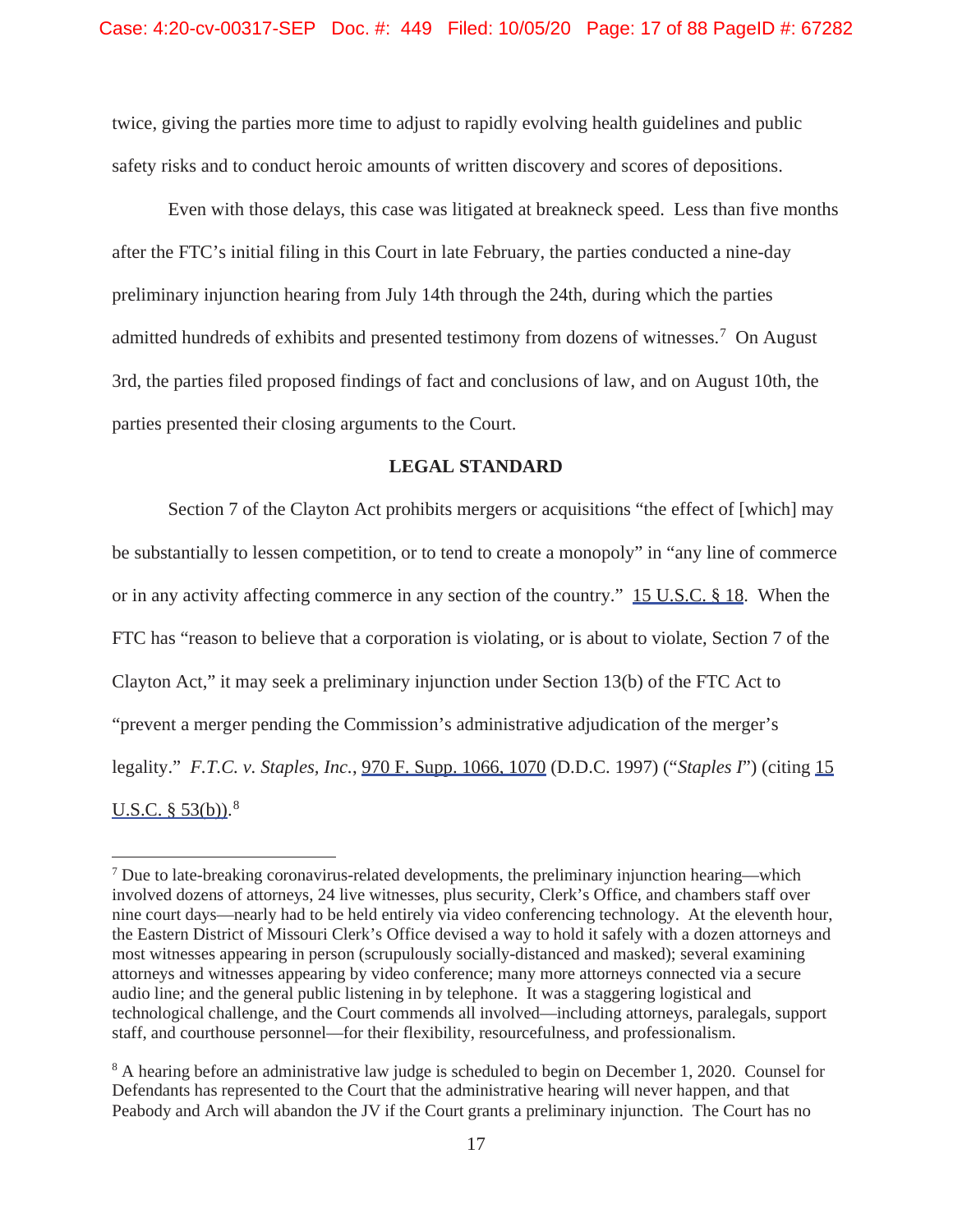The standard for a preliminary injunction described in Section 13(b) of the FTC Act differs from the more familiar preliminary injunction standard applied in other contexts. *F.T.C. v. Sysco Corp.*, 113 F. Supp. 3d 1, 22 (D.D.C. 2015). A preliminary injunction may be granted in an antitrust case if the FTC shows that "weighing the equities and considering the Commission's likelihood of ultimate success, such action would be in the public interest." *F.T.C. v. Tenet Health Care Corp.*, 186 F.3d 1045, 1051 (8th Cir. 1999) (quoting 15 U.S.C. § 53(b)). In order to demonstrate such a likelihood of ultimate success, "the FTC must raise questions going to the merits so serious, substantial, difficult and doubtful as to make them fair ground for thorough investigation, study, deliberation and determination by the FTC in the first instance and ultimately by the Court of Appeals." *F.T.C. v. Freeman Hosp.*, 69 F.3d 260, 267 (8th Cir. 1995) (quotation omitted). "A showing of a fair or tenable chance of success on the merits will not suffice for injunctive relief." *Tenet Health*, 186 F.3d at 1051 (citing *Freeman Hosp.*, 69 F.3d at 267).

In *United States v. Baker Hughes, Inc.*, 908 F.2d 981, 982–83 (D.C. Cir. 1990), the D.C. Circuit established a burden-shifting framework for evaluating the FTC's likelihood of success on the merits. The Eighth Circuit has analyzed, endorsed, and applied the *Baker Hughes* burdenshifting framework in the context of an alleged Clayton Act violation. *See F.T.C. v. Sanford Health*, 926 F.3d 959 (8th Cir. 2019). The Eighth Circuit described the framework:

Under this approach, the [FTC] must first present a prima facie case that the merger will result in an undue market concentration for a particular product or service in a particular geographic area. That showing creates a presumption that the merger will substantially lessen competition. The burden of production then shifts to the defendant[s] to rebut the presumption, and, on a sufficient showing, back to the

reason to doubt Counsel's representation, but Defendants' intentions do not affect the legal standard that this Court must apply.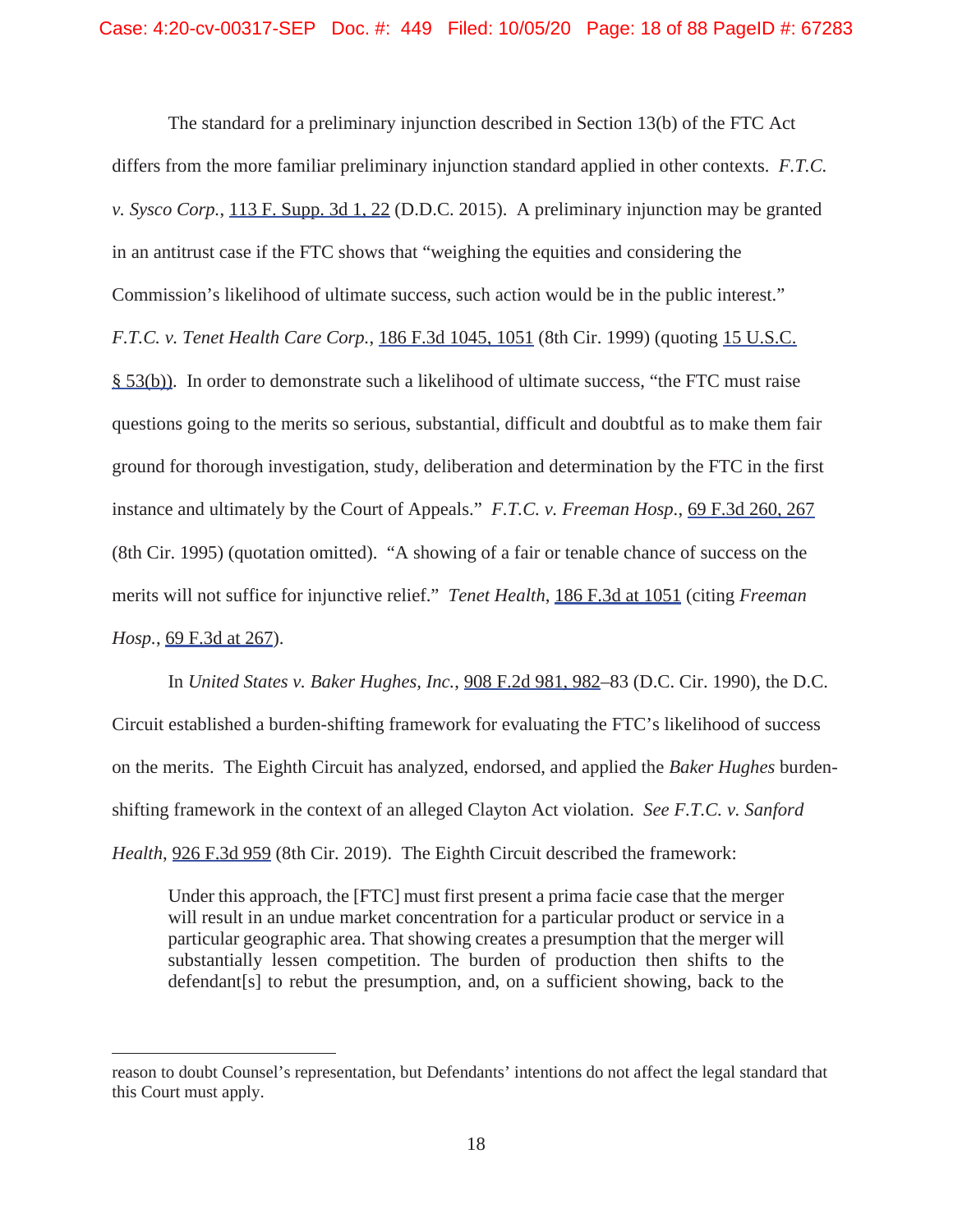[FTC] to present additional evidence of anticompetitive effects. The ultimate burden of persuasion remains at all times with the [FTC].

*Id.* at 962-63. "The more compelling the prima facie case, the more evidence the defendant must present to rebut it successfully." *Baker Hughes*, 908 F.2d at 991. "A defendant can make the required showing by affirmatively showing why a given transaction is unlikely to substantially lessen competition, or by discrediting the data underlying the initial presumption in the government's favor." *Id*. "[A] failure of proof in any respect will mean the transaction should not be enjoined." *F.T.C. v. Arch Coal*, 329 F. Supp. 2d 109, 116 (D.D.C. 2004). The court must also weigh the equities, but if the FTC is unable to demonstrate a likelihood of success, the equities alone cannot justify an injunction. *Id*.

#### **DISCUSSION**

# **I. Market Definition**

The FTC's initial burden, then, is to demonstrate that there is a relevant market in which the proposed JV is likely to harm competition relative to the "but-for" world in which there is no JV. *See Brown Shoe Co. v. United States*, 370 U.S. 294, 325 (1962); *Sanford*, 926 F.3d at 962- 63 (describing market definition and burden-shifting framework); Horizontal Merger Guidelines<sup>9</sup> ("Guidelines")  $\S 1$  (merger analysis normally requires "an assessment of what will likely happen if a merger proceeds as compared to what will likely happen if it does not"); *F.T.C. v. Nat'l Tea C*o., 603 F.2d 694, 700 (8th Cir. 1979) ("[W]hen examining a merger, a court must necessarily compare what may happen if the merger occurs with what may happen if the merger does not occur.").

<sup>9</sup> Both parties cite to the Guidelines, published by the U.S. Department of Justice and the Federal Trade Commission, extensively in their briefing. Although they are not binding, the Guidelines "have [] been repeatedly relied on by the courts" in evaluating merger challenges. *F.T.C. v. Tronox Ltd.*, 332 F. Supp. 3d 187, 206 (D.D.C. 2018).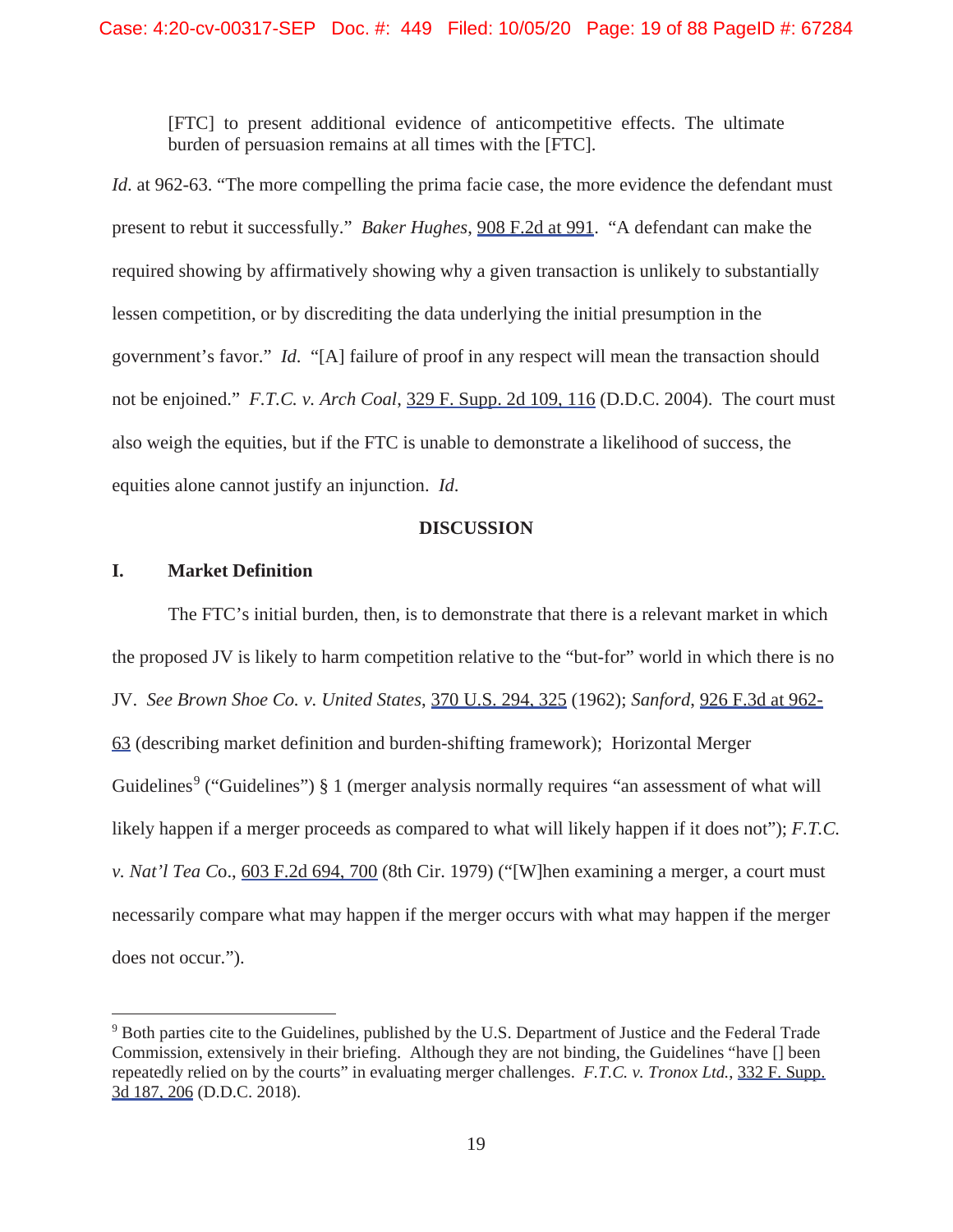This initial step is mission-critical for all FTC merger challenges. *United States v. Marine Bancorp.*, 418 U.S. 602, 618 (1974) (Market definition is "'a necessary predicate' to deciding whether a merger contravenes the Clayton Act.") (quoting *United States v. E.I. du Pont De Nemours & Co.*, 353 U.S. 586, 593 (1957)); *Tenet Health*, 186 F.3d at 1051 ("Without a well-defined relevant market, a merger's effect on competition cannot be evaluated. It is thus essential that the FTC identify a credible relevant market before a preliminary injunction may properly issue.") (citation omitted); *Freeman Hosp.*, 69 F.3d at 268 ("Without a well-defined relevant market, an examination of a transaction's competitive effects is without context or meaning."). This case is no exception. If the FTC does not produce sufficient evidence for its proposed market definition—and satisfactorily address Defendants' objections thereto—it will be very difficult to justify its request for a preliminary injunction against the JV. *See, e.g.*, *F.T.C. v. RAG-Stiftung et al.*, 2020 WL 532980, at \*1 (D.D.C. Feb. 3, 2020) (The FTC's failure "to properly define a market in terms of both product and geography . . . all but precludes the Court from siding with it.").

"A relevant market consists of two separate components: a product market and a geographic market." *Freeman Hosp.*, 69 F.3d at 268. "First, the 'relevant product market' identifies the product and services with which the defendants' products compete. Second, the 'relevant geographic market' identifies the geographic area in which the defendant competes in marketing its products or service." *Arch Coal, Inc.*, 329 F. Supp. 2d at 119; *see also F.T.C. v. CCC Holdings Inc.*, 605 F. Supp. 2d 26, 37 (D.D.C. 2009) (same). In this case, the principal question in the market definition phase is the relevant product market. If the FTC succeeds in defining the product market as SPRB coal, the geographic market follows rather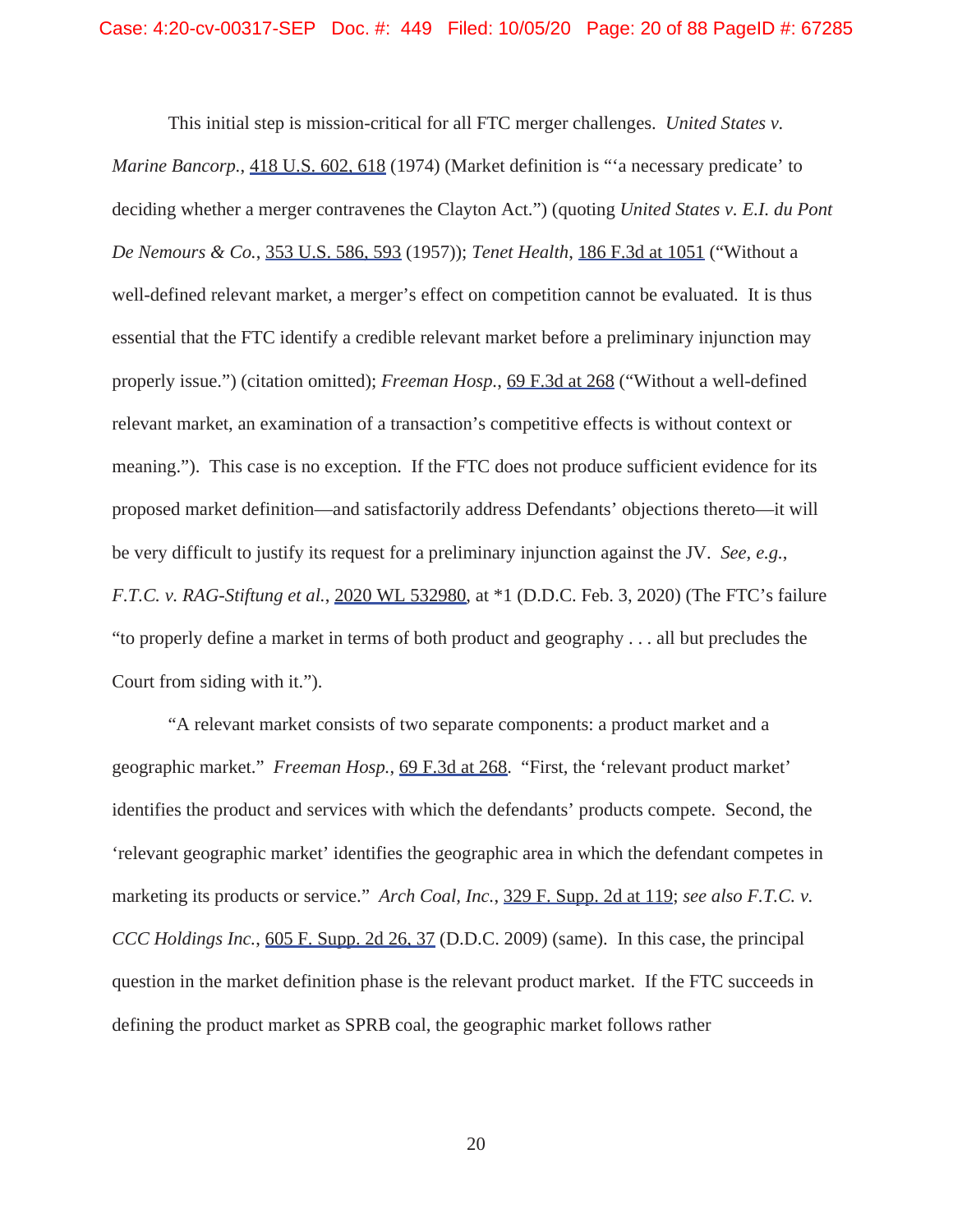uncontroversially from that conclusion. Therefore, the Court will focus first on the parties' positions on the relevant product market.

#### **A. Relevant product market**

A product market is defined by "the reasonable interchangeability of use or the crosselasticity of demand between the product itself and substitutes for it." *Brown Shoe*, 370 U.S. at 325. *See also Process Controls Int'l, Inc. v. Emerson Process Mgmt.*, Case No. 4:10-cv-645- CDP, 2011 WL 403121, at \*2 (E.D. Mo. Feb. 1, 2011) ("[T]he relevant product market includes all reasonably interchangeable products."). In other words, a properly defined product market includes the functionally similar products to which customers could turn if the JV attempted to impose a post-closing price increase. *See Little Rock Cardiology Clinic PA v. Baptist Health*, 591 F.3d 591, 596 (8th Cir. 2009) (noting focus is whether "consumers will shift from one product to the other in response to changes in their relative costs"); *F.T.C. v. R.R. Donnelley & Sons Co.*, Case No. 90-1619-SSH, 1990 WL 193674, at \*2 (D.D.C. Aug. 27, 1990) ("If customers are able to substitute one product or service in response to a nontrivial increase in the price of another, these products or services must fall within the same product market.").

A relevant product market need not be defined around a *single* product. *See United States v. Grinnell Corp.*, 384 U.S. 563, 572 (1966) ("We see no barrier to combining in a single market a number of different products or services where that combination reflects commercial realities."); *Sysco*, 113 F. Supp. 3d at 26 ("The 'product' that comprises the market need not be a discrete good for sale."); *see, e.g.*, *United States v. Phila. Nat'l Bank*, 374 U.S. 321, 356 (1963). Also, "the mere fact that a firm may be termed a competitor in the overall marketplace does not necessarily require that it be included in the relevant product market for antitrust purposes." *Staples I*, 970 F. Supp. at 1075. Rather, the critical question is "whether two products can be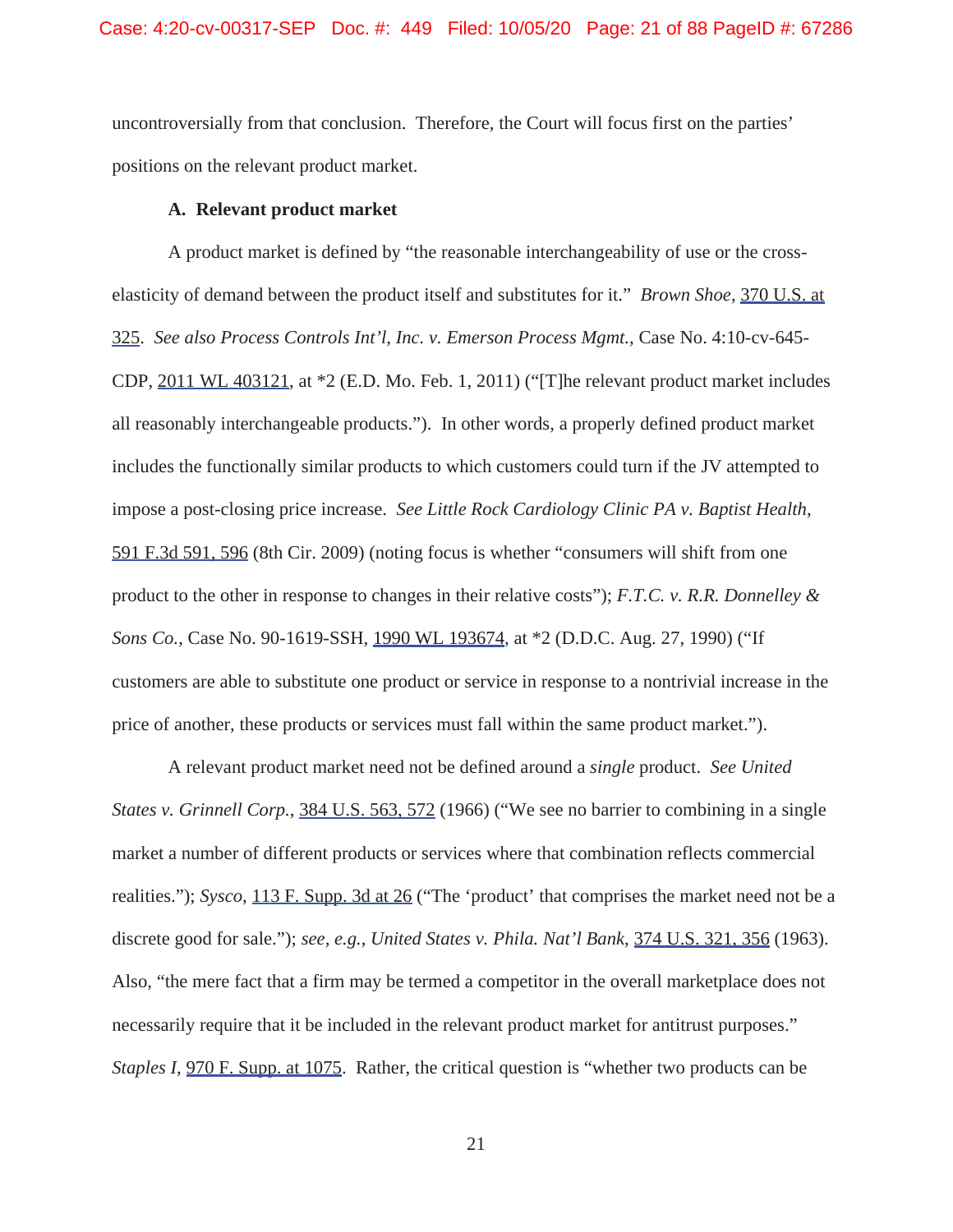#### Case: 4:20-cv-00317-SEP Doc. #: 449 Filed: 10/05/20 Page: 22 of 88 PageID #: 67287

used for the same purpose, and if so, whether and to what extent purchasers are willing to substitute one for the other." *Id.* at 1074 (quotation omitted); *see also Sysco*, 113 F. Supp. 3d at 26 ("[M]arket definition hinges on whether consumers view the products as reasonable substitutes.") (internal quotation marks and citation omitted).

Here, the FTC insists that the market for SPRB coal satisfies all applicable criteria for a relevant product market. Defendants counter that the electricity industry is so complex and dynamic that the JV cannot reasonably be evaluated in the context of the market for SPRB coal alone. Instead, they urge this Court to define the relevant product market for evaluation of the JV more broadly, to include not only other kinds of coal but also other fuels that compete with coal in the electricity generation market. Resolution of this critical question has been complicated by a recurring theme of this litigation: "There is no industry like the electricity industry." Tr. Vol. 6A (Carey) 24:8-9. The parties took great pains to educate the Court about the idiosyncrasies of that industry, though, and the Court has done its best to take them into account in its evaluation of their proposed relevant product markets.

Courts have various tools with which to determine whether to adopt the FTC's proposed relevant product market, including quantitative approaches, such as the hypothetical monopolist test ("HMT"), and qualitative approaches, such as the factors laid out in *Brown Shoe*, 370 U.S. at 325. The parties here have discussed both the HMT and *Brown Shoe*. And both sides have made compelling points in favor of their preferred product markets, as outlined below. Considering all of the evidence, though, both quantitative and qualitative, the Court finds that SPRB coal is the relevant product market in which to evaluate the competitive effects of the proposed JV.

Crucial to the Court's conclusion is the "narrowest market principle." A broad product market (e.g., American electricity production) may contain smaller markets (e.g., the markets for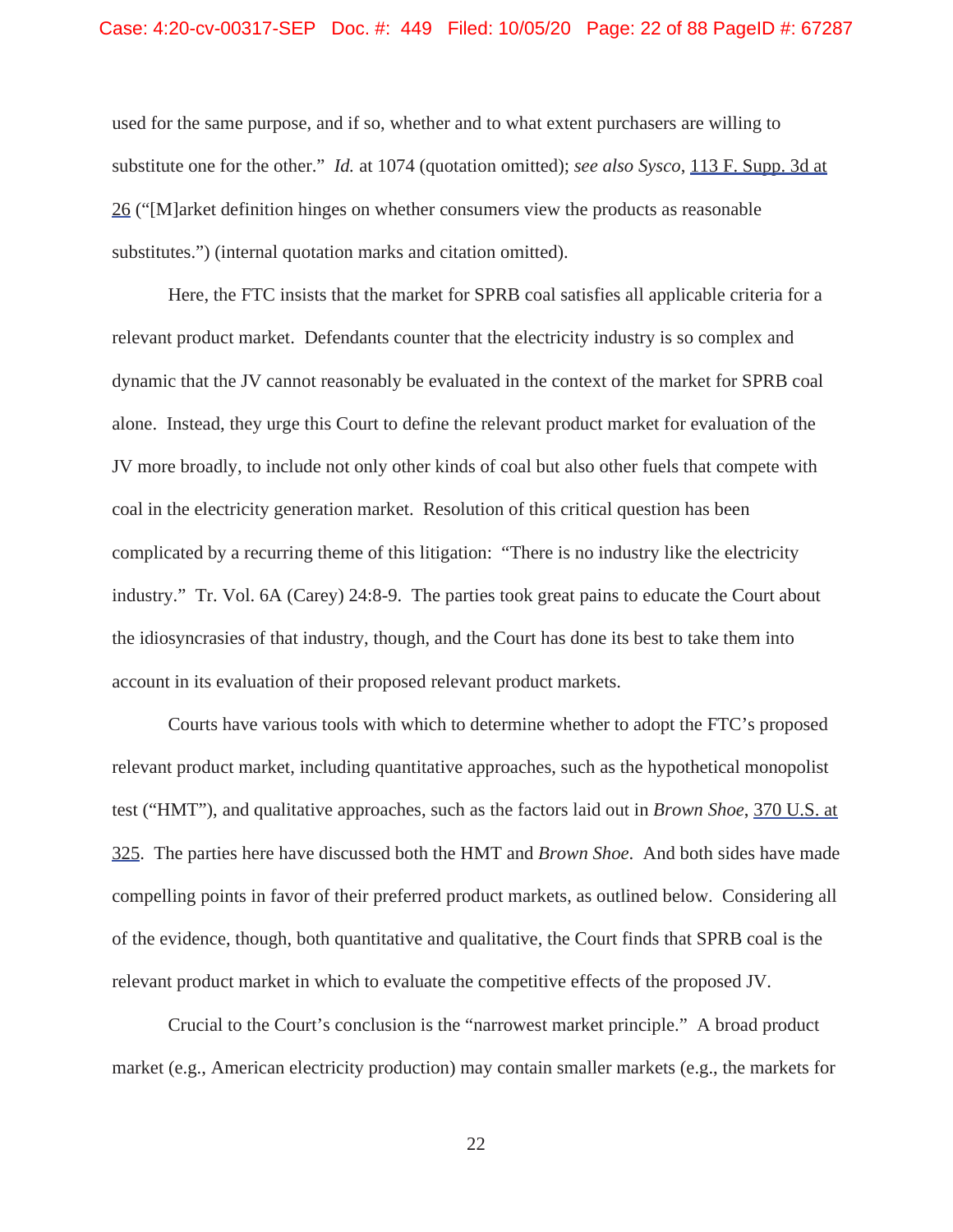#### Case: 4:20-cv-00317-SEP Doc. #: 449 Filed: 10/05/20 Page: 23 of 88 PageID #: 67288

each of the individual sources of fuel or markets consisting of power producers in a certain region) which themselves "constitute [relevant] product markets for antitrust purposes." *Brown Shoe*, 370 U.S. at 325. If Peabody and Arch compete in multiple product markets, the JV will be illegal under the Clayton Act if it causes substantial competitive harm in *any* of those markets. *United States v. Cont'l Can Co.*, 378 U.S. 441, 458 (1964); *Brown Shoe*, 370 U.S. at 325 ("Because [Section 7] of the Clayton Act prohibits any merger which may substantially lessen competition 'in any line of commerce,' it is necessary to examine the effects of a merger in each such economically significant submarket to determine if there is a reasonable probability that the merger will substantially lessen competition.") (internal citations omitted).

Because competitive harm in *any* relevant product market is enough to make out a prima facie case for violation of the Clayton Act, and because potential harms to competition will likely be less apparent in a broader, less concentrated market than in a narrower included market, this Court's task is to identify the narrowest market within which the defendant companies compete that qualifies as a relevant product market. *See Times-Picayune Publ'g Co. v. United States*, 345 U.S. 594, 612 n.31 (1953) ("The circle must be drawn narrowly to exclude any other product to which, within reasonable variations in price, only a limited number of buyers will turn."); *United States v. H&R Block, Inc.*, 833 F. Supp. 2d 36, 58-60 (D.D.C. 2011) (explaining "the principle that the relevant product market should ordinarily be defined as the smallest product market that will satisfy the hypothetical monopolist test"). The prospective merger's likely competitive effects on *that* market will determine its legality. *See* Guidelines § 4.1.1; *Sysco*, 113 F. Supp. 3d at 26-27; *Arch Coal*, 329 F. Supp. 2d at 120; *Tronox*, 332 F. Supp. 3d at 201-02.

It is indisputable on the record in this case that coal competes with natural gas and renewables in a broader energy market. Still, the FTC has presented more than sufficient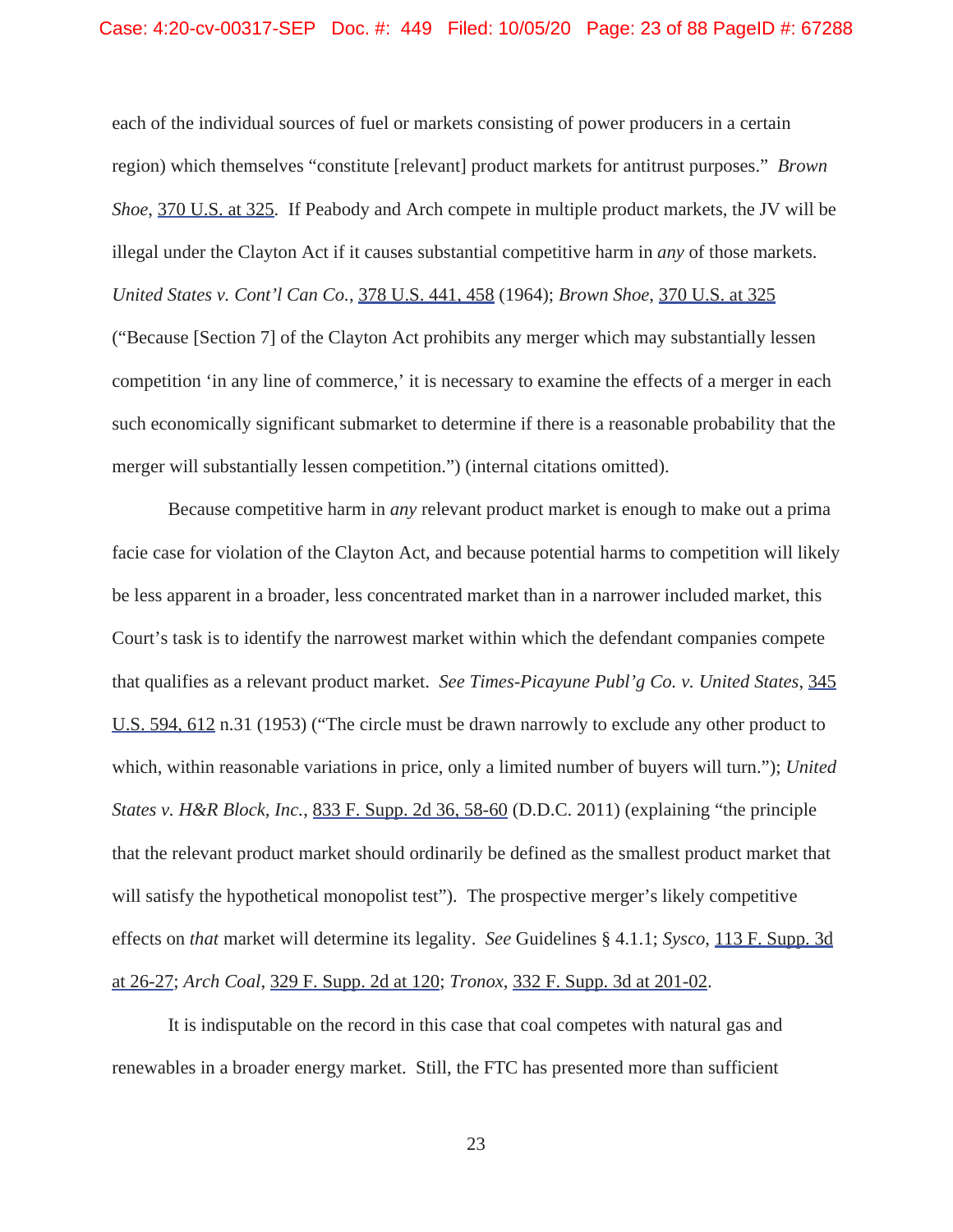evidence that there is *also* a distinct competitive market among SPRB coal producers that satisfies the applicable criteria for market definition. Because the SPRB coal market satisfies the relevant criteria and is narrower than the energy market writ large, that is the market within which the Court must evaluate the legality of the proposed JV. *Cont'l Can Co.*, 378 U.S. at 458; *Brown Shoe*, 370 U.S. at 325.

In determining the relevant product market for analysis of the proposed JV, the Court has considered the FTC's application of the HMT, the parties' criticisms and defenses thereof, and each of the *Brown Shoe* practical indicia. The Court will address each of these considerations in turn.

#### **1. Hypothetical Monopolist Test**

The FTC argues that the HMT, which is "commonly used in antitrust actions to define the relevant market," *Sanford*, 926 F.3d at 963, demonstrates that the relevant product market here is the market for SPRB coal. PPCL ¶¶ 19-21; *see also* Guidelines § 4.1.1 (The FTC "employ[s] the hypothetical monopolist test to evaluate whether groups of products in candidate markets are sufficiently broad to constitute relevant antitrust markets.").

The HMT is an analytical method that asks "whether a hypothetical monopolist who has control over the products in an alleged market could profitably raise prices on those products." *F.T.C. v. Staples, Inc.*, 190 F. Supp. 3d 100, 121 (D.D.C. 2016) ("*Staples II*"). If a firm with a monopoly over the products in a candidate market could profitably impose a small but significant non-transitory increase in price ("SSNIP"), then that market constitutes a relevant product market for antitrust purposes. Guidelines § 4.1.1. Federal agencies, including the FTC, usually use a SSNIP of 5% of prices absent the merger in their analyses of prospective mergers. *Id*.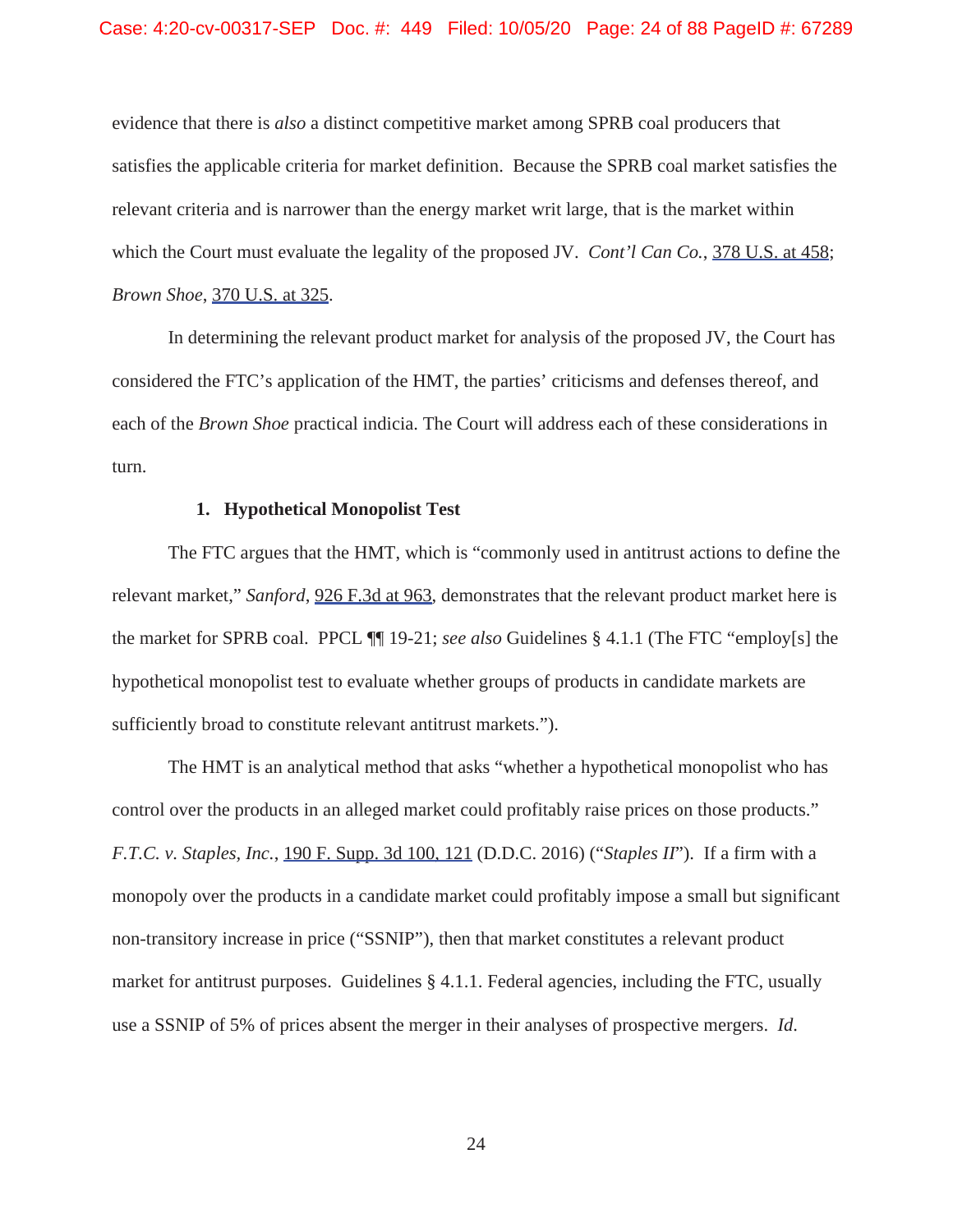§ 4.1.2. Neither party has argued that 5% is an inappropriate SSNIP to use in the Court's application of the HMT to the JV.

#### a. The FTC's HMT analysis

Dr. Nicholas Hill, an antitrust economist, gave expert testimony on behalf of the FTC regarding implementation of the HMT to assess whether SPRB coal is properly defined as the relevant product market for evaluation of the proposed JV. Plaintiff's Proposed Findings of Fact ("PPFF") (Doc. [395]) ¶¶ 38-40; PX8001 (Hill Report) ¶¶ 80-84. Dr. Hill implemented the HMT using the critical elasticity method, Tr. Vol. 4A (Hill) 25:10-13, which he testified is a long-established and well accepted method, Tr. Vol. 9B (Hill) 82:21-83:10. To apply the method, Mr. Hill first calculated the critical elasticity, which is based on industry margins and a 5% SSNIP. PX8001 (Hill Report) ¶ 115; Tr. Vol. 4A (Hill) 26:6-17, 27:2-28:13. Next, Dr. Hill calculated the actual price elasticity of demand for SPRB coal, using standard econometric techniques on real-world data sources. PX8001 (Hill Report) ¶ 114; Tr. Vol. 4A (Hill) 26:18-23, 28:14-25. Finally, Dr. Hill compared the critical elasticity to the actual elasticity: If the actual price elasticity of demand is lower than the critical elasticity, the HMT is satisfied, and the group of products is a properly defined relevant product market for antitrust purposes. PX8001 (Hill Report) ¶ 113; Tr. Vol. 4A (Hill) 29:3-9.

In order to calculate critical elasticity, one must use an industry margin. The parties gave very different estimates of industry SPRB coal margins at the hearing, ranging from negative margins (*i.e.*, Defendants lost money on SPRB coal sales) to margins in excess of 30%. Dr. Hill relied on the average industry variable cost margin based on Defendants' own accounting data. PX8001 (Hill Report) ¶ 250. Dr. Mark Israel, one of Defendants' experts, presented a different margin based on a different categorization of certain costs as variable, decreasing the margin.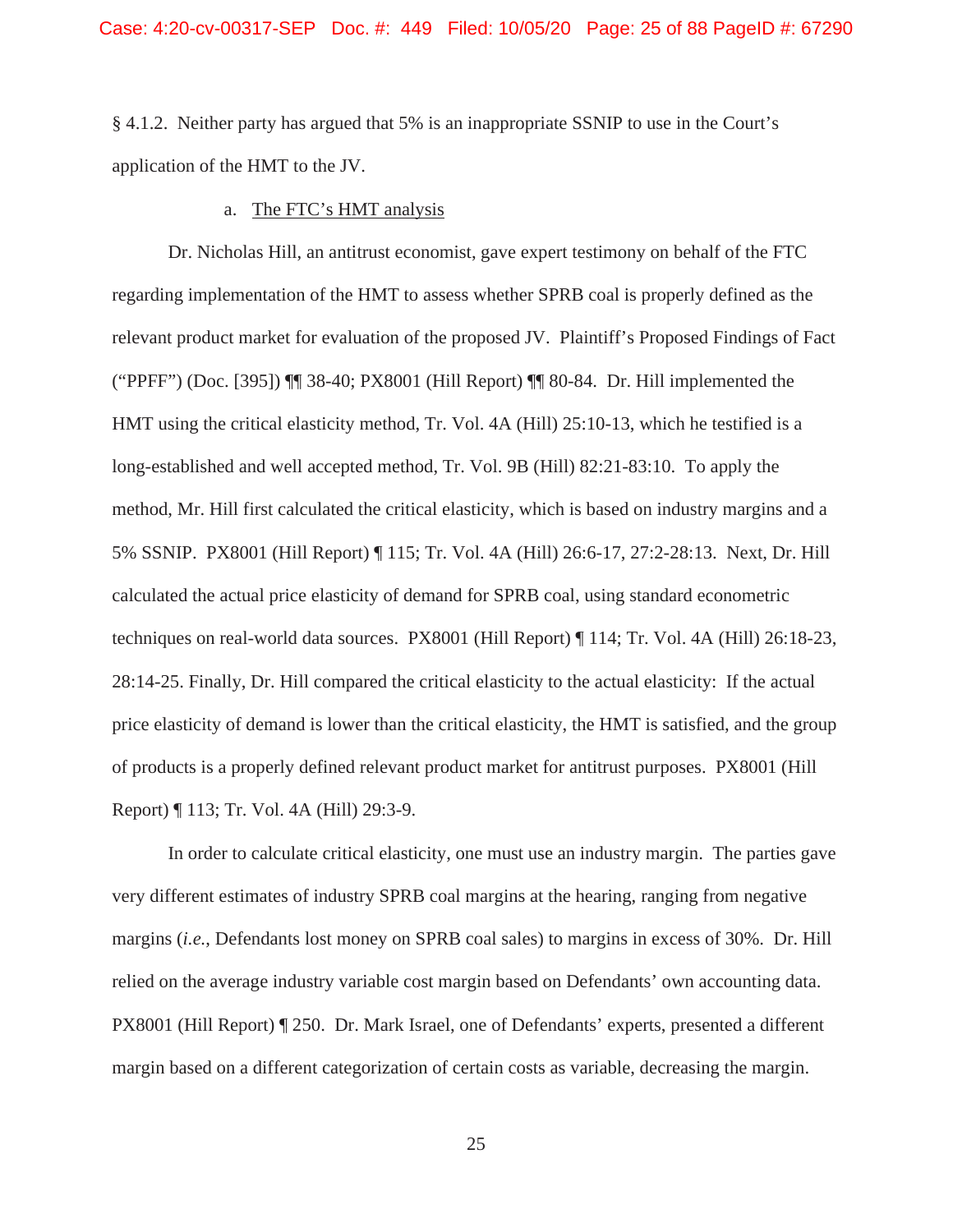Tr. Vol. 9B (Israel) 29:16-20. The FTC argues that Dr. Hill's margin calculations apply a more consistent methodology than Dr. Israel's. PPFF ¶ 45. The Court feels no need to resolve that dispute, because Dr. Hill explained that his methodology, which resulted in a *higher* margin, made the HMT *more* stringent and *more* difficult for the proposed relevant product market to satisfy. Tr. Vol. 4A (Hill) 132:15-133:6. Thus, the use of Dr. Israel's lower margin with the HMT would presumably have yielded results even more strongly supportive of the FTC's proposed market. Moreover, Defendants never argued that a different set of margins would have led to a different outcome on the HMT, so choosing between Dr. Hill's and Dr. Israel's margin calculations would be an academic exercise.

The actual price elasticity of demand is an economic metric for how many sales a product (here, SPRB coal) would lose in response to a small change in price. PX8001 (Hill Report) ¶ 107. It is another signifier of how closely potential substitutes, such as natural gas or other fuels, compete with SPRB coal, in that a higher price elasticity of demand suggests that customers can easily switch to an alternative, whereas a lower elasticity means that customers cannot. *See id*. ¶ 149. Dr. Hill estimated the actual price elasticity of demand for SPRB coal using five different data sets drawn from real-world market sources. *Id*. Fig. 21; PX8006 (Hill Rebuttal Report) Fig. 73; Tr. Vol. 4A (Hill) 30:19-48:8. In all of Dr. Hill's elasticity estimates, the actual price elasticity of demand for SPRB coal was relatively low. PX8001 (Hill Report) ¶ 117. According to the FTC, this finding, which takes into account the competitive pressures from potential substitutes like natural gas, means that customers of SPRB coal, viewed in the aggregate, are likely to continue purchasing SPRB coal in the face of a small increase in price. *Id.*  $\P$ [149-50; Tr. Vol. 4A (Hill) 47:21-49:14. None of Defendants' experts calculated an alternate value for the price elasticity of demand for SPRB coal. Tr. Vol. 9B (Hill) 52:3-11.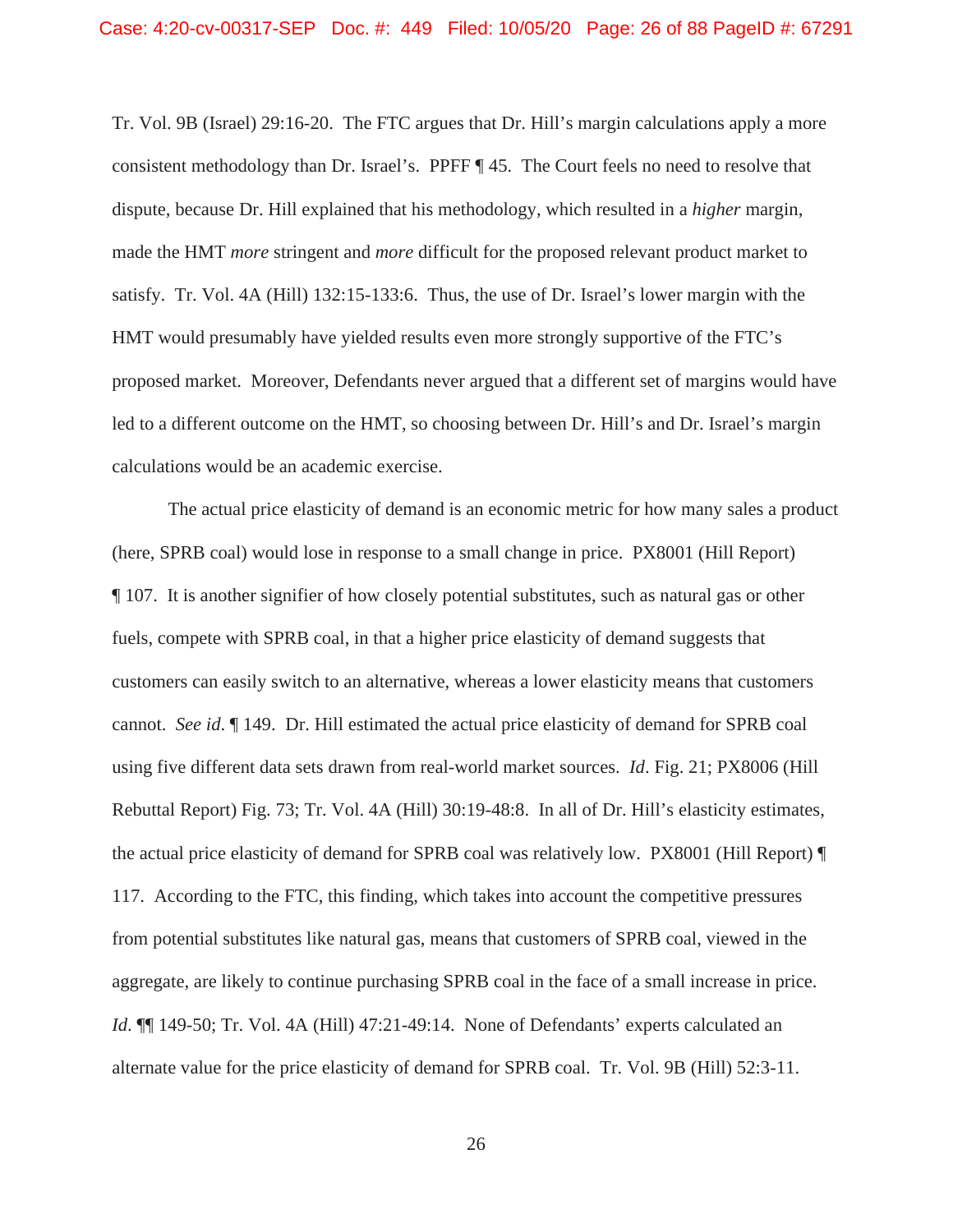Thus, according to the FTC, Dr. Hill' analysis proves that SPRB coal satisfies the HMT and constitutes the relevant product market in which to consider the legality of the proposed JV.

# b. Defendants' response to the HMT

Defendants assert three objections to Dr. Hill's analysis of the relevant product market based on the HMT: Dr. Hill's HMT fails to incorporate the effects of dynamic competition; it contradicts real-world facts; and it is inconsistent with the realities of merit-order dispatch.

#### *i. Dynamic versus static competition*

First, Defendants argue that Dr. Hill's HMT analysis is fundamentally flawed because "[t]he electricity generation marketplace is uniquely complex and subject to multiple levels of dynamic competition." DPFFCL ¶ 182. They contend that "dynamic competition and the everpresent risk of coal EGU retirements and resulting permanent loss of SPRB coal demand" would prevent a hypothetical SPRB coal monopolist from increasing SPRB coal prices, thereby risking a permanent reduction in future coal demand. *Id*. ¶ 183.

According to Defendants, "[a] hypothetical SPRB coal monopolist considering a price increase must account not just for short-term potential lost sales volume to other fuels, but also for the coal demand that will be lost due to longer-term changes in generation strategies, including the permanent loss of demand when coal EGUs are retired." *Id*. ¶ 185. As Defendants' expert, Dr. Elizabeth Bailey, an antitrust economist at NERA Economic Consulting, explained at the hearing, "if the price of SPRB coal were to go up by a small amount . . . in the short run, that has an effect on utilization or dispatch. And then in the medium and longer run, that has an effect on dynamic substitution, these changes in generation strategies." Tr. Vol. 7A (Bailey) 29:23-30:3.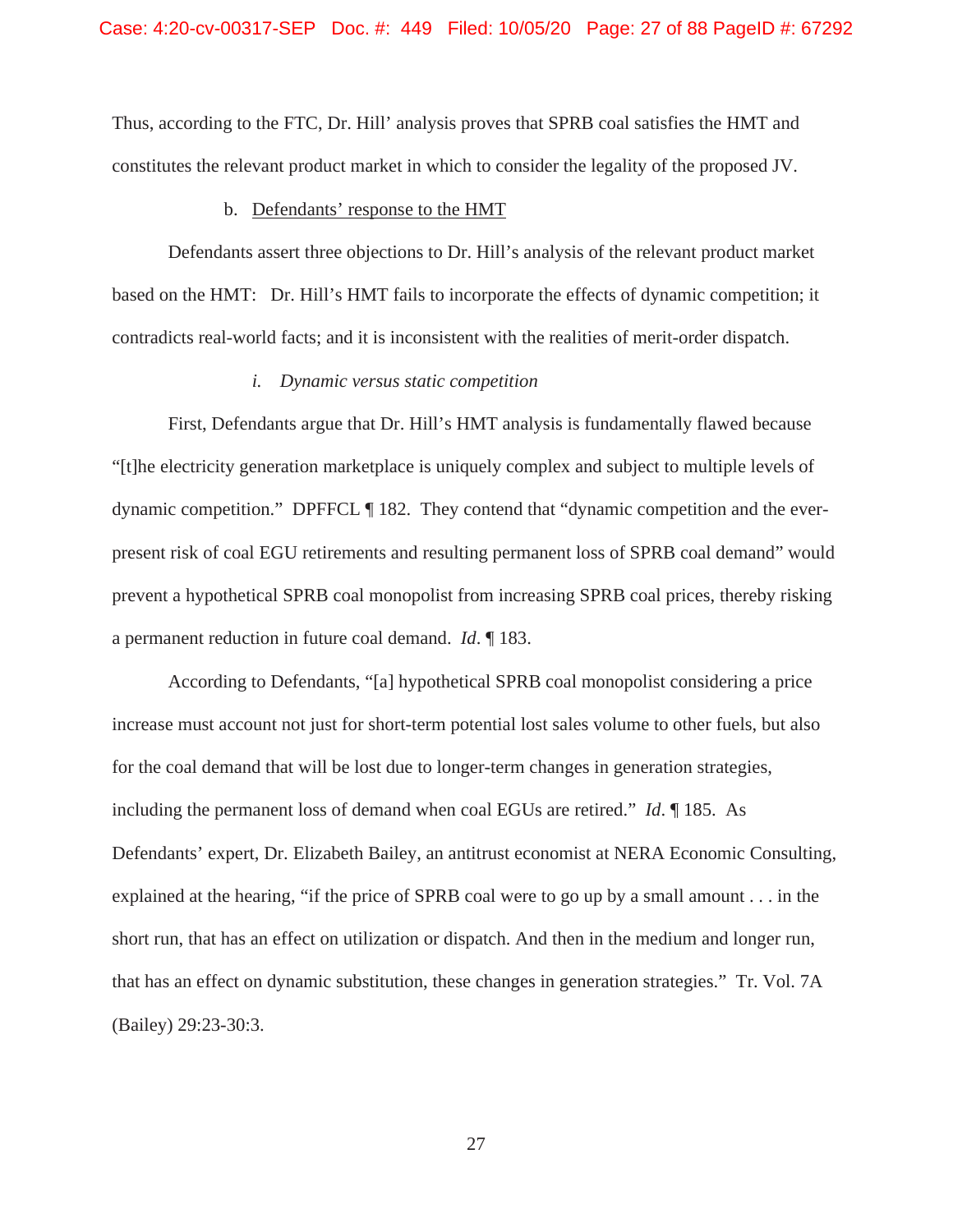In a world with dynamic competition, Defendants argue, competition from natural gas and renewables triggers two types of "bad news" for SPRB coal producers and consumers: (1) declining utilization of coal-powered generation, as ISOs dispatch fewer coal-fired EGUs as a result of relatively cheaper alternative sources of energy; and (2) a decline in wholesale electricity prices, causing all EGUs to be paid a lower market-clearing price when they run. Tr. Vol. 7A (Bailey) 46:18-48:11. These forces mean that if a hypothetical monopolist attempted to increase SPRB coal prices, both short-run and longer-run demand would fall, driving dynamic substitution away from SPRB coal. *Id*.; DPFFCL ¶ 187. As described in Section I(D)3, above, such dynamic substitution can take multiple forms: a shift to seasonal operations; entering into power purchase agreements with other electricity generators; accelerating investments in alternative generation sources; accelerating retirement decisions; or retiring a unit immediately and permanently. Tr. Vol. 7A (Bailey) 31:23-32:17. This combination of static and dynamic substitution affects all SPRB coal-powered EGUs, regardless of efficiency. Thus, Defendants claim, even relatively efficient coal-powered EGUs "have made dynamic changes in generation strategy in response to competition from other fuel sources." DPFFCL ¶ 190 (citing Tr. Vol. 7A (Bailey) 50:15-52:7).

|                                  | DPFFCL ¶ 189.                                                                                      |     |
|----------------------------------|----------------------------------------------------------------------------------------------------|-----|
|                                  | but as competition from natural gas and                                                            |     |
| subsidized renewables increased, |                                                                                                    | Tr. |
| Vol. 7A (Bailey) 34:19-35:3.     | evaluated a range of options, from buying energy off the                                           |     |
|                                  | grid through power purchase agreements, shifting to seasonal operations, temporarily idling or     |     |
|                                  | "mothballing" the plant, and then finally retiring the plant. <i>Id.</i> at 35:4-36:1; DX1055-0004 |     |

As an example of how this dynamic substitution occurs, Defendants point to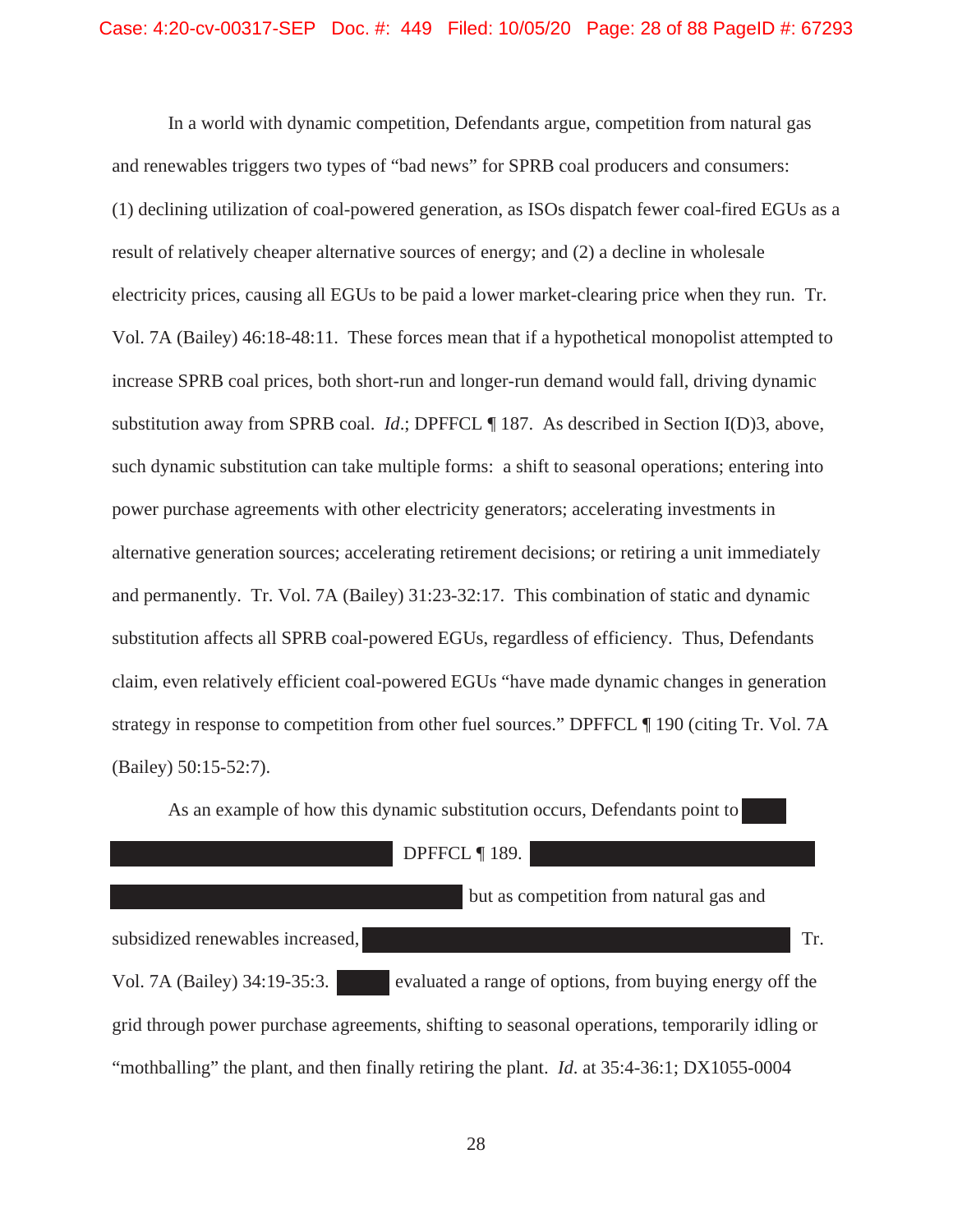#### Case: 4:20-cv-00317-SEP Doc. #: 449 Filed: 10/05/20 Page: 29 of 88 PageID #: 67294

operating environment has changed drastically over the last several years, transitioning from base load operations to load following, and now reconsidering reserve shut down scenarios. This is largely driven by falling natural gas prices which drive down ERCOT wholesale market prices, ample generation capacity in ERCOT, and the continued growth of renewables in the ERCOT market."). Arch to the to try to make to try to make

 more competitive with *other energy sources*—critically, not in an attempt to undercut competing SPRB coal suppliers or as a result of an RFP. While Arch was ultimately unsuccessful and

Defendants argue that this example shows that they are in close competition with other sources of energy, perhaps even closer competition than they are in with other SPRB coal producers, and that they are highly sensitive to dynamic competition.

Dr. Israel explained that this dynamic competition affects how a rational, profitmaximizing coal producer will operate. DX4003 (Israel Report) ¶¶ 84-130. In a counterfactual coal-only world with only static competition, if the JV raised prices and found that its lost sales rendered the price increase unprofitable, it could lower its prices to regain the market share lost by the earlier price increase. *Id*. ¶ 85. However, in a world with competition from other fuel sources, SPRB coal producers must consider the risk that raising prices would induce customers to accelerate coal EGU retirements, permanently reducing demand and making it impossible to return to the pre-price-increase world simply by lowering prices. *Id.* ¶¶ 86-87. According to Defendants, Dr. Hill's HMT estimates only the immediate, static substitution caused by shifts in the dispatch curve, which misses longer-term dynamic risks and therefore cannot explain decisions like those made by in regard to its plant and by Arch in trying to . DPFFCL ¶ 193. Customers, on the other hand, recognize the reality of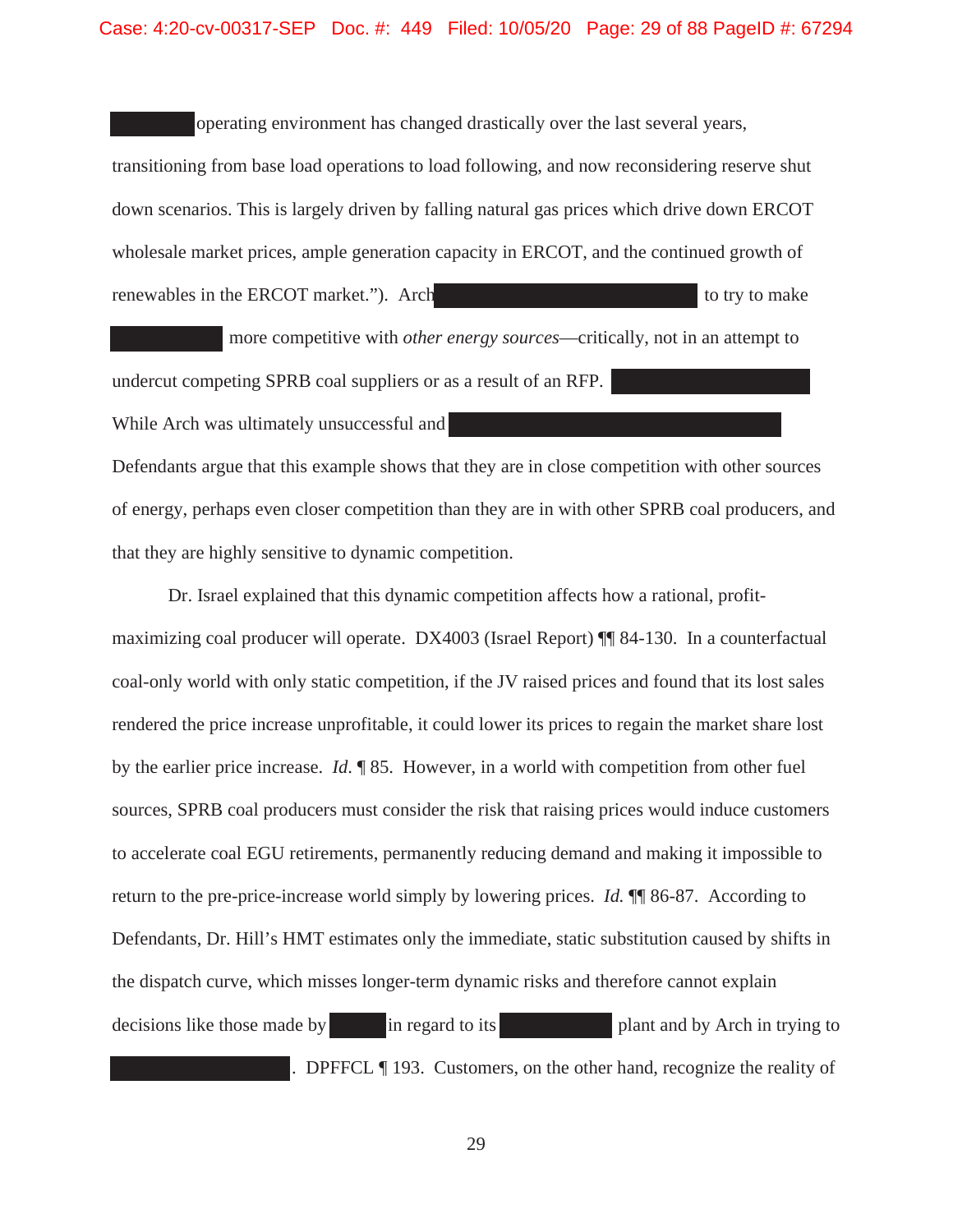dynamic competition, and use the threat of dynamic substitution to obtain more competitive pricing in RFPs. *Id*.; (acknowledging that uses the threat of coal plant retirements or seasonal shutdowns to get better pricing from SPRB coal suppliers).

In rebuttal, Dr. Hill notes that his application of the HMT does capture dynamic substitution of the sort described by Defendants' experts, such as the risk of plant retirement, in his calculation of the price elasticity of demand. Tr. Vol. 9B (Hill) 50:8-13. One of Dr. Hill's estimates of this elasticity was explicitly based on plant closures, *i.e.*, the relationship between SPRB coal prices and the probability of closures of SPRB coal plants. *Id*. at 50:15-18. Dr. Hill concluded that SPRB prices have only a modest impact on plant closures and, therefore, on SPRB demand. PX8006 (Hill Rebuttal Report) ¶¶ 93-94, 174.

Dr. Israel argued that Dr. Hill's plant closure elasticity was flawed because it looked at only the likelihood of retirement in the next year, and the elasticity should be increased (possibly by as much as a factor of 10) to account for the long-run effect of plant closures. Tr. Vol. 9A (Israel) 51:15-52:5. As Dr. Hill explained, however, if there is a price increase in year one, any plants that close are likely to be plants that were already marginal economically, perhaps because of their old age or small size. Tr. Vol. 9B (Hill) 50:22-51:13. If a plant survives the price increase in year one, and the price increase persists, then the surviving plant is relatively unlikely to close in the following years because the fact of its survival in the first year suggests it is a relatively healthier plant. *Id*. Therefore, Dr. Hill contended, multiplying his elasticity based on the prospect of plant closures by a factor of 10 would not yield a more accurate result.

### *ii. Real-world facts*

Defendants also argue that, in addition to failing to account for dynamic competition, Dr. Hill's HMT contradicts real-world facts. DPFFCL ¶ 194. Dr. Bailey explained that key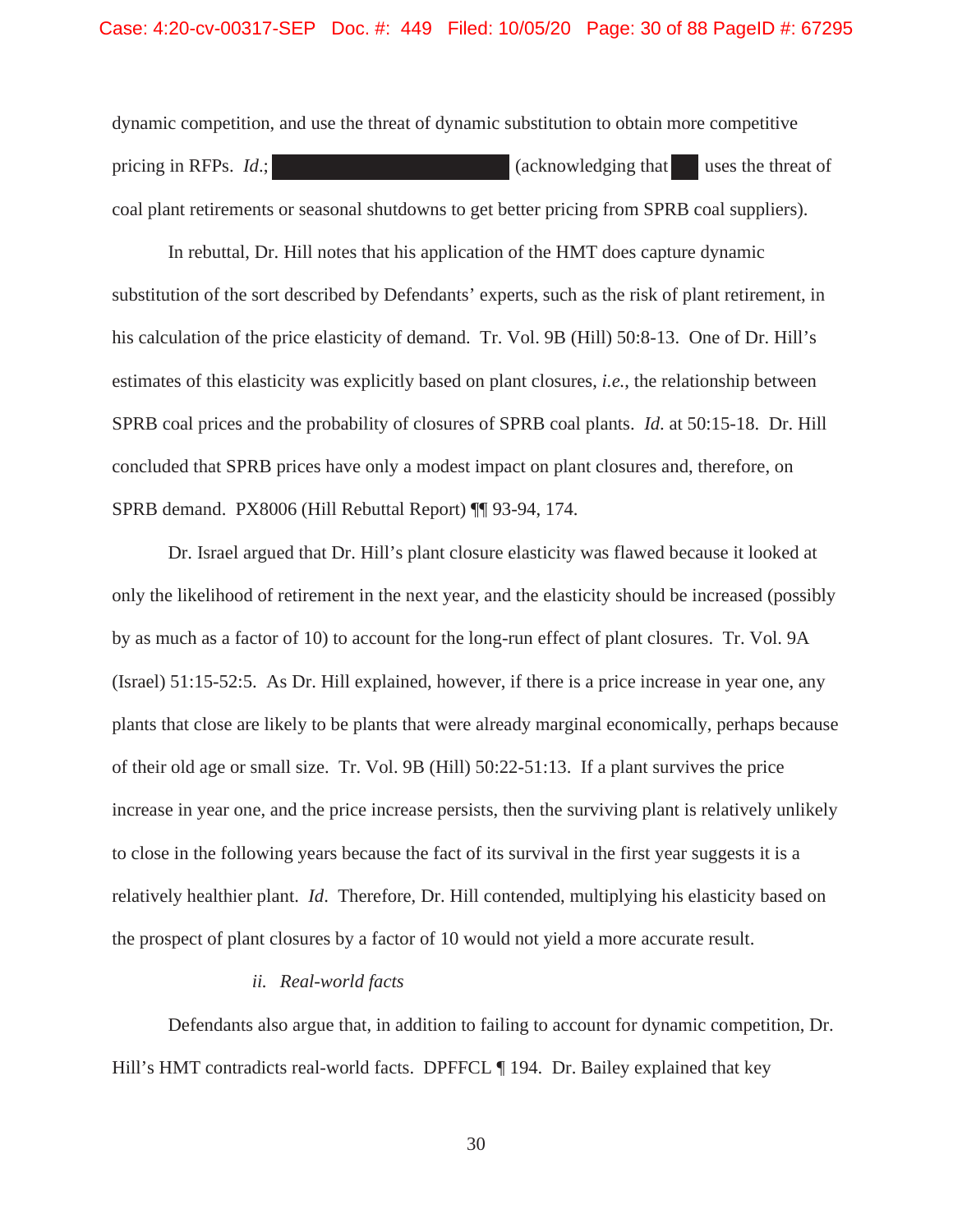economic indicators for SPRB coal producers, such as margins, prices, and production, belie the FTC's theory of an oligopoly with increasing concentration. Tr. Vol. 7A (Bailey) 53:5-55:1; DX4001 (Bailey Report) Exs. 11, 19, 23, 43. For instance, her analysis shows that, as production in the SPRB has become more concentrated and the overall number of SPRB coal producers has stayed constant, margins have *fallen*. Tr. Vol. 7A (Bailey) 53:21-54:13; DX4002 (Bailey Rebuttal Report) Exs. 2, 3. According to Dr. Bailey, this means that "the decline that we're seeing in the profit margins is not being driven by entry or a change in the number of suppliers or what that market structure looks like." Tr. Vol. 7A (Bailey) 55:20-56:1. Instead, she hypothesizes that the changing price of natural gas can explain these real-world facts. *Id*. at 55:2-19.

Dr. Hill denies that his application of the HMT is in tension with real-world facts. He levels two criticisms at Dr. Bailey's analysis, both based on the underlying fact that Dr. Bailey's comparison of SPRB coal margins and the price of natural gas between 2010-2011 (the "high gas price" period) and 2017-2019 (the "low gas price" period) is labeled an "event study" but is in fact not based on any event at all. Tr. Vol. 9B (Hill) 61:8-62:4. First, he argues that the comparison cannot show what caused declining SPRB coal margins. *Id*. For example, between those two time periods, strip ratios increased and new environmental regulations were implemented, both of which would be expected to diminish margins. *Id*. at 62:5-19. Dr. Bailey's study, which is not centered around any event, offers no insight into what drove down SPRB coal margins during the time periods she selected; rather, it simply shows that SPRB coal margins did in fact decline. In the absence of further evidence, new environmental regulations and increasing strip ratios—both acknowledged by Defendants at the hearing—explain decreasing SPRB coal margins as convincingly as declining natural gas prices.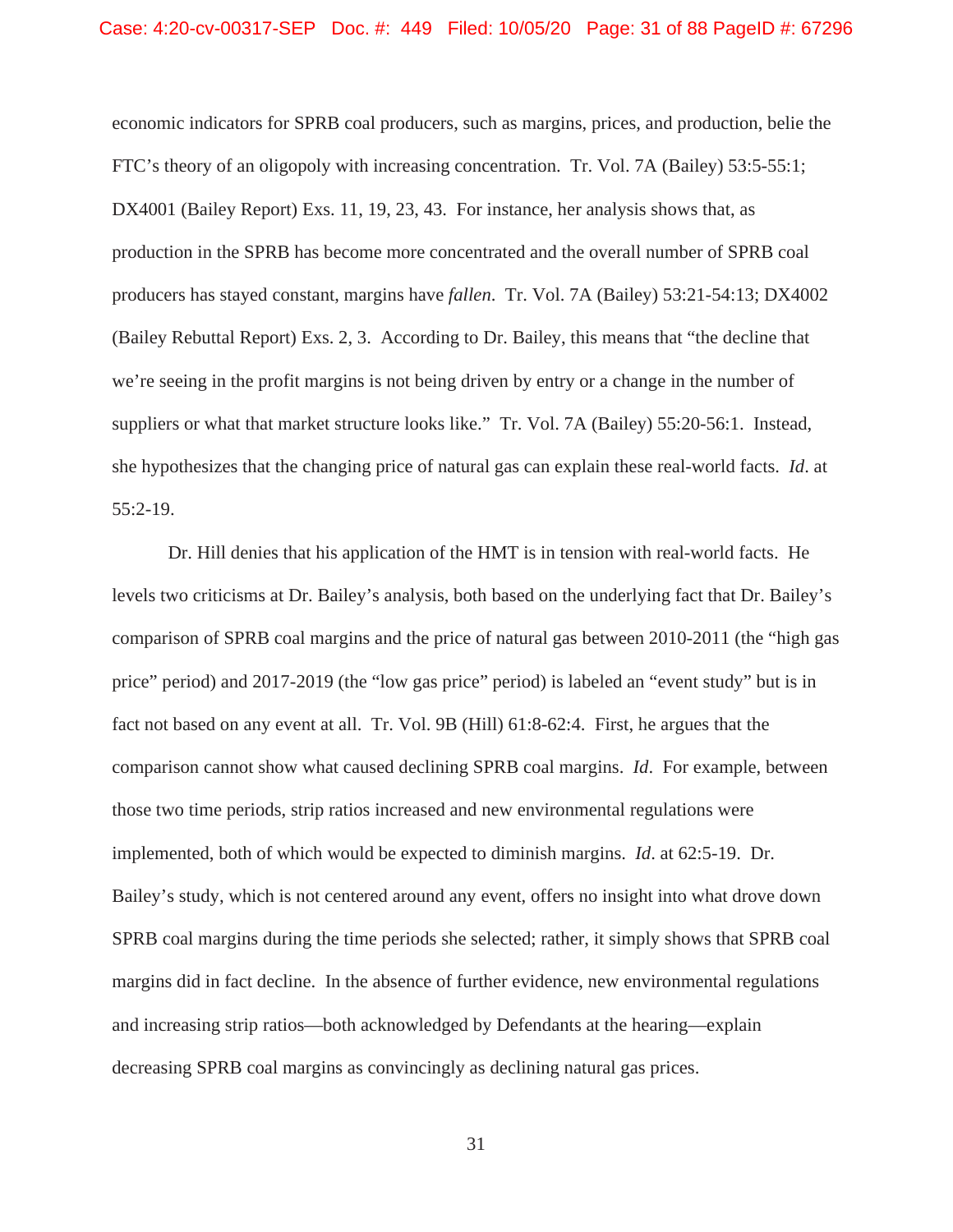This conclusion is bolstered by Dr. Hill's second criticism of Dr. Bailey's analysis: Because the "event" study lacks an event, there is nothing constraining the analysis to 2010-2011 as a control period for high gas prices. In his rebuttal report, Dr. Hill showed that Dr. Bailey's purported findings evaporate when her analysis is performed with 2013-2014 as a control period, rather than 2010-2011—even though gas prices were very similar in both years. *Id*. at 62:20- 65:3; PX8006 (Hill Rebuttal Report) ¶¶ 121, 124.<sup>10</sup> Meanwhile, between those two time periods, major environmental regulations had begun being implemented, providing a plausible alternative explanation for declining margins. Tr. Vol. 9B (Hill) 64:10-65:3. Rather than conduct a regression analysis to determine how natural gas prices affect SPRB coal margins, Defendants rely on a flawed "event" study that fails to prove that Dr. Hill's HMT analysis diverges from real-world facts.

#### *iii. Merit-order dispatch*

Finally, Defendants' argue that Dr. Hill's HMT is inconsistent with the reality of meritorder dispatch. A hypothetical monopolist, they argue, could not successfully impose a SSNIP because ISOs apply merit-order dispatch to decide which EGUs run. Any increase in SPRB coal prices relative to other fuels will result in coal EGUs bidding into the ISO at higher prices and dispatching less frequently. DPFFCL ¶ 200. Therefore, a SSNIP would cause utilities, who want their EGUs to dispatch and therefore get paid, to switch from coal to other fuels—both in the short term by reducing coal burn and purchases and in the long term by shifting electricity generation resources away from coal EGUs toward EGUs powered by other fuels that are likely

 $10$  Dr. Hill points out in his rebuttal report that Dr. Bailey changed her "Before" and "After" time periods for this analysis between the FTC's pre-complaint investigatory proceeding and her expert report in this case. PX8006 (Hill Rebuttal Report) ¶¶ 122-23. That shift supports Dr. Hill's argument that, within a certain range, the time period selected by Dr. Bailey is essentially arbitrary, which casts further doubt on the helpfulness of an event study without an underlying event.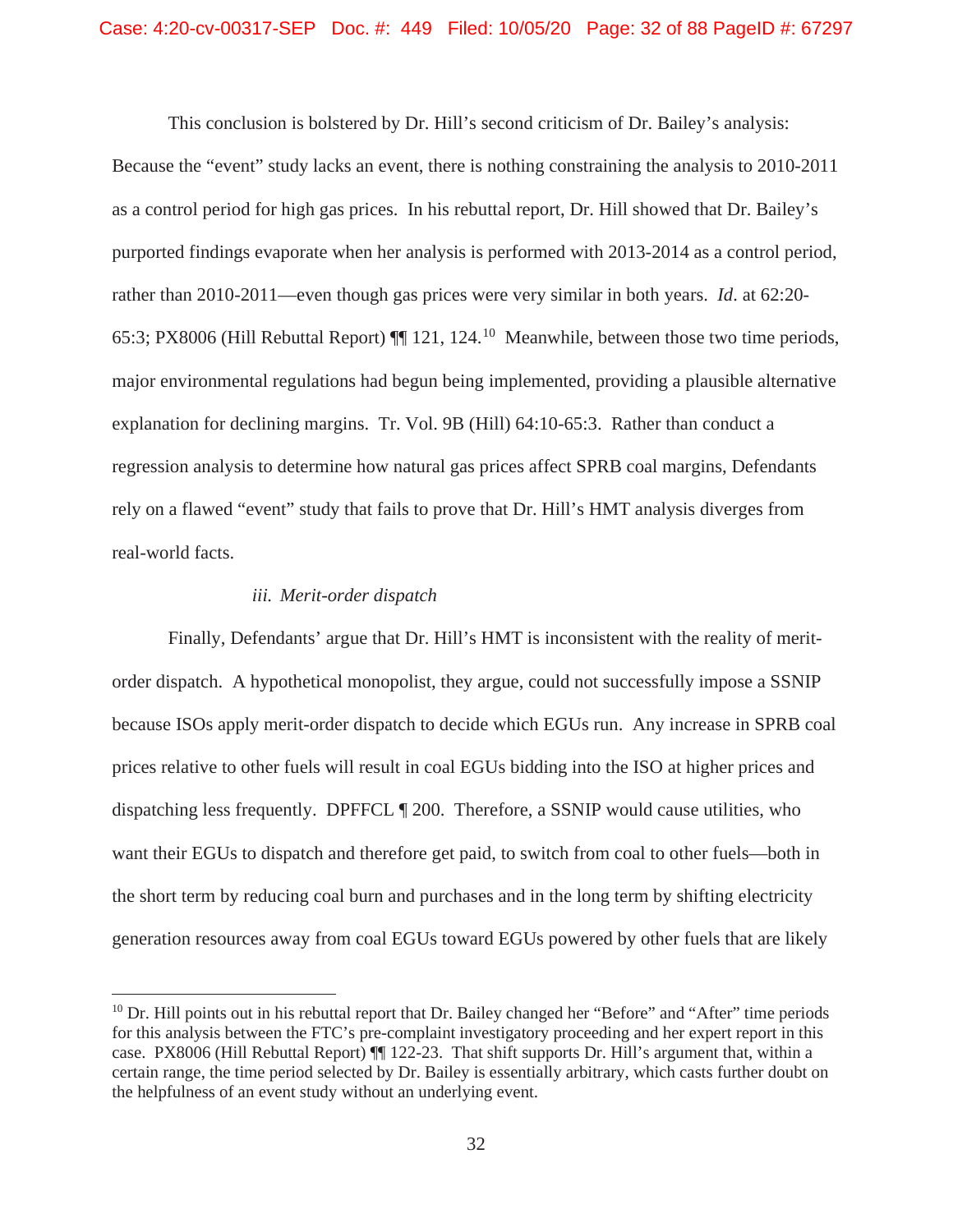to be dispatched more frequently. *Id*. Defendants called six witnesses responsible for procuring coal (on behalf of Entergy, NIPSCO, NPPD, AEP, Southern Company, and DTE Energy) who testified that they would switch to other fuels if SPRB coal prices increased. *See, e.g.*, Tr. Vol. 7B (Fuller) 23:22-24:16 (explaining how capacity factors at Southern's various plants affect the company's fossil fuel procurement strategy).

Against Defendants' witnesses claiming that they would switch fuel sources if SPRB coal prices rose, the FTC presented seven witnesses stating the opposite. *See, e.g.*,

purchasing of SPRB coal would not be affected by a 5 percent increase in SPRB coal prices because natural gas still would not be competitive). While the FTC cannot meet its burden by offering evidence from a limited subset of customers, *see R.R. Donnelley*, 1990 WL 193674, at \*2 ("Isolated segments with isolated customers do not make for a separate product market."), Defendants have not substantiated their claim that the subset of customers who testified for the FTC "are not representative of the market." *U.S. v. Englehard*, 126 F.3d 1302, 1306 (11th Cir. 1997). Customers representing almost 90% of all SPRB coal sales were subpoenaed in this action, and customers representing over 75% of all SPRB coal sales were deposed. PX8001 (Hill Report) Fig. 42. Customers called by the FTC, including such Fortune 500 heavyweights as Ameren and Xcel, account for about 33% of SPRB coal sales. Tr. Vol. 1A (FTC Opening) 54:22-55:15. Defendants cannot reasonably maintain that the FTC has to call every SPRB coal consumer or prove that not a single one of Defendants' customers will desert them in the event of a SSNIP. And they provide the Court with no reason to regard the customers called by the FTC as any less representative than the witnesses called by Defendant or the coal customers whom neither party called, for that matter.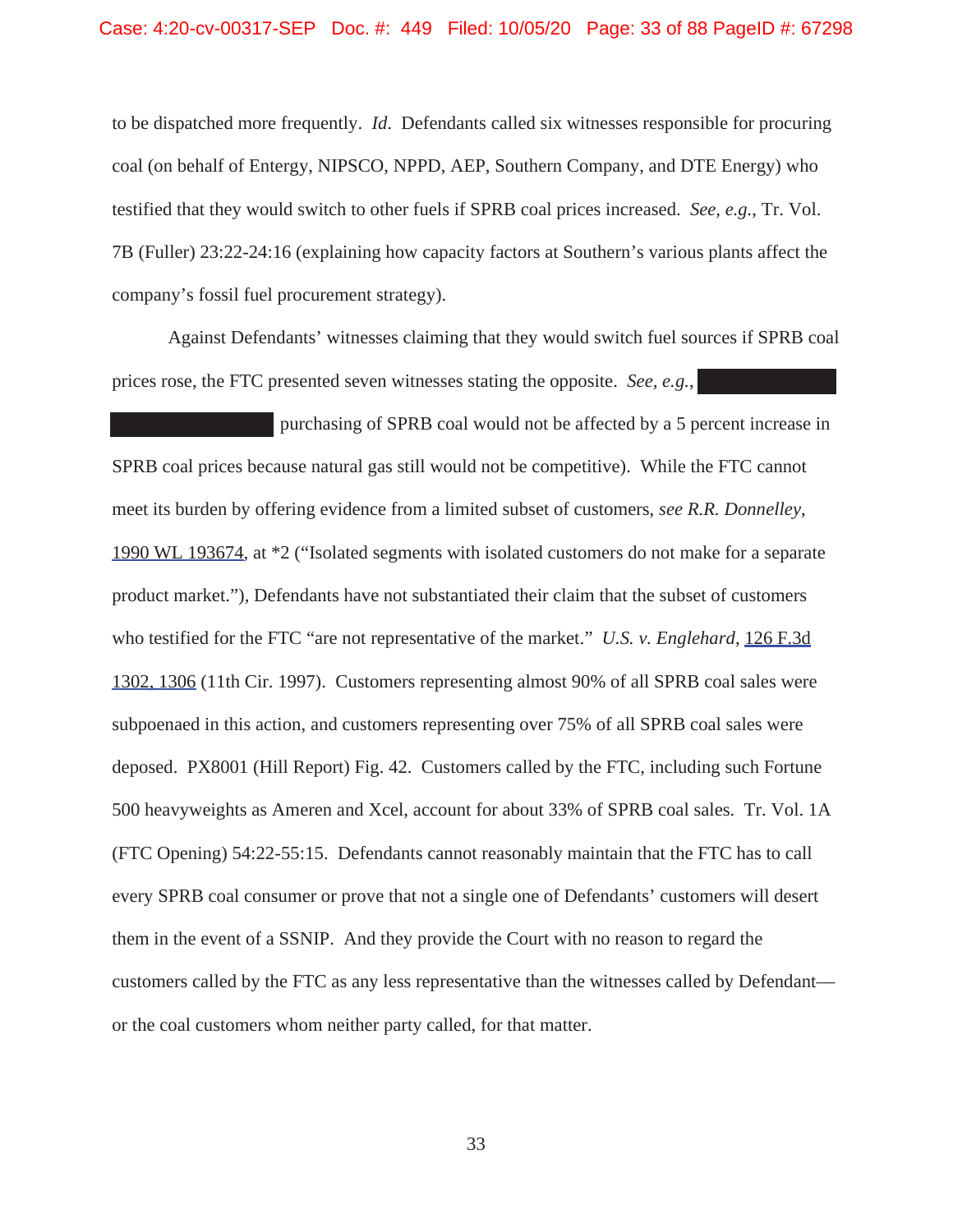In addition, the FTC has presented factual evidence that customers will accept, and in fact have accepted, price increases in the range of a SSNIP without decreasing their coal purchases. As will be discussed in greater depth in Section II.C, below, the Black Lung Excise Tax ("BLET"), which is a tax paid by coal suppliers but not suppliers of other fuels, increased at the beginning of 2020.

Tr. Vol. 3A (Smith) 16:16-

18:1, PX6046 (Galli) 132:23-136:21. Five customers testified that they did not reduce coal burn or consider reducing their future projected coal purchases as a result. PPFF ¶ 141 (collecting testimony). The reason is simple: Utilities "still need the coal to fuel [their] power generating units to supply electricity for [their] customers."

This last observation also undermines Defendants' reliance on *U.S. v. Sabre Corp.*, 2020 WL 1855433, at \*24 (D. Del. 2020), as an example of a court finding an economic expert's SSNIP test unpersuasive where the expert relied on an inaccurate assumption that ignored industry realities. *See* DPFFCL ¶ 199. That expert's SSNIP tests "assume[d] that an airline confronted with a hypothetical price increase has only two choices: pay the increase or walk away." *Sabre*, 2020 WL 1855433, at \*24. The court held that that assumption ignored the fact that "airlines also have the ability to withhold consent or not reach a deal" with the hypothetical monopolist and instead try to steer business to other places. *Id*. (internal quotation and citation omitted). The industry in *Sabre* (the airline travel industry) differs from the electricity industry in a critical way: Utilities are *legally obligated* to provide electricity to their customers. *See,* 

They cannot simply choose to "not reach a deal," *Sabre*,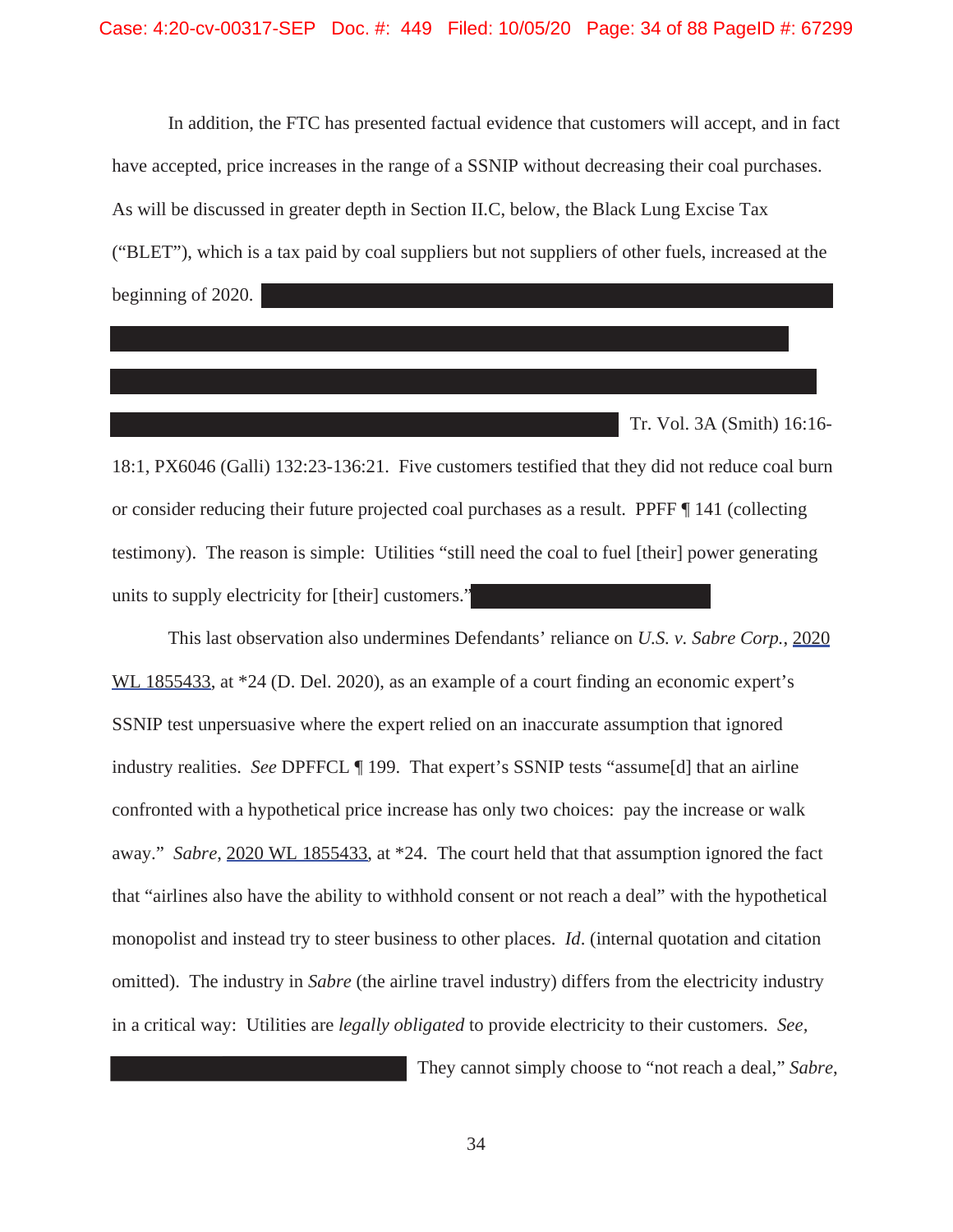2020 WL 1855433, at \*24, but rather must generate electricity—including from SPRB coal, if their EGUs are designed to burn it—in order to meet those obligations. SPRB coal customers are, to that extent, different from customers in many other industries. The Court will not rely on arguments that "ignore[] industry realities." *Sabre*, 2020 WL 1855433, at \*40.

# c. Conclusion of HMT analysis

The FTC has presented substantial legal authority supporting the use of the HMT for questions of market definition that are relevantly similar to the one faced by this Court. *See Sanford*, 926 F.3d at 963-64; *Tronox*, 332 F. Supp. 3d at 204; *Sysco*, 113 F. Supp. 3d at 33-34; *H&R Block*, 833 F. Supp. 2d at 51-52. Every industry has its idiosyncrasies. Defendants have not persuaded the Court that the energy industry is so different from all other industries that a standard, well-accepted analytical tool like the HMT must be discounted entirely, or that the Court should favor Defendants' less scientific approach to market definition. Dr. Hill cogently explained his execution of the HMT and persuasively rebutted Defendants' criticisms of it. And those (ultimately unsuccessful) criticisms of Dr. Hill's analysis did nothing to undercut the HMT's usefulness as an analytical tool for determining how to define the relevant product market. *See Sanford*, 926 F.3d at 963 (the HMT "is commonly used in antitrust actions to define the relevant market.") (citing *Saint Alphonsus Med. Ctr.-Nampa Inc. v. St. Luke's Health Sys., Ltd.*, 778 F.3d 775, 784 (9th Cir. 2015)).

# **2.** *Brown Shoe* **factors**

The HMT is not the only method for determining a relevant product market, however. Following the Supreme Court's decision in *Brown Shoe*, courts also often consider whether a candidate market is characterized by certain "practical indicia," including "industry or public recognition of the [market] as a separate economic entity, the product's peculiar characteristics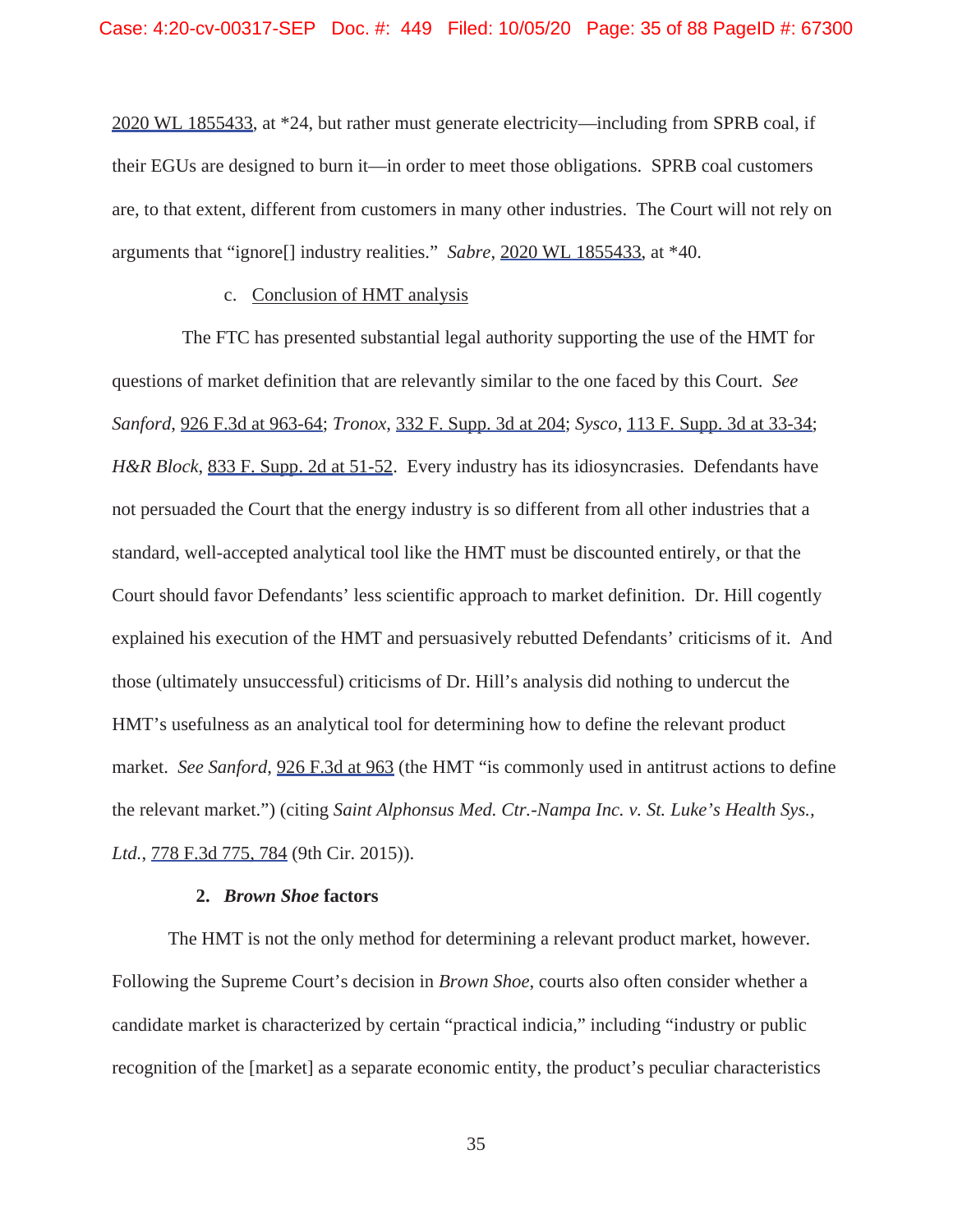and uses, unique production facilities, distinct consumers, distinct prices, sensitivity to price changes, and specialized vendors." 370 U.S. at 325. These factors are not rigidly applied.<sup>11</sup> *See Se. Mo. Hosp. v. C.R. Bard, Inc.*, 642 F.3d 608, 614 (8th Cir. 2011) ("[T]he presence of some [indicia], and absence of others, is not dispositive."). Ultimately, "the determination of the relevant market  $\dots$  is 'a matter of business reality  $- \iint$  of how the market is perceived by those who strive for profit in it.'" *Cardinal Health*, 12 F. Supp. 2d at 46 (quoting *F.T.C. v. Coca–Cola Co.*, 641 F.Supp. 1128, 1132 (D.D.C. 1986), *vacated as moot*, 829 F.2d 191 (D.C. Cir. 1987)).

Both sides have argued persuasively that certain *Brown Shoe* factors support the Court's use of their preferred market. Specifically, Defendants have established that there is robust industry and public recognition of interfuel competition and that the prices for SPRB coal are affected by the prices of other fuels. The FTC, meanwhile, has demonstrated industry recognition of an SPRB coal market, plus it has established that SPRB coal has distinct customers, distinct and desirable characteristics, and unique production facilities. The FTC has even shown that SPRB coal prices are sufficiently distinct to satisfy *Brown Shoe*. On the whole, therefore, although Defendants again remind the Court of the competition between SPRB coal and other fuel sources, they do not undermine the FTC's argument that the SPRB coal market has the "practical indicia" of a relevant product market. The fact that Defendants' proposed product market might also satisfy certain *Brown Shoe* factors does nothing to counter the evidence—both quantitative and qualitative—that SPRB coal qualifies as a relevant product market within which to evaluate the effects of the proposed JV.

<sup>&</sup>lt;sup>11</sup> The *Brown Shoe* approach to market definition has been criticized as "free-wheeling," and out of step with "modern merger practice." *F.T.C. v. Whole Foods Market, Inc.*, 548 F.3d 1028, 1058-59 (D.C. Cir. 2008) (Kavanaugh, J., dissenting). Nevertheless, it remains good law and is still regularly invoked in antitrust challenges. *See, e.g.*, *RAG-Stiftung*, 436 F. Supp. 3d at 293 n.3 (quoting *Sysco*, 113 F. Supp. 3d at 27 n.2) ("*Brown Shoe* remains the law, and this court cannot ignore its dictates.")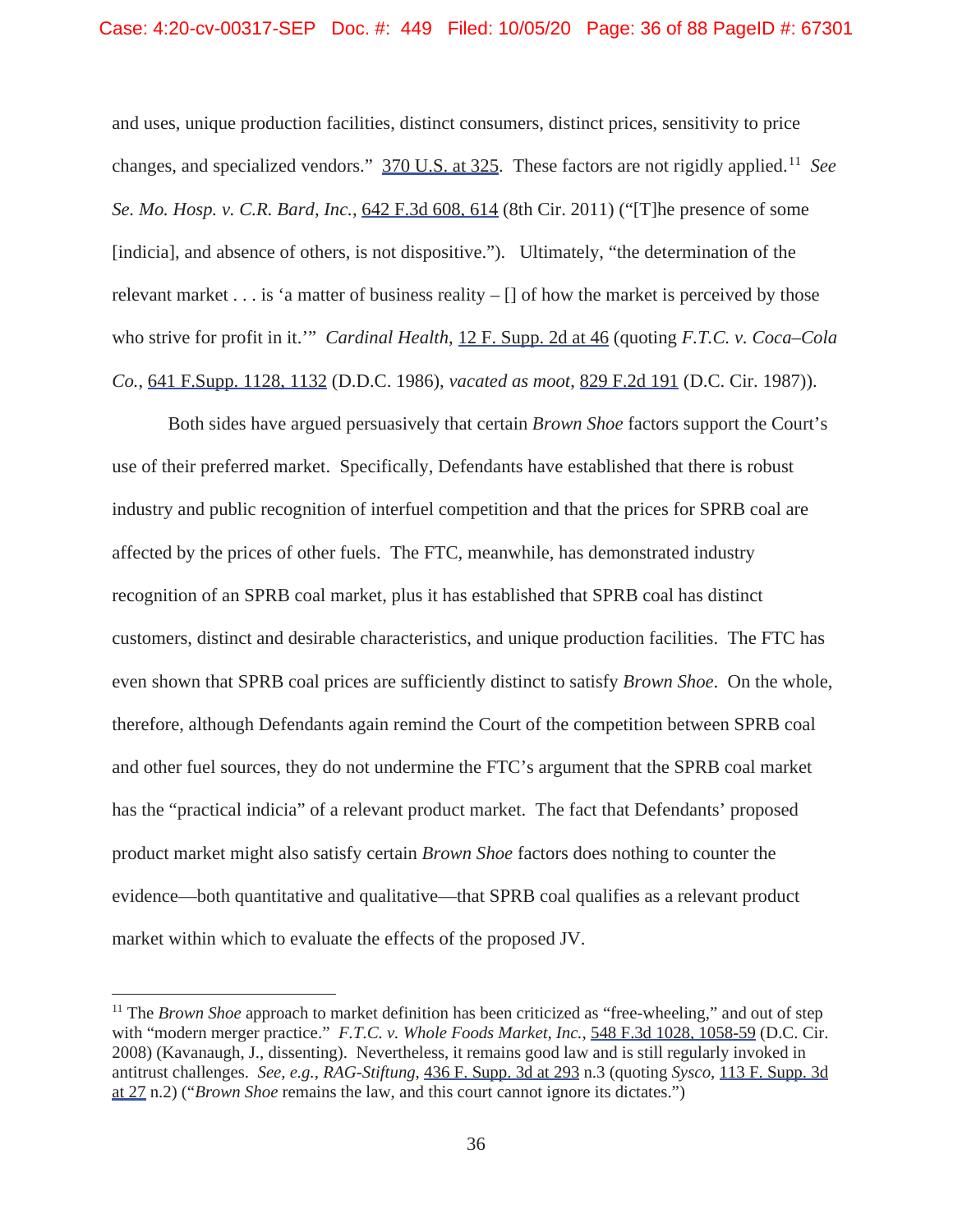## a. Industry or public recognition

The first *Brown Shoe* factor evaluates how industry participants recognize competitive realities. "The industry or public recognition of the submarket as a separate economic unit matters because we assume that economic actors usually have accurate perceptions of economic realities." *Rothery Storage & Van Co. v. Atlas Van Lines, Inc.*, 792 F.2d 210, 218 n.4 (D.C. Cir. 1986) (quotation marks omitted). Defendants focused exhaustively on this factor, presenting voluminous evidence reflecting industry assessments that coal is in competition with rival fuels in an expansive energy market. *See* DPFFCL ¶¶ 77-100. The FTC countered with evidence of industry acknowledgment that SPRB coal companies compete principally against each other. *See* PPFF ¶¶ 11-15. Unfortunately for Defendants, the industry recognition arguments presented by the two sides are not mutually exclusive. The Court finds both sides' narratives to be true.

Defendants provided evidence from four sources showing industry recognition of interfuel competition: the EIA; SPRB coal customers; coal producers; and industry analysts. First, they point out that the EIA has recognized competition among fuels used to generate electricity, explaining that "[t]he competition of coal and natural gas for electricity generation plays an important role in setting wholesale electricity prices." DX8007-0002; *see also* DX8746-0001 ("The primary driver of [2016] low wholesale electricity prices was the sustained low cost of natural gas, which is the fuel that often determines the marginal generation cost in most power markets."). The EIA has observed that the increase in natural-gas fired generation has come "largely at the expense of coal-fired generation," DX8746-0001, and that the "primary driver" in the decline in coal-fired generation is "increased output from natural gas-fired plants and wind turbines." DX8012-0001. The EIA confirms what Drs. Bailey and Israel explained: A decline in utilization "leads to a decline in revenues at a plant, which generally translates to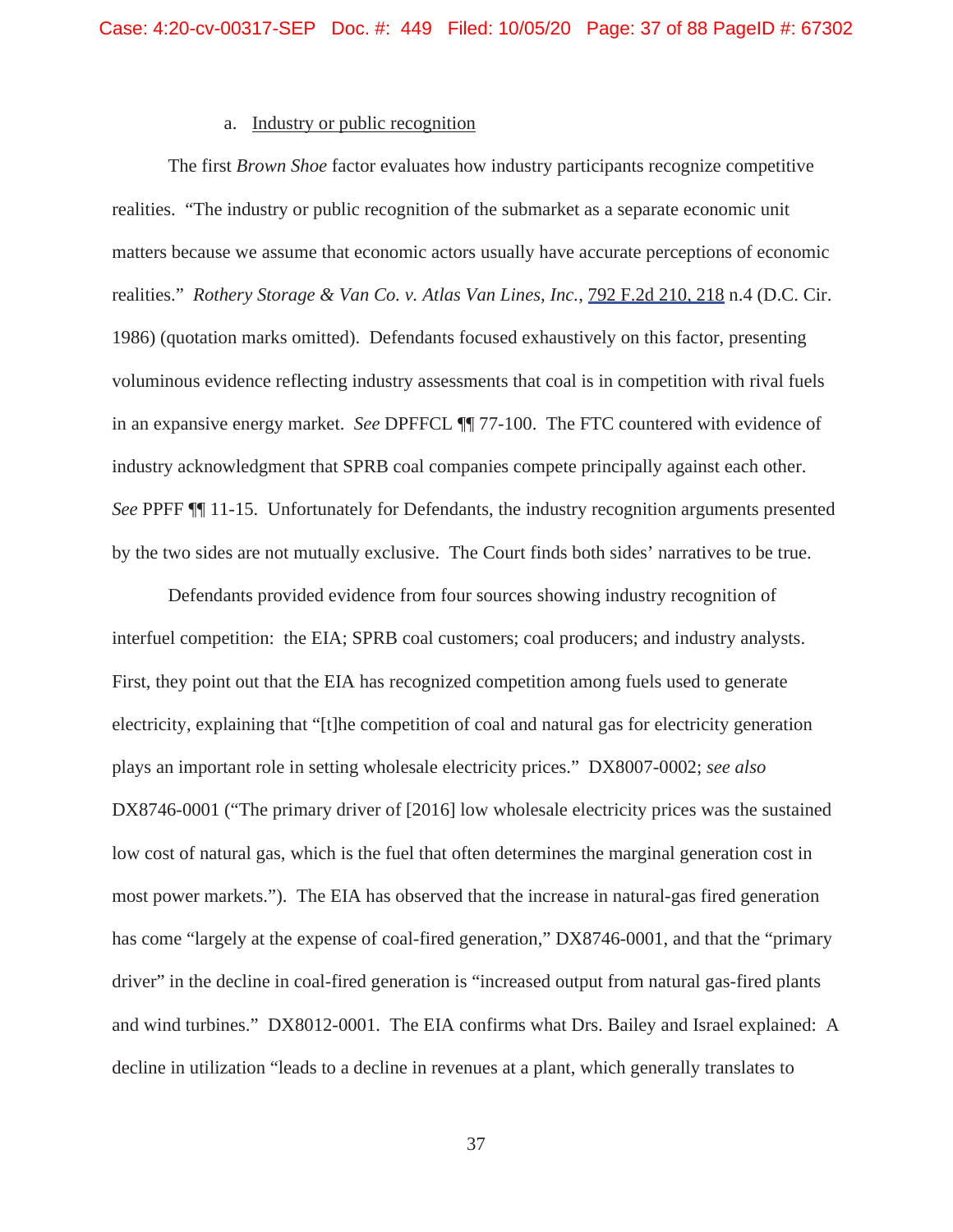lower operating margins, less ability to cover costs, and in many cases, retiring that capacity." DX8743-0002. Moreover, the EIA predicts that this interfuel competition will continue. *Id.* ("Because of more competitive natural gas prices, more advanced natural gas combined-cycle generators, and the increasing efficiency of the natural gas generator fleet, the EIA expects more coal-fired generators to retire, especially within the next decade.").

Second, Defendants point to statements from their customers acknowledging competition between SPRB coal and other electricity generation sources. "[c]oal generation competes against gas every hour of every day."

 stated that "[t]he decline in coal-fired generation, the decline in coal production, the decline in coal prices have been caused by the energy market, not caused by competition between the coal producers."

testified the "primary source of competition" facing SPRB coal today is "the overall energy market," including "lower cost alternatives like wind and natural gas, solar, nuclear and hydro." **And** agreed that "[n]atural gas is by the far the biggest threat to coal demand." Defendants were even able to cite testimony from more than half a dozen customers who were called as witnesses by the FTC, acknowledging the competition between natural gas and coal. DPFFCL ¶ 84 (collecting testimony). These statements accord with the reality of merit-order dispatch within ISOs. *See, e.g.,* (describing how MISO compares EGUs "based on the operating costs of that unit," regardless of fuel source); *see also* DPFFCL ¶¶ 85-86 (collecting witness statements on the effects of ISO/RTOs on interfuel competition).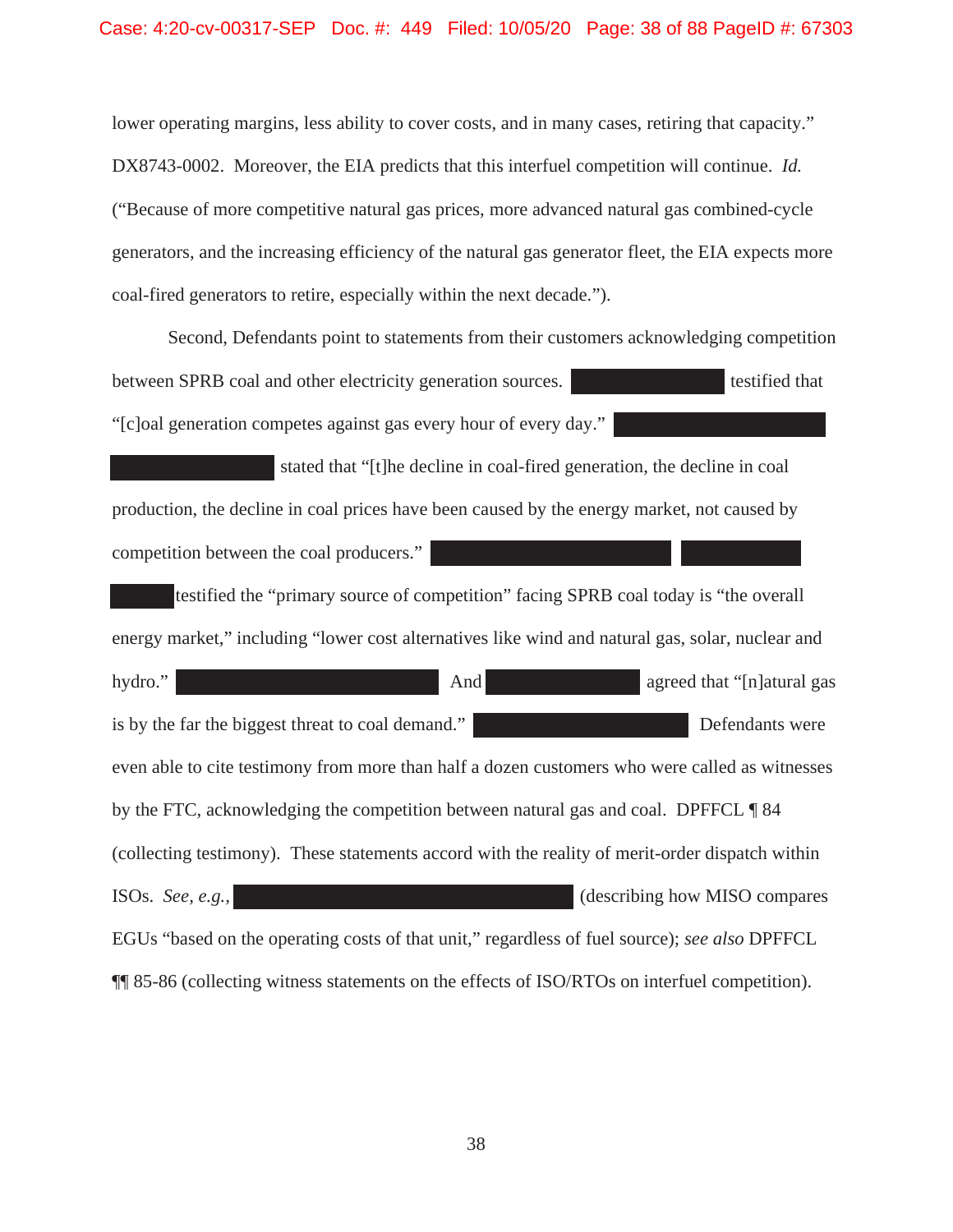In addition to customer testimony, Defendants cite customers' ordinary course documents

as evidence that SPRB coal customers recognize the significance of interfuel competition. *See*

DPFFCL ¶ 87. For example, NIPSCO's 2018 Integrated Resource Plan ("IRP") states:

The market is currently undergoing change as coal capacity retires and the generation mix shifts toward renewables and natural gas. In recent years, low natural gas prices have resulted in efficient natural gas plants displacing coal-fired generation in the dispatch stack. This dynamic has altered energy prices and has negatively impacted the economics of coal plants.

 $DX1012-0019$ . An economic consultant for stated that one of the "key" drivers" of its coal demand forecast was "how the relationship between natural gas and coal commodity prices influences fuel-switching between coal and natural gas." DX2061-0009; *see* 

*also* (discussing DX2061). And in an internal email, an employee of an SPRB coal customer, stated, "the play here is not coal to coal competition, but really coal versus [natural gas], solar, etc." DX7015-0001; *see also* DX6071 ("I can certainly understand how this gas market is impacting Powder River Basin. We will end the year with surplus inventories at all of our power plants since our plans did not see this low of gas prices in the forecast.").

Third, Defendants cite evidence of coal producers' own recognition of the reality of interfuel competition. *See* DPFFCL ¶ 89. Virtually every employee of Arch or Peabody to testify at the hearing spoke to this competition. *See, e.g.*, Tr. Vol. 3A (Smith) 58:25-59:9; 67:20- 68:25; Tr. Vol. 5A (Kellow) 14:15-21. And Defendants submitted evidence that other coal producers,  $\mu$  illustration is the significance of  $\mu$ , likewise recognize the significance of competition from other fuel sources, particularly natural gas. *See* DPFFCL ¶¶ 91-93.

The Court recognizes the risk of relying on such testimony, particularly when it comes from Defendants' employees. However, these opinions do not appear to have been concocted for the purposes of this hearing. They are reflected pervasively in Defendants' ordinary course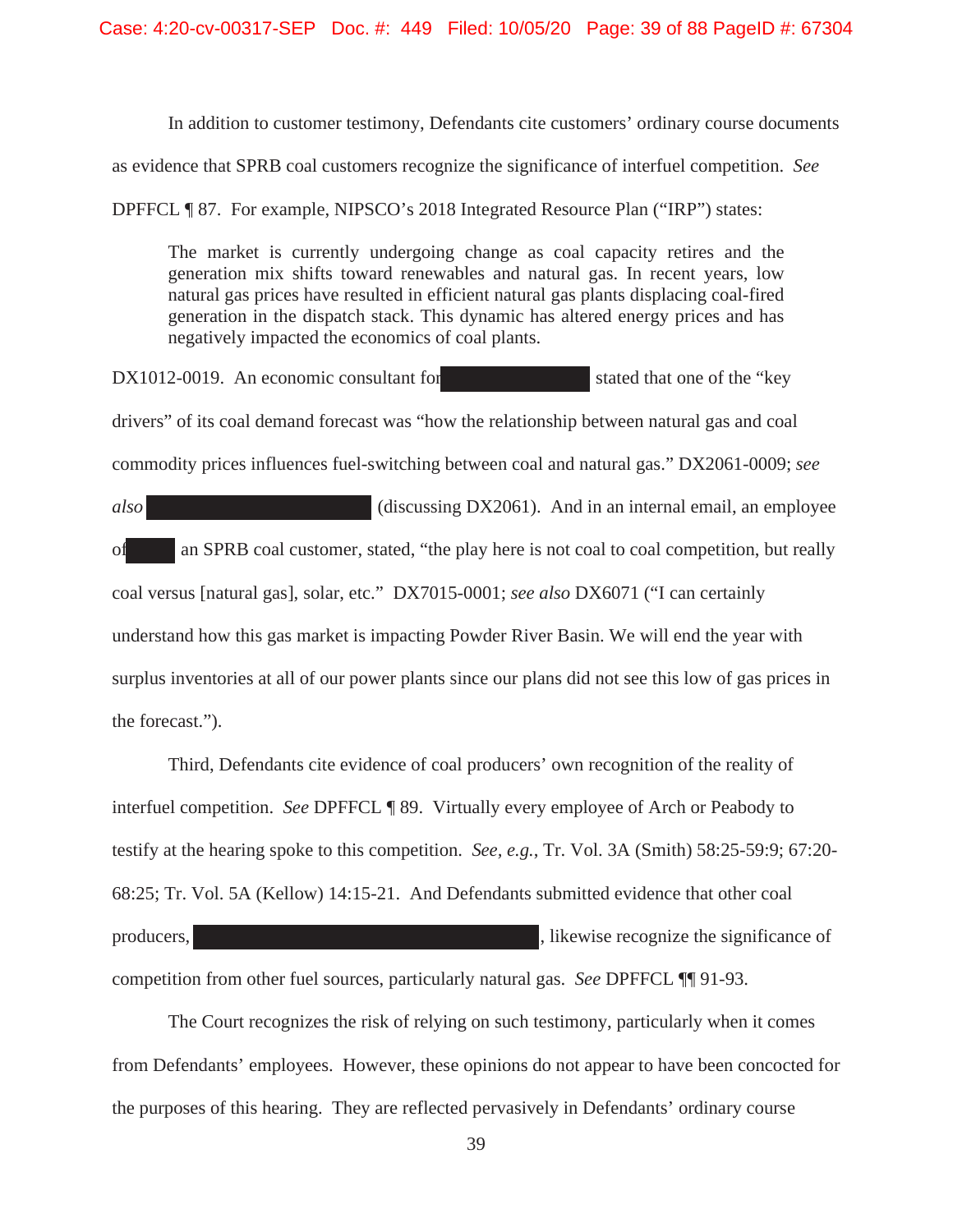documents, which "courts often pay close attention to" when determining the relevant product market. *H&R Block*, 833 F. Supp. 2d at 52; *see* DPFFCL ¶ 94. Defendants' ordinary course documents support their testimony that coal producers view other fuels to be their competitors, as well as other SPRB coal producers. *See, e.g.*, DX5004-0007 ("We are also focused on developing creative contract structures to increase burn and to provide our customers cost competitive coal to compete against other alternatives."); DX6023-0049

|                                     | DX6089-0020            |
|-------------------------------------|------------------------|
|                                     |                        |
|                                     |                        |
| ; DX6191                            |                        |
|                                     | DX6078                 |
|                                     | DX5022 ("The           |
| forward gas curves are so low, that | plans to wait for 2023 |
| purchases."); DX6073                |                        |
| DX6081                              |                        |
|                                     |                        |
| DX1040-0001                         |                        |
|                                     |                        |
|                                     |                        |
|                                     |                        |

Taken together, these ordinary course documents make abundantly clear that SPRB coal producers, including Defendants, take themselves to be competing in the energy marketplace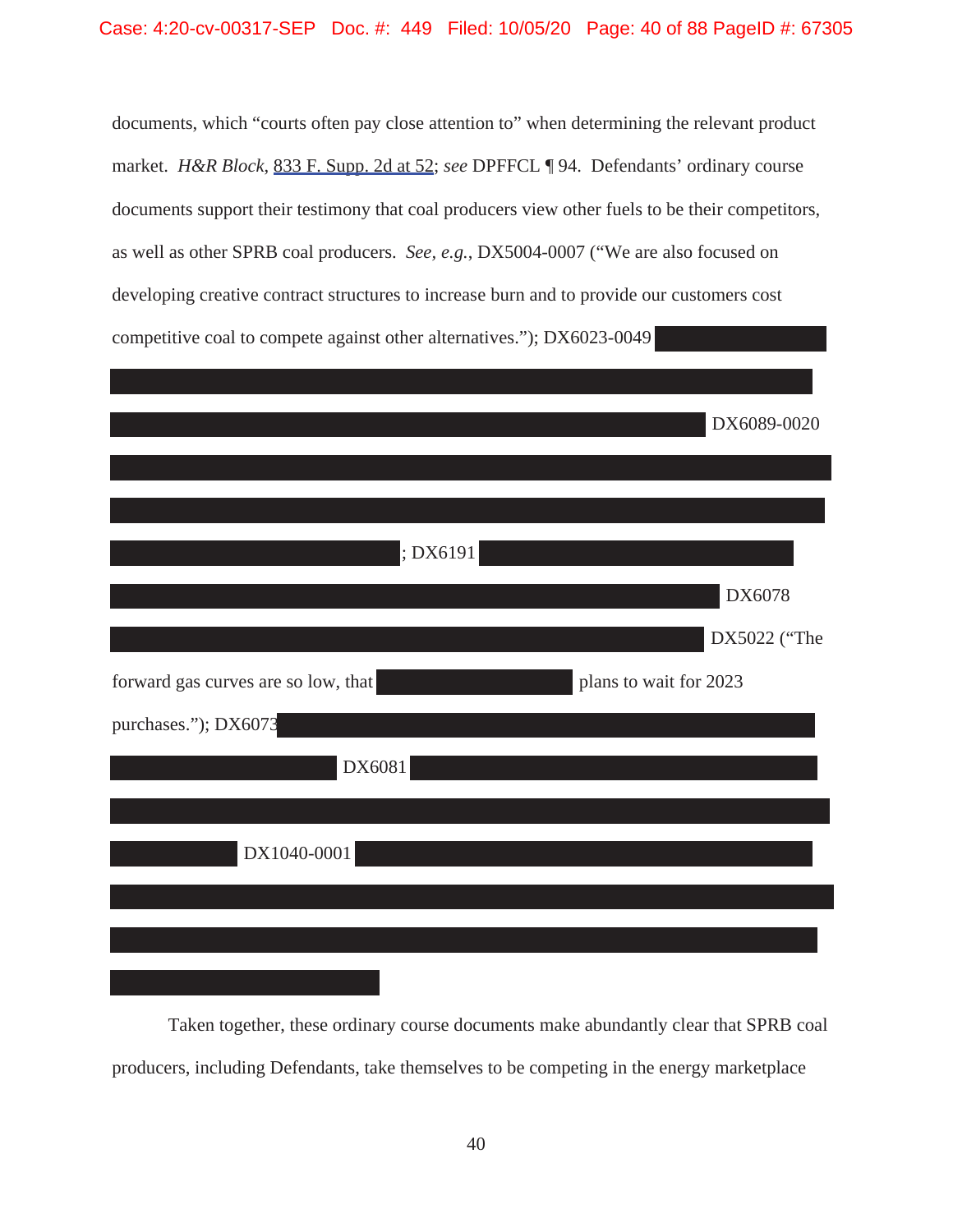with other fuels, especially natural gas. *Contrast United States v. Aetna*, 240 F. Supp. 3d 1, 44- 45 (D.D.C. 2017) (regular course documents showed that each merging party viewed the other as their greatest competition); *H&R Block*, 833 F. Supp. 2d at 52-54 (same).

Finally, Defendants point to the fact that industry analysts recognize that other fuels used to generate electricity are a competitive constraint on SPRB coal. *See* DPFFCL ¶¶ 95-100. One industry observer, found that "PRB coal is  $\ldots$  greatly challenged by wind and natural gas competition," and that "[n]atural gas is by far the biggest threat to coal demand" and "has displaced hundreds of millions of [tons of] annual coal demand," DX1501-0009,-0018. further reported that it was "seeing a tight relation to coal burn and natgas prices. Even the small pickup in natgas pricing last week resulted in a pickup in coal burn. Therefore, the dismal outlook is very much predicated on natural gas prices. Any lift in natgas prices would temper this, but that does not appear likely." DX1001-0002. And numerous other industry observers have made similar observations. DX8003 (IHS Markit); DX8033 (PA Consulting); DX1002 (S&P Global Platts); DX5146 (S&P Global Market Intelligence).

The FTC spills somewhat less ink on the "industry recognition" prong of the *Brown Shoe* analysis, but the Commission still points to ample evidence that industry actors treat the SPRB coal market as a distinct submarket. For example, the FTC demonstrates that Defendants themselves study and analyze SPRB coal as a distinct commodity, citing high-level documents tracking and discussing SPRB production, supply and demand, and market shares separately from other coal sources and other energy sources. *See* PPFF ¶ 11 (collecting sources). They point out that Defendants track SPRB sales opportunities and SPRB RFPs separately from other non-coal fuels and fuel basins. *Id*. ¶¶ 12-13 (collecting sources). And the FTC points to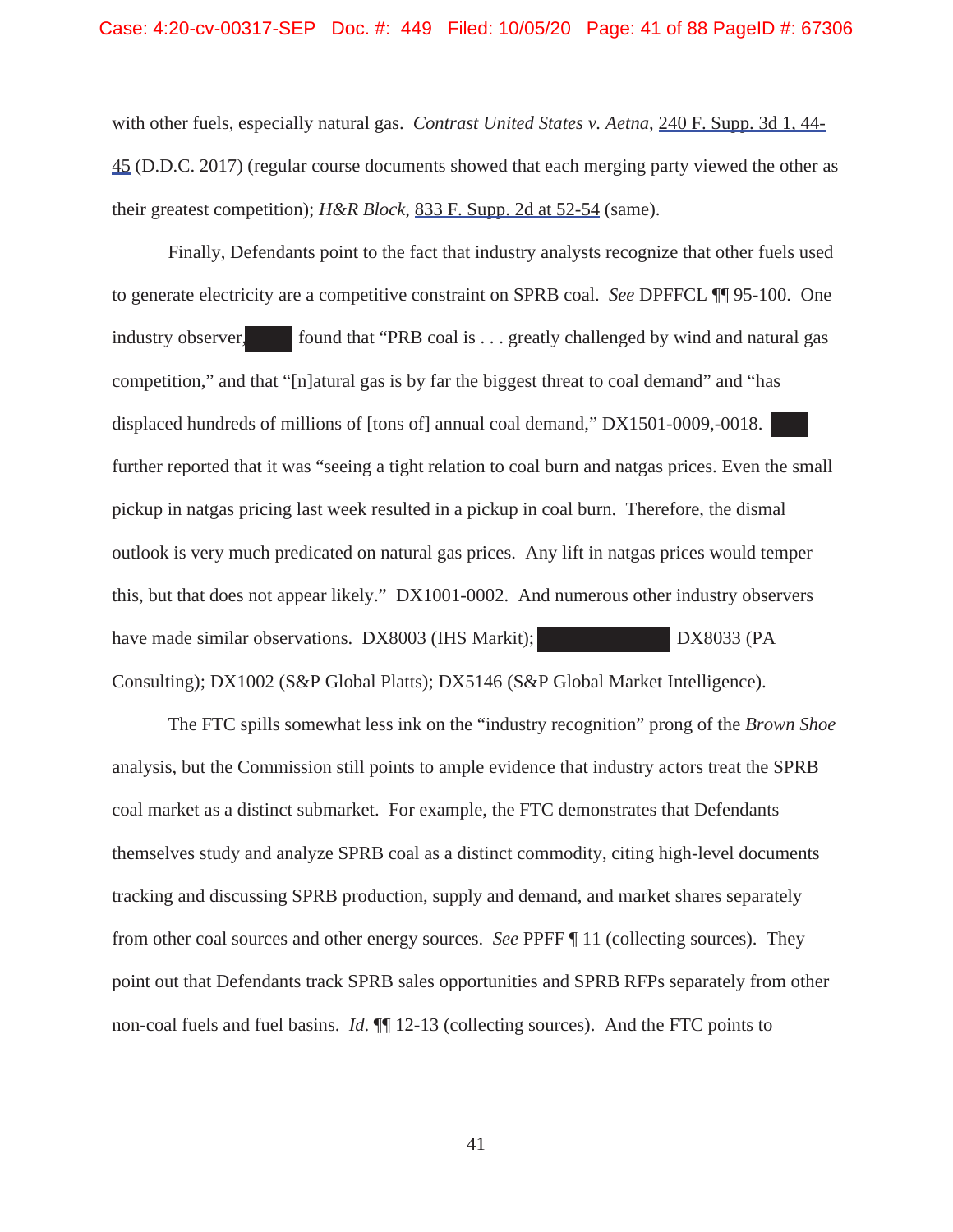examples of industry analysts and the EIA discussing SPRB-specific market dynamics and price predictions. *Id*. ¶¶ 14-15 (collecting sources).

The FTC's lower-key approach to this factor reflects an aspect of market definition that is easy to forget in the point-counterpoint of litigation—that the FTC does not have to *dis*prove Defendants' theory of the relevant product market. It has to show only that the SPRB coal market satisfies the criteria for a relevant product market. *See Brown Shoe*, 370 U.S. at 325. There may also be *other* product markets in which the JV's effects would be less harmful or even innocuous; that would not undermine the viability of SPRB coal as a relevant product market for the purpose of antitrust analysis, particularly if the SPRB coal market is narrower than those rival candidates. *See H&R Block*, 833 F. Supp. 2d at 58-60. In other words, market definition is not a zero-sum game; each proposed relevant product market stands or falls on its own merits, and the narrowest market principle determines which of the qualifying markets a court should use for the rest of its merger analysis. *See Brown Shoe*, 370 U.S. at 325. Therefore, the FTC does not have to be concerned (at least at the market definition phase) with disproving Defendants' claim that SPRB coal competes with natural gas and other fuels in a broader energy market. True or not, it does not affect whether the market for SPRB coal qualifies as a relevant product market under applicable standards and precedents.

Based on the evidence of industry recognition produced by both sides, there is little doubt that SPRB coal providers compete *both* among themselves in a market for SPRB coal *and* against other fuels in a broader market for electricity generation. Therefore, both sides' proposed market definitions satisfy the industry recognition prong of the *Brown Shoe* analysis.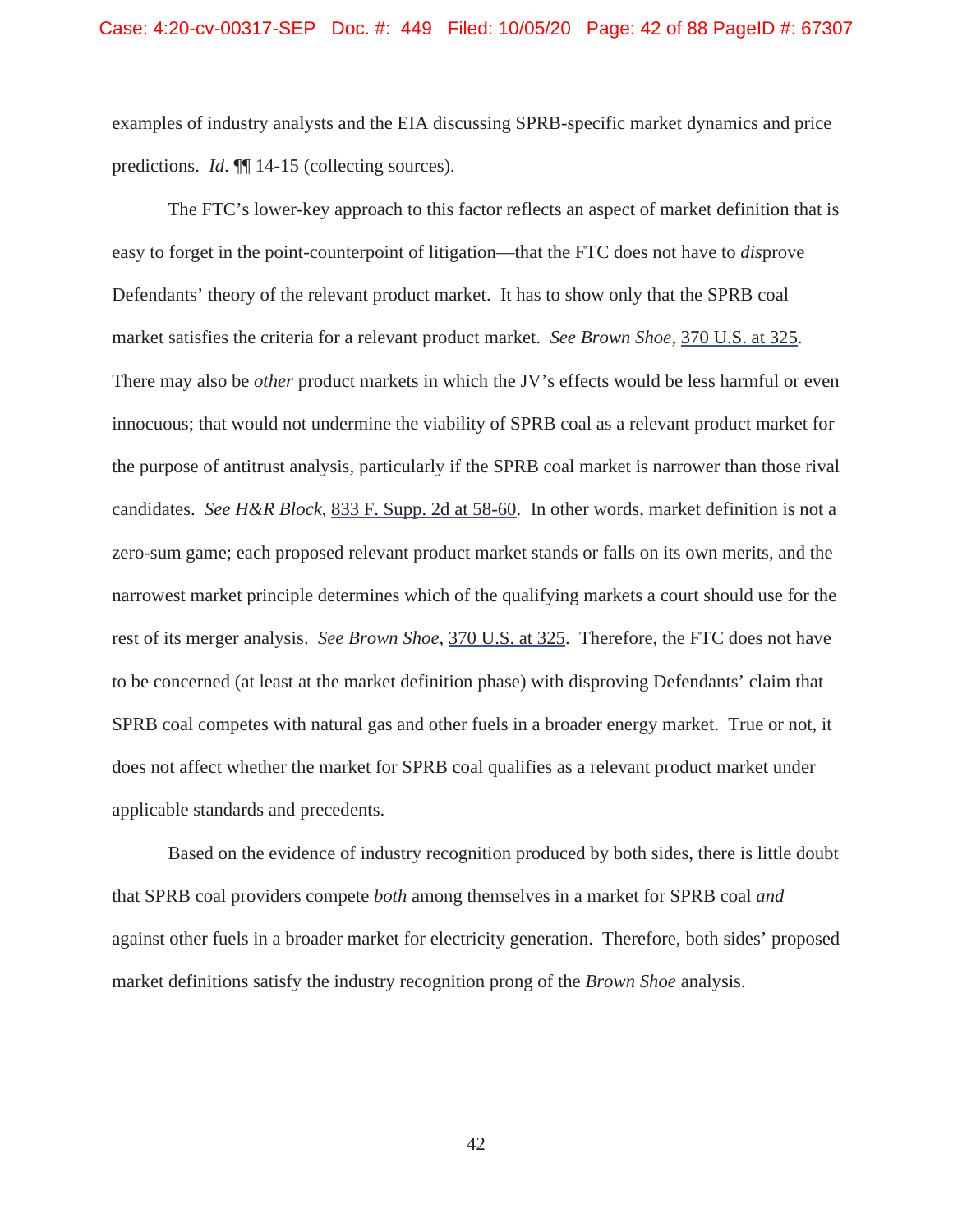## b. Distinct prices

Defendants have provided compelling anecdotal and statistical evidence that SPRB coal prices are closely related to the price of other fuels, and particularly natural gas. On the other hand, the FTC's economic analysis of the SPRB market, discussed above, demonstrates that demand for SPRB coal is relatively inelastic, and that SPRB coal-reliant power producers are relatively insensitive to price increases. Thus, again, both sides invoke this factor in support of their positions. Unlike the industry recognition prong, though, the strength of Defendants' argument here does actually detract from the strength of the FTC's. Still, the FTC has produced sufficient evidence that its proposed relevant product market, SPRB coal, satisfies this prong.

Supporting Defendants' view, the Court heard uncontested testimony that Defendants set the prices that form the basis of their RFP negotiations, in part, based on natural gas prices. Peabody's price-setting process includes a Market and Pricing Committee ("MPC") that recommends SPRB coal price changes based in large part on the forecasted price of natural gas. *See* DPFFCL ¶¶ 36-37; Tr. Vol. 6B (Galli) 14:23-16:10, 17:6-20; 18:2-14; 19:14-25; 21:12- 23:15. Defense witness Bryan Galli, who had sat on Peabody's Market and Pricing Steering Committee ("MPSC"), which reviews the MPC's recommendations, testified that that body analyzes natural gas prices and forwards in every meeting. Tr. Vol. 6B (Galli) 21:22-22:2. He gave two examples from the past year alone—in September 2019 and March 2020—when Peabody reduced its SPRB coal prices in response to falling natural gas prices. *Id*. at 17:6-18:1; 21:12-23:15.

Similarly, the Court heard evidence that "two main things" Arch considers in pricing its SPRB coal are Tr. Vol. 5A (Lang) 103:17-24; *see also* Tr. Vol. 3A (Smith) 58:25-59:9 (testifying that the natural gas price is "the very first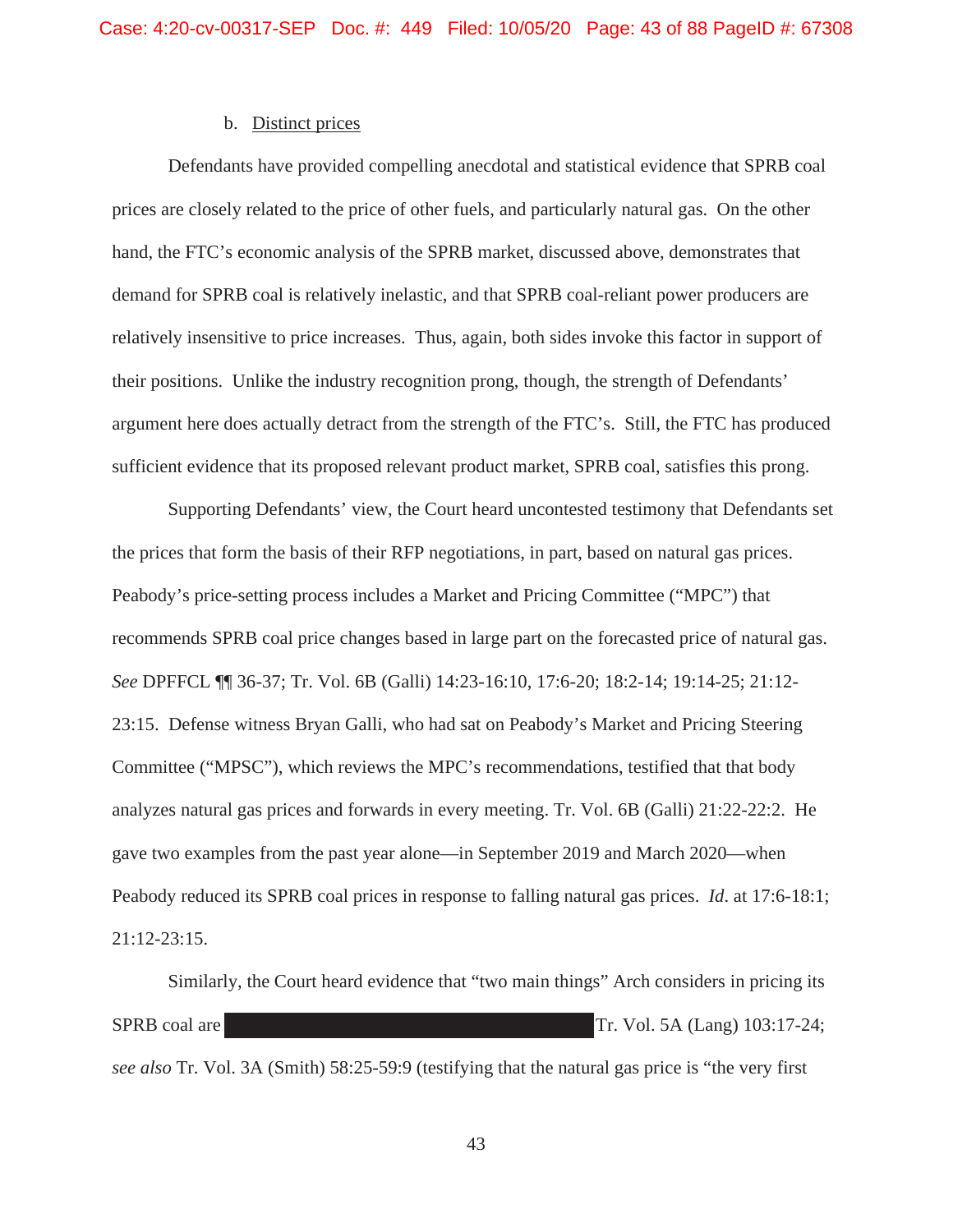Case: 4:20-cv-00317-SEP Doc. #: 449 Filed: 10/05/20 Page: 44 of 88 PageID #: 67309

thing" in Arch's weekly Domestic Thermal Updates because

SPRB coal consumers recognize that low natural gas prices affect SPRB coal demand and prices. Defendants cite a cavalcade of customers who admit to considering other fuel prices, including natural gas prices, when determining how much coal to purchase and when to issue a coal RFP. *See* DPFFCL ¶ 112; Tr. Vol. 1B (Meyer) 32:25-33:20;

 Tr. Vol. 7B (Fuller) 22:3-23:3. Defendants also elicited testimony from both suppliers and customers of SPRB coal showing that they evaluate coal prices in direct comparison to natural gas prices, informing fuel purchasing decisions and resource planning. *See, e.g.*,

The FTC counters with evidence that SPRB coal's prices are distinct from the prices of other fuels. First, it points to industry reports that track SPRB coal prices separately from prices of other types of coal and other non-coal fuel sources. *See* PX9026-002; PX4775-0130-31, Fig. 8-11 (study projecting PRB coal pricing less than half of other coals as far out as 2040); PX8001 (Hill Report) ¶ 91; *see also Tronox*, 332 F. Supp. 3d at 200-01 (distinct prices and consistent market share for chloride titanium dioxide relative to sulfate titanium dioxide supported a finding of a separate market). It also notes that SPRB coal has different production costs and different supply and demand influences from non-coal fuels. In reference to natural gas in particular, the FTC points out that "natural gas is a byproduct of crude oil extraction, so oil market dynamics impact significant amounts of supply," and "[n]atural gas prices are also influenced by demand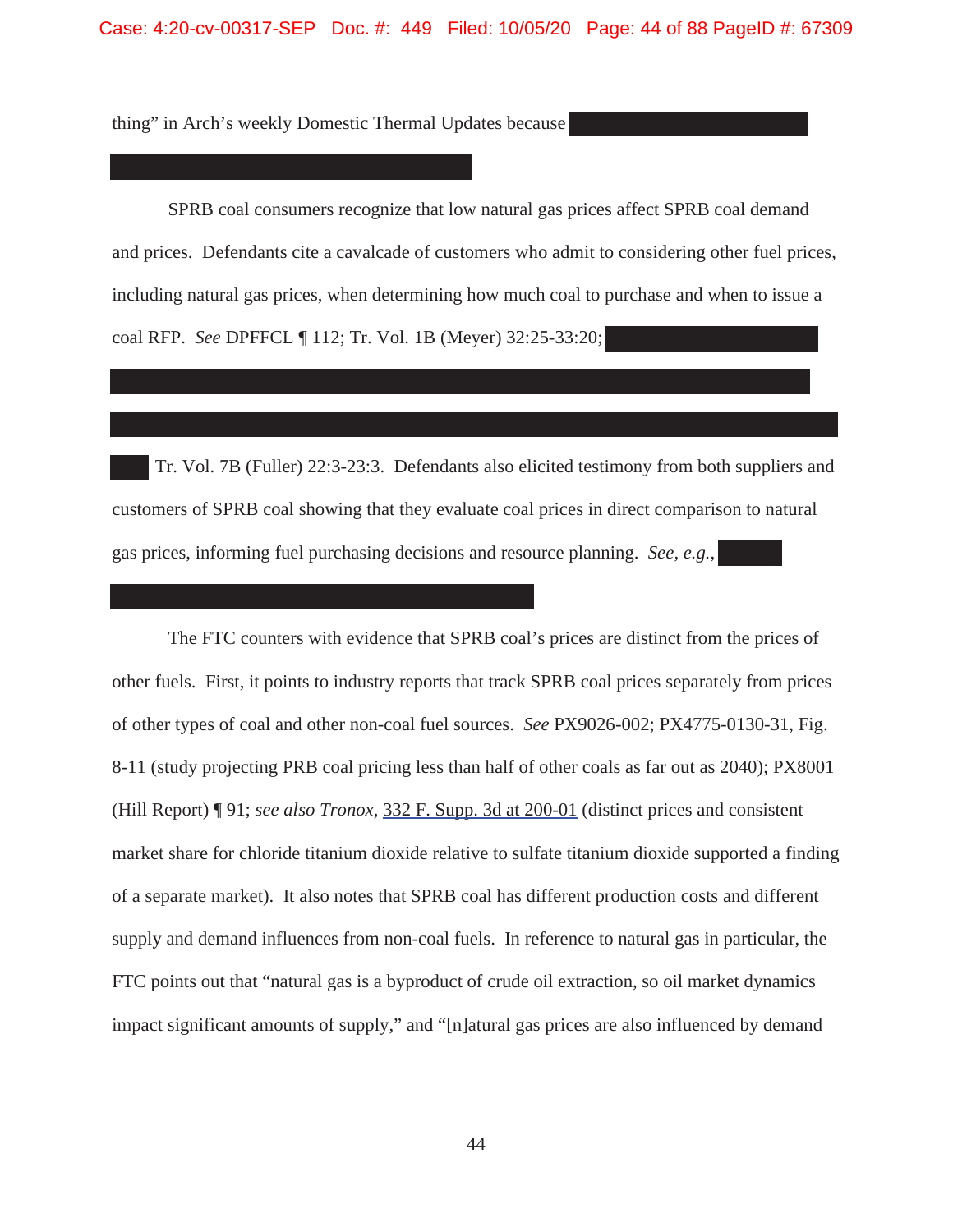for natural gas used to heat homes in winter." PX8001 (Hill Report) ¶ 91 (relying on EIA publications); PX9188; PX9189; PX6006 (Kellow) IH Tr. 165:1-167:1.

The FTC also argues that the relationship between natural gas price assumptions and MPC prices is not as tight as Defendants would have the Court believe. Although Mr. Galli's testimony was compelling, it paints an incomplete picture. Dr. Hill plotted the relationship between Peabody's natural gas price assumptions and MPC prices from May 2015 through November 2019 based on data provided by Peabody through Dr. Israel. PX8006 (Hill Rebuttal Report) Fig. 63. While the two figures tracked each other closely from May 2015 through approximately January 2016, they then began to diverge, with natural gas continuing to fall roughly another 20% from its January 2016 levels, while MPC prices fell only slightly. *Id*. There was intense competition with natural gas throughout that time period, and as described above, Peabody ended up cutting MPC prices twice within the last year. Still, the fact that Peabody was willing and able to hold the line on prices for three years, despite ever-lower natural gas prices, suggests that the relationship between natural gas prices and MPC prices and therefore the relationship between natural gas prices and SPRB coal prices—is not as tight as Defendants have characterized it.

But the core of the FTC's argument—a refrain that the FTC has sounded over and over throughout the litigation—is that SPRB coal prices are set through *SPRB-specific* competitive interactions among *SPRB suppliers*. *See, e.g.*, PPFF ¶¶ 17-18. The Court heard a great deal of testimony from SPRB coal customers about the RFP and contracting process, by which SPRB coal is usually procured. *See*

PPFF ¶ 18 (collecting customer testimony). The FTC cites customer testimony that only SPRB suppliers are invited to participate in RFPs for SPRB coal.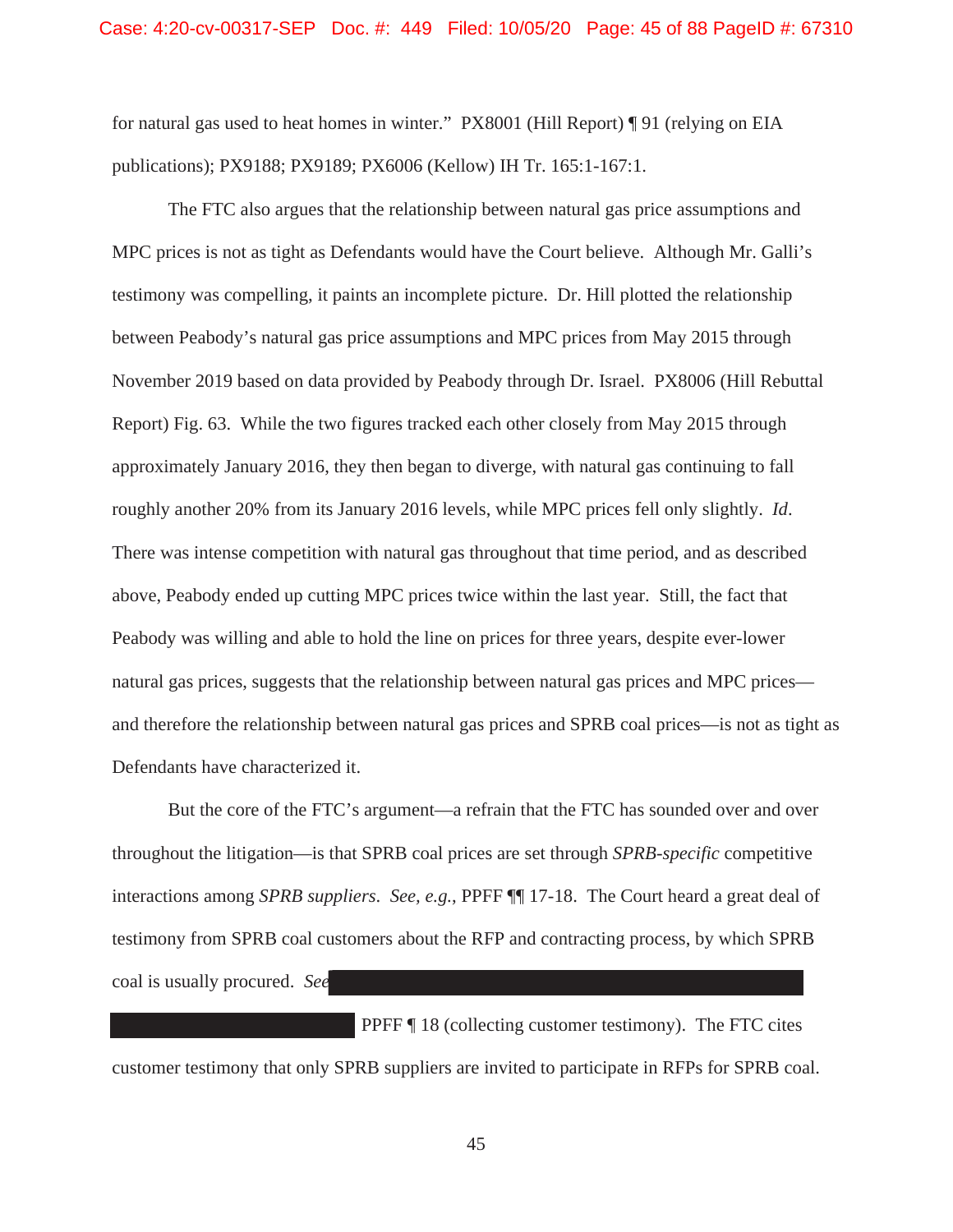*See* PPFF ¶ 20. And it points out, based on Defendants' own documents and testimony, that when Defendants analyze their competition for bids to SPRB customers, they compare their own bids to other SPRB suppliers—without reference to natural gas suppliers or other non-coal suppliers. *Id.* 121. Finally, the FTC attests that SPRB coal suppliers recognize that, when they receive an RFP for SPRB coal, they are competing against other SPRB coal suppliers.

The FTC argues that this RFP process, and not the price of natural gas, determines coal prices. *See, e.g.*, *Staples II*, 190 F. Supp. 3d at 119 (RFPs for multi-year contracts supports finding of distinct prices).

This question—i.e., what determines the price that customers pay for SPRB coal—has been the most hotly contested issue in this litigation. As described above, Peabody's witnesses persuasively testified that the MPC and MPSC

taking into account, among other things, the price of natural gas, and that

Tr. Vol. 6B (Galli) 16:22-17:20, 23:16-23, 26:6-

20, 27:20-28:13. Yet, the FTC presented droves of documents and testimony suggesting that the RFP process puts SPRB coal suppliers—and most often, Arch and Peabody—into head-to-head competition with one another. That is the competition they contend would be lost if the JV goes forward.

Once again, both parties' narratives ring true. The fact that a significant amount of the price variation for SPRB coal over the past several years is attributable to rapidly changing gas prices does not rule out the possibility that some remaining amount of price variation is attributable to head-to-head competition among coal providers. It also does not rule out the possibility that the loss of that remaining variation could constitute a cognizable harm to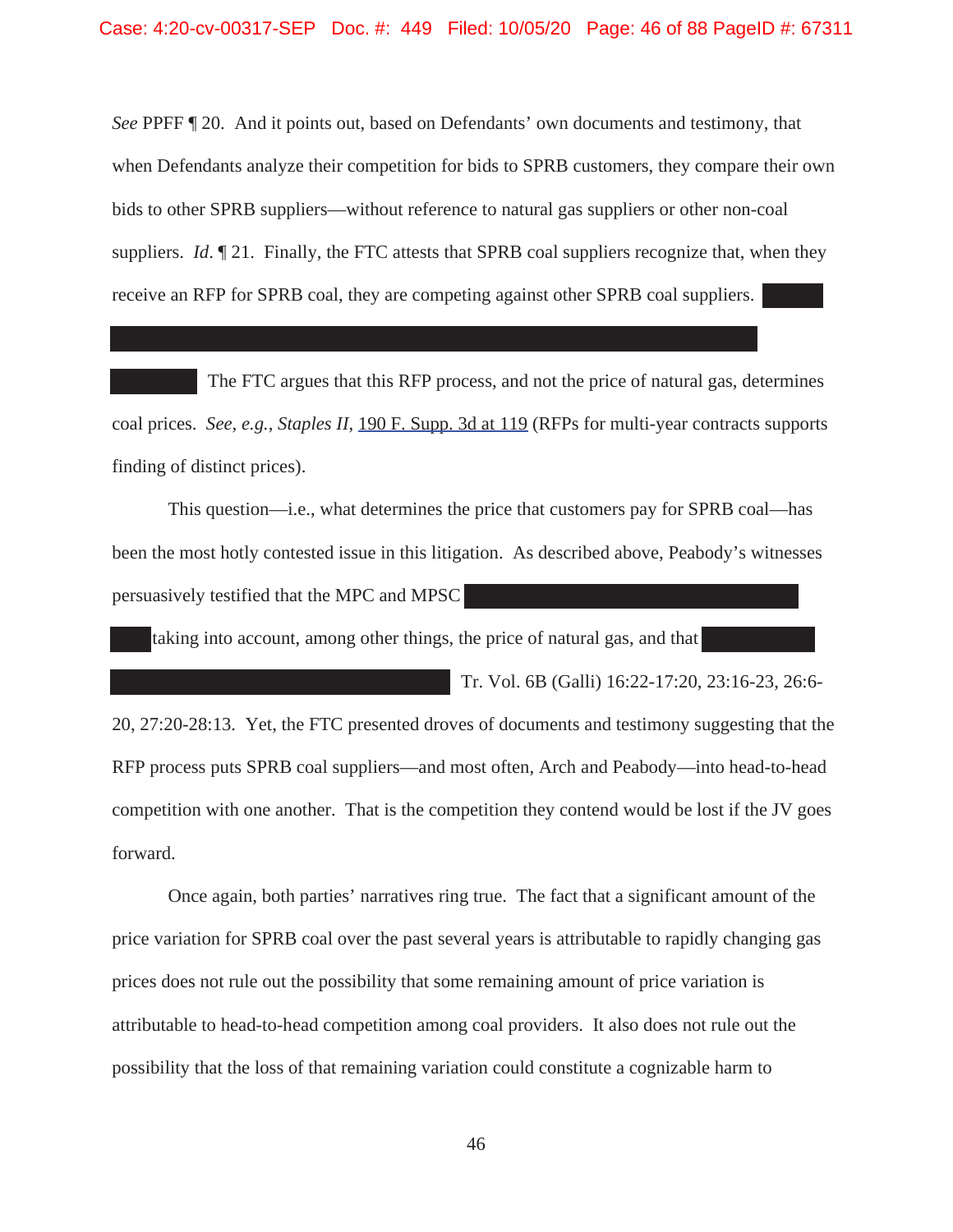competition in a relevant product market. In fact, the price of natural gas could be the most powerful driver of coal prices by a wide margin, and it could still be the case that there is enough head-to-head competition between SPRB coal producers for those producers to constitute a distinct product market. Thus, while Defendants effectively presented their case, they did not refute the FTC's—especially given the evidence that a 5% increase in the price of SPRB coal would not drive customers to purchase an alternative fuel source and

*See* Section II.C, *infra*. This Court therefore finds that, however powerful the effect of natural gas prices on the prices of SPRB coal, the evidence suggests that there is still room for enough non-naturalgas-related variation to characterize SPRB coal prices as "distinct."

## c. Distinct customers

The parties take differing approaches to this factor. Defendants point out that no SPRB coal customers who participated in this proceeding generate electricity exclusively from SPRB coal. Instead, the record shows that customers who purchase SPRB coal also procure other fuels to generate electricity. DPFFCL ¶ 104; DX2049-0003 ("Southern Company Fuel Diversity: 'All Arrows in the Quiver'"); Tr. Vol. 3B (Sandlin) 110:8-17 (agreeing that WFA believes all generation resources are important). In addition to purchasing other fuels to generate power, utilities also have the option to purchase power from electricity markets if it is more costeffective than generating power themselves. *See, e.g.,* Tr. Vol. 2B (Ruhl) 85:10-86:2, 86:23- 87:11 (OPPD has purchased power from the market when it was more economic to do so); Tr. Vol. 7B (Fuller) 10:11-20 (Southern purchases electricity on wholesale power market when it is cheaper than to generate it itself);

DPFFCL ¶ 106.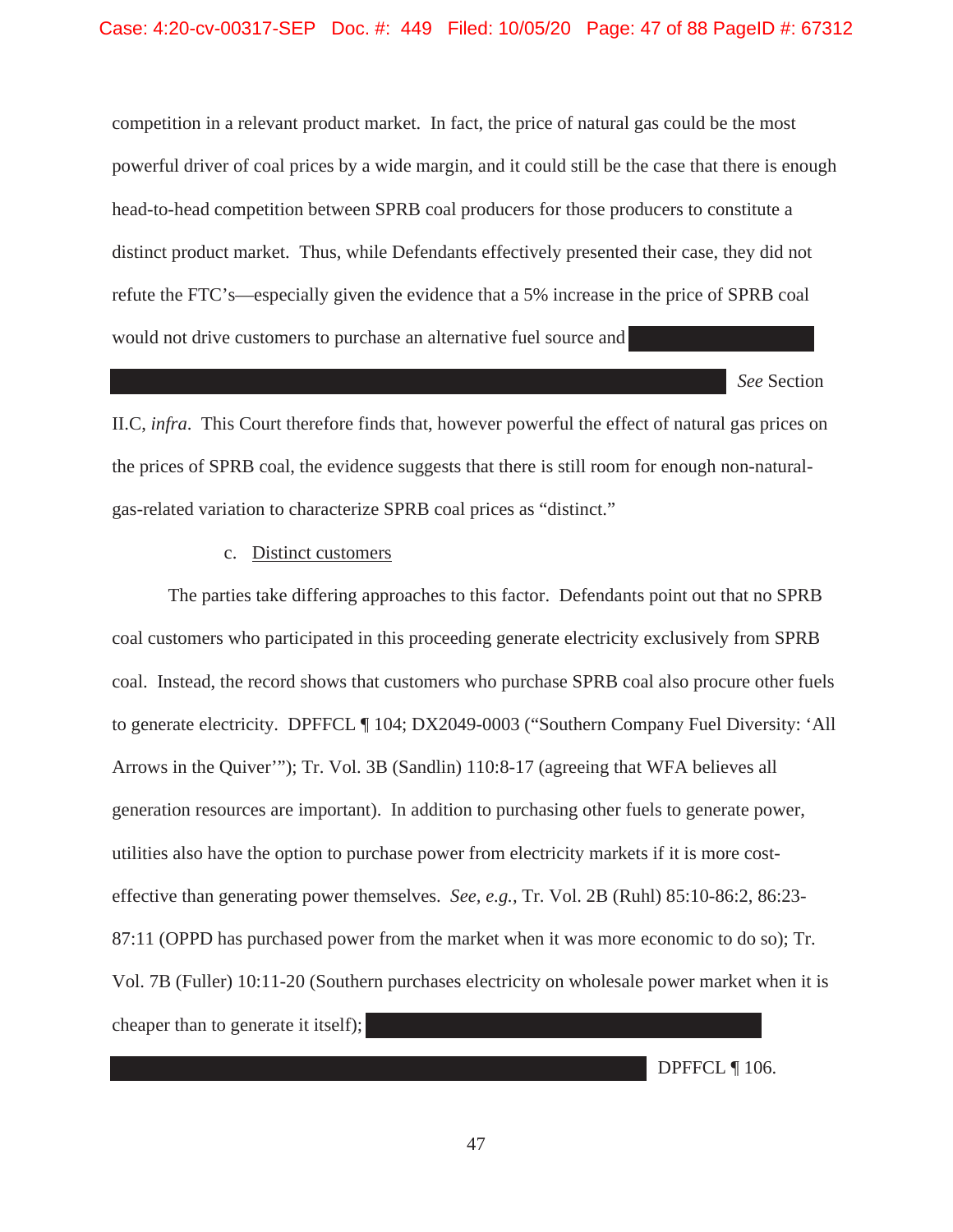The FTC counters that SPRB coal has distinct customers with distinct needs because it is bought by utilities with SPRB-fueled power plants, which are long-lived, expensive, and configured for SPRB coal's distinct characteristics (discussed further below). *See* PPFF ¶ 35. Virtually no one other than an owner of an SPRB coal-fired power plant buys SPRB coal, and conversely, an owner of an SPRB coal-fired EGU can only buy SPRB coal for that unit. Such plants cannot easily switch to using other types of coal or other non-fuel coal sources without costly modifications, higher costs, or inefficiencies. *Id*. (collecting statements).

The FTC's interpretation is the correct one. The fact that SPRB coal customers also purchase resources other than SPRB coal to generate electricity does not mean that SPRB coal companies do not have *distinct* customers; it means that they don't have *exclusive* customers, which is not at issue. By Defendants' logic, markets would have to be incomprehensibly large to qualify as relevant product markets for antitrust analysis, which would in turn defeat the whole enterprise. All humans eat more than one type of food, but that does not mean that no particular kind of food has a distinct customer base. Put differently, the customer base for tofu burgers is no less distinct because the same customers also eat kale. And "all food" would not be a useful market for antitrust analysis. *See H&R Block*, 833 F. Supp. 2d at 59 (rejecting a proposed market of all methods of tax preparation because it left "no conceivable alternatives besides going to jail, fleeing to Canada, or not earning any taxable income," which would cause "the usual tools of antitrust analysis—such as the hypothetical monopolist test—[to] cease being useful because it is self-evident that a monopolist . . . in that situation could essentially name any price since taxpayers would have no alternative but to pay it").

SPRB coal-fired EGUs are distinctive power plants with very specific requirements. PX7011 ¶ 11 (" has explored the use of coals from basins outside the PRB,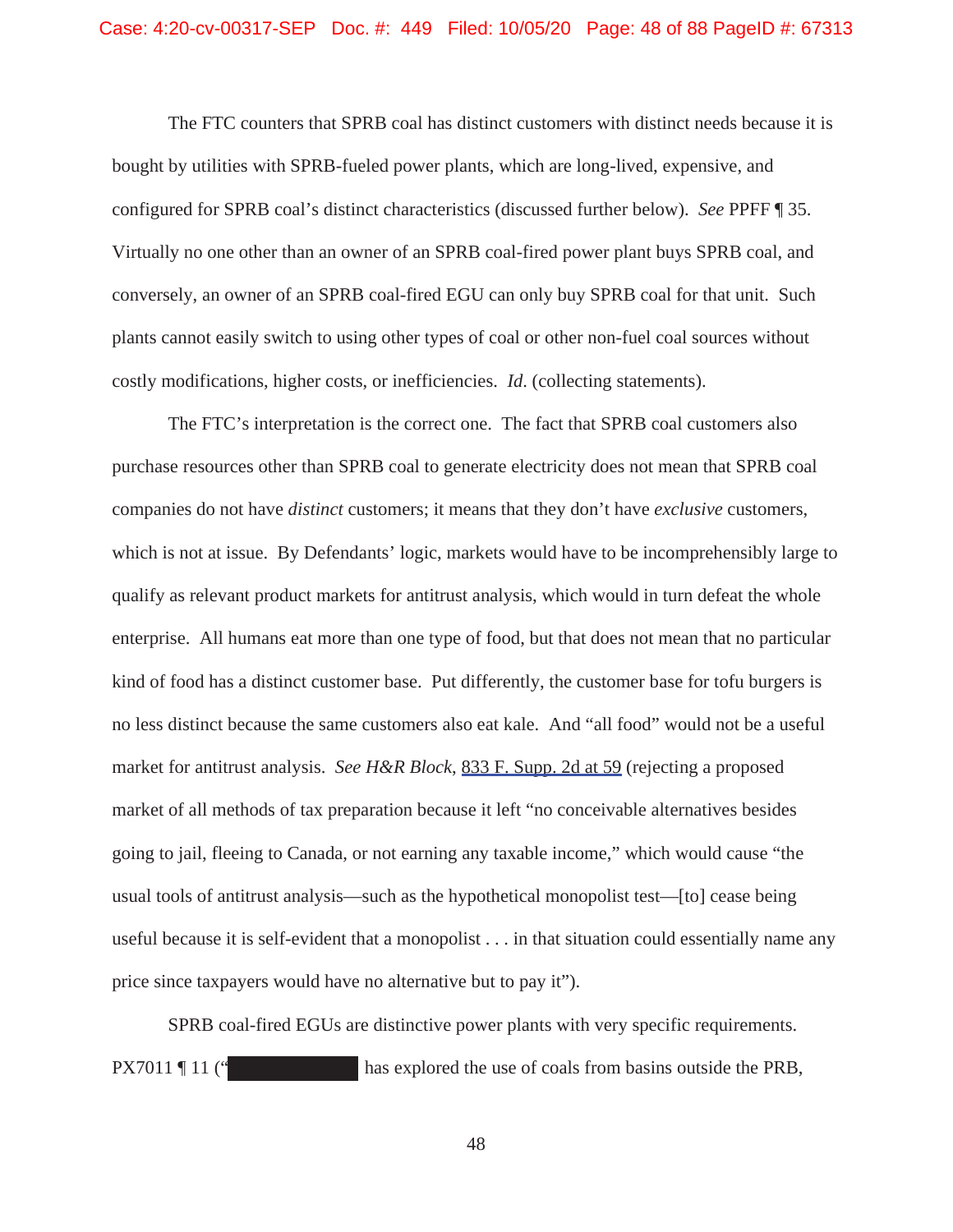such as Illinois Basin coal, but the operational and environmental compliance risks, the major permit amendment requirements, and the potentially higher cost of coal and railroad transportation make the use of Illinois Basin coal uneconomic."); Tr. Vol. 2A (Peterson) 42:25- 43:10 (Evergy estimated that it would cost over \$100 million and require up to four years to convert one of its generating stations from coal to natural gas); *see also Aetna*, 240 F. Supp. 3d at 26-28 (evidence showing customers have "durable preference" for one product and are unlikely to switch supports finding of distinct customers). Short of shutting down a plant (which is not an immediate option for utilities with load-carrying obligations), utilities with SPRB coal plants require a distinct input—controlled overwhelmingly by Defendants—in order to operate. *See Whole Foods*, 543 F.3d at 1039 (a core group of "particularly dedicated" customers may support a finding of a relevant market when "particular circumstances dictate that a product 'is the only realistic choice'") (quoting *SuperTurf, Inc. v. Monsanto Co.*, 660 F.2d 1275, 1278 (8th Cir. 1981)). At the same time, no entity *other than* an electricity-generating utility with a SPRBcoal-fired EGU would have any use for SPRB coal. Therefore, there are distinct customers for SPRB coal.

#### d. Distinct characteristics

The FTC has presented extensive evidence that SPRB coal has distinct and desirable properties relative to other coals and other fuels more generally. *See generally* PPFF ¶¶ 24-34. Because SPRB coal sits in thick beds close to the surface of the earth, SPRB mines are more cost effective than mines in other U.S. coal basins. PX2758-013; PX9168-001. SPRB coal also has low sulfur, sodium, and ash contents relative to other coals. PPFF ¶¶ 25-27; PX9038-001; Tr. Vol. 1B (Meyer) 20:1-19 (Ameren solicits bids for what it calls "ultra-low sulfur" coals to remain compliant with emissions standards);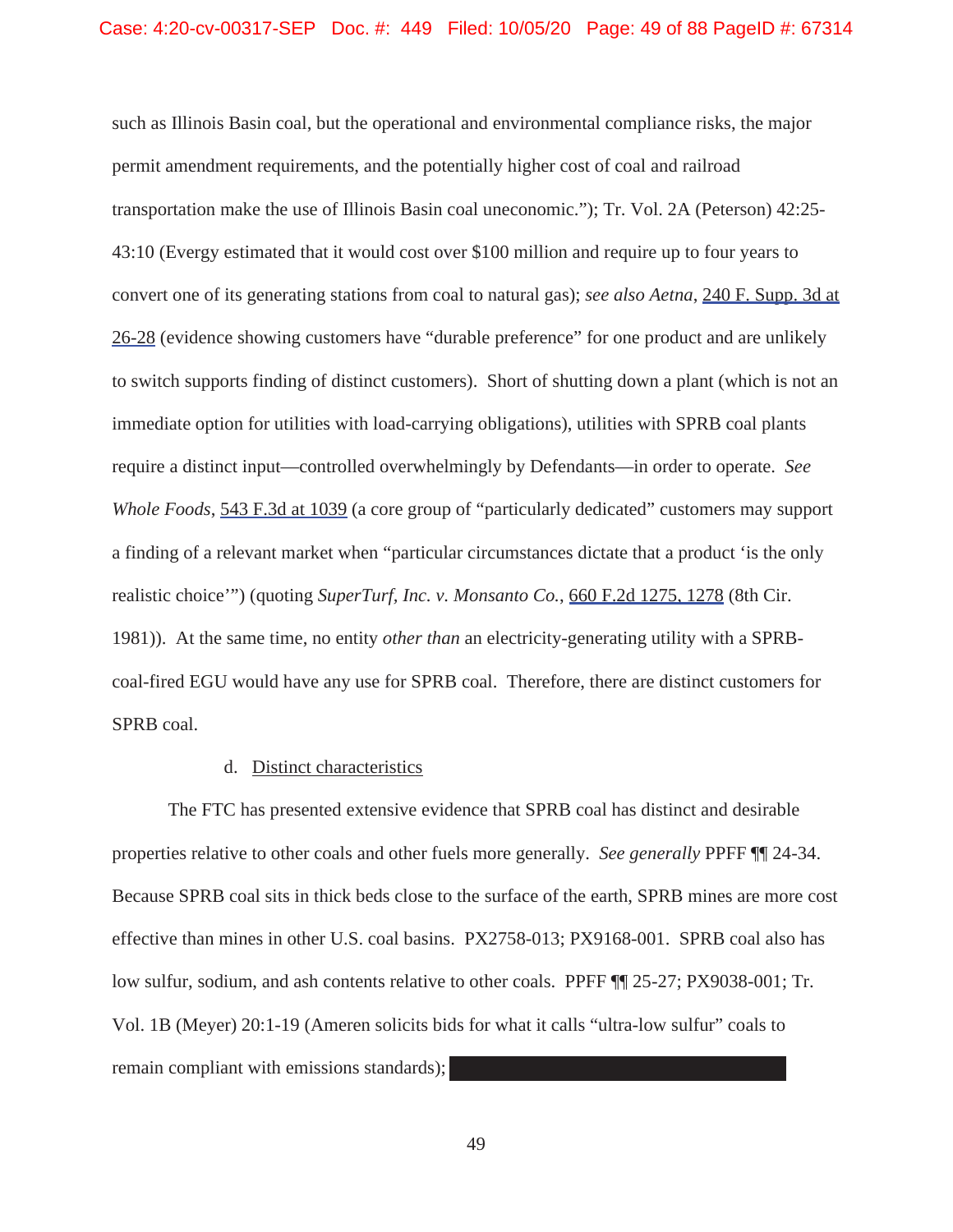PX8001 (Hill Report) ¶ 94 n.227. SPRB coal also has a specific heat content,

typically in the 8,400-8,800 Btu range. PPFF ¶ 29; PX8001 (Hill Report) ¶ 96.

SPRB coal customers consistently testified that they value SPRB coal because of its distinctive properties. *See* PPFF ¶ 28; *see, e.g.*,

 values ultra-low sulfur coal and has even rejected the lowest-price bid from Eagle Butte in favor of higher priced offerings that met its sulfur needs); Tr. Vol. 2B (Romer) 96:4-7 (Xcel sources SPRB coal to generate power because "our boilers were designed for [SPRB coal]"); plants burn only SPRB coal because SPRB coal

"has the characteristics that the units were designed for.");

 coal-fired units are designed to burn low sulfur PRB coal); Tr. Vol. 2A (Peterson) 34:10-35:6 (SPRB coal works best in Evergy's coal-fired generating units because of its sulfur dioxide, sodium and ash content); does not purchase coal from the Illinois basin because of its higher sulfur and sodium). Failure to use SPRB coal can result in operational issues and harm to boilers. Tr. Vol. 8A (Benham) 72:19-73:8 (SPRB coal is important to Minnesota Power's generation because higher sodium content in NPRB coal can plug boilers); Tr. Vol. 2B (Ruhl) 20:3-11 (SPRB coal is typically between 8,300 to 8,900 Btu, which OPPD can burn in its coal-fired units).

SPRB customers also testified that they see the ability to stockpile SPRB coal as an advantage over alternative fuels. PPFF ¶ 30; Tr. Vol. 3B (Sandlin) 125:9-126:4 (the ability to stockpile and "survive off [] inventory piles for a while" is an advantage of coal); *see also* Tr. Vol. 2B (Romer) 96:4-7 (describing ready availability as a reason why Xcel sources SPRB coal to generate power). Natural gas cannot be stockpiled, leaving power producers at risk of interruptions due to frozen pipelines or capacity constraints during periods of high demand. *See*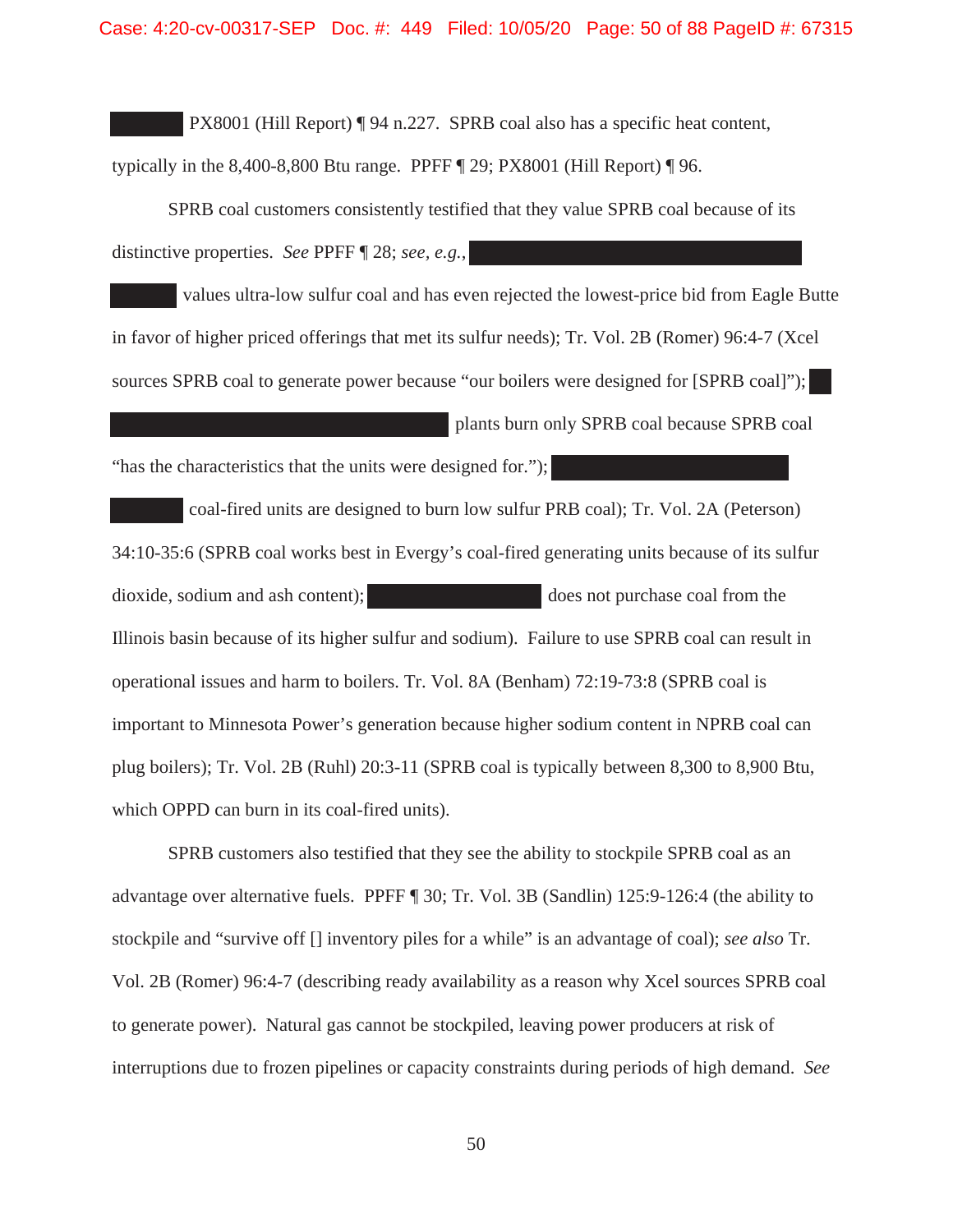(the ability to stockpile is an advantage of coal over natural gas); ("Natural gas has restrictions on delivery in winter, capacity restrictions in winter months, like the recent polar vortex, and therefore, the natural gas could not get delivered to our—our combined-cycle gas plants. With coal, we store coal on the ground, so we always know we're reliable. That's the backbone of our reliability to our customers and to the market because we already have the energy on-site, ready to be used."). Renewable energy sources also cannot be stockpiled and are subject to natural fluctuations in sunlight, wind, or precipitation. *See* Tr. Vol. 3B (Sandlin) 93:23-94:18 (power plants fueled by wind were unable to run during the polar vortex while coal plants were able to run and supply electricity); Tr. Vol. 1B (Jones) 81:12-24 (SPRB coal-fired capacity is more valuable than the same amount of wind capacity because coal is reliable and wind is intermittent). And transmission constraints affect the availability of wind energy. Tr. Vol. 2A (Peterson) 43:13-44:6 (testifying that wind is not a reliable source of energy for Evergy because the wind does not always blow, and transmission can become constrained).

Defendants made little effort to dispute the plain fact that SPRB coal has the above distinct characteristics. Therefore, the Court has no trouble finding that the SPRB coal market satisfies this factor of the *Brown Shoe* analysis.

## e. Unique production facilities

It is even easier for the FTC to satisfy the "unique production facilities" prong of *Brown Shoe.* Only coal suppliers operating in the SPRB produce SPRB coal. JSUF  $\P$  17-21. SPRB coal suppliers' production facilities—i.e., coal mines and related processing facilities—are entirely different from facilities related to the production of natural gas or other fuels. *Compare* PX6031 (Gurgenli) 42:4-23 (describing surface coal mining), *and* PX9168-0001-03 (EIA article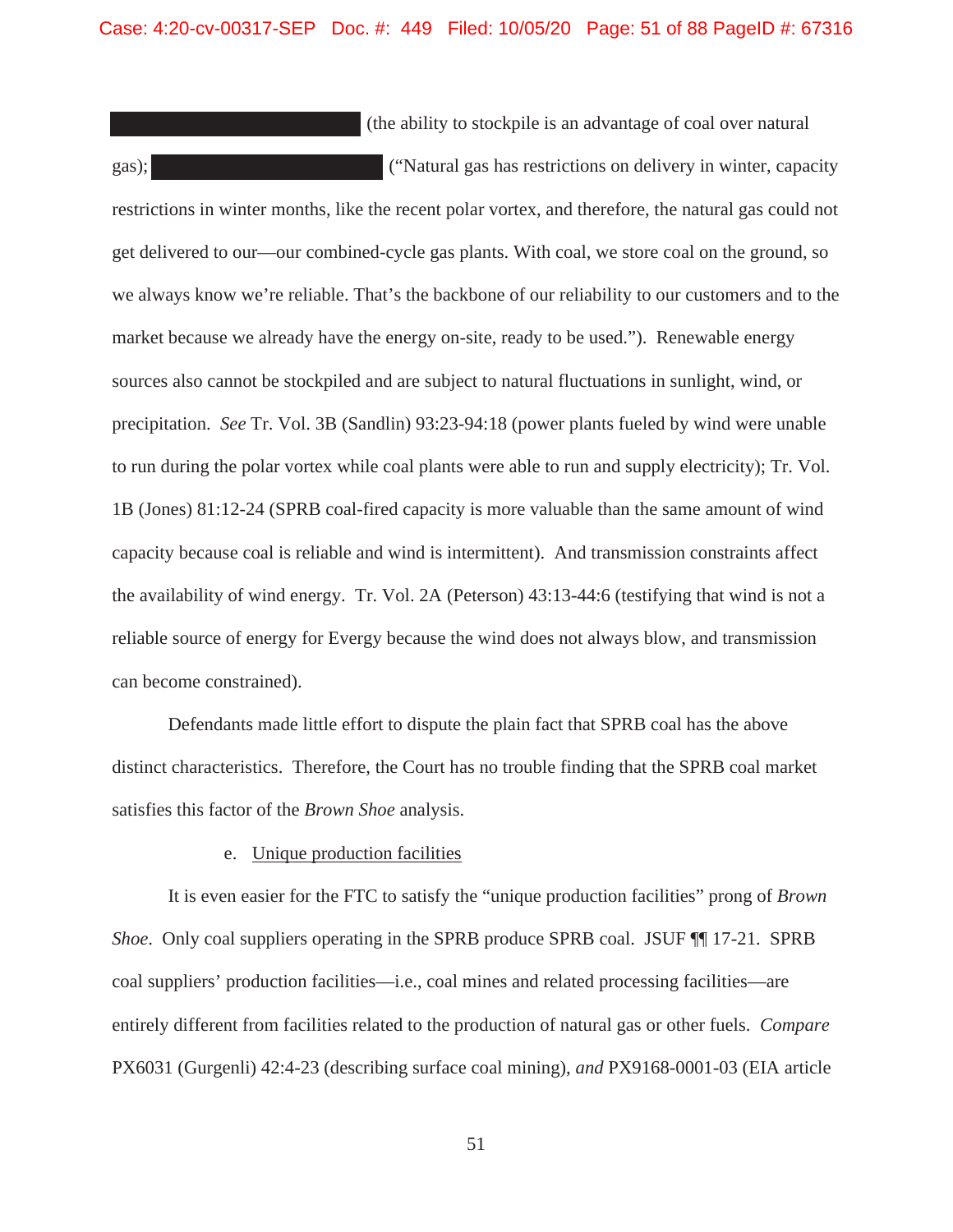on mining and transportation of coal) *and* PX8001 (Hill Report) ¶¶ 24-26, *with* PX8001 (Hill Report) ¶ 71 (describing production and transportation of natural gas). Defendants do not deny these obvious facts.

## f. Conclusion of *Brown Shoe* analysis

Defendants have established that there is industry and public recognition of a broader energy market and that SPRB coal prices are, to some extent, related to natural gas prices. But their success does not entail the FTC's failure. On the contrary, the FTC has established not just industry recognition of a distinct SPRB coal market, but also that SPRB coal has distinct and desirable characteristics, distinct customers, and unique production facilities. And while the strength of Defendants' showing of the relationship between the prices for natural gas and SPRB coal does weaken somewhat the FTC's claim that SPRB coal has "distinct prices," the Court finds that the FTC produced enough evidence to satisfy that *Brown Shoe* factor as well.

### **3. Conclusion: SPRB coal is a relevant product market.**

The FTC has presented both economic analysis (in the form of the HMT) and practical evidence that the SPRB is a relevant product market under traditional antitrust analytical methods and precedents. That is all they needed to do to justify the Court analyzing the effects of the proposed JV in that market, and they accomplished it. *See Cont'l Can Co.*, 378 U.S. at 458.

The Court is persuaded that there is meaningful competition between SPRB coal and other sources of fuel used to generate electricity, and that the cost of natural gas influences the price of SPRB coal. Ultimately, though, Defendants' arguments do not cohere into a powerful enough case to persuade the Court to ignore both the narrowest market principle and the standard analytical and economic tools provided by the FTC, which overwhelmingly support the existence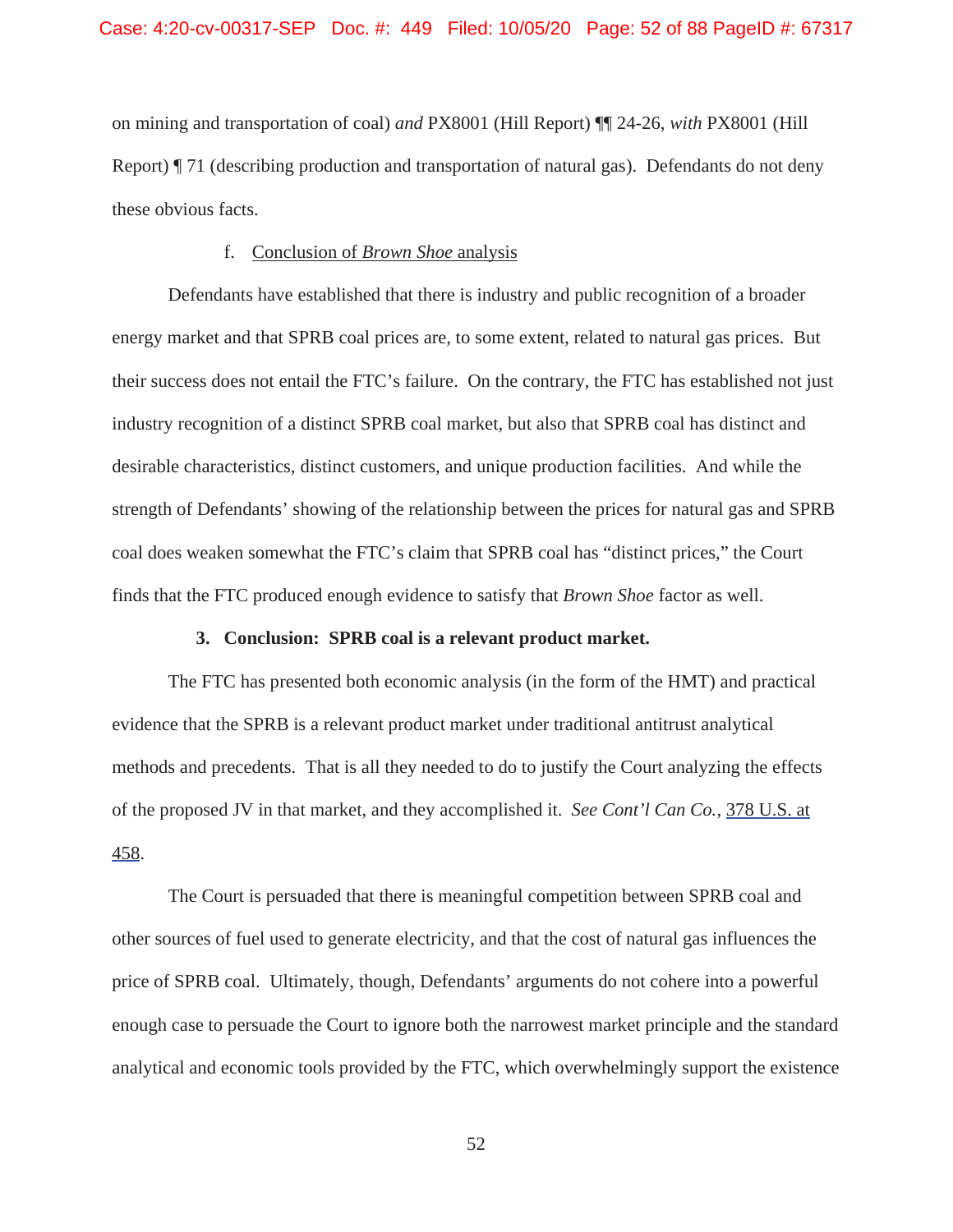of a distinct market for SPRB coal in which consumers likely would be forced to accept a SSNIP.

For the foregoing reasons, the Court finds that there is an "economically significant submarket" of SPRB coal only. *Brown Shoe*, 370 U.S. at 325. The Court will conduct the remainder of its analysis of the proposed JV in the context of that market.

## **B. Relevant geographic market**

The second half of market definition is to determine the relevant geographic market. *Sysco*, 113 F. Supp. 3d at 48. The Supreme Court has stated that, for Section 7 of the Clayton Act, the relevant geographic market is "the area in which the goods or services at issue are marketed to a significant degree by the acquired firm." *Marine Bancorp.*, 418 U.S. at 620-21. Stated differently, "[t]he proper question to be asked . . . [is] where, within the area of competitive overlap, the effect of the merger on competition will be direct and immediate." *Phila. Nat'l Bank*, 374 U.S. at 357; *see also Cardinal Health*, 12 F. Supp. 2d at 49 (citation omitted) (internal quotation marks omitted) (stating that the relevant geographic market is "the area to which consumers can practically turn for alternative sources of the product and in which the antitrust defendants face competition"). Like the product market, the geographic market must "correspond to the commercial realities of the industry and be economically significant." *Brown Shoe*, 370 U.S. at 336-37 (footnote omitted) (internal quotation marks omitted).

SPRB coal supplier mines are located exclusively within the Southern Powder River Basin near Gillette, Wyoming. PX8001 (Hill Report) Fig. 2. SPRB coal cannot be mined outside the SPRB, *id*. ¶ 87, and customers cannot purchase SPRB coal from any mines outside of the SPRB. Tr. Vol. 2B (Ruhl) 10:14-17. By finding the SPRB coal market to be the relevant product market, then, the Court has effectively also defined the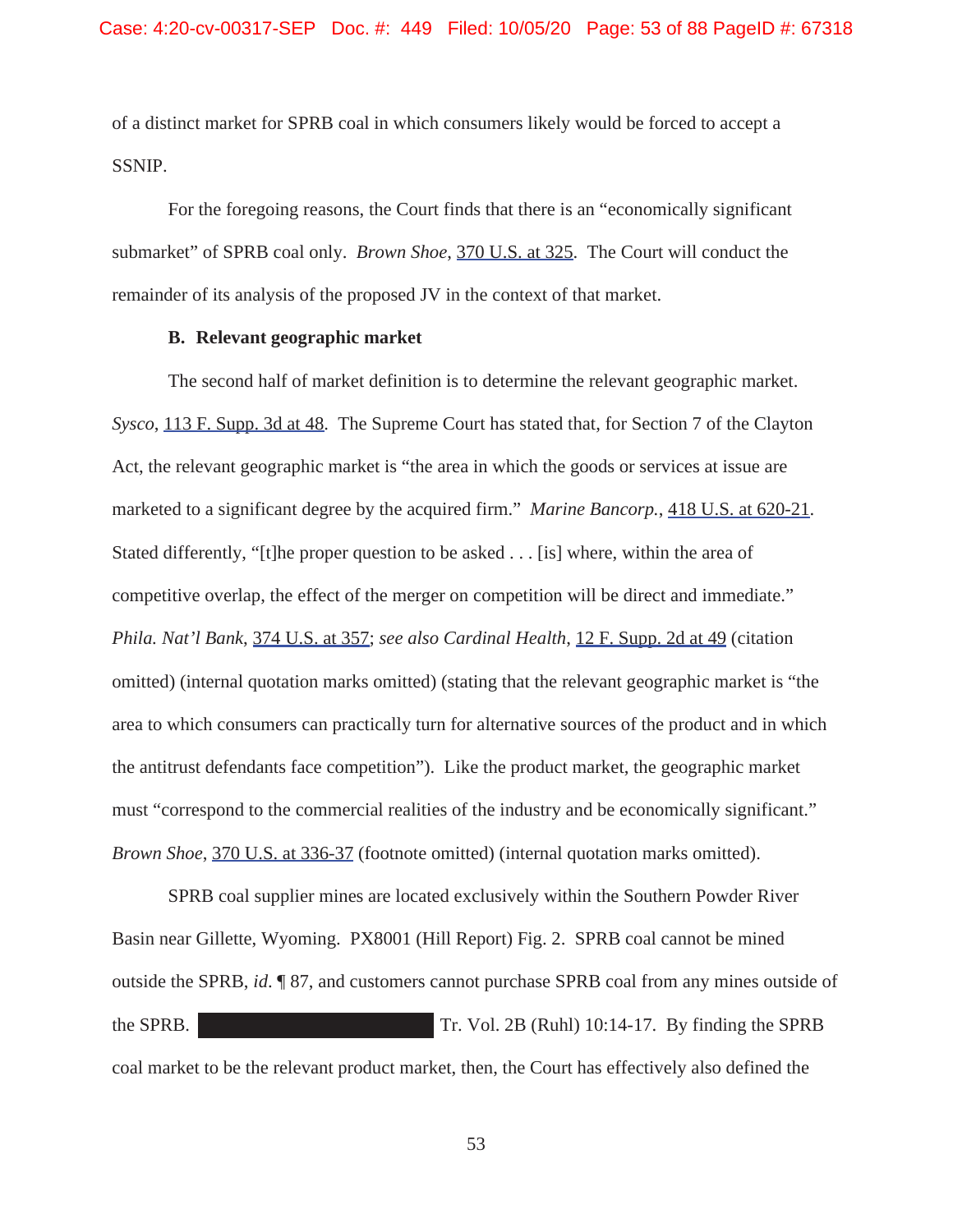relevant geographic market. Defendants have not argued otherwise. Accordingly, the Court finds that the SPRB is the relevant geographic market.

## **II. FTC's Prima Facie Case for Likelihood of Anticompetitive Effects**

Having found that the FTC has carried its burden of establishing a relevant market for SPRB coal, the Court turns next to "the likely effects of the proposed [JV] on competition within that market." *F.T.C. v. Swedish Match,* 131 F. Supp. 2d 151, 166 (D.D.C. 2000). "If the FTC can make a prima facie showing that the [JV] will result in a significant market share and an undue increase in concentration" in the relevant market, then "a presumption is established that [the JV] will substantially lessen competition." *Id*.; *see also Phila. Nat'l Bank*, 374 U.S. at 363 ("[A] merger which produces a firm controlling an undue percentage share of the relevant market, and results in a significant increase in the concentration of firms in that market is so inherently likely to lessen competition substantially that it must be enjoined in the absence of evidence clearly showing that the merger is not likely to have such anticompetitive effects.").

"Market concentration is a function of the number of firms in a market and their respective market shares." *Arch Coal,* 329 F. Supp. 2d at 123. A common tool used to measure changes in market concentration is the Herfindahl–Hirschmann Index (HHI). *F.T.C. v. H. J. Heinz,* 246 F.3d 708, 716 (D.C. Cir. 2001); *see also* Guidelines § 5.3. HHI figures are "calculated by summing the squares of the individual firms' market shares," a calculation that "gives proportionately greater weight to the larger market shares." Guidelines § 5.3. "Sufficiently large HHI figures establish the FTC's prima facie case that a merger is anticompetitive." *Heinz,* 246 F.3d at 716.

In support of its prima facie case, the FTC makes a market share argument based on the HHI, which it then supports with evidence of head-to-head competition between Peabody and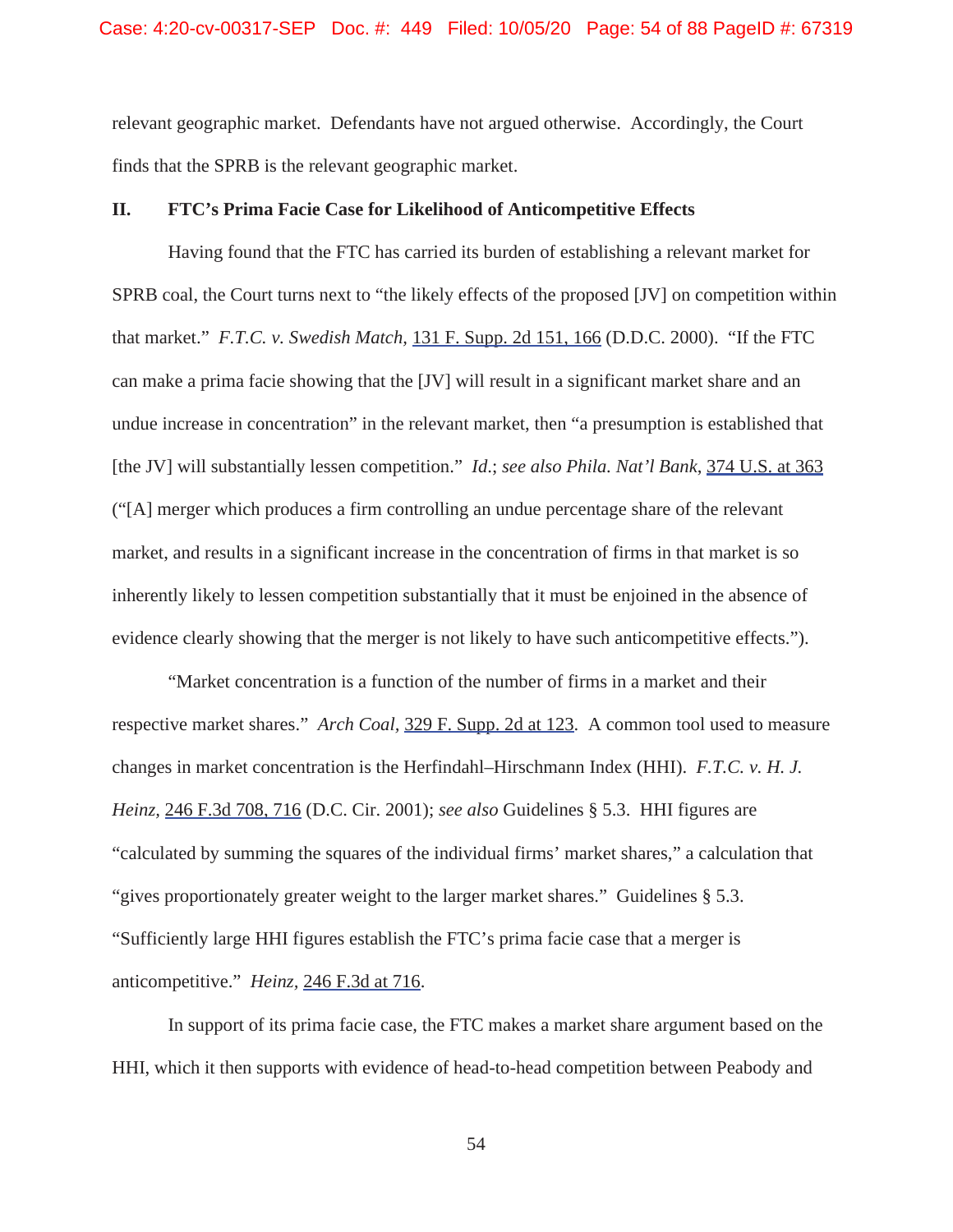Arch; evidence that SPRB coal customers would not be able to protect themselves from a price increase; and an argument that just such a price increase is likely from the proposed JV.

## **A. Market share calculation**

The Merger Guidelines, which provide "a useful illustration of the application of HHI," *F.T.C. v. PPG Indus., Inc.,* 798 F.2d 1500, 1503 n.4 (D.C. Cir. 1986), state that a market with an HHI above 2,500 is considered "highly concentrated"; a market with an HHI between 1,500 and 2,500 is considered "moderately concentrated"; and a market with an HHI below 1,500 is considered "unconcentrated," Guidelines § 5.3. Also according to the Guidelines, mergers that result in "highly concentrated markets that involve an increase in the HHI of more than 200 points will be presumed to be likely to enhance market power." *Id.* In *Heinz,* for example, the D.C. Circuit held that an increase in HHI by 510 points "creates, by a wide margin, a presumption that the merger will lessen competition." 246 F.3d at 716.

Dr. Hill calculated that Peabody and Arch have a combined market share of 68% when measured by production volumes. PX8001 (Hill Report) Fig. 22. Dr. Hill's calculation is consistent with Peabody's ordinary-course documents, *see, e.g.,* PX1681-007; PX1141-004, and documents from third parties, *see* PX5536-001; PX3021-001; PX5535-001. Dr. Hill calculated market shares and the HHI using 2019 mine production data, and he found that the JV will increase the SPRB coal market's HHI by 2,258 points, from 2,707 to 4,965. PX8001 (Hill Report) Fig. 22, ¶¶ 155, 158. In other words, the JV would take an already "highly concentrated" market—at 2,707— and make it *far* more concentrated by *nearly doubling* its HHI—to 4,965. The increase of 2,258 points is fully *four times* the increase that the D.C. Circuit deemed to have created a presumption of anti-competitive effects "by a wide margin." *Heinz*, 246 F.3d at 716. Dr. Hill performed the same calculations based on HHI figures in all years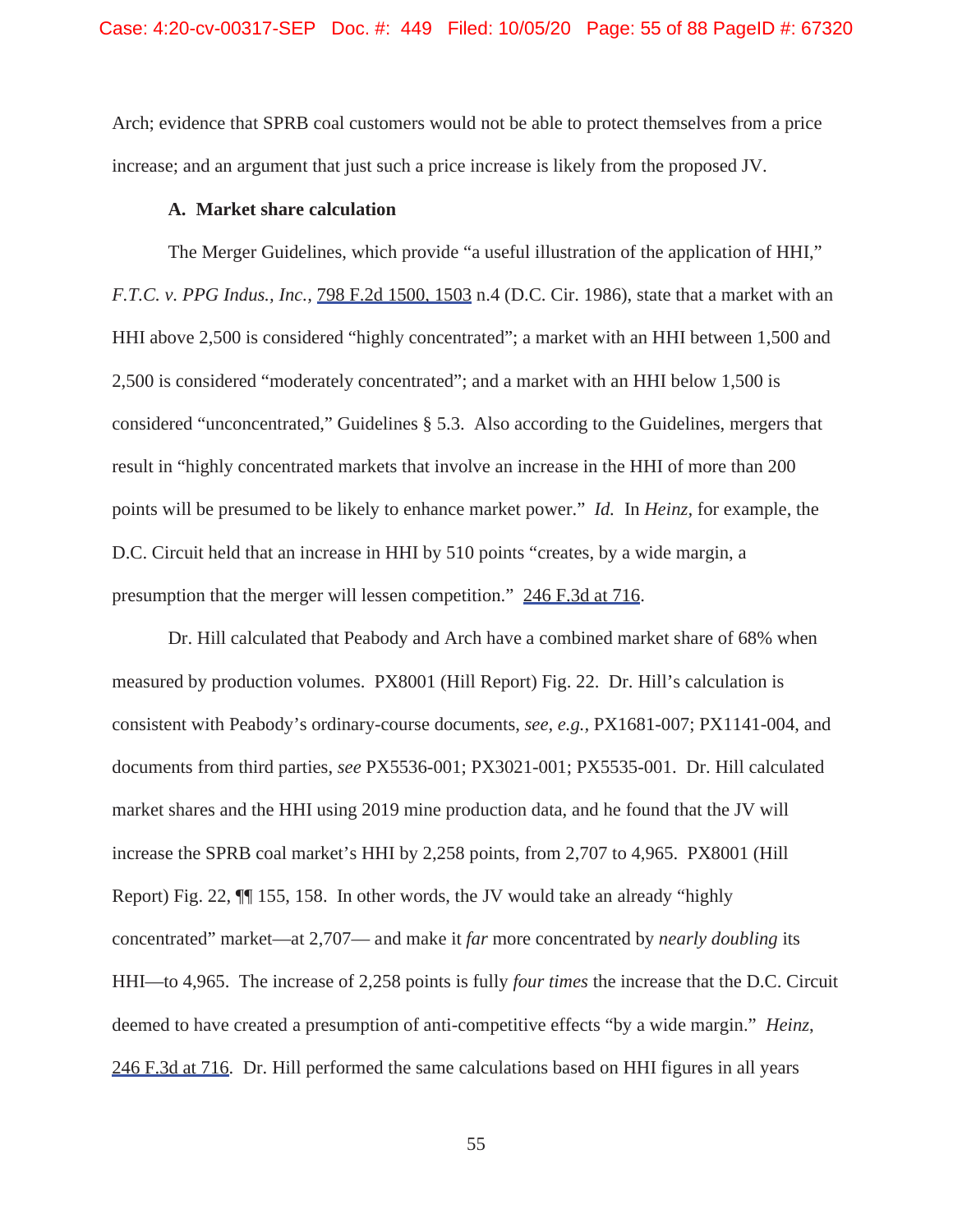from 2008 to present, and the JV would have been presumptively illegal in every one of those years. PX8001 (Hill Report) ¶ 160 and Fig. 24.

Tellingly, Defendants' experts do not contest the accuracy of Dr. Hill's calculations of market share or market concentration. PPFF ¶ 65. Even more here than in *Heinz*, then, the HHI calculation "creates, by a wide margin, a presumption that the merger will lessen competition." 246 F.3d at 716.

### **B. Head-to-head competition**

"Courts have recognized that a merger that eliminates head-to-head competition between close competitors can result in a substantial lessening of competition." *Sysco*, 113 F. Supp. 3d at 61; s*ee also Heinz*, 246 F.3d at 717-19 (holding that elimination of competition between secondand third-largest jarred baby food manufacturers would weaken competition); *Swedish Match*, 131 F. Supp. 2d at 169 (finding a likelihood of unilateral price increase where merger would eliminate one of Swedish Match's "primary direct competitors"); *Staples I*, 970 F. Supp. at 1083 (finding anticompetitive effects where the "merger would eliminate significant head-to-head competition between the two lowest cost and lowest priced firms in the . . . market."); Guidelines § 6 ("The elimination of competition between two firms that results from their merger may alone constitute a substantial lessening of competition."). In such circumstances, a merger "is likely to have unilateral anticompetitive effect if the acquiring firm will have the incentive to raise prices or reduce quality after the acquisition, independent of competitive responses from other firms." *H&R Block*, 833 F. Supp. 2d at 81.

There is extensive evidence in the record that SPRB coal customers benefit from head-tohead competition between Peabody and Arch. *See* PPFF ¶¶ 70-71; PX2376-001

The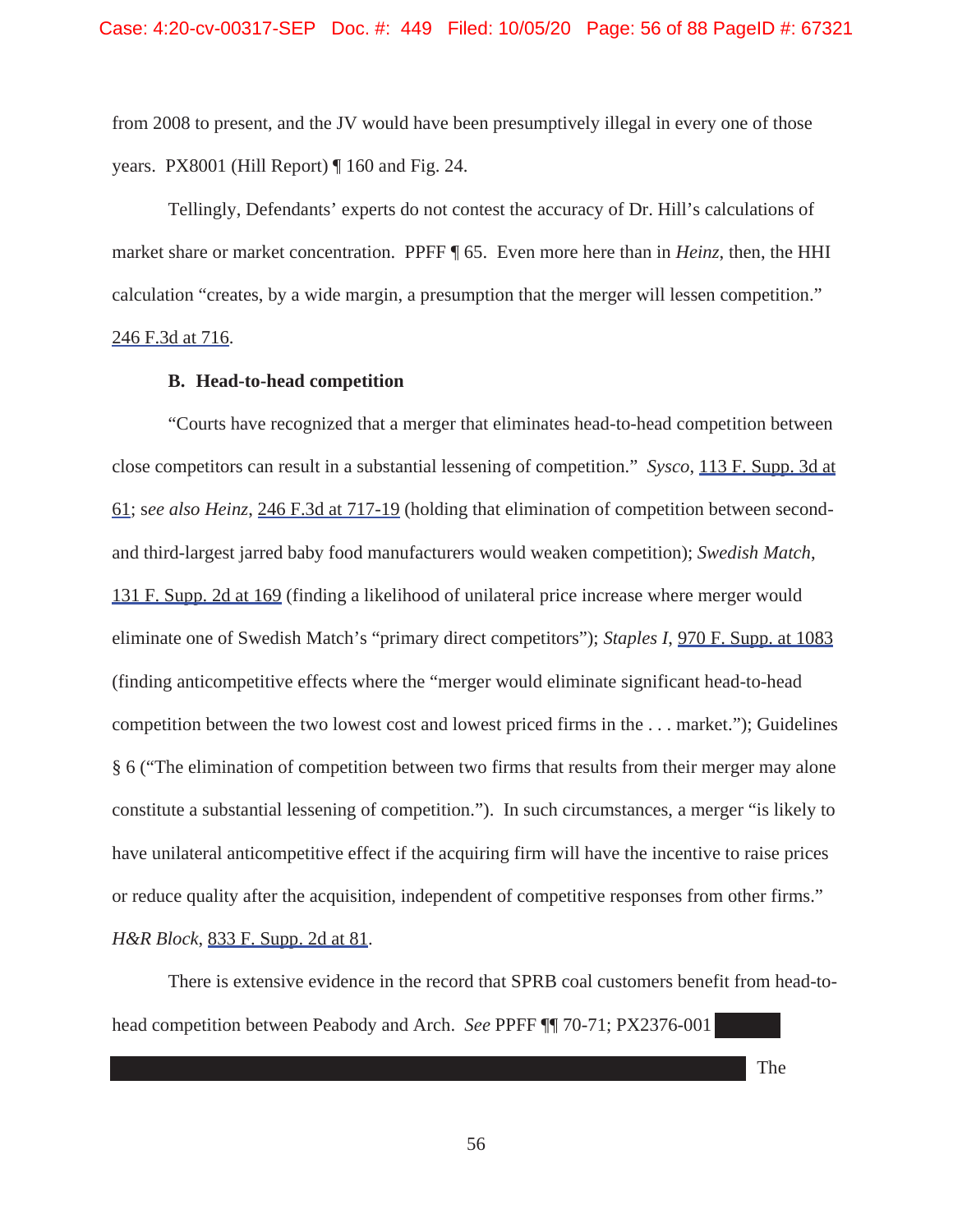#### Case: 4:20-cv-00317-SEP Doc. #: 449 Filed: 10/05/20 Page: 57 of 88 PageID #: 67322

parties' own bidding databases, as well as shipment data maintained by the EIA, show

*See* PX8001 (Hill

Report) ¶¶ 169-78, Figs. 25-28. Those lost business opportunities are reflected in the parties' ordinary course documents describing customer negotiations in response to competing bids from each other. *See PPFF*  $\P$  76-77 (collecting sources).

Some of this head-to-head competition manifests as competitive bidding through the RFP process. Tr. Vol. 5B (Lang) 17:8-11 (agreeing that, "in general," "the price that Arch receives for SPRB coal is determined by negotiations between Arch and its customers"). At the hearing, Mr. David James, a Peabody Director of Sales & Marketing, and Mr. Rowdy Smith, Arch's Senior Vice President of Domestic Thermal Coal, discussed several examples in which the offers provided by competing SPRB coal suppliers, including from Peabody and Arch, affected negotiations with potential buyers of their SPRB coal. PPFF ¶¶ 79-81. Similarly, customers called by both sides testified to specific instances where they benefited from competition through the RFP process and secured more advantageous pricing. *Id*. ¶¶ 82-87, 89, 91-92 (collecting testimony from representatives of

Other customers did not testify to specific instances of competition but spoke more generally from their business experience of the value they perceive from a competitive bidding process. *Id*. ¶¶ 88, 93-97 (collecting testimony from representatives of

Other evidence shows that customers benefit on non-price terms (*e.g.*, volume flexibility, which allows a customer to bring forward or push back SPRB coal deliveries based on expected versus actual demand) because of head-to-head competition between Peabody and Arch. *Id*. ¶¶ 98-101.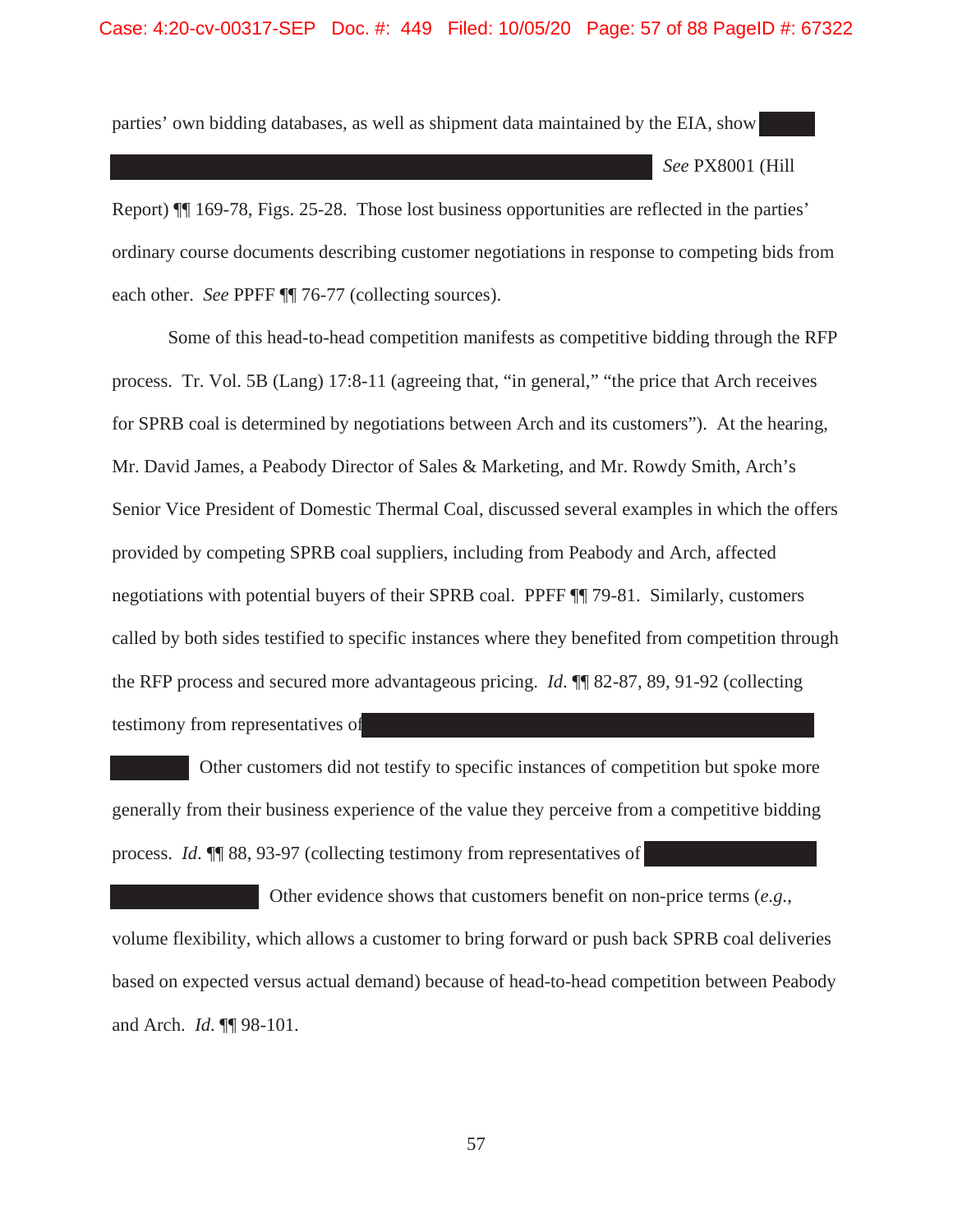### **C. Customers' inability to protect themselves from a price increase**

A number of FTC's SPRB coal customer witnesses testified that they could not protect themselves against an SPRB coal price increase. For instance, a representative of testified that it would continue buying SPRB coal for its coal units even if the mine-mouth price for SPRB coal increased by 10 percent because its units would still be profitable, but the higher prices for SPRB coal would mean that ratepayers would ultimately pay a higher price. PPFF **The 102;** A representative of testified that it would not stop purchasing SPRB coal if prices increased by 5 percent because it lacks enough generating capacity from all other forms of power to meet its obligations without SPRB coal. PPFF ¶ 103; A representative of **the set of the testified that it would not switch** to fuels other than SPRB coal if prices increased by 5 percent because its EGUs are designed to burn SPRB coal. PPFF [ 104; Compared 2014; Other customers provided similar testimony. PPFF ¶¶ 105-09.

In response to the FTC's impressive showing, Defendants point to the testimony of one customer who reluctantly conceded counsel's assertion that "there is some negotiating power in the hands of the coal consumers," and one letter from an economic consultant containing a single sentence to the effect that, due to

Based on that evidence alone, Defendants ask the Court to find that coal purchasers are sufficiently sophisticated entities to resist a price increase, even from an entity that controls a two-thirds share of the SPRB coal market. *See* DPFFCL ¶ 233 (quoting *Gen. Dynamics*, 341 F. Supp. at 559 ("sophisticated, knowledgeable purchasers wield[] great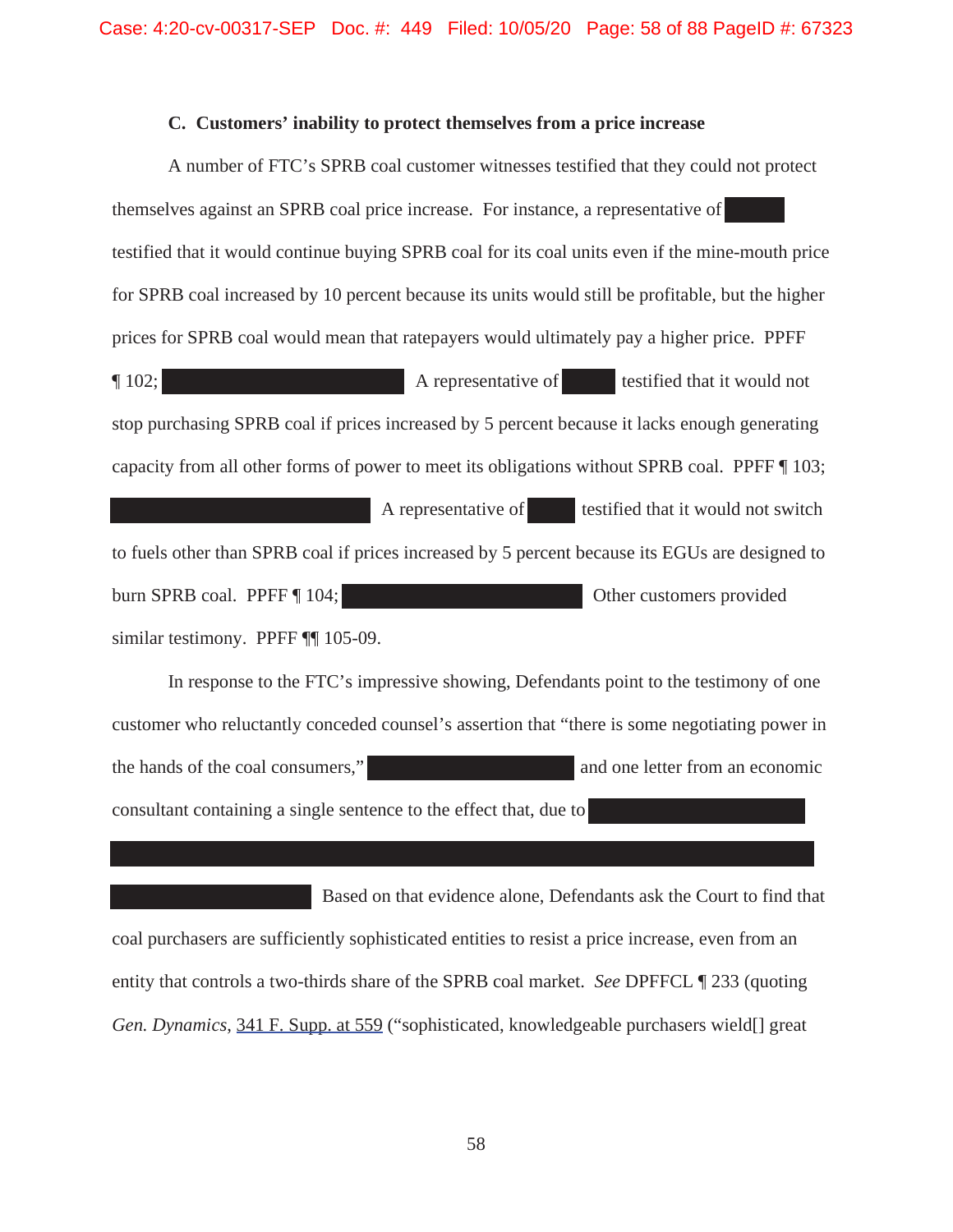economic power and hav[e] formidable bargaining strength")). Considering the volume of documents, testimony, and analysis produced in this matter, that is a slender reed.

In addition to a lopsided evidentiary showing, the Court has the benefit of a real-world event study to facilitate the evaluation of the parties' competing arguments: the recent increase in the Black Lung Excise Tax ("BLET"). The BLET, which is imposed by Congress, increased at the beginning of 2020. PX6046 (Galli) 134:18-135:6.

*See* Tr. Vol. 3A

(Smith) 16:16-17:11.

PPFF ¶ 141—despite the supposed downward pressure exerted by low natural gas prices and the risk of coal plant retirements. *See* Section I.A.1.b.*iii*, *supra*. And the FTC presented testimony from five different customers that they did not reduce their coal burn or consider reducing the amount of coal they will buy in 2020 as a result of that increase*.* PPFF ¶ 141. While the BLET increase was not quite as large as what economists use to represent a SSNIP (typically 5 percent), this recent, real-world example nonetheless provides corroborating evidence that some customers will indeed be unable to avoid a non-negligible price increase.

Counsel for Peabody suggested during closing arguments that, as a matter of contract, it has always been the case that the BLET, along with any other government surcharge, is passed through to the customer, and the parties do not know in advance when such a surcharge will be imposed, so it is not an apt comparison to other types of price increases. Closing Arguments (Hassi) at 94:12-96:9. Counsel further pointed out that Dr. Hill's analysis was of contracts entered into in 2019, arguing that the FTC did not show whether the early 2020 increase has had an effect in the market because the market participants are now aware of the price increase. *Id*.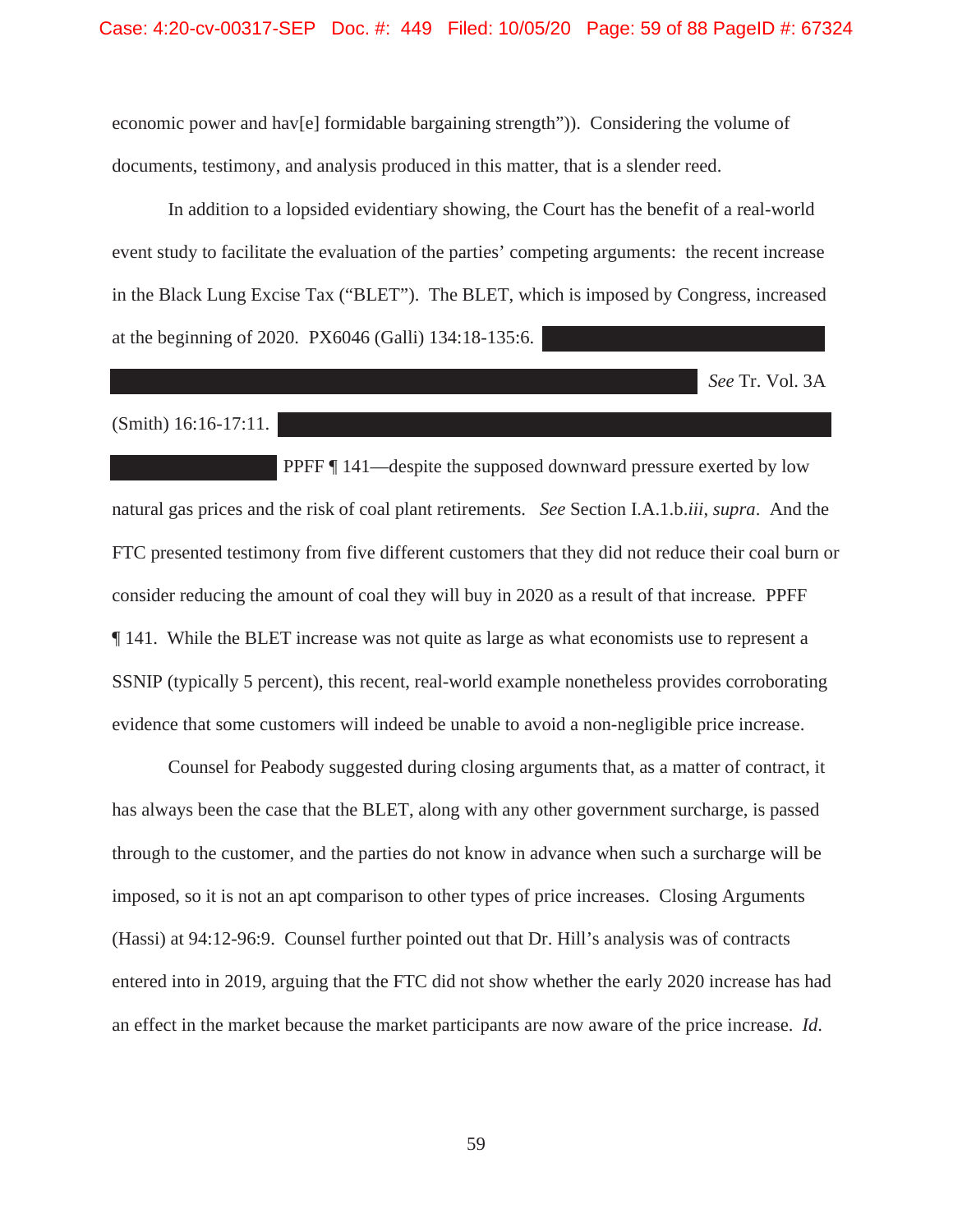As a result, he described the BLET as a "red herring" with respect to determining customers' ability to protect themselves from an SPRB price increase. *Id*.

Counsel's arguments have merit. It is true that Dr. Hill did not perform a systematic analysis of the effect on coal purchaser behavior of the early 2020 BLET surcharge. But the case study is more than a red herring for two reasons. First, the Court heard testimonial evidence from five utilities that the BLET pass-through did not affect their SPRB coal procurement or burn behavior. While an economic analysis of the BLET's effects would have been welcome, the testimonial evidence allows the Court to discern that at least some of Defendants' customers must absorb price increases. Moreover, Defendants could have produced evidence to the contrary in the form of customer testimony or sales data, but they did not. Therefore, those customers' testimony stands unrebutted.

Second, the fact that such pass-through language is a standard part of coal contracts does not lessen the BLET's relevance. If the cost of SPRB coal went up 3% and customers did not change their coal burns or purchasing plans, that is relevant no matter the cause of the increase. If customers could readily switch to burning natural gas or use negotiating power to avoid a price increase, they would, whether the increase was caused by taxes or something else. SPRB coal customers' responses (or lack thereof) to the BLET, together with the related testimony elicited by the FTC, suggest that they cannot.

#### **D. Likelihood of price increases**

Currently, Defendants are both pursuing business strategies that focus explicitly on reducing output from their SPRB mines. Peabody's President and CEO stated in a Q4 2018 earnings call that its thermal operations, including in the SPRB, "continue to emphasize value over volume in the face of reduced coal demand" to generate higher margins for investors.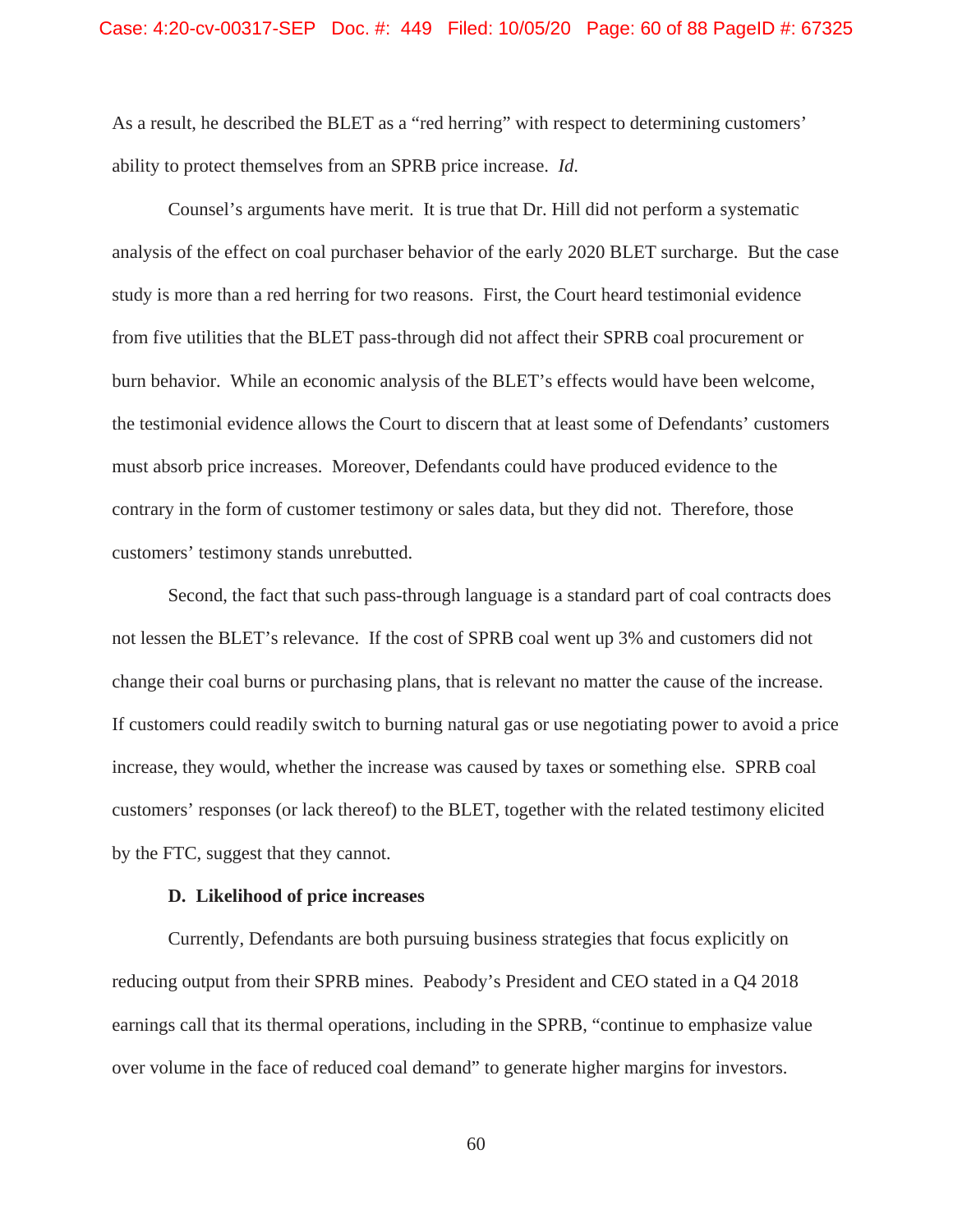PX9104-007. At that time—less than a year before the JV was announced—he stated that Peabody intended to reduce production at NARM by 10 million tons because they "[were] not generating margins [they found] acceptable for [their] investors." *Id*. The year before, Peabody's CFO and Executive Vice President stated that "new Peabody isn't about volumes but about margins and return." PX9098-004. Meanwhile, Arch's strategy is "to harvest the remaining cash flows [from its SPRB mines] and use the proceeds to invest in [non-SPRB] assets or return capital to shareholders." PX2628-002.

Defendants argue that this Court cannot simply assume, based on the FTC's showing of "increased concentration in a narrowly defined market" that the JV will have anticompetitive effects. DPFFCL ¶ 223. Such effects are the result of "purposeful business choices made by the corporation's management calculated, affirmatively or by effect, to achieve those ends." *Deutsche Telekom*, 439 F. Supp. 3d at 245. According to Defendants, they have presented evidence showing that it would be self-defeating for the JV to raise prices, while the FTC has produced "no evidence that Defendants intend to raise prices" post-JV. DPFFCL ¶¶ 223-24. In light of the above statements of corporate strategy, the argument that "coal producers have no incentive to raise prices and further erode future coal demand," DPFFCL ¶ 222, is not welltaken.

That finding is bolstered by Dr. Hill's Cournot model, which economists use to predict the effect of changes in concentration in a market, especially in concentrated markets with a relatively homogenous product like SPRB coal. PX8001 (Hill Report) ¶ 180. In order to make the analysis more favorable to Defendants, Dr. Hill assumed that Defendants would achieve and pass through the 5.5 percent marginal cost efficiencies that they claim will result from the JV and that they would follow through on a pledge to implement a 15-cent discount on all contracted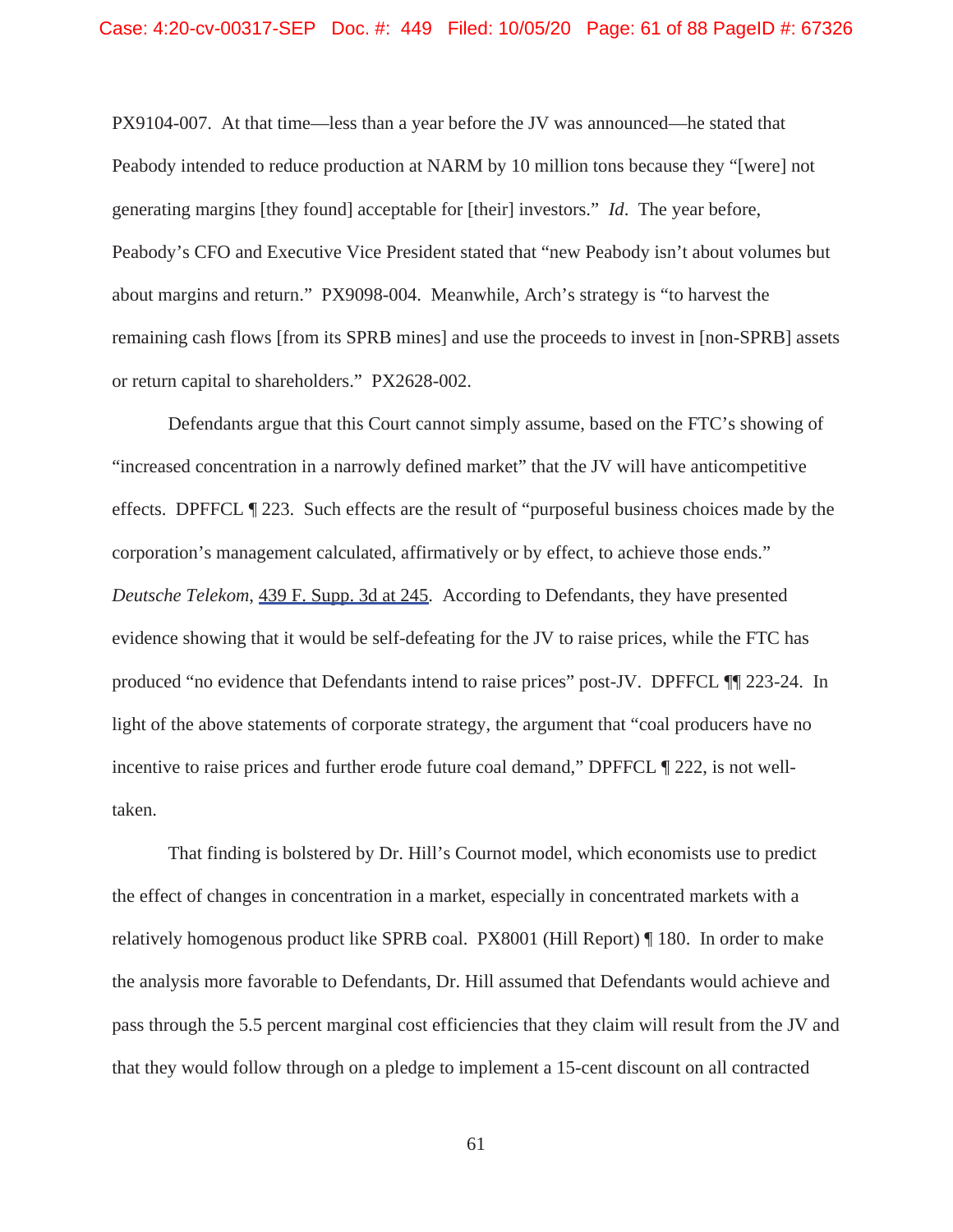tons between the date the JV closes and the end of 2022. *Id*. ¶ 179. He also included the price elasticity of demand, which captures competition with other fuels. Tr. Vol. 4A (Hill) 76:1-5.

Dr. Hill implemented two versions of the Cournot model. The first "baseline" model assumes that demand for SPRB coal remains constant over time. PX8001 (Hill Report) ¶ 191. That version predicts that the JV will lead to significantly higher prices for SPRB coal in every year from 2021 to 2030, causing total harm to consumers with a net present value of almost \$1.7 billion. *Id*. ¶¶ 195-96, Figs. 31-32. The second version of the Cournot model assumes an annual decline in demand for SPRB coal of per year from  $2021$  to  $2030$ ,

*Id*. ¶ 198; PX1621-034. This model still predicts significantly higher prices for SPRB coal over the next ten years, causing total harm with a net present value of over \$1 billion. PX8001 (Hill Report) Figs. 33-34. According to Dr. Hill, "[t]hese results show that neither the parties' 15-cent discount nor their claimed marginal cost efficiencies will likely prevent the joint venture from substantially reducing competition, raising prices, and harming customers." *Id.* ¶ 197.

Defendants object to Dr. Hill's applications of the Cournot model on a number of grounds, most notably that they fail to incorporate dynamic risks such as coal plant closures, the growth of renewables, or the effect of SPRB coal prices on demand, and that his model's predicted margins do not match observed margins. DPFFCL ¶¶ 227-28. Defendants argue that Dr. Hill's hypothesized harm falls away when dynamic effects are incorporated

Dr. Hill's analysis stands up to Defendants' critiques. His margins are based on Defendants' own accounting data. Tr. Vol. 9B (Hill) 52:12-53:2; PX8001 (Hill Report) ¶ 250 and Fig. 52 (citing PX2755 and PX1614). And he does not ignore dynamic competition, as Defendants argue. In his declining demand version of the Cournot model, he used Peabody's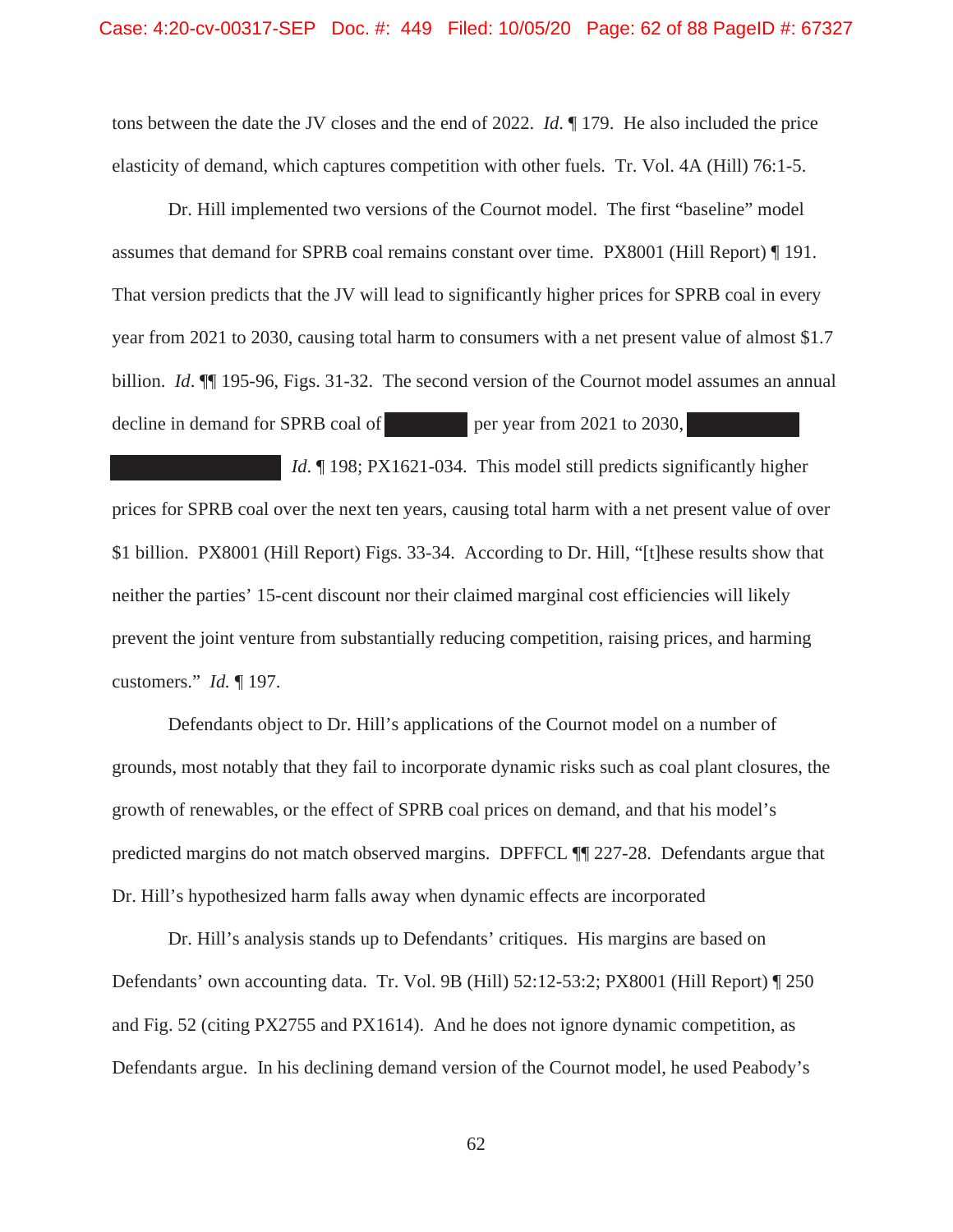#### Case: 4:20-cv-00317-SEP Doc. #: 449 Filed: 10/05/20 Page: 63 of 88 PageID #: 67328

own projections of SPRB coal production volumes, which, according to Mr. Galli, take dynamic competition from other fuels into account. PX8001 (Hill Report) ¶ 198 (citing PX1621-031); Tr. Vol. 6B (Galli) 7:10-19 (Peabody considers natural gas prices to be the "biggest factor" affecting their SPRB coal forecasts). In his report, Dr. Hill also calculated the total harm to consumers using faster and slower decline rates of demand for SPRB coal, as well as a variable decline rate based on Peabody's exact annual projections formulated earlier this year. *Id*. ¶ 256. No matter which figures Dr. Hill used, the Cournot model predicted substantial harm to consumers. *Id*. at Fig. 56.

Dr. Hill also explained the underlying logic for these results: The JV's anticompetitive effect "is rooted in the fact that it combines the two SPRB coal suppliers that own the largest, most important mines in the SPRB. It puts in one set of hands assets that would otherwise compete vigorously with one another, even as demand fell and other mines ceased to produce." *Id*. ¶ 202. According to another SPRB coal producer, the JV will "have enough 8800" production capacity and market share to control the 8800 market pricing which will set the market for 8400" and will "have the production capacity to take over the entire PRB forecasted demand from 2021 on." PX3021-001.

#### **E. Conclusion: FTC has established a presumption of anticompetitive effects.**

"Ultimately, this Court need not decisively sift through various models and theories." *Tronox*, 332 F. Supp. 3d at 212; *see also Sysco*, 113 F. Supp. 3d at 36-37 (noting that the court "hesitates to rely on" an expert's precise calculations where such calculations are subject to valid criticism, and concluding that "when evaluated against the record as a whole, [the expert's] conclusions are more consistent with the business realities" of the relevant market). The Court's task is to determine whether the FTC "has raised questions going to the merits so serious,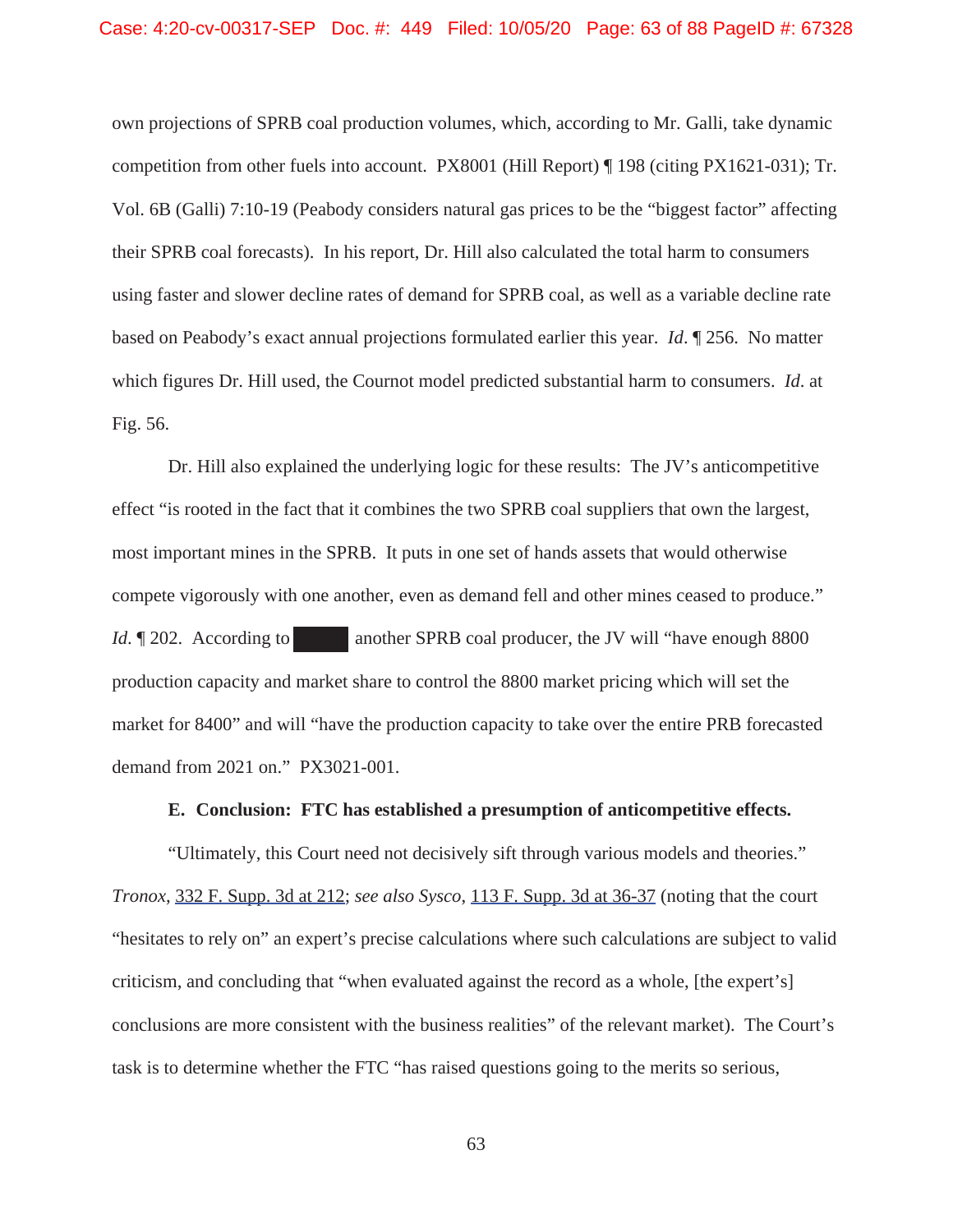#### Case: 4:20-cv-00317-SEP Doc. #: 449 Filed: 10/05/20 Page: 64 of 88 PageID #: 67329

substantial, difficult and doubtful as to make them fair ground for thorough investigation, study, deliberation and determination by the FTC in the first instance and ultimately by the Court of Appeals." *Heinz*, 246 F.3d at 714-15 (internal quotation omitted); *see also Tronox*, 332 F. Supp. 3d at 212. The FTC has cleared that bar.

The FTC's HHI analysis created a "presumption . . .that [the JV] will substantially lessen competition" by "showing that the [JV] will result in a significant market share and an undue increase in concentration" in the SPRB coal market. *Swedish Match,* 131 F. Supp. 2d at 166. The FTC then reinforced that presumption with evidence that the JV would eliminate head-tohead competition between Defendants and increase Defendants' already-existing incentives to engage in strategic output withholding, to the detriment of its customers. The FTC therefore has firmly established a presumption that the proposed JV will have anticompetitive effects in violation of the Clayton Act.

## **III. Defendants' Case Against Likelihood of Anticompetitive Effects**

The presumption that the JV will substantially lessen competition is rebuttable. Defendants can either "discredit[] the data underlying the initial presumption in the government's favor," or "affirmatively show[] why [the JV] is unlikely to substantially lessen competition." *Baker Hughes*, 908 F.2d at 991. "The more compelling the [FTC's] prima facie case, the more evidence [Defendants] must present to rebut it successfully," though, and here the FTC's case is quite compelling. *Id*.

The proposed JV involves the two biggest producers of the relevant product in an already concentrated market, and it would create a single entity with 68% market share. That share far exceeds what the Supreme Court has held to be a concerning level of concentration. *See Phila. Nat'l Bank*, 374 U.S. at 364–65 (a merger resulting in a single firm controlling at least 30% of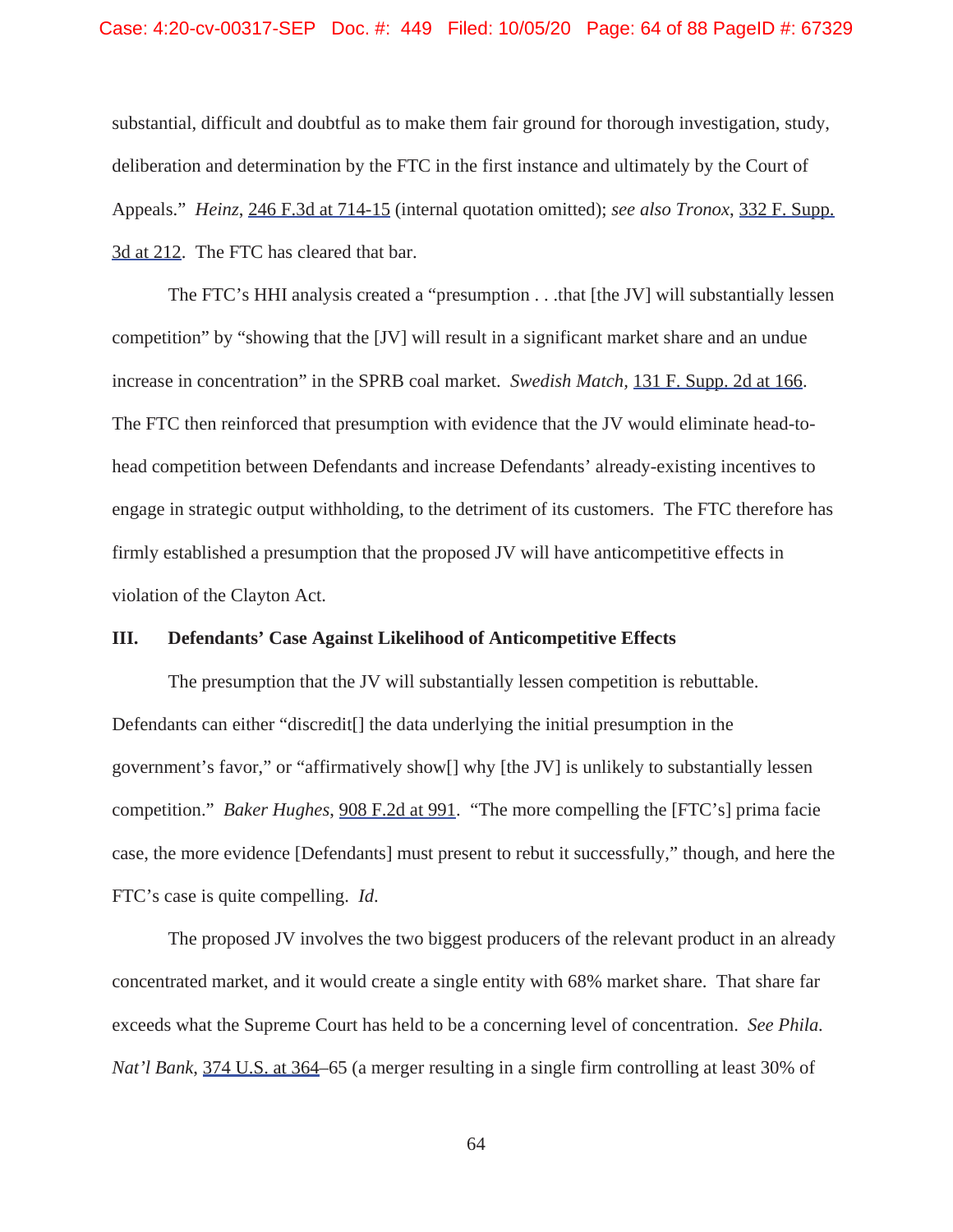the relevant market was sufficient to "raise an inference that the effect of the contemplated merger . . . may be substantially to lessen competition"); *Continental Can*, 378 U.S. at 461 (a merger resulting in a company with 25% market share "falls squarely within the principle that where there has been a history of tendency toward concentration in the industry[,] tendencies toward further concentration are to be curbed in their incipiency.").

Some courts have found market share to be too crude and have preferred a focus on HHI. *F.T.C. v. PPG Indus., Inc.*, 798 F.2d at 1503 ("The FTC and the Department of Justice, as well as most economists, consider [HHI] superior to such cruder measures as the four- or eight-firm concentration ratios which merely sum up the market shares of the largest four or eight firms."). The result in this case is the same. An increase of over 2,000 in the HHI index is more than ten times the threshold for a presumption of enhanced market power. Guidelines § 5.3; *Heinz*, 246 F.3d at 716. And the FTC has produced substantial evidence that the JV would eliminate headto-head competition; that SPRB coal customers would have trouble resisting a price increase; and that such an increase is likely. Thus, Defendants have an uphill climb to rebut the resulting presumption that the JV will harm competition.

To that end, Defendants argue that customers have multiple strategies available for resisting a potential price increase. They contend that customers will continue to substitute other fuels for coal because of changes in relative prices, thereby constraining the JV in both the short term—by reducing coal burn, deferring deliveries and purchasing less coal— and in the long term—by retiring their coal EGUs. DPFFCL ¶ 234. Defendants also argue that the JV will face competitive constraints from other SPRB coal producers, including through possible expansion by other SPRB coal producers at their mines. *Id*. ¶ 235.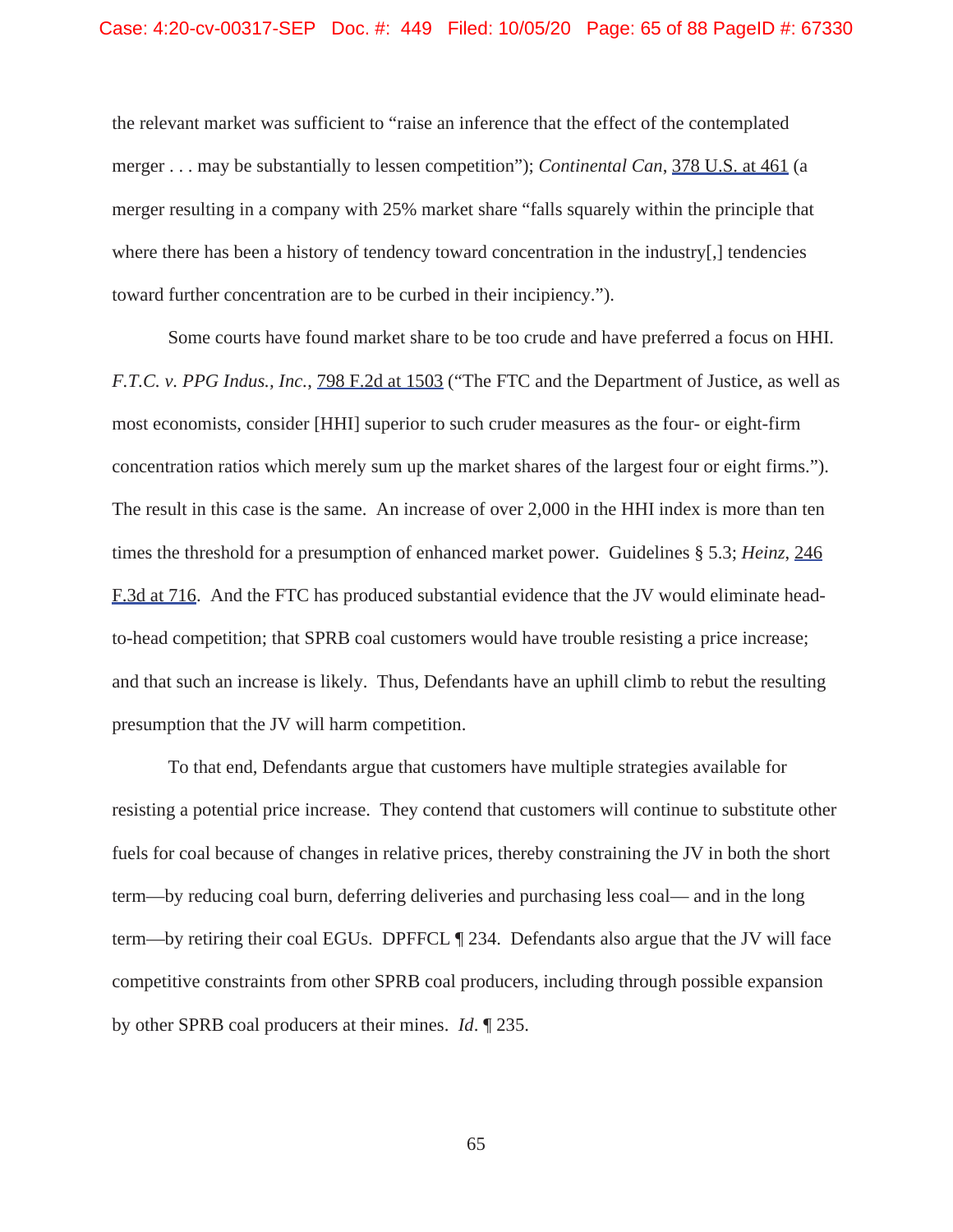None of Defendants' arguments can defeat the presumption of anticompetitive effects created by the FTC's showing.

### **A. Competition from other fuels and other SPRB coal suppliers**

Defendants argue that, "[e]ven if other fuels are not a substantial enough constraint to be included in the relevant product market, customers will continue to substitute (through generation or purchasing) other fuels for coal due to relative changes in price and thereby constrain the Joint Venture in both the short term, by reducing coal burn, deferring deliveries and purchasing less coal, and the longer term, by retiring their coal EGUs." DPFFCL ¶ 234. Additionally, they argue that the JV "will also continue to face critical competitive constraints from other coal producers." *Id*. ¶ 235.

As discussed in Section I.A.1.a, above, Dr. Hill's actual elasticity of demand calculation incorporates competition from other fuels. Tr. Vol. 4A (Hill) 47:21-49:14. There is no dispute that natural gas and renewables impose some amount of competitive pressure on SPRB coal producers; the key question is whether such competition is likely to constrain the JV from harming competition, and Dr. Hill's HMT analysis strongly suggests that it is not.

In addition, multiple SPRB coal customers testified about the challenges of switching from SPRB coal to another fuel source. Renewables are not dispatchable baseload units; they are intermittent fuel sources that are difficult to store. Customers cannot replace baseload units with non-dispatchable, intermittent resources. PPFF ¶ 144 (collecting witness testimony). Natural gas prices are projected to rise relative to SPRB coal prices in coming years, making them a less effective constraint moving forward. *Id*. ¶ 145. And even at current low prices, natural gas generation is still more expensive than SPRB coal for many customers. *Id*. ¶¶ 146-47 (collecting witness testimony).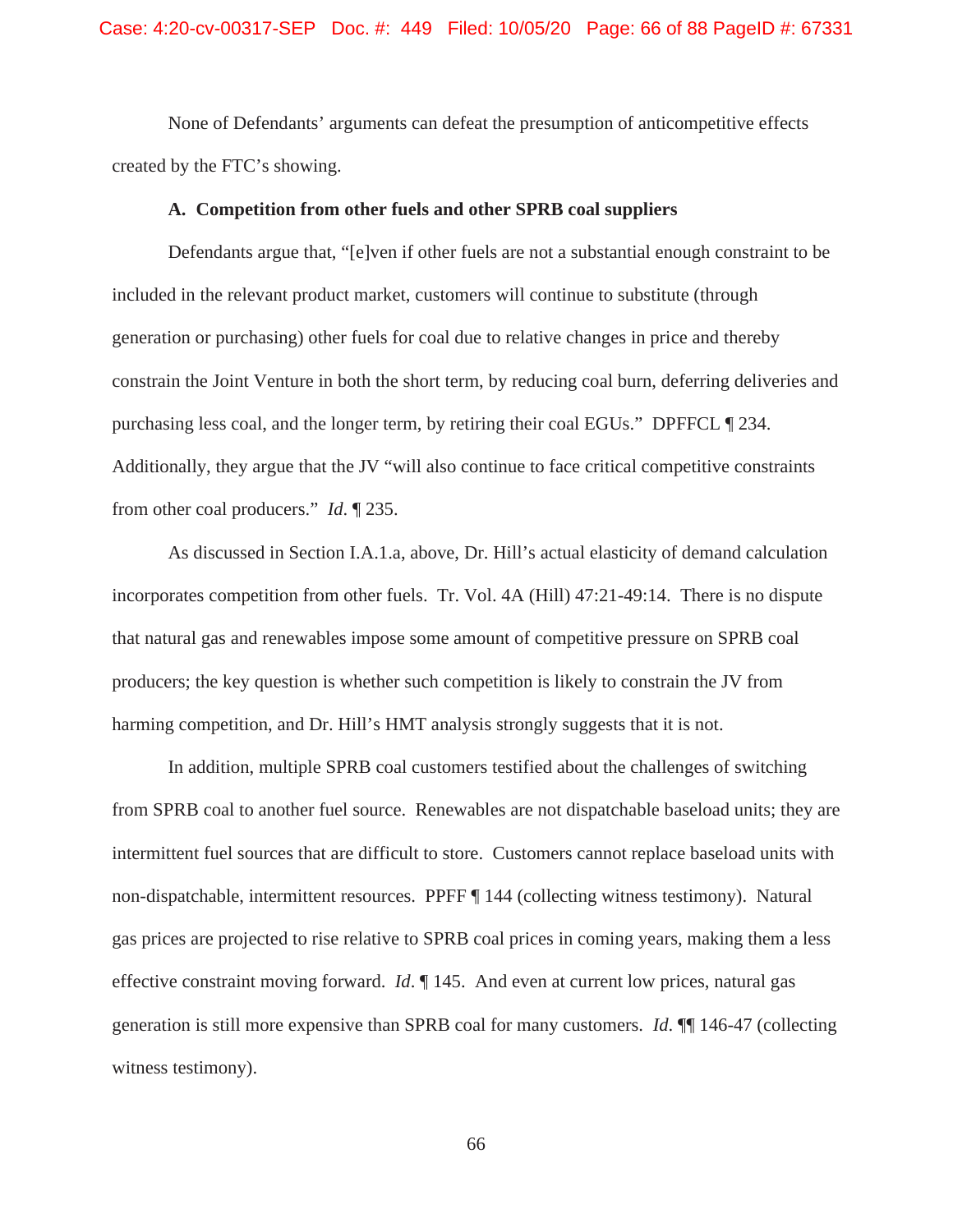Professor Julie Carey, Managing Director at National Economic Research Associates, Inc., argued that Defendants would not want to raise SPRB coal prices if it meant that coal units would dispatch less power because their bids would exceed the market-clearing price. She determined that a 5 percent SPRB coal price increase translated to a \$0.28/MwH increase in the cost of generating power for an average SPRB coal plant. Tr. Vol. 6A (Carey) 85:18-24. She then applied the price increase to several dispatch stacks, comparing the generating costs of SPRB coal units supplied by Defendants to the costs of the next units in the dispatch stacks that are not also supplied by Defendants, *id*. at 91:8-23, finding that even small cost differences affect the likelihood of an EGU bidding below the market-clearing price and being dispatched. *Id*. at 51:3-53:9

Surely it is true that the lower the price of coal, the lower a unit costs to operate, the lower the utility can bid into the ISO, making that unit marginally more likely to dispatch. And so, all other things being equal, a modest increase in the cost of coal, translated directly into an increase in a utility's bid for its coal EGU, could move the unit up the dispatch stack, reducing its odds of dispatching. But all other things are not equal. Tr. Vol. 6A (Carey) 73:25-74:5 ("In the real world, the sale of electricity and the competition that exists is highly complicated.") Professor Carey's analysis tells us nothing about *how much* any particular unit's odds of dispatching would be impacted by the hypothesized price increase, which would depend on not just the commodity cost of coal but also many other factors, starting with where the unit's original bid was situated relative to the market-clearing price. If it started out well below the market-clearing price, a modest increase in its bid would be unlikely to affect whether it dispatches.<sup>12</sup> Also relevant would be all of the other factors that go into the utility's *bid* for that

<sup>&</sup>lt;sup>12</sup> One utility representative testified that its coal units are so far "in the money" that an increase of 50% in the cost of coal would not cause them not to run: "[T]he units still run, it's just that that margin that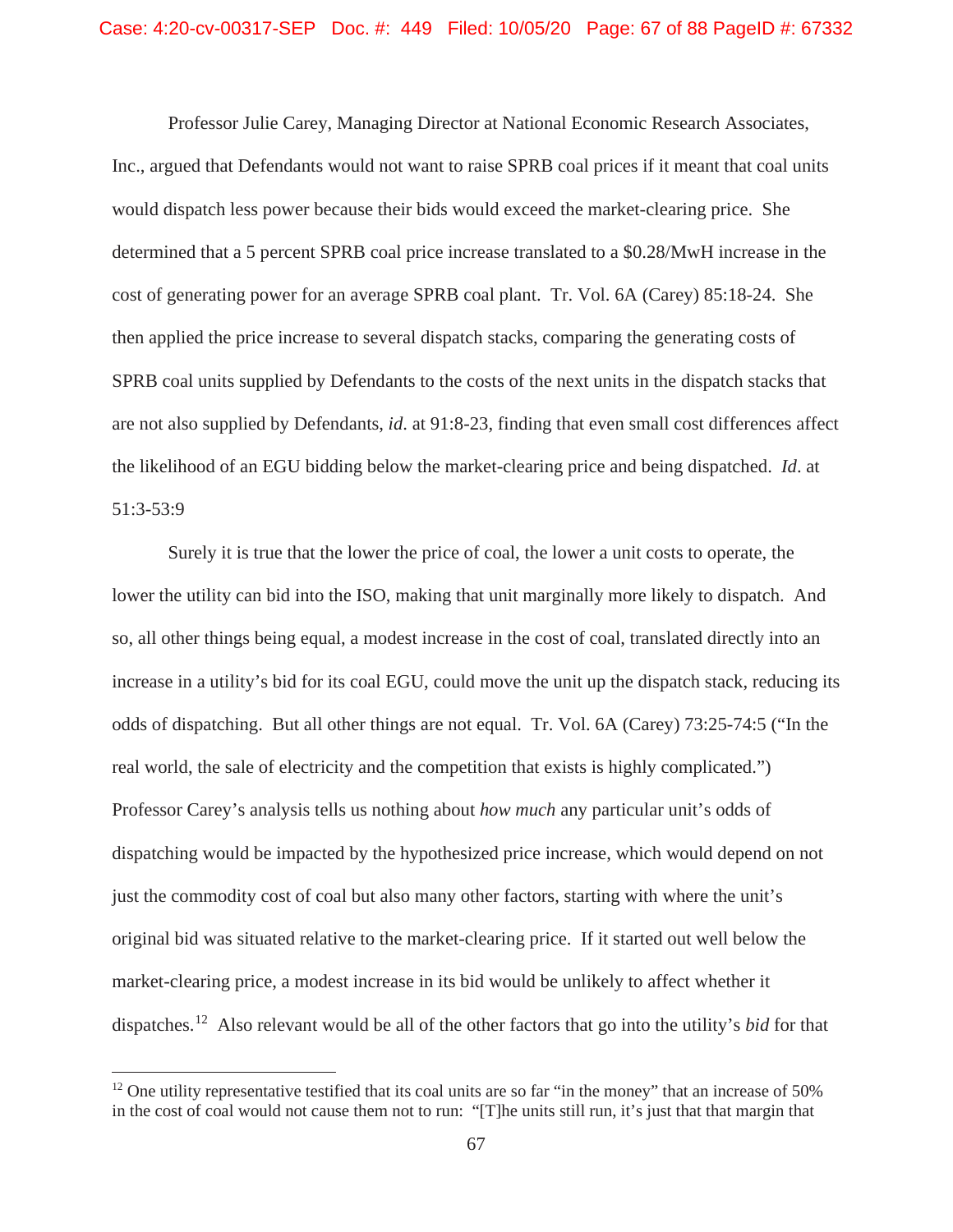unit, as ISOs make dispatch decisions based on utilities' bids, rather than their costs. PX6029 (Kimm) 30:18-25 (units dispatch "based on their offer … not necessarily their cost"). Witnesses testified that the factors affecting bids are manifold. Tr. Vol. 1B (Meyer) 42:11-43:2 (bids into MISO account for a "whole host of other parameters" beyond cost to operate EGUs); Tr. Vol. 6A (Carey) 79:6-25 (EGUs in ISOs employ multiple bidding strategies). Plus there are various considerations that might cause a unit to be dispatched out of order or self-committed.<sup>13</sup> *See, e.g.*, Tr. Vol. 1B (Meyer) 40:11-42:2 (coal units may self-commit because the RTO day-ahead market does not capture the costs associated with starting and stopping a coal-fired generating unit); (ISOs may pick a higher cost generating unit over a lower cost generating unit if the higher cost unit provides another benefit such as reliability or alleviation of transmission constraints); (same).

In sum, the dispatch of generation units in wholesale electricity markets is complex and involves many interrelated factors. PPFF ¶¶ 155-165. It seems unlikely that an increase in the mine-mouth price of coal would translate neatly into a single effect over all units bid in by all utilities into all ISOs. But even if it did, it would be impossible to know how much of a deterrent it might be to increasing coal prices without knowing how such an increase would affect the ability of coal EGUs to *dispatch*. Tr. Vol. 6A (Carey) 74:19-75:24 (an EGU's variable cost is not the sole determinant of whether that unit generates electricity).

<sup>13</sup> Self-commitment is an exception to the "least-cost dispatch" rule: when certain EGUs are bid into ISOs as "self-committed" or "must run," the utility is directing the ISO to operate the unit regardless of its variable costs. Tr. Vol. 6A (Carey) 80:1-5; In most circumstances, In most circumstances, self-committed units dispatch economically, PX9191-001; Tr. Vol. 6A (Carey) 81:17-82:1, and uneconomic self-commits are highly discouraged by ISOs and regulatory authorities, as they are inconsistent with least-cost dispatch. Tr. Vol. 6A (Carey) 33:9-33:14.

they were making shrinks and shrinks and shrinks as the coal gets more expensive, and all that means is that my customer rates ultimately are higher and higher and higher."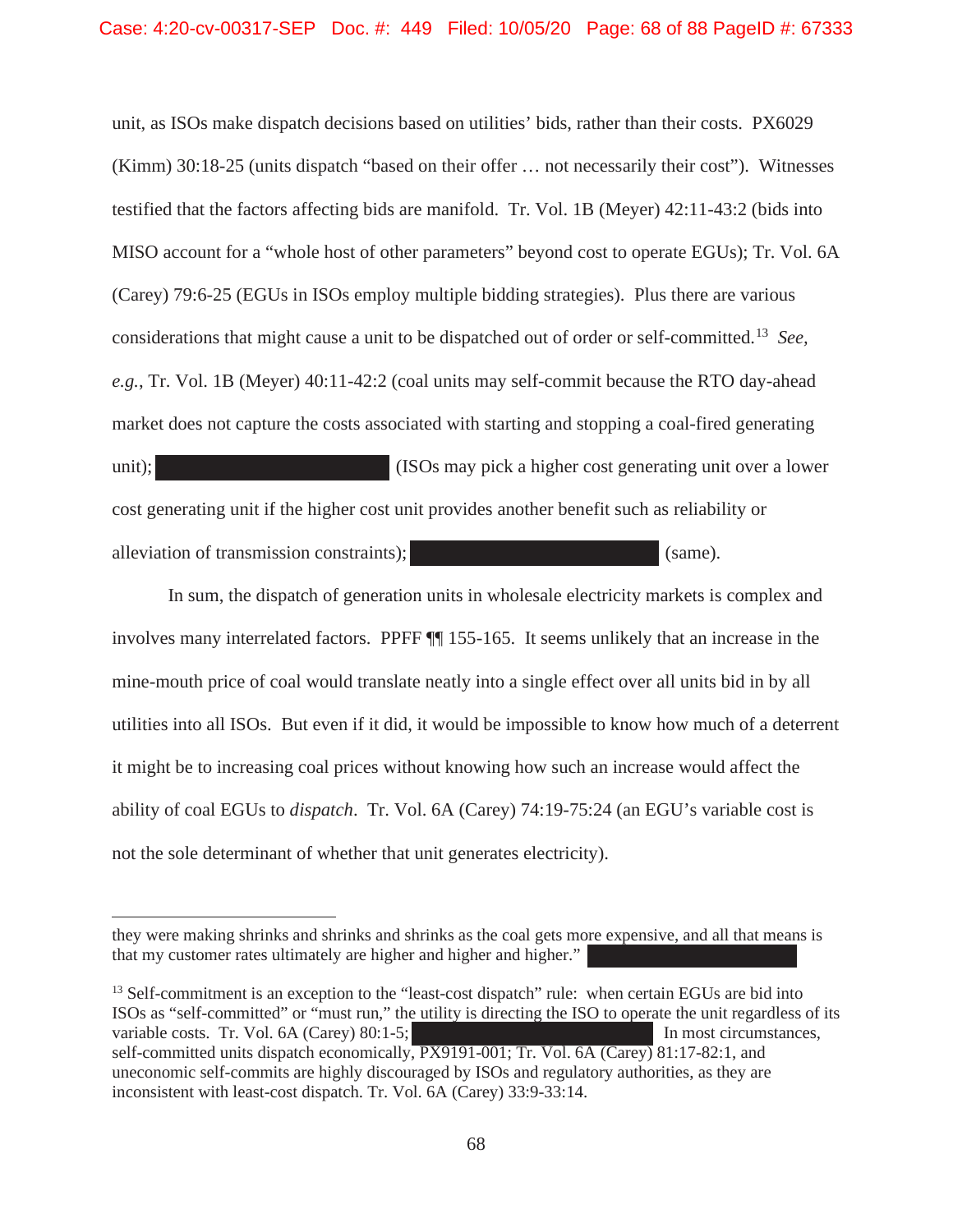The FTC also points out that ISOs already operate today, so SPRB coal buyers are presumably already exercising any leverage they may have in their negotiations with SPRB coal suppliers based on the fact of inter-fuel competition in the ISO market. PPFF ¶¶ 153-54. Moreover, as discussed in Section II.C, above, the BLET pass-through illustrates that a price increase of a similar magnitude to that which was considered by Professor Carey is unlikely to have a meaningful effect on coal purchases, suggesting that it is unlikely to meaningfully affect coal dispatch. Professor Carey's analysis does not suggest anything to the contrary.

And as will be described at greater length in Section III.C, below, it is unlikely that the other SPRB coal producers, which collectively control about 32% of SPRB coal production, will be able to expand output sufficiently to impose a meaningful competitive constraint on the JV. A representative from NTEC, the third-largest SPRB coal producer and the owner of the Antelope mine,

PX6009 (Tipton) 166:12-

167:3. Kiewit, another SPRB coal producer, believes that the JV will

# PX3021-001.

### **B. Arch's diminished competitiveness in the but-for world**

The Eighth Circuit has instructed that "when examining a merger, a court must necessarily compare what may happen if the merger occurs with what may happen if the merger does not occur." *Nat'l Tea Co.*, 603 F.2d at 700. And Defendants argue that Arch, in particular, will struggle if the JV is enjoined. *See also Arch Coal*, 329 F. Supp. 2d at 153 ("A weak financial condition, or limited reserves, may mean that a company will be a far less significant competitor than current market share, or production statistics, appear to indicate.").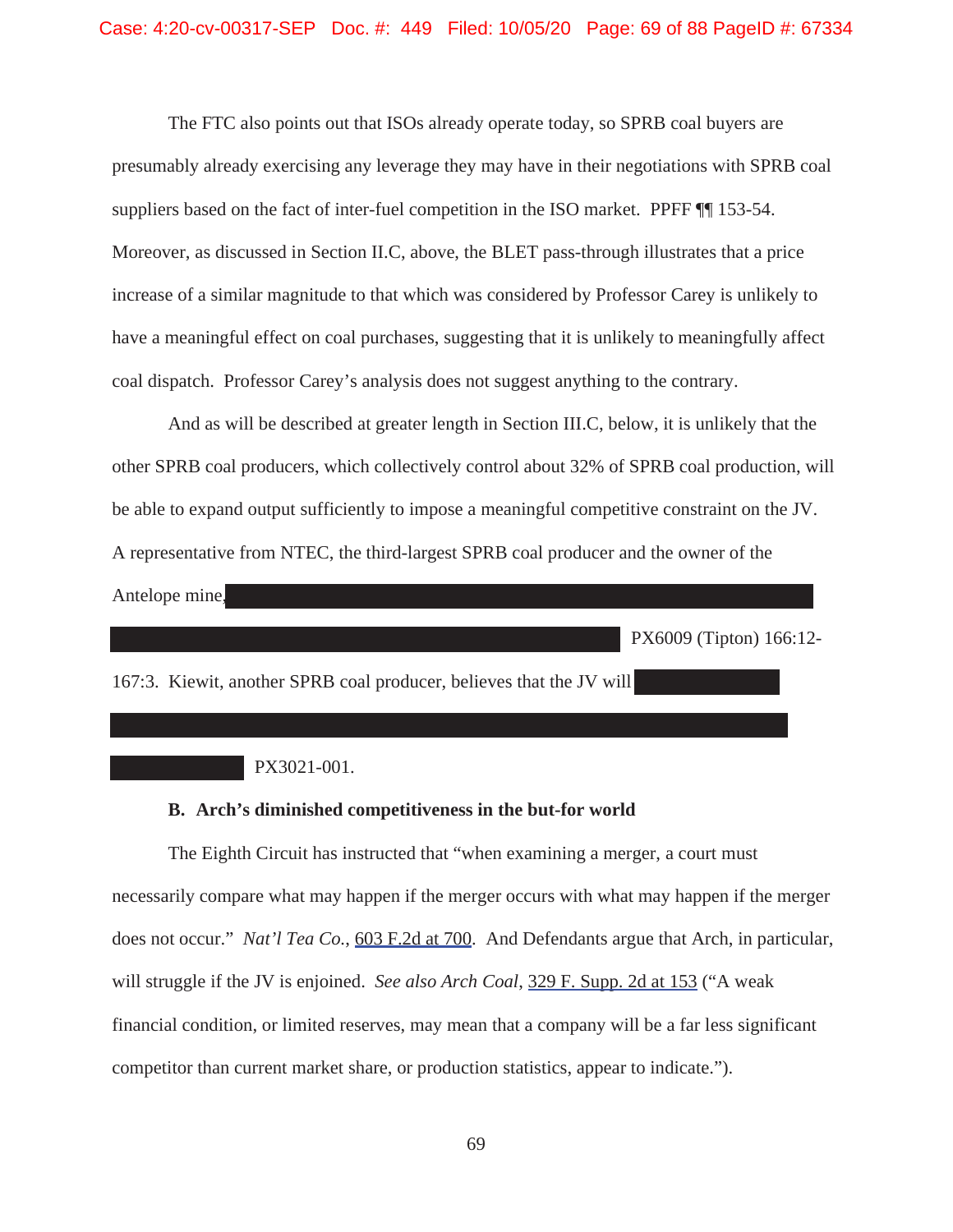#### Case: 4:20-cv-00317-SEP Doc. #: 449 Filed: 10/05/20 Page: 70 of 88 PageID #: 67335

Arch argues that it will become a far less important SPRB coal supplier and DPFFCL ¶ 232. Arch recently has operated at a loss in the SPRB, with losses in the second quarter of 2020 of cents per ton. Tr. Vol. 5A (Lang) 82:4-13. The company claims that, absent the JV, it will which would allow Arch to focus on its most profitable operations in the hopes of earning positive margins and

*Id*. at 100:8-25.

First, the Court notes that Arch's underlying logic—

—supports the Court's finding that the parties have the incentive and intention to maximize profits by cutting output.

Second, Defendants explicitly disclaim any reliance on the "failing firm" defense; rather, they draw the Court's attention to "the industry's struggles and the impact they have on Defendants' employees and local economies and communities when assessing the balance of equities." DPFFCL ¶ 256. The Court certainly does take note of all of those circumstances. But no matter the outcome of this proceeding, Arch "[has] made [its] decision" to "pivot[] away" from SPRB coal production. Tr. Vol. 5A (Lang) 102:8-15. In other words, while Arch and the State of Wyoming believe that the JV may help avoid unplanned job losses, Arch ultimately intends to without the JV.

*Id.* at 100:8-25. To the extent that these realities affect the balance of equities, the Court will consider those arguments at the proper time. They do not alter the Court's analysis of the JV's likely competitive effects.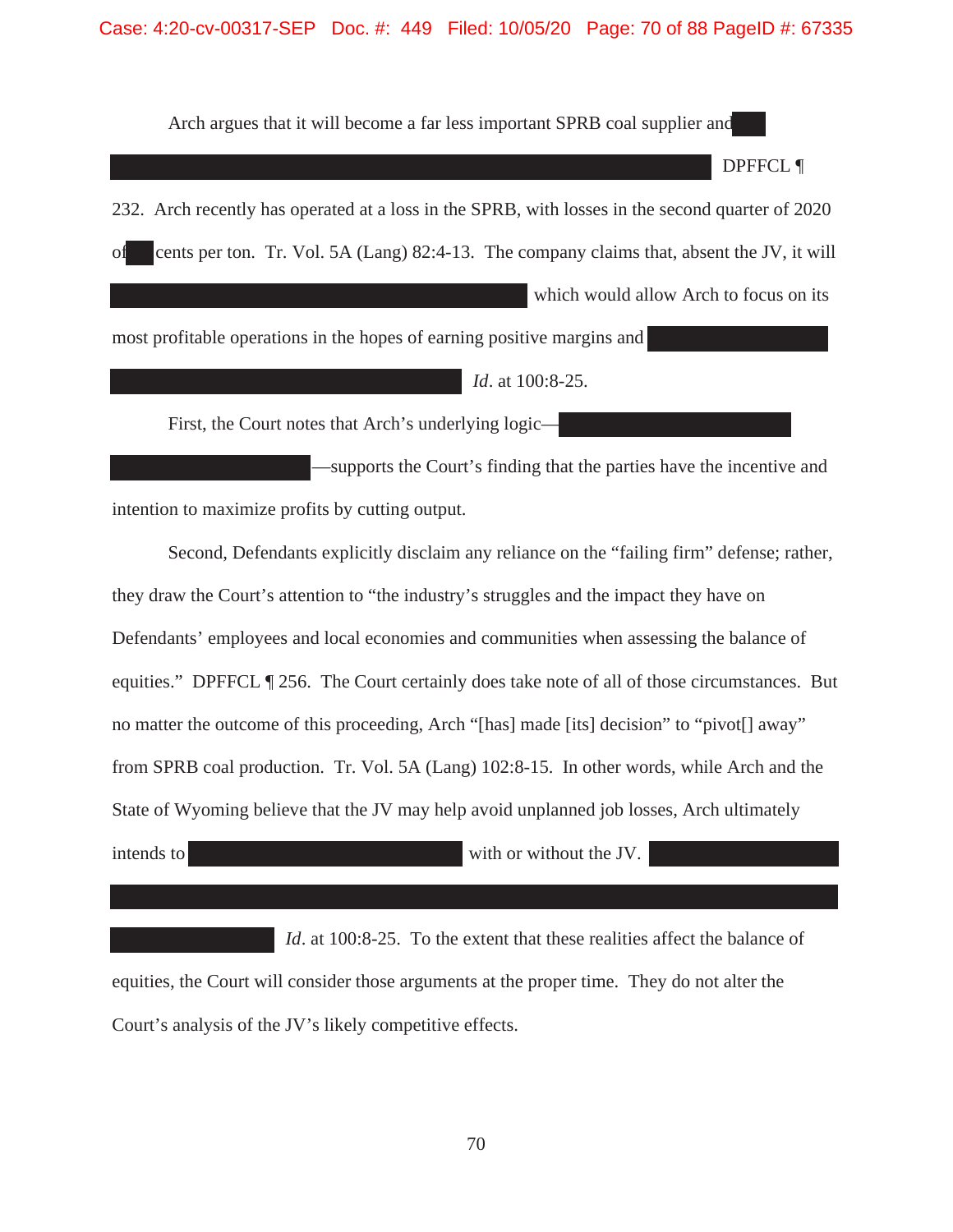### **C. Expansion by other SPRB coal producers**

Lastly, Defendants argue that other SPRB coal producers will expand to offset any decrease in production caused by the JV.

As an initial matter, Peabody and Arch agree that greenfield entry into the SPRB coal market is "unlikely." PPFF ¶ 181. The financial and regulatory barriers to entering the SPRB or obtaining licenses to expand into new areas within the SPRB are immense, and Dr. Hill testified, without rebuttal from Defendants, that it would take "a very long time" for a competitor to enter the market or expand existing mines. *Id*. ¶¶ 182-184. In light of this uncontroverted testimony, together with the facts that coal plants are retiring and no new coal plants are being built, the Court finds that it is unlikely that any new coal mines will open in the SPRB or existing mines will obtain regulatory approval for an expansion into new areas within the SPRB.

 Undeterred, Defendants argue that the JV will face competition from other coal producers who can expand output at their existing mines without need for regulatory approval or substantial up-front expense. DPFFCL ¶¶ 235-38. Dr. Bailey estimated that SPRB coal producers other than Peabody and Arch had at least 70.5 million tons of excess capacity in 2019, which roughly equals Black Thunder's annual output. DX4001 (Bailey Report) ¶ 91. Defendants contend that this excess capacity will only grow as demand continues to decline due to additional coal EGU retirements and shifts towards natural gas and renewables. DPFFCL ¶ 236. They point to Kiewit and NTEC in particular,

. ¶ 238. They also note that other SPRB coal suppliers "compete and frequently win business in RFPs against Defendants today, and there is no reason to believe they would not continue doing so." *Id*. ¶ 237.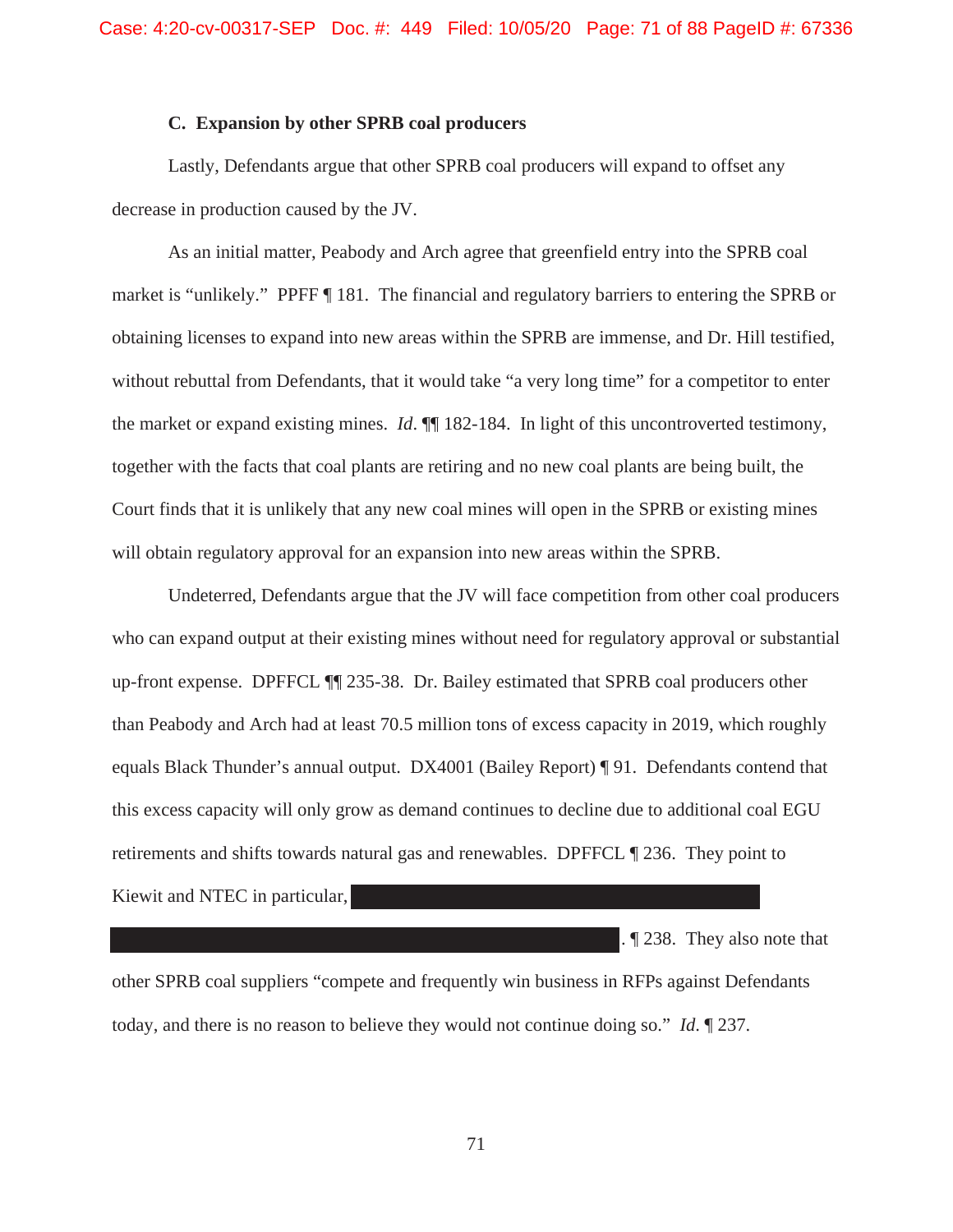Citing testimony from industry participants, the FTC counters that "existing firms are unlikely to invest capital in increasing output in hopes of capturing share from a massive JV with a dominant position." PPFF ¶ 185. NTEC's Antelope mine, the closest rival to Black Thunder and NARM, is

*Id*. ¶ 186.

Tr. Vol. 2B (Romer) 101:17-

102:17. That testimony aligns with the deposition testimony of Mr. Harry Tipton, NTEC's Chief Marketing and Operating Officer, who stated that

PX6009 (Tipton) 127:15-128:6.

FM Coal's mines are smaller and produce lower-heat and higher-sulfur coal that is a poor substitute for coal from NARM or Black Thunder. PPFF ¶ 135. Kiewit plans to

PX3022-009. No one contends that Blacks Hills or WFA, which both own much smaller mines that produce lower-heat and higher-sulfur coal, could replace any meaningful portion of the coal currently supplied by NARM and Black Thunder. PPFF ¶ 189.<sup>14</sup> Additionally, some customers do not even solicit bids from suppliers other than Defendants because of the design of their EGUs. *Id*. ¶ 191.

Dr. Bailey's argument about possible expansion by Defendants' competitors rests on an assumption that every one of them could expand their annual production to their maximum annual delivered tons from 2010 through 2019. DX4001 (Bailey Report) Fig. 60. While that

<sup>&</sup>lt;sup>14</sup> Dr. Bailey argues that these mines are competitively meaningful because any coal purchased from these two mines would free up coal at rival mines. DX4001 (Bailey Report) ¶ 90. However, she discusses magnitudes of several hundred thousand tons per year, *id*., which is around one percent of the annual production of Black Thunder alone.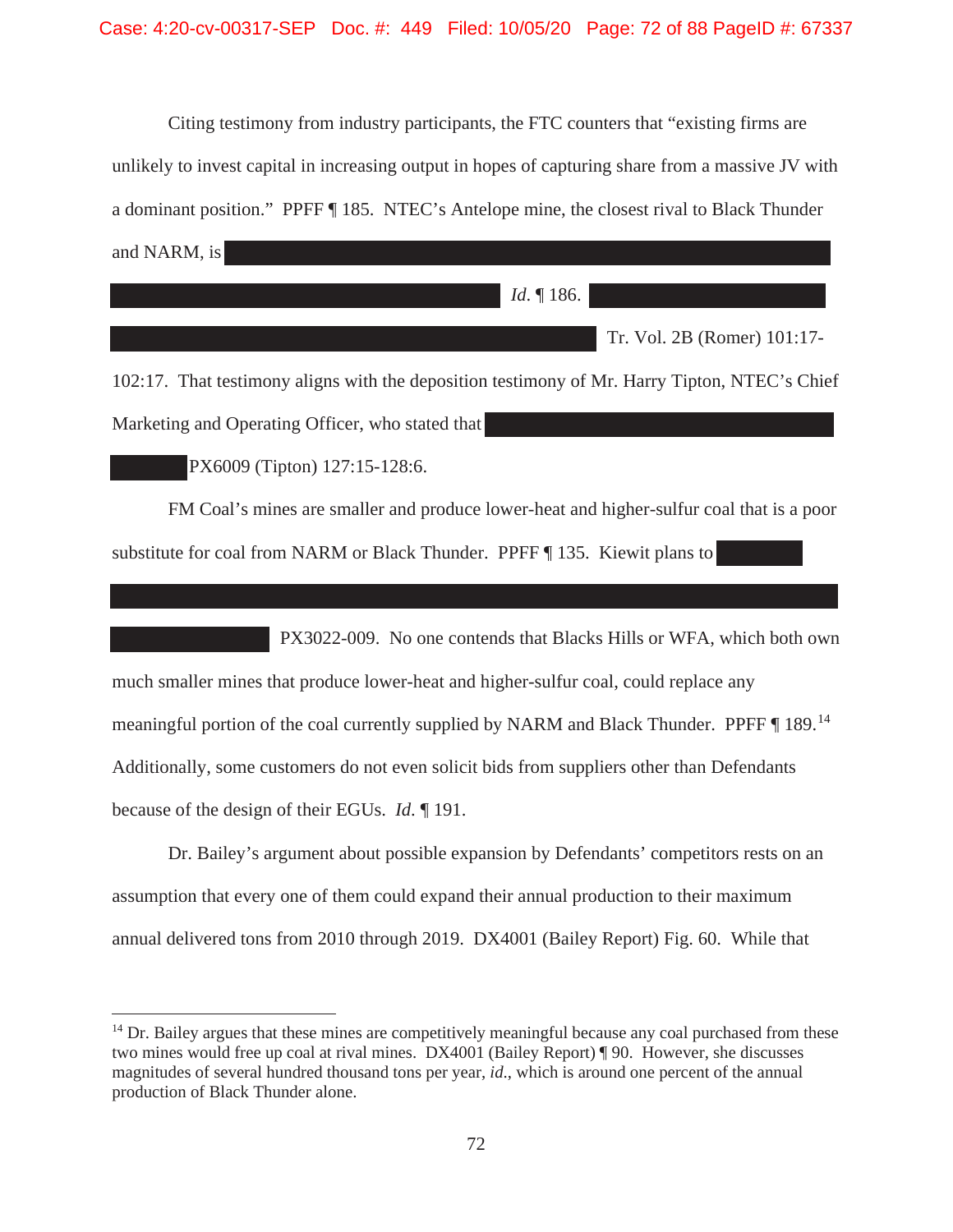measure may describe what is geologically *possible* (although her methodology is debatable), it is not the relevant measure for antitrust analysis. *F.T.C. v. ProMedica Health Sys., Inc.*, No. 3:11 CV 47, 2011 WL 1219281, at \*57 (N.D. Ohio Mar. 29, 2011) ("Defendants must show both that entry is *likely*—meaning both technically possible [] and economically feasible—and that it will *replace* the competition that existed prior to the merger.") (citing *Cardinal Health*, 12 F. Supp. 2d at 56) (emphasis in original). Dr. Bailey has not provided the Court with what is economically and geologically *feasible* in the next several years. On the other hand, the FTC has presented ordinary course business documents and statements from decision-makers at rival SPRB coal producers that clearly indicate that no other producer has the desire or wherewithal to expand production to an extent that would meaningfully reduce the likely anticompetitive effects of the JV.

Lastly, the Court notes that Defendants' argument that SPRB coal suppliers would provide meaningful competition with the JV through the RFP process is in tension with their broader argument that the RFP process plays a comparatively insignificant role in constraining the cost of SPRB coal. Moreover, as noted above, Defendants' ordinary course documents show that the individual Defendants are more likely to lose bids to one another, as opposed to other SPRB coal producers.

Accordingly, the Court concludes that expansion of rival SPRB coal producers is unlikely to offset the likely anticompetitive effects of the proposed JV.

# **D. Conclusion: Defendants fail to rebut evidence of likely anticompetitive effects.**

Based on all of the evidence presented, the Court finds that, "because the proposed [JV] would eliminate head-to-head competition between the number one and number two competitors in the market for [SPRB coal]," the JV is likely to lead to anticompetitive effects in that market.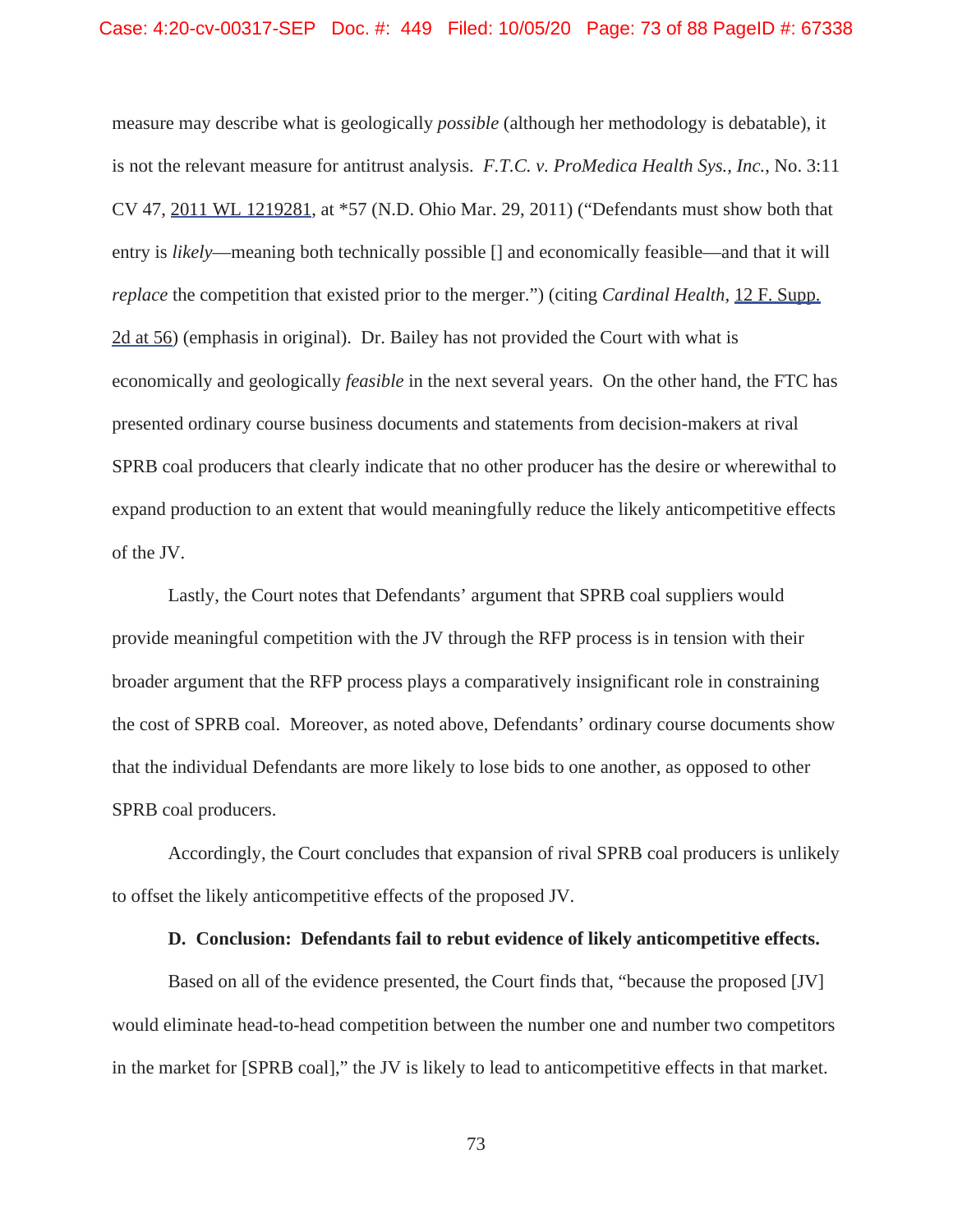*Sysco*, 113 F. Supp. 3d at 65. Evidence of probable unilateral effects strengthens the FTC's prima facie case that the merger will lessen competition in the national customer market. *See Heinz*, 246 F.3d at 717 (footnote omitted) (finding that "the FTC's market concentration statistics are bolstered by the indisputable fact that the merger will eliminate competition between the two merging parties"); *Whole Foods*, 548 F.3d at 1043 (Tatel, J., concurring) (citation omitted) (internal quotation marks omitted) ("[T]here can be little doubt that the acquisition of the second largest firm in the market by the largest firm in the market will tend to harm competition in that market."). This finding is bolstered by both Defendants' stated goal to restrain production in order to increase margins.

Defendants present several rebuttal arguments, but they are unavailing. While there is evidence that SPRB suppliers compete with each other and with other non-coal fuel sources, many customers testified that they cannot resist a price increase or substitute to other fuels in response to one, and their experience with the BLET validates those claims. Arch is evidently

 whether or not this Court enjoins the proposed JV, and any other discussion of Arch's competitive position in the but-for world is more appropriate for the balancing of the equities. There is no prospect for new SPRB coal mines to open, and existing SPRB coal suppliers are unlikely to expand their mines to make up for any reduction in SPRB coal supply by the JV. Thus, Defendants have failed to rebut FTC's showing that the proposed JV is likely to have anticompetitive effects in the SPRB coal industry.

### **IV. Defendants' Claimed Efficiencies**

Defendants' other response to the FTC's prima facie case is that the JV will achieve significant efficiencies that are likely to enhance competition, rather than hinder it.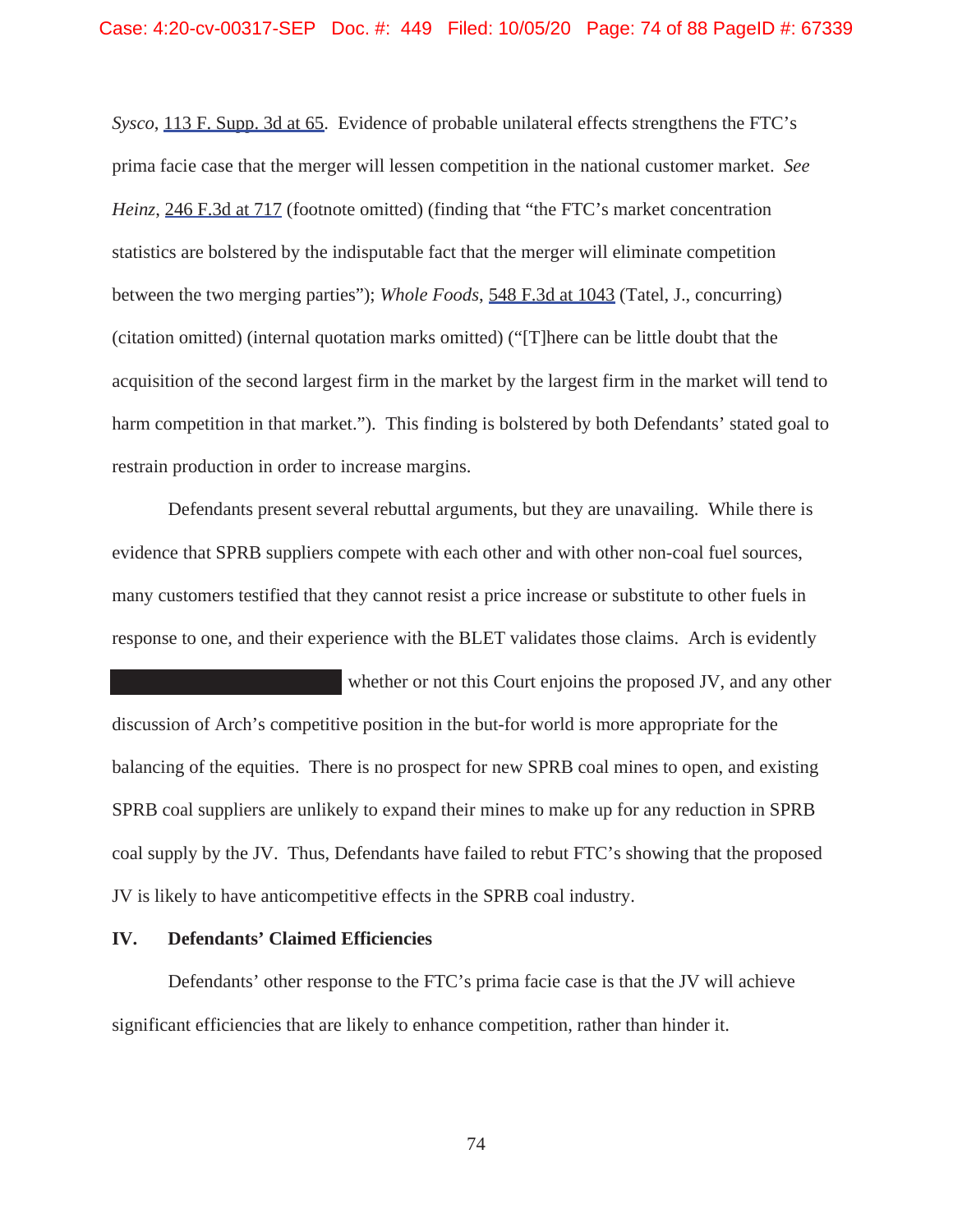The Supreme Court has not sanctioned an "efficiencies" defense in a case brought under Section 7 of the Clayton Act. *See F.T.C. v. Procter & Gamble Co.*, 386 U.S. 568, 580 (1967) ("Possible economies cannot be used as a defense to illegality. Congress was aware that some mergers which lessen competition may also result in economies but it struck the balance in favor of protecting competition."). However, appellate courts and the Horizontal Merger Guidelines recognize that, in some instances, efficiencies resulting from the merger may be considered in rebutting the government's prima facie case. *Heinz,* 246 F.3d at 720 (citations omitted). Where, as in this case, a court finds high market concentration levels, defendants must present "proof of extraordinary efficiencies" to rebut the government's prima facie case. *Id.* (citations omitted) (requiring "extraordinary" efficiencies to rebut an increase in HHI of 510 points); *see also Sysco*, 113 F. Supp. 3d at 81-82.

The Court is not aware of any case, and Defendants have cited none, where the merging parties have successfully rebutted the government's prima facie case on the strength of the efficiencies. *See CCC Holdings*, 605 F. Supp. 2d at 72 (stating that "courts have rarely, if ever, denied a preliminary injunction solely based on the likely efficiencies"). Yet even if evidence of efficiencies alone is insufficient to rebut the government's prima facie case, such evidence may nevertheless be "relevant to the competitive effects analysis of the market required to determine whether the proposed transaction will substantially lessen competition." *Arch Coal*, 329 F. Supp. 2d at 151 (citations omitted).

The Court must "undertake a rigorous analysis of the kinds of efficiencies being urged by the parties in order to ensure that those 'efficiencies' represent more than mere speculation and promises about post-merger behavior." *Heinz*, 246 F.3d at 721. Specifically, the Court must determine whether the efficiencies are "merger-specific"—meaning they represent "a type of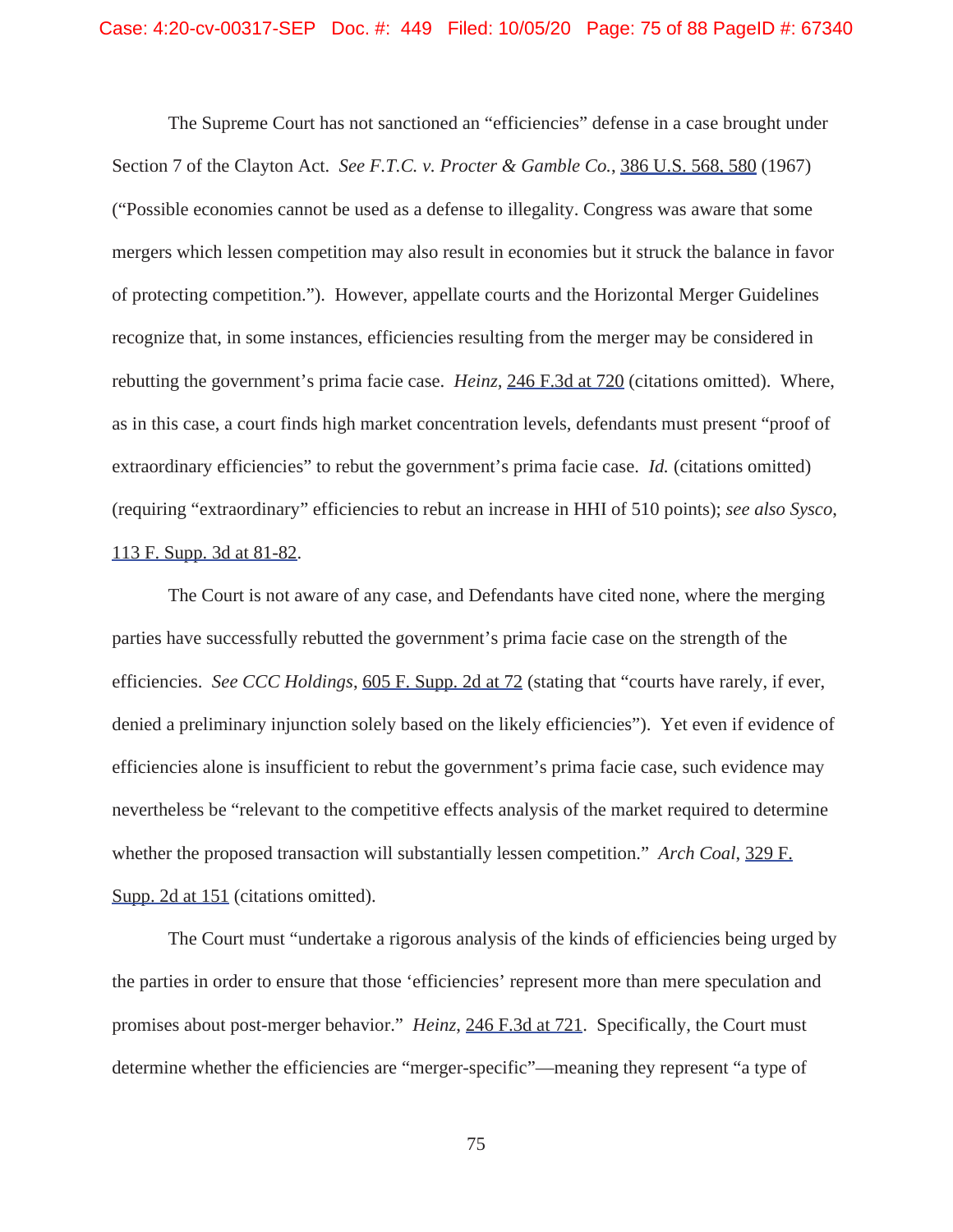cost saving that could not be achieved without the merger"—and "verifiable"—meaning "the estimate of the predicted saving must be reasonably verifiable by an independent party." *H&R Block*, 833 F. Supp. 2d at 89 (internal quotation marks omitted) (citing Guidelines § 10); *Cardinal Health*, 12 F. Supp. 2d at 62 ("In light of the anti-competitive concerns that mergers raise, efficiencies, no matter how great, should not be considered if they could also be accomplished without a merger.").

Defendants bear the burden of demonstrating that their claimed efficiencies are mergerspecific, *H&R Block*, 833 F. Supp. 2d at 90, which requires demonstrating that the efficiencies "cannot be achieved by either company alone because, if they can, the merger's asserted benefits can be achieved without the concomitant loss of a competitor." *Heinz*, 246 F.3d at 722. Defendants must also demonstrate that their claimed efficiencies would benefit customers. *CCC Holdings*, 605 F. Supp. 2d at 74; *see also* Guidelines § 10 ("Cognizable efficiencies have the potential to reverse competitive harm only if they are likely to be "passed through to customers."); *id.* ("It "is incumbent upon the merging firms to substantiate efficiency claims.").

Defendants claim that the JV will generate significant efficiencies by optimizing production across mines that are currently operated separately, thereby reducing the cost of operations and increasing the output of coal. DPFFCL ¶ 240. Dr. Israel estimated that the JV will achieve \$337.4 to \$495.1 million in variable cost savings through the end of the mines' lives and \$164.4 to \$277.8 million in variable cost savings in its first five years. *Id*. Defendants argue that these "[s]ignificant variable cost reductions are most likely to encourage further coal production, reduce coal prices, and to be pro-competitive." *Id*. ¶ 241. As a result, the JV "will result in lower prices than would prevail in the but-for world, and will thereby enhance competition and benefit customers." *Id*. ¶ 242. Further, the JV will better position Defendants to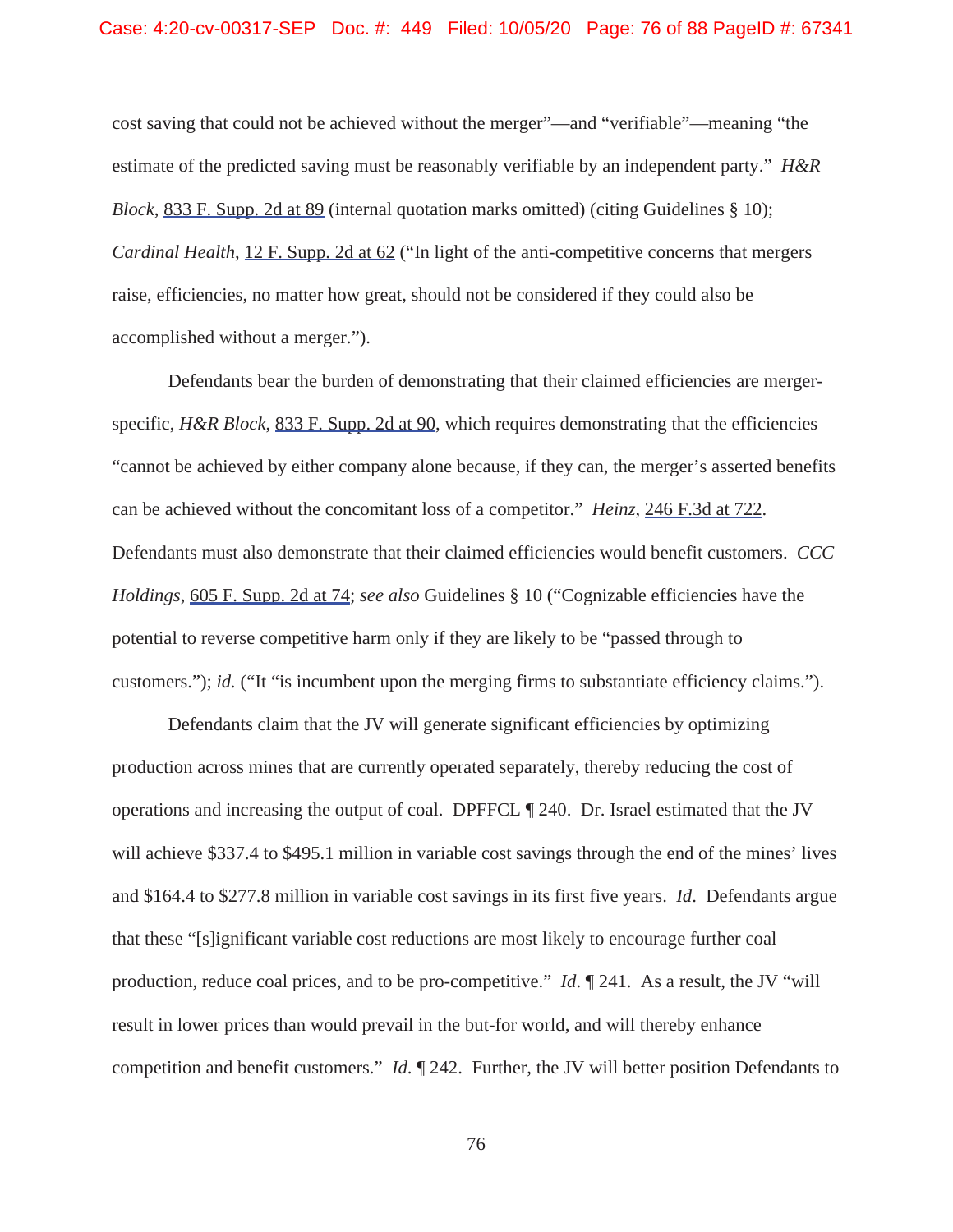compete in today's energy marketplace, ensuring that their mines will continue to operate and providing customers "access to a stable and reliable supply of SPRB coal in the future." *Id*. ¶ 243.

### **A. Verifiability**

Defendants argue that their claimed efficiencies are verifiable because the "bulk" of them "result from joining Arch and Peabody's contiguous SPRB mines and reducing incremental production costs." *Id*. ¶ 245. Mr. Brock Haas, Peabody's Vice President of Mine Finance, testified about the "Clean Team" process used by Defendants, which involved professionals from both companies with experience in mining and incorporating contiguous mine operations in developing a joint mine plan, comparing that joint mine plan to Defendants' stand-alone plans, and estimating the JV's efficiencies. Tr. Vol. 8B (Haas) 30:2-39:16. Mr. Haas described the projected efficiencies that would result from combining formerly separate production operations to reduce incremental production costs by using more efficient mining methods, better utilizing mining equipment, reducing mine reclamation costs, and reducing purchasing costs. *Id.* at 40:3- 46:24. Mr. Lang also testified about these efficiencies, describing how the combination of adjoining mines would enable more efficient mining. Tr. Vol. 6B (Lang) 8:25-14:15.

Defendants argue that their projected efficiency figures are credible because they have achieved—in fact, exceeded—similar efficiencies in similar transactions in which they integrated contiguous mines into Black Thunder. DPFFCL ¶ 246. In 2004, Arch acquired the North Rochelle mine from Triton, dissolving more than five miles of common boundary, and in 2009, Arch acquired the Jacobs Ranch mine from Rio Tinto and dissolved a six-mile boundary. *Id*. ¶ 59. In both acquisitions, Arch projected significant cost-saving efficiencies due to removing the common boundaries and integrating the stand-alone mines. *Id*. ¶ 60. Mr. Lang, who was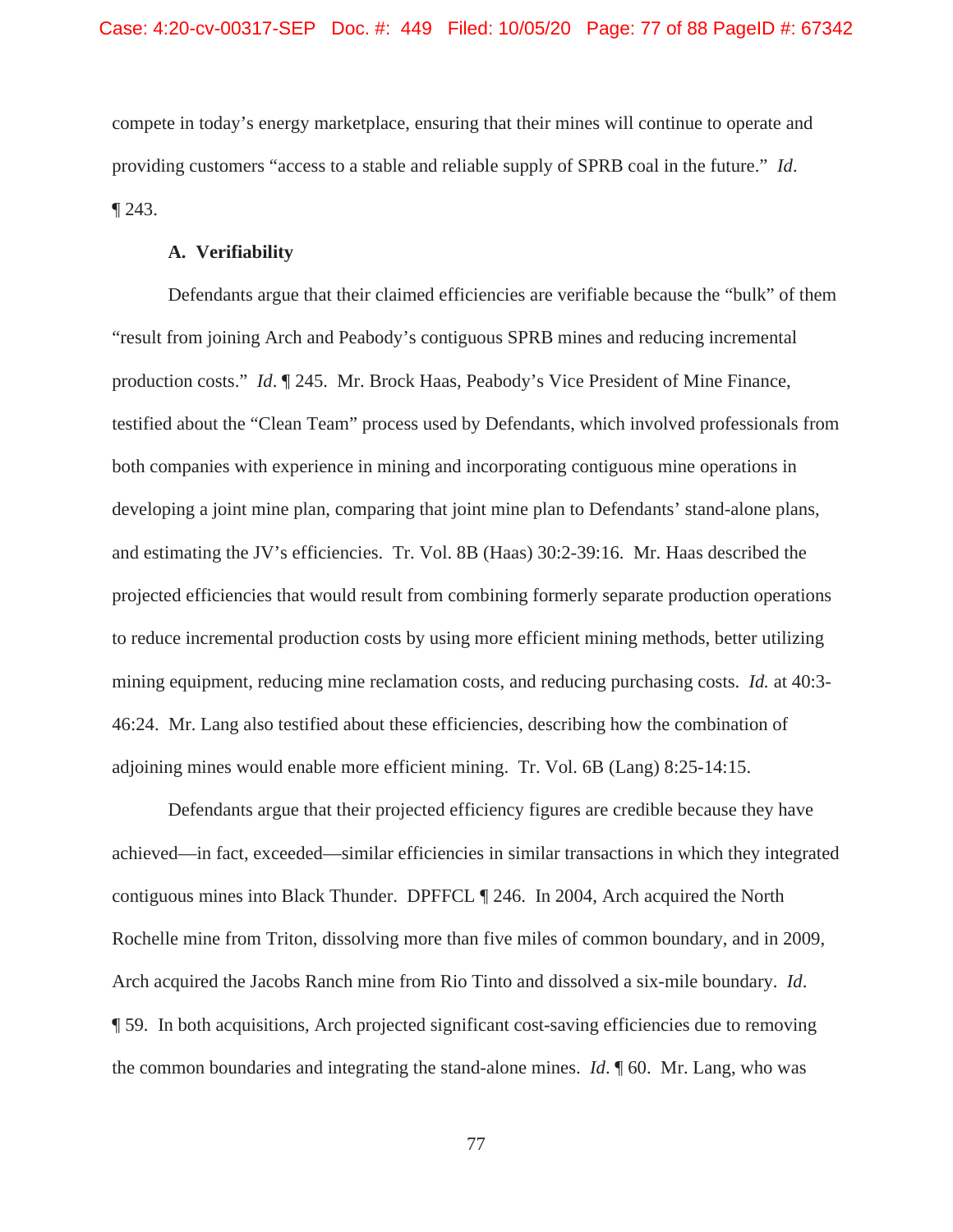integrally involved in both of those previous transactions, testified that Arch exceeded the projected efficiencies in both transactions. *Id*. ¶ 61; Tr. Vol. 5A (Lang) 114:9-118:25; DX8845- 0019. For instance, at closing of the Jacobs Ranch transaction in 2009, Arch projected roughly million in lifetime cost savings; in 2014, after achieving substantial returns in the first few years after the transaction, Arch projected total savings at roughly million. DPFFCL  $\P$  61;

DX6029.<sup>15</sup>

The FTC argues that Defendants' efficiencies are not verifiable because the mine plans that form the basis of the efficiencies calculations are long-term forecasts based on assumptions that change over time, and they are a "closed box". PPFF ¶¶ 197-99. In particular, the JV mine plan is not an ordinary course document, and Defendants did not disclose the assumptions and factual foundations that would allow the individual claimed efficiencies to be verified. *Id*. ¶ 200. Dr. Israel accepted these assumptions and used them in his calculations, *id*. ¶ 204, but Dr. Mark Zmijewski, the FTC's efficiencies expert, found that many of the numbers in the spreadsheets underlying Dr. Israel's calculations were hard-coded, meaning that the cells contained digits with no references to other figures or calculations, rendering them impossible to verify without more explanation. *Id*. ¶ 202.

The FTC provided several examples of the problems that result from Defendants' reliance on such assumptions. For instance, the JV mine plan includes hard-coded numbers

<sup>&</sup>lt;sup>15</sup> Defendants argue that Arch's customers benefited from both prior transactions because North Rochelle and Jacobs Ranch were both struggling as stand-alone assets, and the combination allowed Arch to increase production and lower costs relative to the prior owners' stand-alone plans. DPFFCL ¶ 63; PX9065-002. While the FTC argues that these transactions did not benefit customers because SPRB coal prices increased following these acquisitions, PPFF ¶ 216, the record does not support the FTC's claim. There is a critical distinction between lower prices in absolute terms and lower prices relative to those that would have prevailed absent the acquisition, and the FTC has not shown that Arch's prices were higher post-merger than they would have been absent the merger.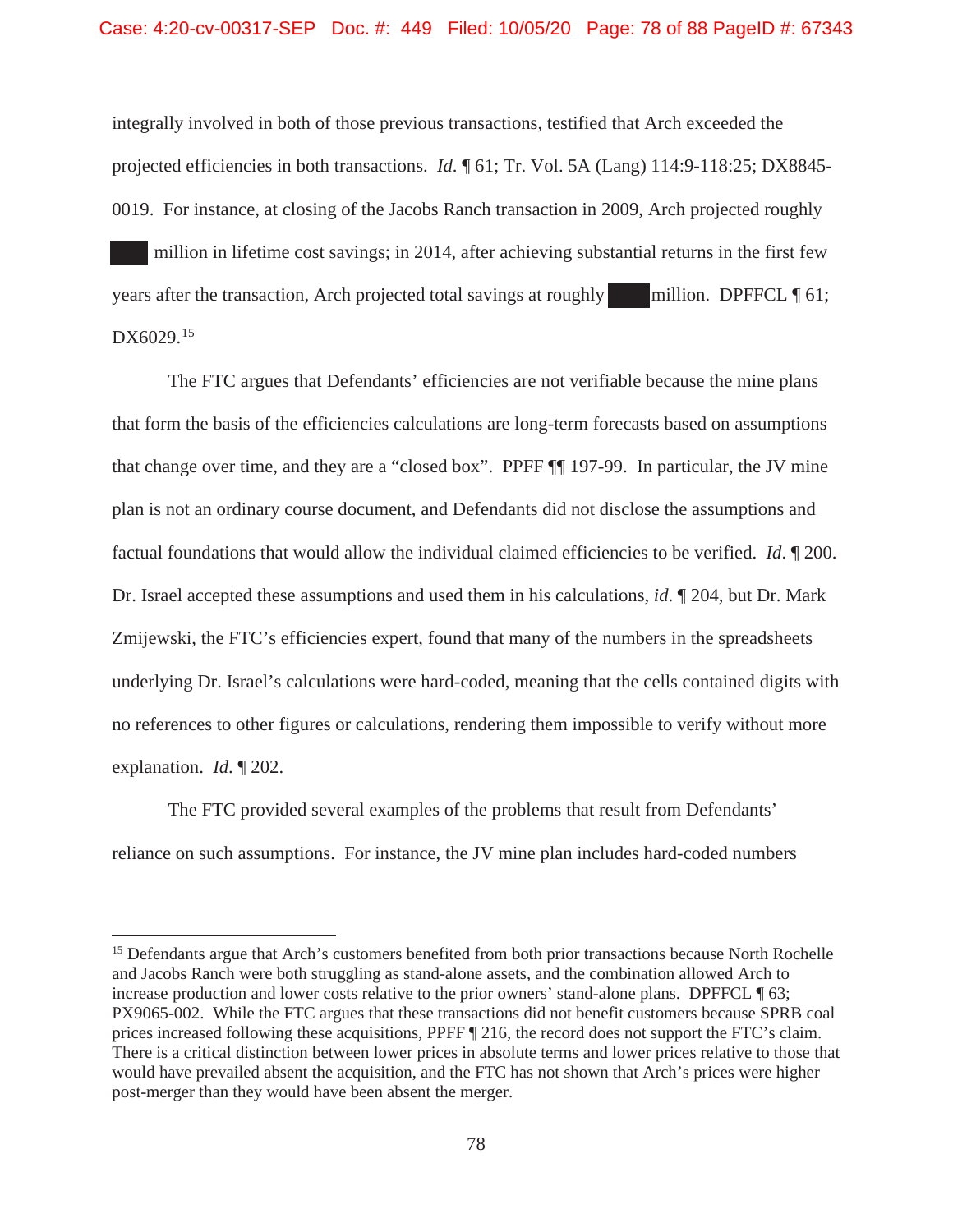related to equipment productivity, which measures the amount of dirt a machine can move in a given pit. Productivity estimates are based on the judgment and expertise of one of Peabody's engineers. PX6031 (Gurgenli) 165:14-173:17. Dr. Zmijewski complains that he cannot verify such as assumption without the historical data used to determine equipment productivity or an explanation why the equipment productivity would change by the specified amount if the JV were consummated. Tr. Vol. 9B (Zmijewski) 140:23-141:3.

The FTC also criticizes the "unfounded assumptions" in Defendants' calculations. PPFF ¶ 204. As an example, the FTC points to Defendants' assumption that,

PX1048-004.

PX7013 ¶ 6.

Also problematic, according to the FTC, is Defendants' assumption that increasing volume in purchasing will lead to an additional discount across suppliers. PPFF ¶ 205. Defendants base the figure on the responses they received from a subset of suppliers who provided nonbinding responses to Defendants' inquiries; they have not verified that the informal predictions of suppliers would materialize if the JV were consummated. Tr. Vol. 9B (Zmijewski) 153:5-155:19.

Additionally, the FTC argues that Dr. Israel did not verify the efficiencies because he failed to independently identify the assumptions, factual foundations, and calculations underpinning the JV mine plan, and his reliance on the parties' business judgment and private conversations renders his analysis unverifiable. PPFF ¶ 206. Also, Dr. Israel claimed to test the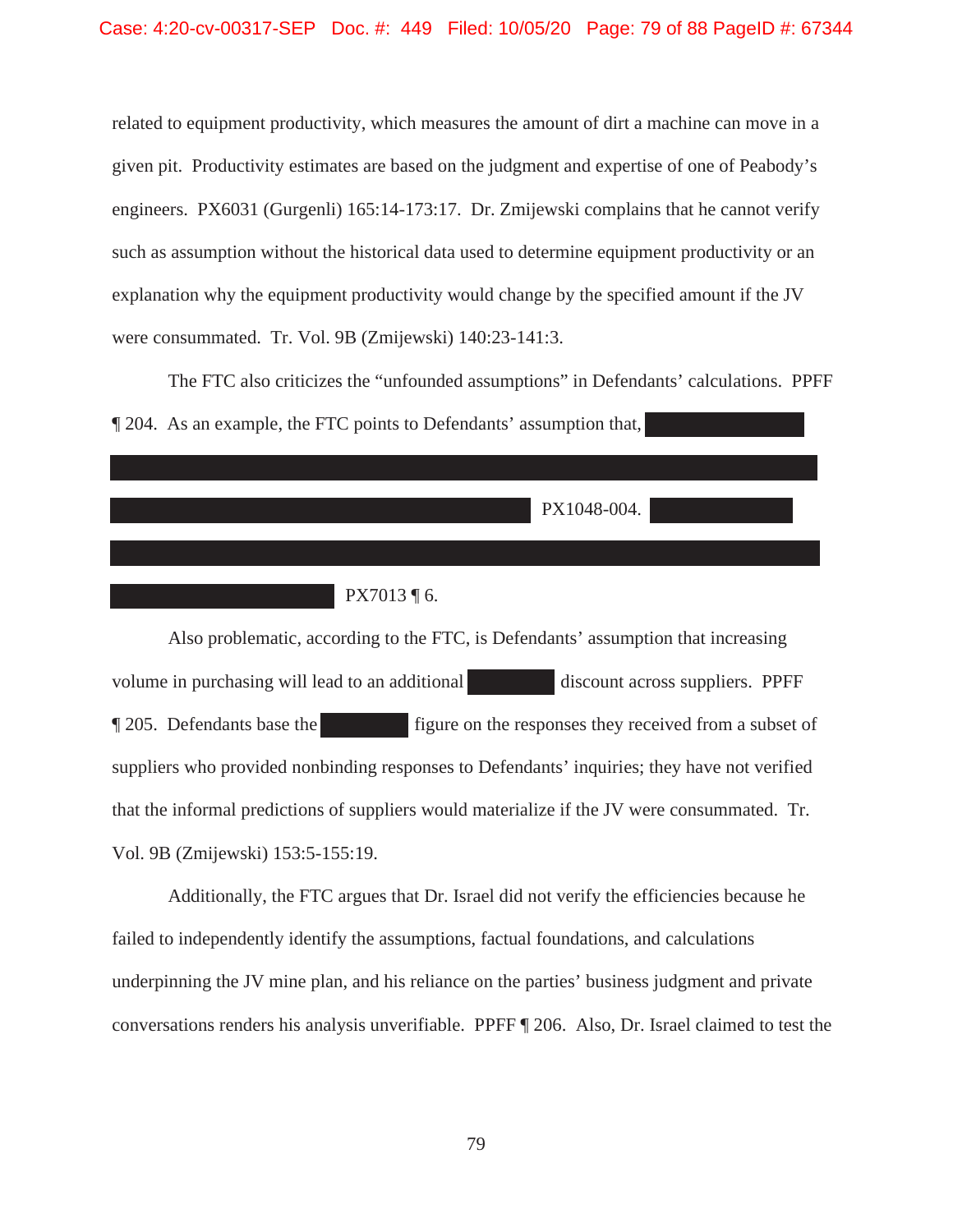efficiencies with a "sensitivities" analysis, but his analysis was less rigorous than Peabody's ordinary course standards. *Id*. ¶ 208.

Finally, the FTC rejects the notion that evidence from Arch's past transactions substantiates their claimed efficiencies, because verification of current claimed efficiencies with past-achieved efficiencies requires a mapping of the individual claims. *Id*. ¶¶ 213-14. As an example of efficiencies from the Triton transaction that do not map onto the efficiency claims in this case, the FTC points to the fuel efficiency in the Triton transaction, which concerned more efficient routes that consumed less fuel, while the efficiency in this transaction is based on *Id.* **If** 214.

Defendants respond that the JV mine plan is, by definition, outside the current ordinary course of Defendants' business. DPFFCL ¶ 247. They point out, however, that they used the same ordinary course methodologies and processes that they use in their stand-alone mine planning. Tr. Vol. 8B (Haas) 35:9-36:3.

The bulk of the JV's efficiencies derive from the physical reality that the seven-mile boundary separating Black Thunder from NARM is geologically arbitrary and the operational reality that operating as one mine instead of two will make for a more efficient operation. A customer witness suggested that the possible efficiencies were apparent to anyone who had visited the mines and seen the manner in which they are separated.

 Based on testimony from Defendants' employees and several customers, as well as the results of previous analogous mergers undertaken by Arch, it seems clear that the projected efficiencies are more than a mirage. While Dr. Zmijewski's testimony identified several flaws with Defendants' process, and the Court commends his rigor, the Court also has no doubt that there is truth to Defendants' claim that the JV is likely to achieve significant efficiencies.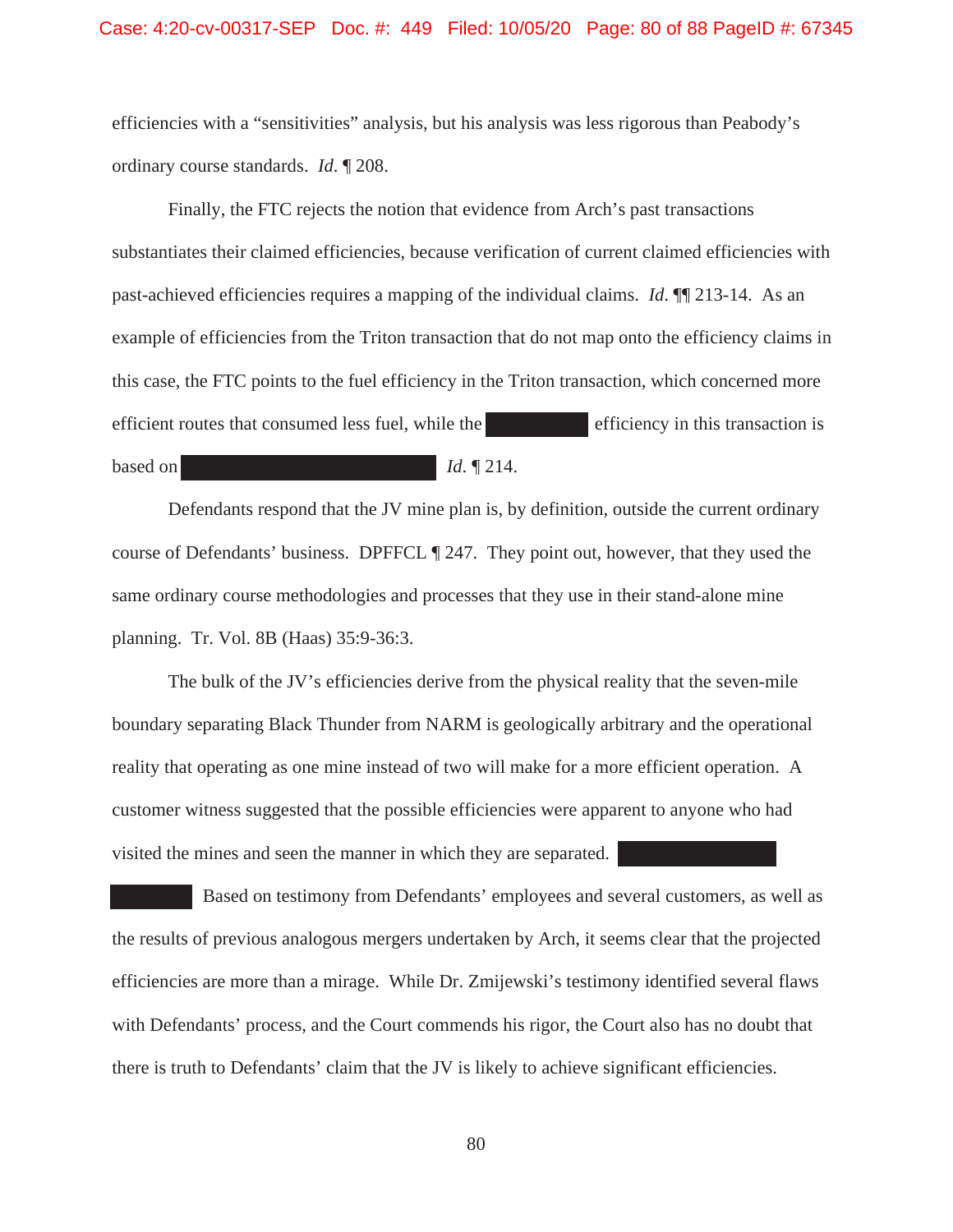The Court is, of course, concerned about the fundamental unverifiability of efficiencies that are grounded in the business judgments of Defendants' employees. Also, as the FTC's examples make clear, some portion of Defendants' projected efficiencies are unrealistic or oversimplified. But Defendants have shown that they used a process substantially similar to that used in the ordinary course of business to determine the anticipated efficiencies arising from this transaction, and they have supported their claims with evidence from past transactions. Thus, the issues identified by the FTC do not render Defendants' efficiencies wholly unverifiable.

#### **B. Specificity**

In addition to being verifiable, claimed efficiencies must also be specific to the JV. Efficiencies are merger-specific if they "cannot be achieved by either company alone." *F.T.C. v. H.J. Heinz Co.*, 246 F.3d 708, 722 (D.C. Cir. 2001); *see also* Guidelines § 10 (agencies "credit only those efficiencies likely to be accomplished with the proposed merger and unlikely to be accomplished in [its] absence").

Most of Defendants' projected efficiencies result from combining Defendants' contiguous NARM and Black Thunder mines and optimizing them under a joint mine plan. DPFFCL ¶ 251. Mr. Haas testified that neither Peabody nor Arch alone could achieve the synergies offered by the JV because it "would just be impractical . . . . By getting rid of the border, it allows you to unlock all these synergies." Tr. Vol. 8B (Haas) 38:19-39:16. Defendants also point to their bankruptcy filings within the last five years as evidence that they have done everything they can to make their separate operations as efficient as possible. DPFFCL ¶ 250. They claim to have very limited scope to continue cutting costs as separate entities. *Id*.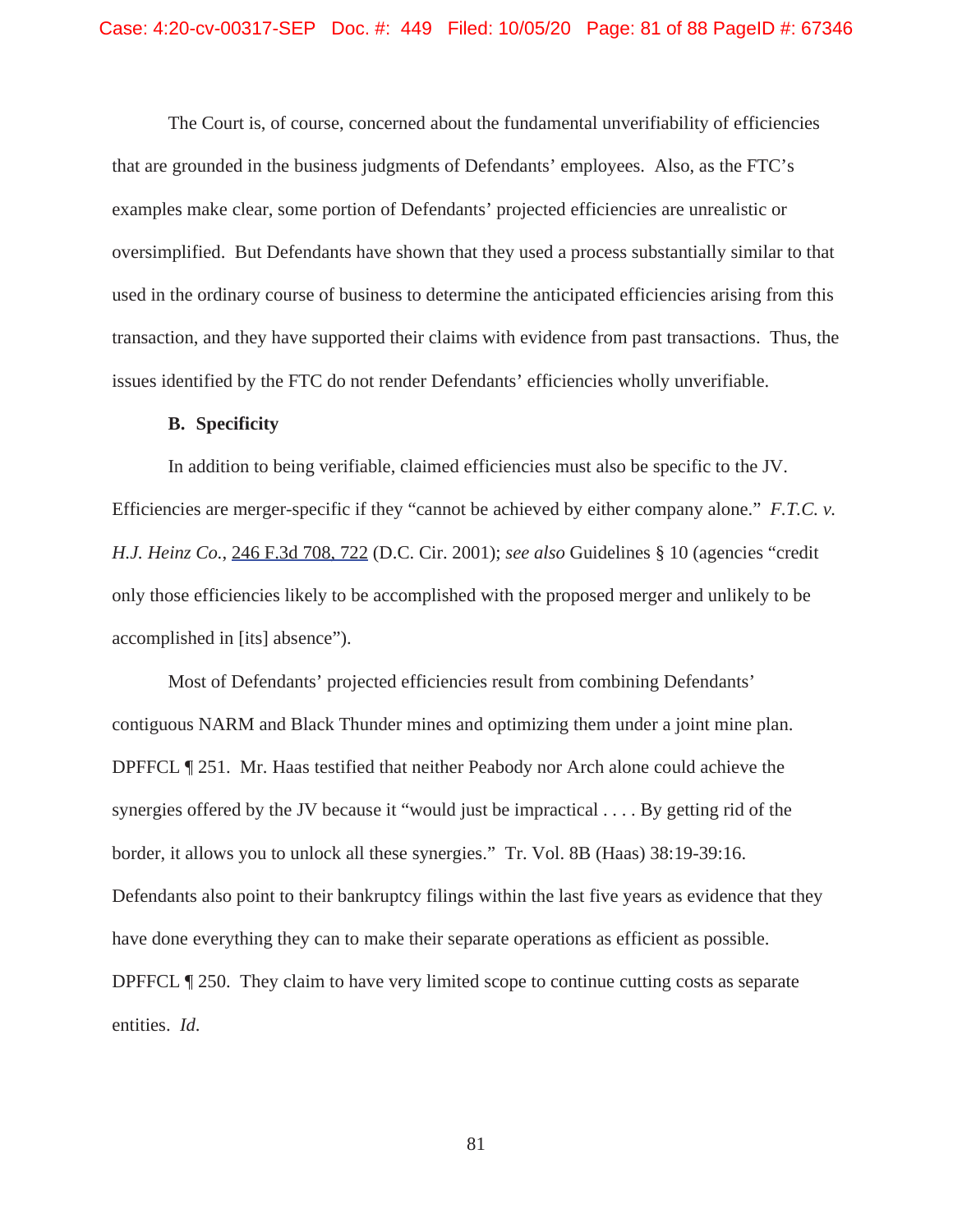The FTC counters that it is incorrect to assume that any differences between the standalone and JV mine plans are attainable only through the JV. One significant component of the claimed efficiencies is

 and Arch has bought and sold used draglines, at least one of which is involved in the projected efficiencies in this case. Tr. Vol. 5B (Lang) 19:5-22. While the parties may prefer not to

 Defendants have not shown that such a sale could not be accomplished in the absence of the JV. Similarly, the FTC points out that is is not merger-specific because Arch could learn Peabody's best practices through means other than the JV. PPFF ¶ 220; PX8002 (Zmijewski Report) ¶¶ 160-62.

The FTC also argues that Defendants incorrectly assume that any current differences between Arch and Peabody's pricing today derives from differences in purchasing volumes, which is belied by evidence showing that certain pricing differences reflect different preferences and tradeoffs during negotiations. PPFF ¶¶ 221-23. Per the FTC, "Arch and Peabody do not need the JV to make different contracting choices." *Id.* ¶ 222 (citing PX8002 (Zmijewski Report) ¶¶ 133-41).

The Court agrees with the FTC that some portion of Defendants' claimed efficiencies are probably achievable without the JV. *See generally* PX8002 (Zmijewski Expert Report) ¶¶ 131- 72. Still, the underlying logic of the JV is undeniable. While some of the anticipated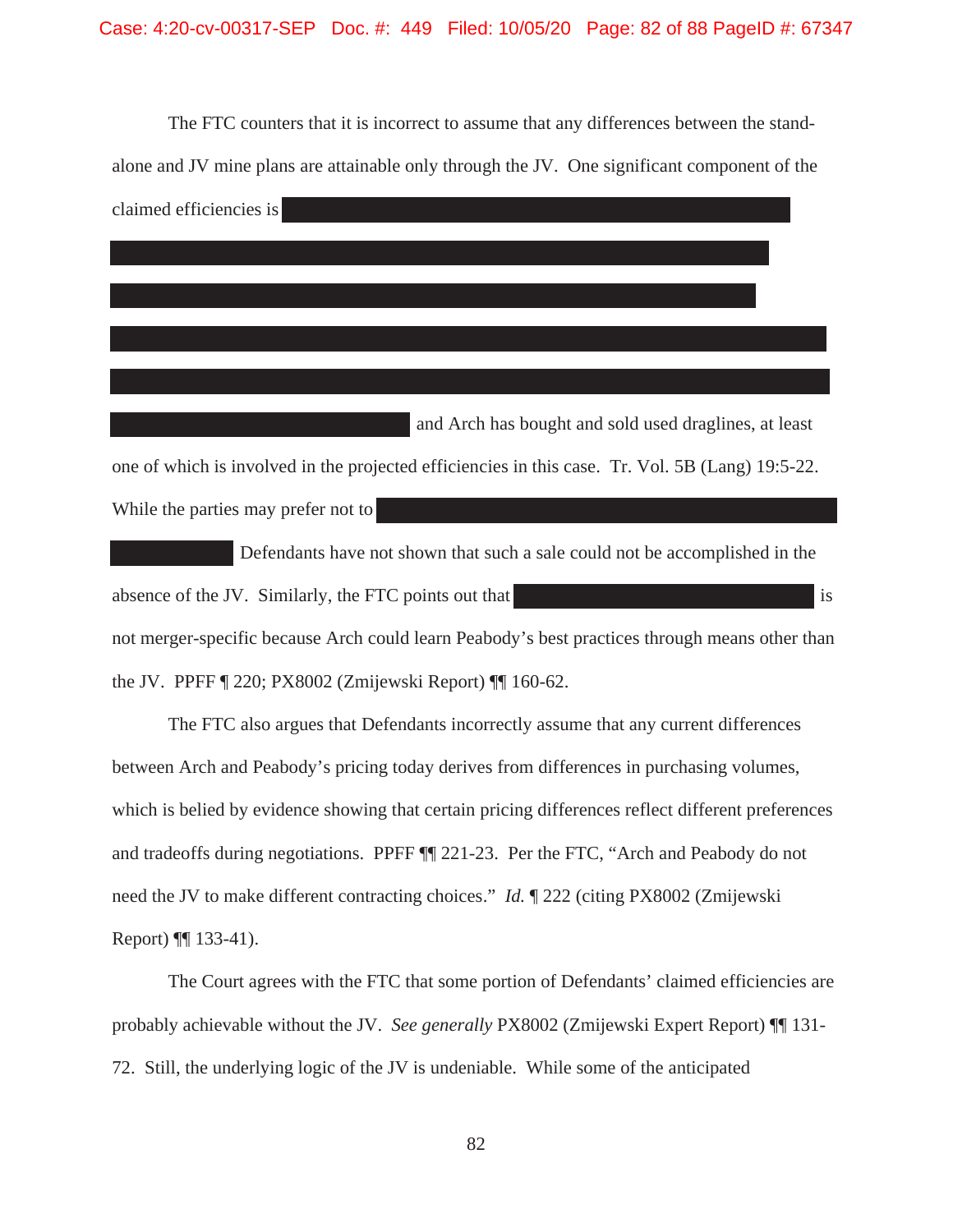efficiencies may not be merger-specific, operating the mines jointly will clearly make possible substantial efficiencies.

## **C. Other considerations**

The FTC raises several other objections to Defendants' efficiencies calculations. The first, and most compelling, objection is that Defendants' forecasts use, on average a 20-year horizon. Tr. Vol. 9B (Zmijewski) 125:5-19. All forecasts, including financial forecasts, become less accurate as the time horizon lengthens. *Id*. For that reason, the Merger Guidelines are skeptical of claimed efficiencies in the distant future, Guidelines § 10 n.15, and parties presenting efficiencies claims commonly limit the claims to five years or less, Tr. Vol. 9B (Zmijewski) 125:20-127:13, as Arch did in the Triton merger. PX2760; PPFF ¶ 211. It is therefore noteworthy that Defendants present their claimed efficiencies here over the life of the mine, rather than over a five-year time horizon. This longer time horizon increases the net present value of the variable cost savings from (over five years) to (over the life of the mine). DX4003 (Israel Report)  $\P$  138.<sup>16</sup>

The FTC also argues that the JV has not demonstrated that it will share efficiencies with customers because the price forecast included in Defendants' claimed efficiency analysis shows

PPFF ¶ 224. It points to Defendants' own price forecast, as well as statements from customers who reported that Defendants told them frankly that they did not expect the price of SPRB coal fall as a result of the JV. *Id.* at ¶¶ 224-25.

That argument is intuitive but unavailing. The Court's objective is to determine the JV's likely effect on competition compared to the but-for world in which the JV is not allowed. *Nat'l* 

<sup>&</sup>lt;sup>16</sup> The very fact that Dr. Israel calculated and included a five-year efficiencies calculation suggests that he was aware of the difficulty of projecting savings over the life of the mine.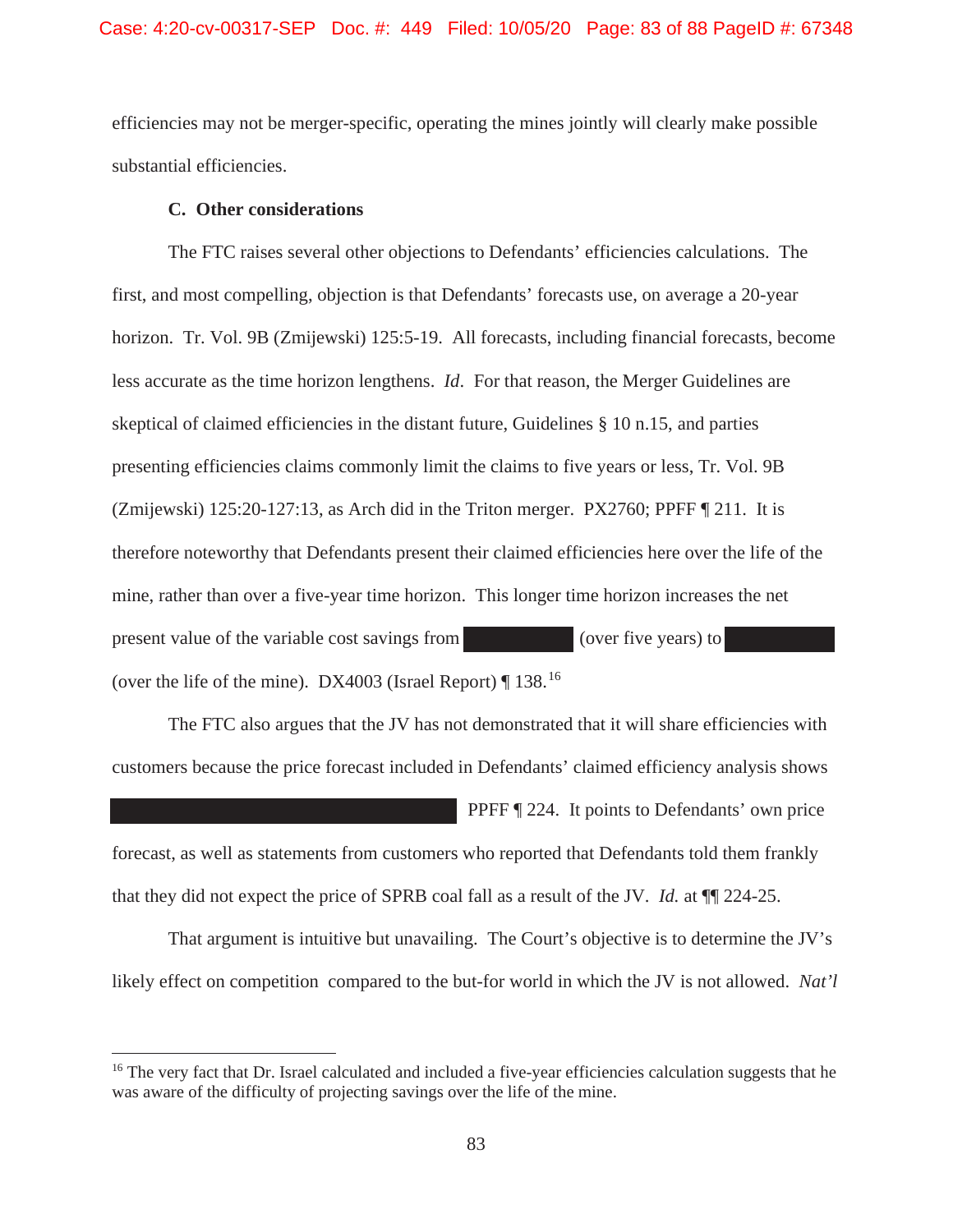*Tea Co.*, 603 F.2d at 700 ("[W]hen examining a merger, a court must necessarily compare what may happen if the merger occurs with what may happen if the merger does not occur."). The fact that the world with the JV does not have lower prices than the present is not, in itself, dispositive. Defendants told at least one customer that the JV will forestall price increases.

In other words, Defendants stated that prices would rise faster in the but-for world without the JV. If true, then the JV's forestalling of price increases is a cognizable benefit to Defendants' customers.

# **D. Conclusion: Even with efficiencies, Defendants do not rebut presumption of likely anticompetitive effects.**

"Even if the savings are neither as great as defendants have claimed nor capable of precise quantification based on the evidence presented by defendants," the Court is convinced that combining the adjacent Black Thunder and North Antelope Rochelle mines "will inevitably allow [the JV] to achieve some measure of lower costs and higher productivity." *Arch Coal*, 329 F. Supp. 2d at 153. These efficiencies, therefore, are "relevant to an assessment" of the likely state of competition in the post-JV SPRB coal market and provide "some limited additional evidence to rebut the claim of post-merger anticompetitive effects." *Id*.

That said, even granting Defendants every dollar of their claimed efficiencies (which, based on the foregoing, is not wholly justified) and making the implausible assumption that they would pass every penny of those efficiencies on to their customers, Defendants' claimed efficiencies still would not offset the likely competitive harm to those same customers predicted by the more conservative version of Dr. Hill's Cournot model. *See* Section II.D, *supra*. Therefore, the Defendants' claimed efficiencies add little to the Defendants' effort to rebut the FTC's case that the proposed JV would likely have anticompetitive effects in the SPRB coal market.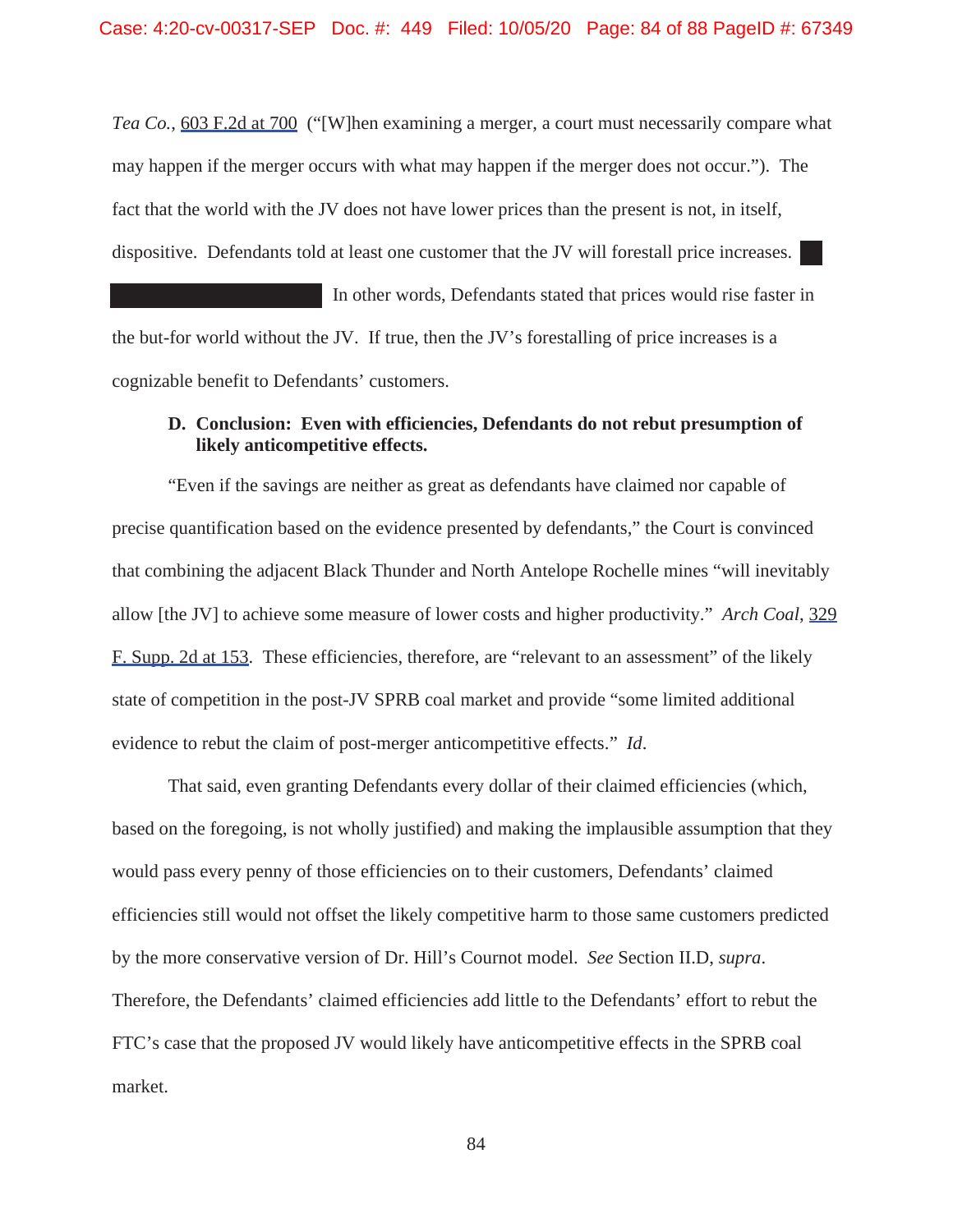Even giving Defendants the full benefit of the doubt as to efficiencies, then, they still have failed to "produce evidence showing that the FTC's *prima facie* case 'inaccurately predicts the relevant transaction's probable effect on future competition.'" *Sanford Health*, 926 F.3d at 962-63 (quoting *Baker Hughes*, 908 F.2d at 991). The FTC has succeeded in showing that JV is likely to lead to anticompetitive effects in the SPRB coal market and is thus likely to succeed on the merits of its challenge under Section 7 of the Clayton Act. 15 U.S.C. §§ 18, 53(b).

# **V. The Equities**

The Court's finding that the FTC has established a likelihood of success on the merits creates a presumption in favor of a preliminary injunction. *Swedish Match*, 131 F. Supp. 2d at 172. Despite this presumption, "Section 13(b)'s 'public interest' standard still requires the court to weigh the public and private equities of enjoining the [JV]." *Sysco*, 113 F. Supp. 3d at 86 (citing *Heinz*, 246 F.3d at 726). In conducting that analysis, the Court is mindful that "no court has denied a Section 13(b) motion for a preliminary injunction based on weight of the equities" where the FTC has demonstrated a likelihood of success on the merits. *Sanford*, 2017 WL 10810016, at \*31.

The principal equitable consideration weighing in favor of a preliminary injunction is the "strong public interest in effective enforcement of the antitrust laws and in the FTC having the ability to order effective relief if it succeeds in an administrative proceeding." *Id*. "[C]ompetition is our fundamental national economic policy, offering as it does the only alternative to the cartelization or governmental regimentation of large portions of the economy." *Phila. Nat'l Bank*, 374 U.S. at 372. The purpose of the preliminary injunction is to preserve the FTC's ability to obtain effective relief if the JV is ultimately found to violate Section 7 of the Clayton Act. Allowing the transaction to proceed and then later "'unscrambling' the eggs" upon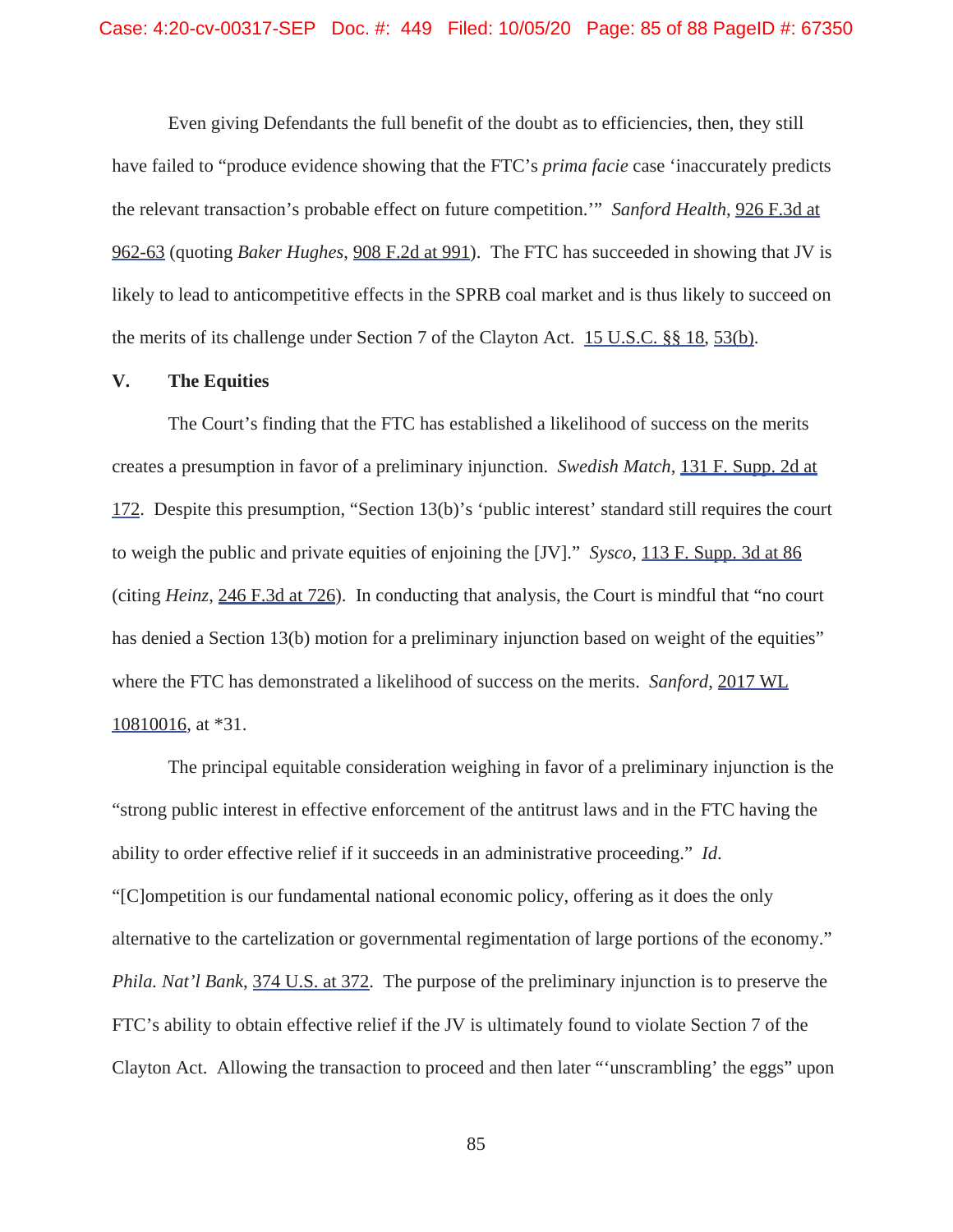a finding of illegality by the FTC is a "daunting and potentially impossible task," *Sysco*, 113 F. Supp. 3d at 87, which supports the issuance of an injunction.

On the other side of the ledger, the Court is convinced that the JV will generate substantial efficiencies, and blocking the transaction will prevent those synergies from being realized before the completion of the FTC's administrative proceeding.<sup>17</sup> Also, according to the State of Wyoming in its amicus brief, unforeseen abrupt mine closures and bankruptcies could result in immediate layoffs affecting the entire state of Wyoming. Doc. [273-1] at 14. The way the State sees it, the Court's choice is between a haphazard consolidation via bankruptcies and "[t]he thoughtful planned consolidation of coal mines in Wyoming . . . ." *Id*. Similarly, although Defendants do not make a "failing firm" defense, DPFFCL ¶ 256, they did present evidence that Arch faces an uncertain future in the SPRB if the JV is enjoined. Tr. Vol. 5A (Lang) 101:1-4 (stating "full energy . . . has been on this JV" and that "it is best not only for our customers but especially for our employees"); Tr. Vol. 3A (Smith) 65:20-22

The Eighth Circuit has instructed that a court "ought to exercise extreme caution" when considering a request for a preliminary injunction, especially "in an industry . . . experiencing significant and profound changes." *Tenet Health*, 186 F.3d at 1055. SPRB coal, as well as the energy industry more broadly, is certainly such an industry. Yet the Court cannot conclude, on this record, that the JV's likely benefits—which are not insubstantial, including significant efficiencies for Defendants and some mitigation of the decline of Arch and other entities in the

 $17$  The Court notes again that counsel for Defendants has indicated that they will not litigate an administrative proceeding and will instead abandon the JV if this Court issues a preliminary injunction. As a result, the practical effect of granting an injunction will be to terminate the JV. However, "the parties' stated intention to abandon the transaction prior to the merits proceeding is a private equity, and cannot on its own overcome the public equities that favor the FTC." *F.T.C. v. Wilh. Wilhelmsen Holding ASA*, 341 F. Supp. 3d 27, 74 (D.D.C. 2018) (citing *Heinz*, 246 F.3d at 727, and *Sysco*, 113 F. Supp. 3d at 87).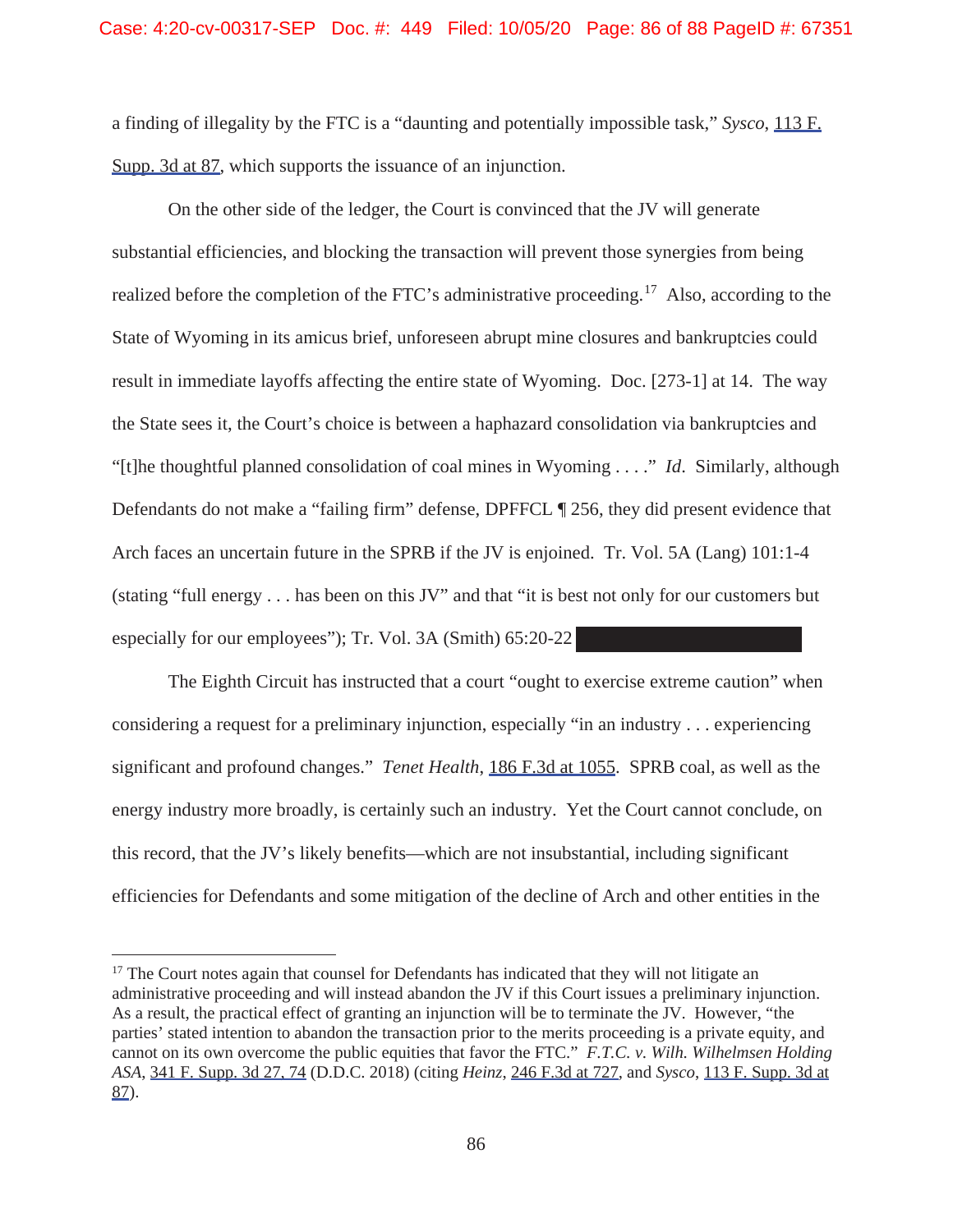Wyoming coal industry—will outweigh the potential harm to consumers from the lost competition between the two largest producers in the SPRB. PX8001 (Hill Report) Figs. 31-34 (finding net present value of predicted harm to customers from 2021-2030 of between \$1.092 billion and \$1.946 billion). At the very least, the record in this case "rais[es] questions going to the merits so serious, substantial, difficult and doubtful as to make them fair ground for thorough investigation, study, deliberation and determination by the FTC in the first instance . . . ." *Tenet Health*, 186 F.3d at 1051 (internal quotations omitted). Accordingly, upon weighing the relevant equities, the Court finds that a preliminary injunction enjoining the JV pending a full administrative hearing on the merits is in the public interest.

#### **CONCLUSION**

Having considered all of the evidence presented in this case, the Court cannot help but return to Judge Tatel's observation in *Whole Foods*: "[T]here can be little doubt that the acquisition of the second largest firm in the market by the largest firm in the market will tend to harm competition in that market." *Whole Foods*, 548 F.3d at 1043 (Tatel, J., concurring) (citation omitted) (internal quotation marks omitted). The FTC has satisfied its burden of showing a "reasonable probability" that a JV between the two largest SPRB coal suppliers would harm competition in the SPRB coal market. *Brown Shoe*, 370 U.S. at 325. The JV is likely to cause unduly high market concentration in the market for SPRB coal, which, despite the headwinds facing the coal industry, is projected to continue supplying a significant portion of the fuel for electricity generation in the United States for decades to come.<sup>18</sup> The evidence offered by Defendants to rebut the FTC's prima facie case makes clear that there is meaningful

<sup>18</sup> *See* EIA Annual Energy Outlook 2020, Table 66, *available at*

https://www.eia.gov/outlooks/aeo/tables\_ref.php (projecting that almost 200 million tons of SPRB coal will be consumed in 2030, and that annual consumption will remain around 150 million tons per year through 2050).